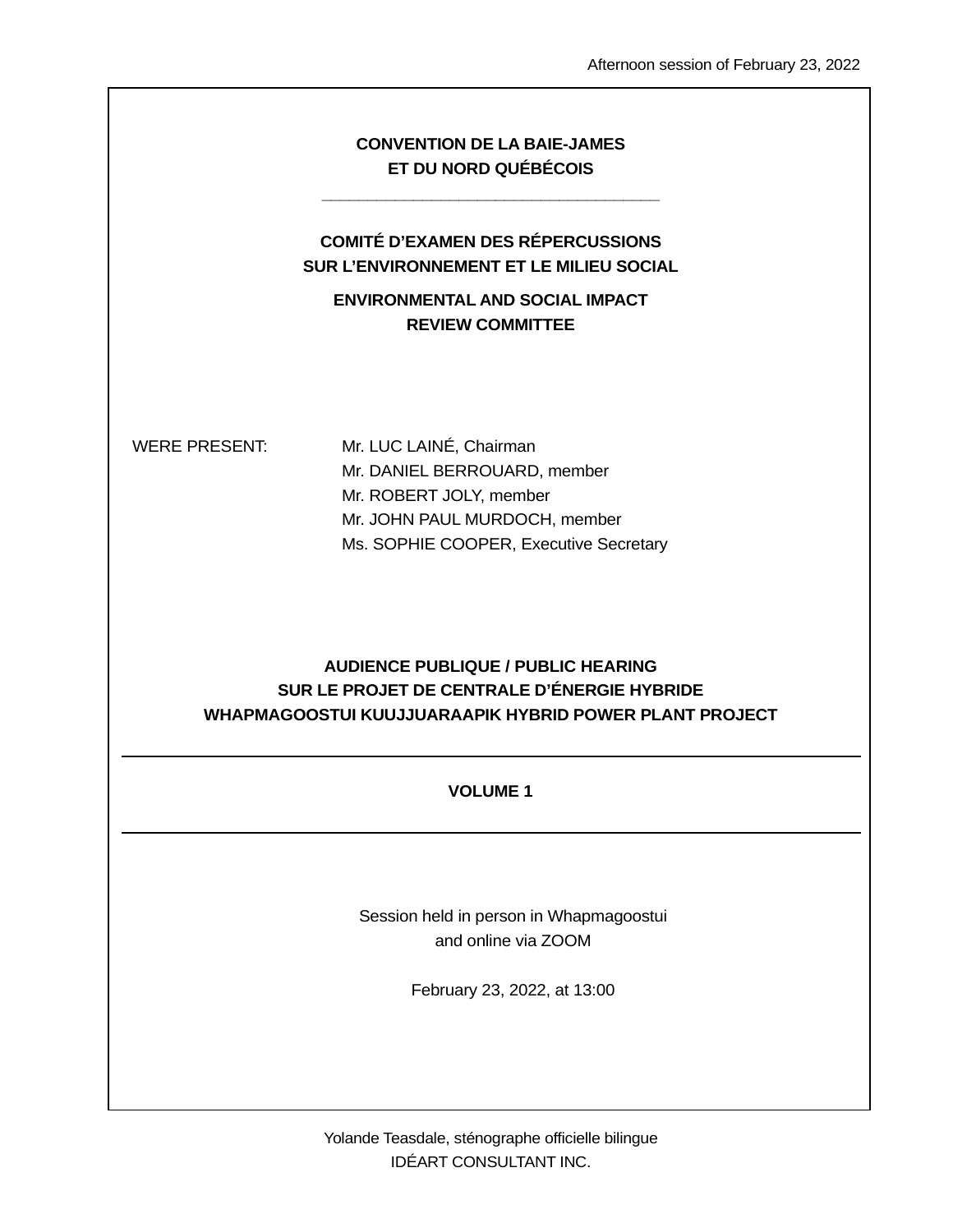## **TABLE OF CONTENTS**

| SESSION OF FEBRUARY 23, 2022                 |
|----------------------------------------------|
| <b>[OPENING PRAYER IN CREE]</b>              |
| PRESENTATION OF THE PROJECT BY THE PROPONENT |
| <b>SHORT RECESS</b><br><b>RESUMPTION</b>     |
| OPENING COMMENTS FROM MR. ANTHONY ITTOSHAT,  |
| <b>QUESTION PERIOD</b>                       |
| <b>SHORT RECESS</b><br><b>RESUMPTION</b>     |
| <b>QUESTION PERIOD (continued)</b>           |
|                                              |
|                                              |
|                                              |
|                                              |
| <b>SHORT RECESS</b><br><b>RESUMPTION</b>     |
| <b>QUESTION PERIOD (continued)</b>           |
|                                              |
|                                              |
|                                              |
|                                              |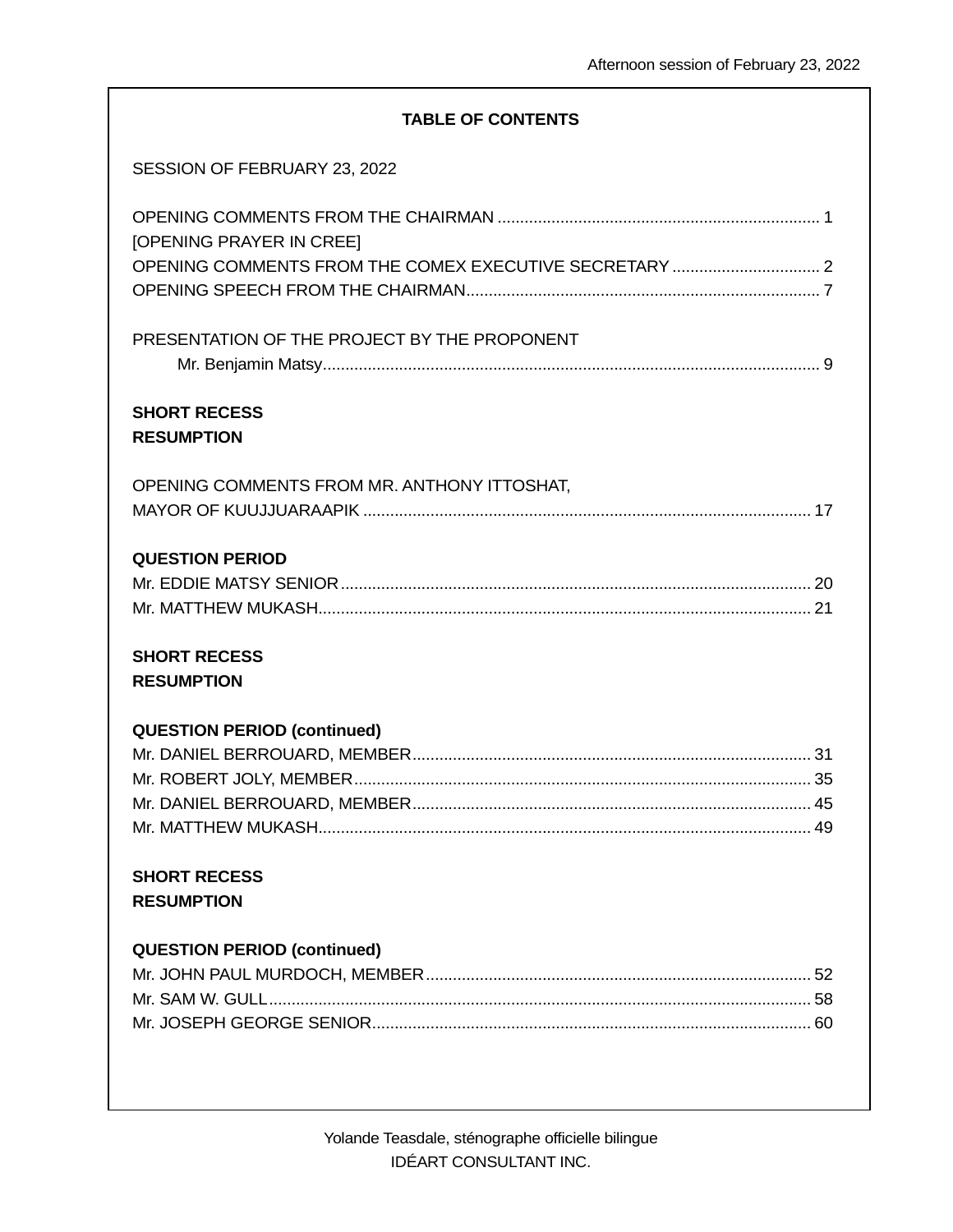# **TABLE OF CONTENTS** (continued)

## **SHORT RECESS RESUMPTION**

# **QUESTION PERIOD (continued)**

## **SHORT RECESS RESUMPTION**

## **QUESTION PERIOD (continued)**

## **ADJOURNMENT**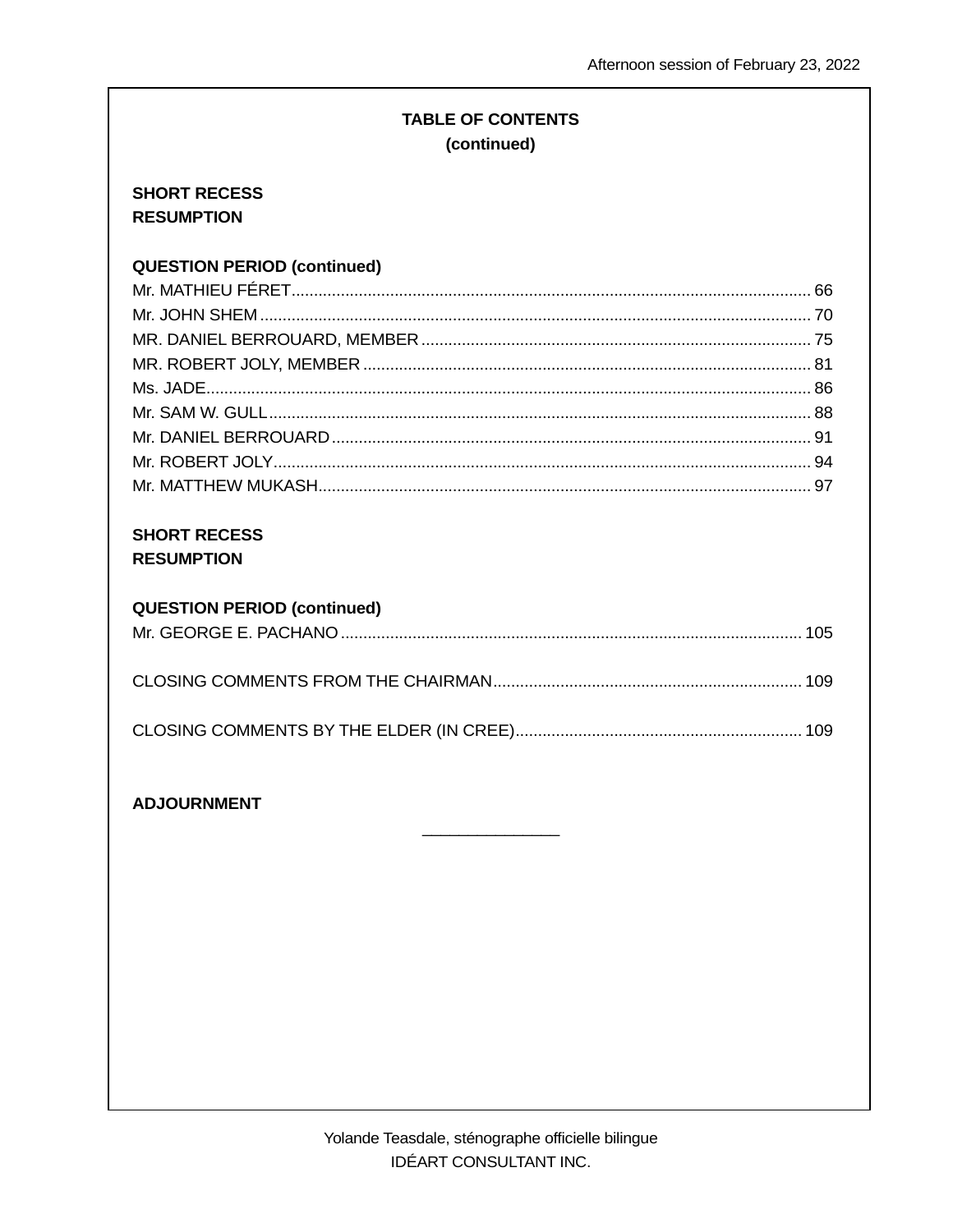# **FEBRUARY 23, 2022 AFTERNOON SESSION**

### **THE CHAIRMAN:**

5

 Good afternoon, everybody, good afternoon. May I have your attention, please? My name is Luc Lainé, I am the chair of COMEX. COMEX is the Environmental and Social Impact Review Committee, and I would like to start in saying thank you to the people of Whapmagoostui for welcoming us on their territory and agreeing to host this public hearing. Thank you.

10

To begin, based on your own protocol and traditions, I would like to call upon Elder Samson Petagumskum to open the public hearing with a prayer. Elder, please.

### **THE EXECUTIVE SECRETARY:**

15

If we could turn off our cameras, please.

### **ELDER SAMSON PETAGUMSKUM**:

20 **[Opening prayer in Cree]** 

## **THE CHAIRMAN:**

Miigwech, Miigwech, Elder, and on those good words, I would like to invite the Executive 25 Secretary of the COMEX, Mrs. Sophie Cooper. Sophie will provide us with the guidelines for this public hearing. Sophie, please.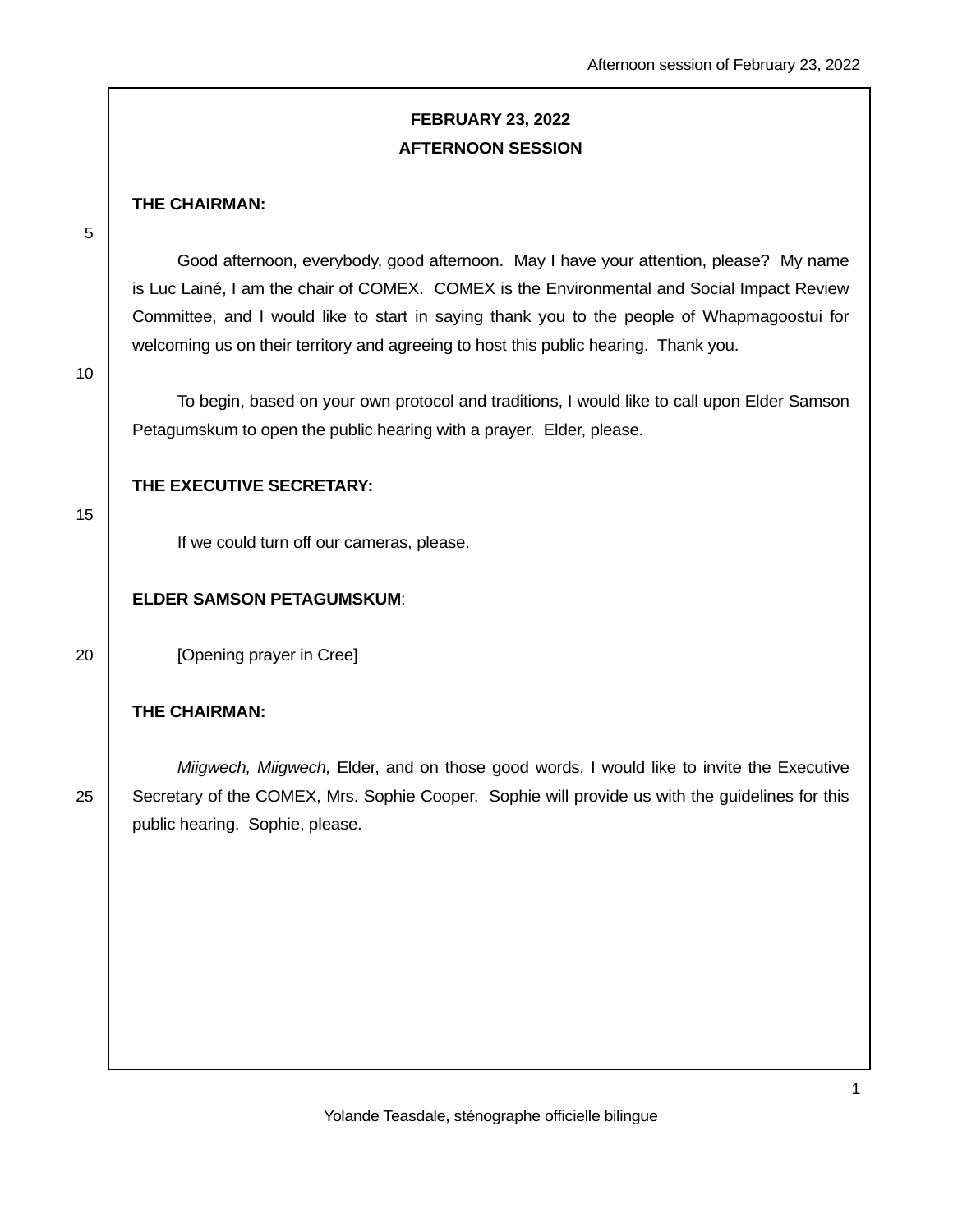# **INTRODUCTORY COMMENTS FROM Ms. SOPHIE COOPER, COMEX EXECUTIVE SECRETARY**

30

### **THE EXECUTIVE SECRETARY:**

 Yes. Hello everyone. So, as the Chairman, Luc Lainé said, my name is Sophie Cooper. I am the executive secretary of COMEX, and I welcome you to this public hearing for the Hybrid 35 | Power Plant Project. Before we begin, I would like to discuss some guidelines.

 Due to the restrictions in place related to the COVID-19 pandemic, the public hearing will be presented in a hybrid format, both in person in Whapmagoostui and virtually via Zoom. The public from both the Whapmagoostui and Kuujjuaraapik communities will have the opportunity to attend 40 the public hearing, in person, at the gathering place in Whapmagoostui.

 For those attending in person, we ask that you respect all COVID-19 protocols, such as handwashing, proper mask wearing, and social distancing. Also, although we are providing snacks and refreshments, we would ask that you, once you've grabbed your snack, that you go, please, 45 | return to your seat and remain seated, in order to enjoy your snack.

 When asking a question or making a comment during the question period, please look into the camera, and clearly state your full name, and whether you are from Whapmagoostui or Kuujjuaraapik. English into Cree translation will be offered on the floor. I regret that we couldn't find  $50$  any translators for the Inuktitut, so, sorry for that. We apologize.

 For those participating virtually via the Zoom link, please note that a waiting room has been set up, and that you can only gain access to the Zoom session after you have provided your full name and location, or group, or the group that you're affiliated with. Once a participant has entered 55 a Zoom session, please keep your cameras and microphones closed at all times.

 For those on Zoom, if you wish to ask a question or make a comment during the question period, please send your question to the chat editor, but you can find that in the chat section of the Zoom. Any comment or question that is asked in the regular chat will be ignored, so you must send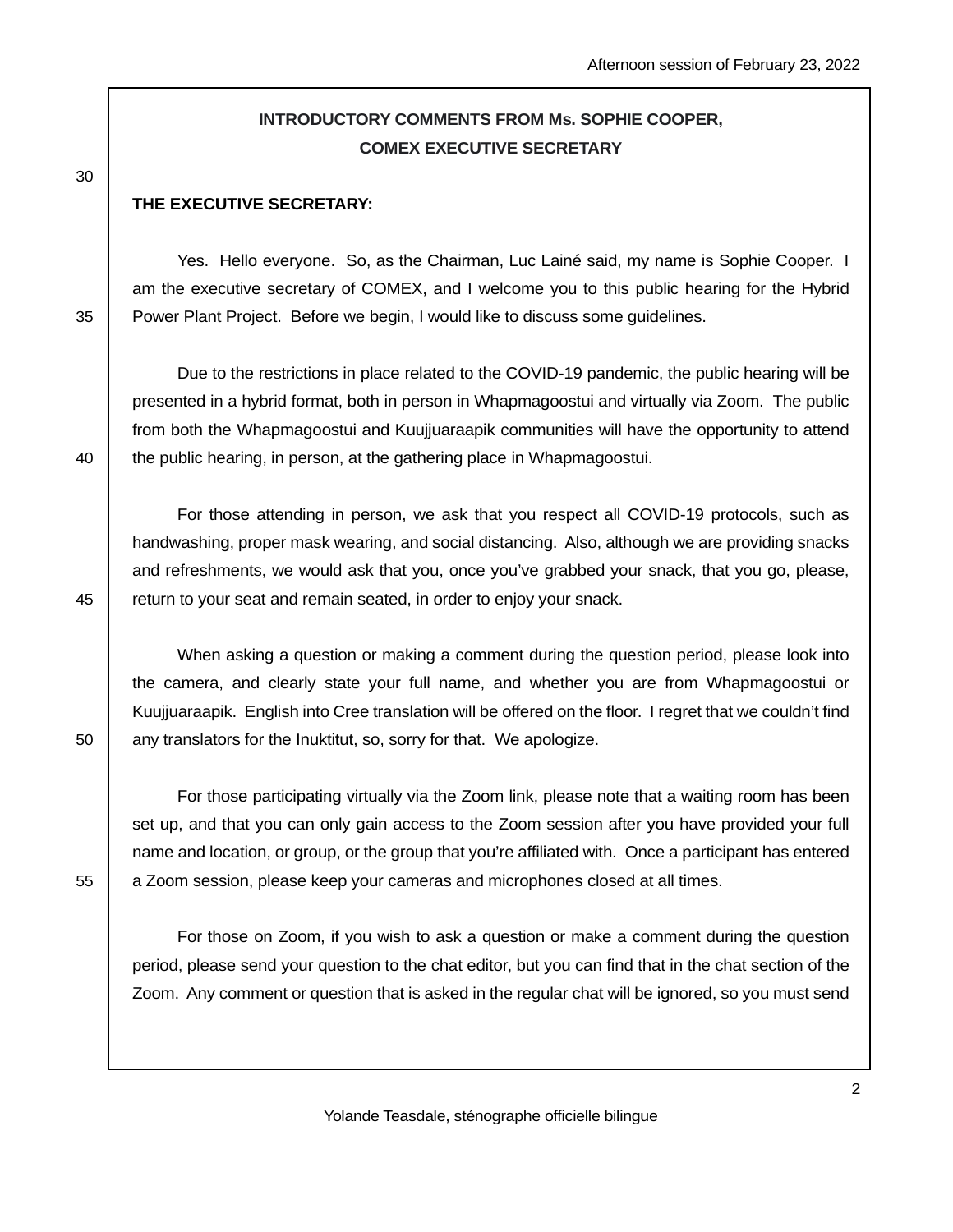60 vour questions to the chat editor. And then – and this is for the Chairman – those questions will be forwarded to the Chairman, who will have to check his chat for your questions.

 So, also, if you do wish to speak, you can also use the raise your hand icon, but we would rather prefer that if you have a question, to use the chat editor. To indicate that it's your turn to 65 speak, I will name you, and ask you to turn on your microphone. Please state your name and location before speaking.

 French translation is offered in the Zoom session. Again, regrettably, we were unable to locate any Cree or Inuktitut translators for the virtual format. To access the translation, you must click on  $70$   $\parallel$  the interpretation icon at the bottom of the Zoom screen and select your language.

 Please note that the hearing is being recorded and will be broadcast live on Livestream. The livestream is available on the Cree Nation Government website. No questions will be taken from the Livestream, so no comments can be written there either. The recording will be available on the 75 COMEX website within a few days after the public hearing. Also, all information related to this hearing, such as PowerPoint presentations and transcripts, will also be available on the COMEX website.

 I will also be taking questions via Facebook Messenger, at Secrétariat COMEX. In addition, 80 | please note that all questions or comments shall be addressed directly to the Chairman of COMEX, monsieur Luc Lainé, who will ensure that they are transmitted to the correct person to answer that question.

 I would now like to introduce the participants for this public hearing, starting with the members 85 of COMEX. First, we have a member appointed from the Cree Nation Government, who is present in Whapmagoostui, John Paul Murdoch, if you could wave, John Paul, I see you. There we go.

 Next, we have the members appointed by the Government of Québec. We have the Chairman, Mr. Luc Lainé. We have monsieur Daniel Berrouard, and monsieur Robert Joly, who are 90 all attending via Zoom.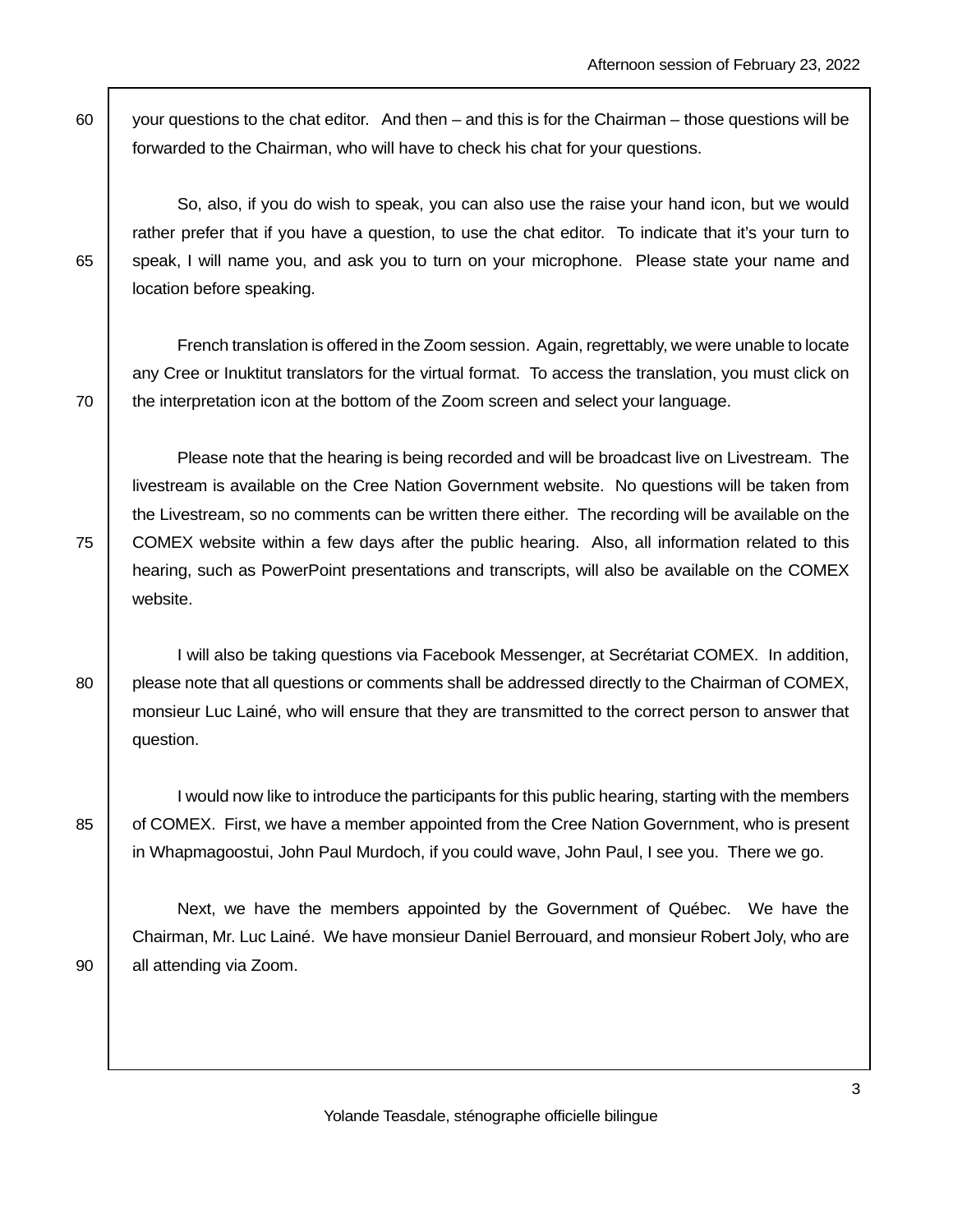Participants for the Kuujjuaraapik Whapmagoostui Renewable Energy Corporation, the Proponent for the Hybrid Power Plant Project, include Matthew Mukash, who is the president of the company, and Mayor Anthony Ittoshat, who is the vice president, and he is attending via Zoom.

95

 They will also be accompanied by various consultants and funders, who are also attending via Zoom. Also present are representatives of PESCA Environment, Marjolaine Castonguay et Mathieu Féret, who are also consultants for the project.

100 Representatives from Hydro-Québec were also invited to join the public hearing, considering that the wind turbines will be connected to a newly built substation that will eventually be linked to the existing power plant operated by Hydro-Québec. They will answer technical questions about the project. We have, today with us, we have Bruno Ménard, Laurie Doré-Ouellet, Frédéric Brassard, Olivier Arsenault, and Stéphane Mercier, if I am correct.

105

 Lastly, also present are the project analysts from le ministère de l'Environnement et de la Lutte contre les Changements climatiques, Cynthia Marchildon et Vincent Boucher. We also have project analysts from the Cree Nation Government, Kelly Leblanc, and Erica Guth.

110 I will now give the floor back to the Chairman of COMEX, monsieur Luc Lainé, who will summarize the agenda for the public hearing. Thank you.

### **THE CHAIRMAN:**

115 Thanks a lot, Sophie, you did a great job. On my part, I would like also to give you the roadmap for this afternoon. First of all, you know, we will begin the public hearing with opening comments from Chief Robbie Kawapit of Whapmagoostui, followed by opening comments from Mayor Anthony Ittoshat of Kuujjuuarapik. Afterwards, I'll take the floor to provide some information regarding the COMEX.

120

 After my presentation, the Proponent will present its project, and after the Proponent presentation, I think we will all deserve a good 15 minutes' break. Following the break, the public, means you, and the members of COMEX will have a chance to ask questions or comment; and also,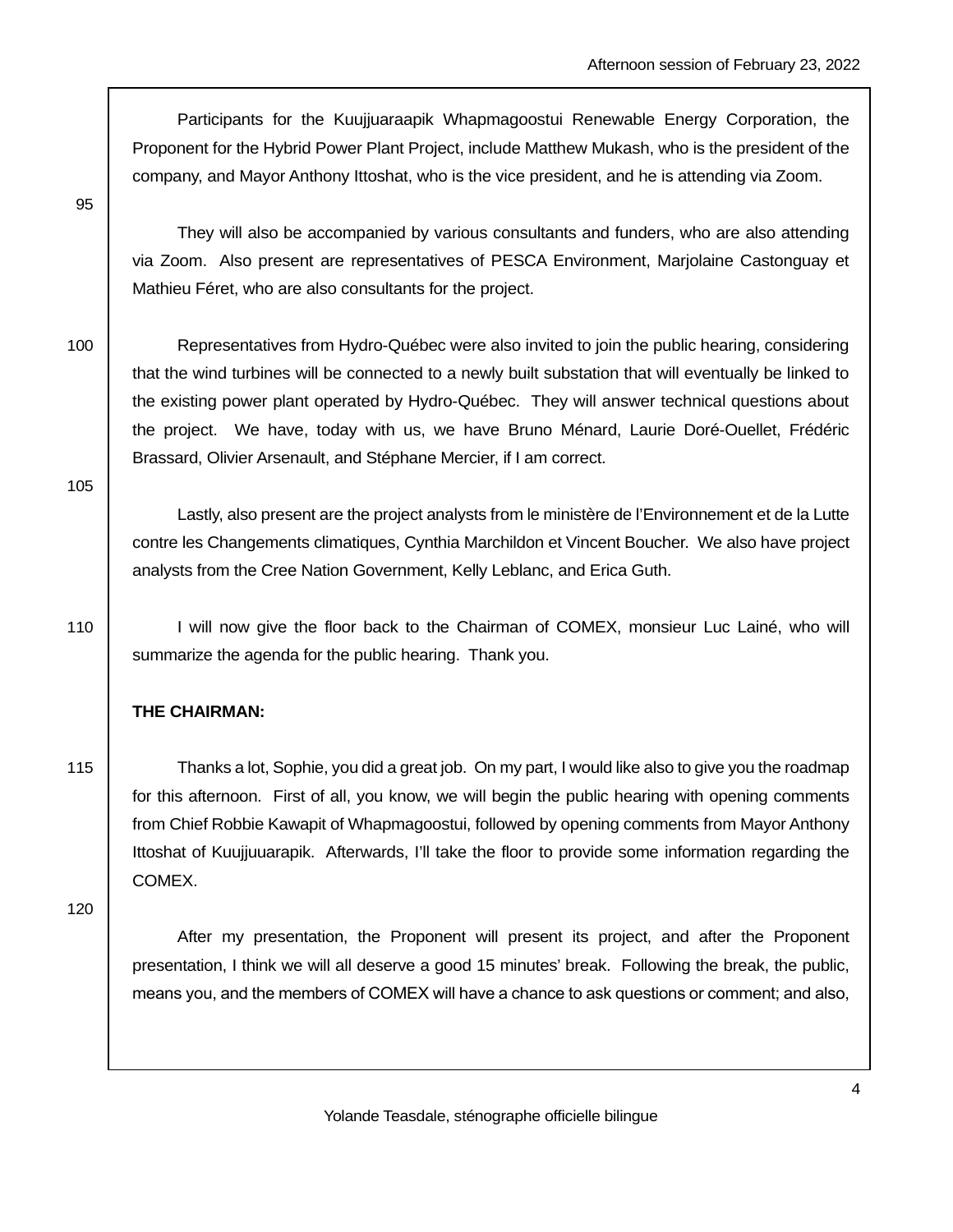I want to tell you that we will break periodically to allow people to formulate their questions as the 125 | hearing progresses.

 As mentioned, we will also accept questions sent to us via the chat editor and Facebook Messenger from the Secretariat COMEX. We are available and prepared to take all the required time to give everyone a chance to address the COMEX. So, this is your public hearing, and we are 130 available to take all the time we need, you know, to listen to you.

 So, on this note, I would like to invite Chief Robbie Kawapit to address the floor. Chief, please, and also, Chief, I would like, based on our tradition, from my left hand, to offer you tobacco. Thank you, Chief.

135

### **MR. JOSHUA KAWAPIT:**

Sorry, I didn't have – I was on mute.

### 140 **THE EXECUTIVE SECRETARY:**

Okay.

### **MR. JOSHUA KAWAPIT**:

145

 I apologize, Chairman, but it seems like Chief Robbie Kawapit is absent at the moment, as well as the Mayor of Kuujjuaraapik, Anthony Ittoshat.

### **THE EXECUTIVE SECRETARY:**

#### 150

No, the Mayor is actually joining us via Zoom.

#### **MR. JOSHUA KAWAPIT:**

155 **Oh, okay.** So, in that case it would be him.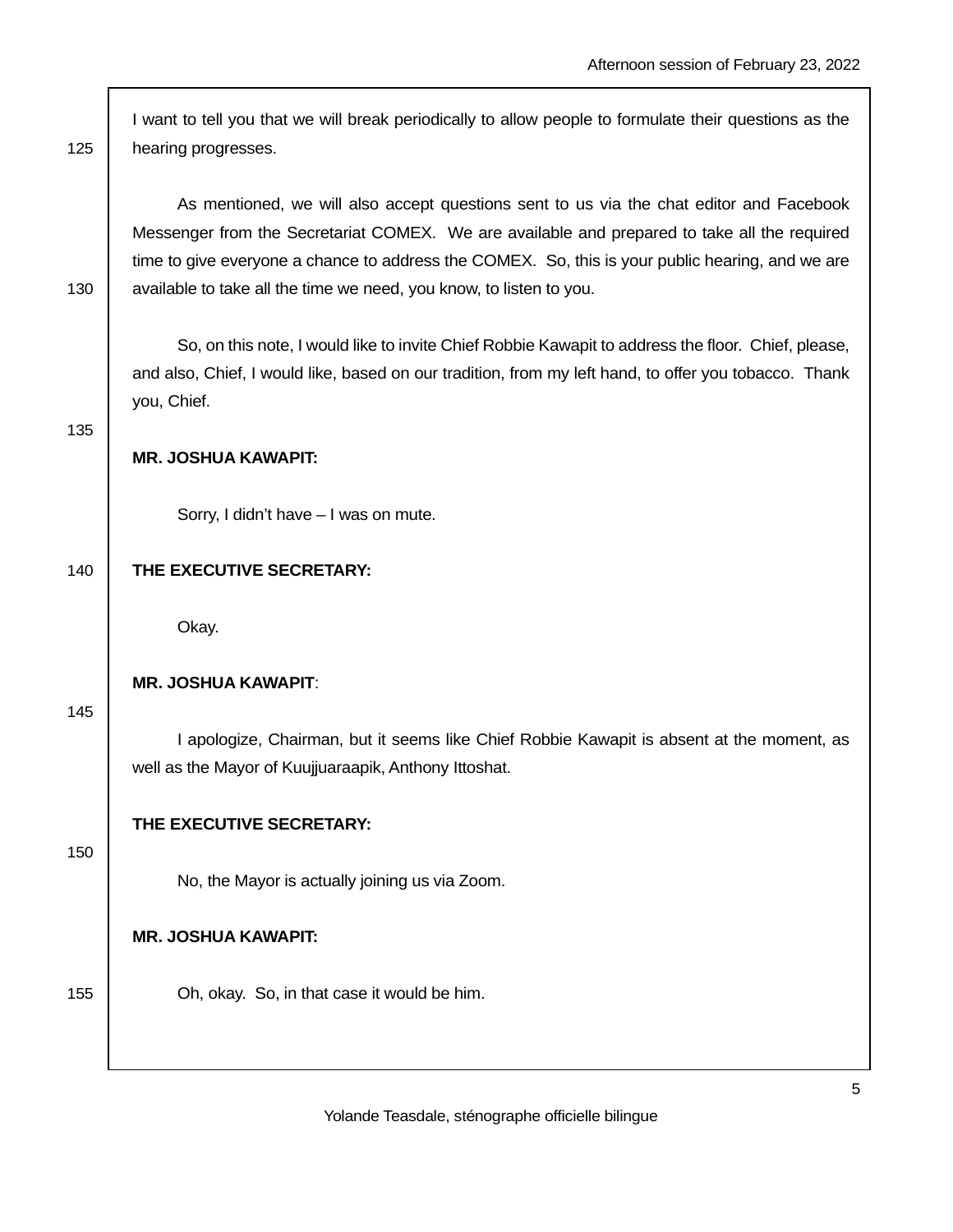| THE EXECUTIVE SECRETARY:                                                                                                                                                                                                               |
|----------------------------------------------------------------------------------------------------------------------------------------------------------------------------------------------------------------------------------------|
| Yes.                                                                                                                                                                                                                                   |
| THE CHAIRMAN:                                                                                                                                                                                                                          |
| And I'm not sure if Robbie is on virtual, or if he's going to physically be coming to the gathering<br>place to attend. I'm not sure.                                                                                                  |
| THE EXECUTIVE SECRETARY:                                                                                                                                                                                                               |
| Okay, well, I guess we can ask the Mayor of Kuujjuaraapik to say a few words at least.                                                                                                                                                 |
| THE CHAIRMAN:                                                                                                                                                                                                                          |
| Okay. Okay, we'll do it. So, Mayor Anthony Ittoshat, I would like also to offer you, I have also<br>tobacco for you, to express our gratitude, and also our respect. So, Mayor, we would like to listen<br>to you now.                 |
| THE EXECUTIVE SECRETARY:                                                                                                                                                                                                               |
| You're on mute, sir. Here, wait, one moment. There we go.                                                                                                                                                                              |
| <b>UNIDENTIFIED VOICE:</b>                                                                                                                                                                                                             |
| Mr. Mayor, the bottom left-hand side of your screen, you have a mute button. You just have<br>to click on that to unmute. It's a little microphone on the bottom left-hand of                                                          |
| THE EXECUTIVE SECRETARY:                                                                                                                                                                                                               |
| It would seem that we are experiencing some technical difficulties. I guess we should all $-1$<br>apologize for that. So, Luc, we'll return to the others in a moment. Could you please continue with<br>perhaps presenting the COMEX? |
|                                                                                                                                                                                                                                        |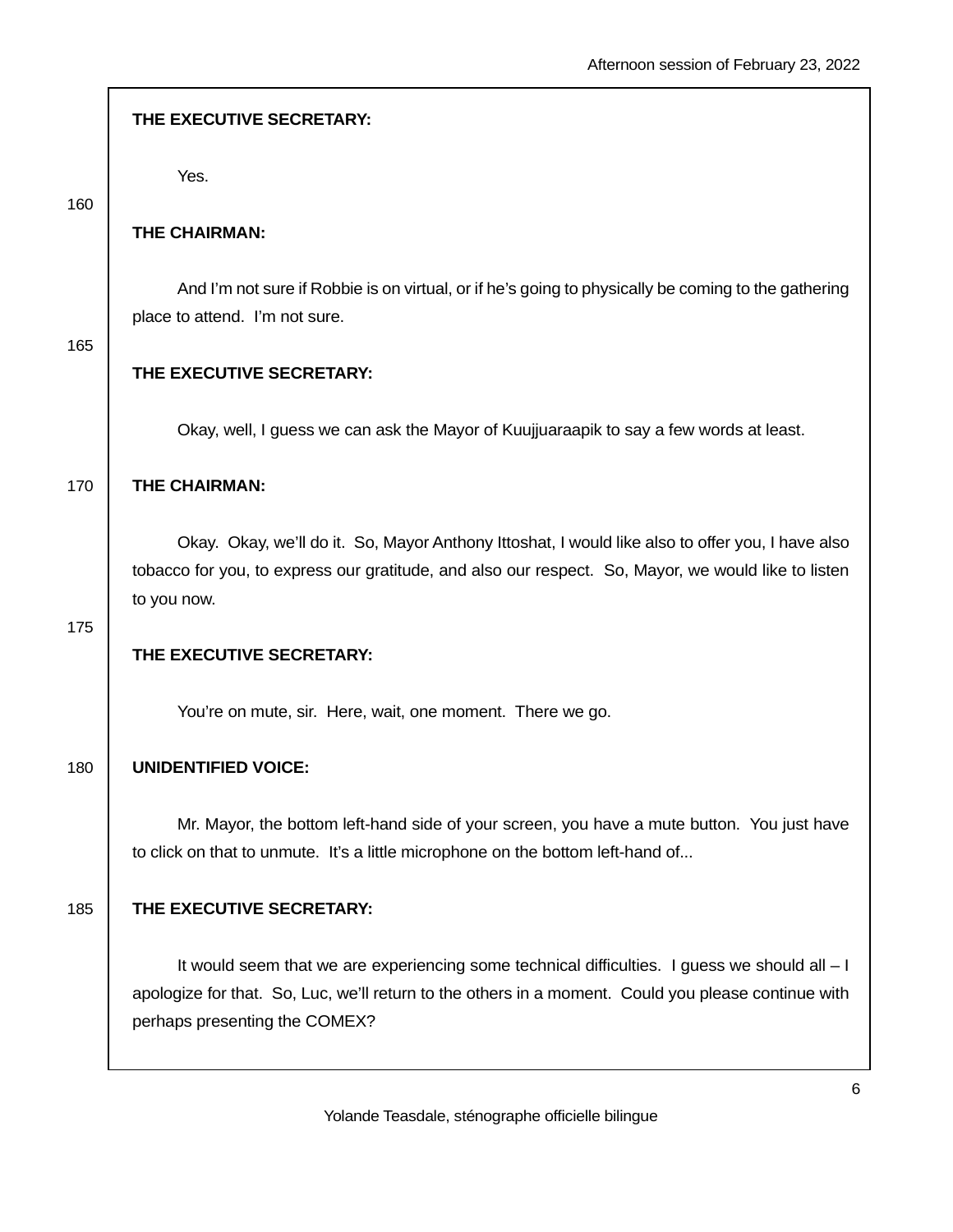| 190 | THE CHAIRMAN:                                                                                                                                                                                                                                                                                                            |
|-----|--------------------------------------------------------------------------------------------------------------------------------------------------------------------------------------------------------------------------------------------------------------------------------------------------------------------------|
|     | Yes, by all means.                                                                                                                                                                                                                                                                                                       |
| 195 | THE EXECUTIVE SECRETARY:                                                                                                                                                                                                                                                                                                 |
|     | Yes.                                                                                                                                                                                                                                                                                                                     |
|     |                                                                                                                                                                                                                                                                                                                          |
| 200 | <b>OPENING SPEECH FROM THE CHAIRMAN</b>                                                                                                                                                                                                                                                                                  |
|     | <b>THE CHAIRMAN:</b>                                                                                                                                                                                                                                                                                                     |
| 205 | So, first, you know, Mayor, I see you, that you are really trying hard, and I'd like to say<br>Nakurmiik, Nakurmiik. So, in the meantime, I guess people are asking, you know, the COMEX,<br>what is it about? So, the COMEX was established under Chapter 22 of the James Bay and Northern                              |
|     | Québec Agreement back in 1975. It's made up of five members. Three members are appointed by<br>the Québec government, and two members are appointed by the Cree Nation Government.                                                                                                                                       |
| 210 | COMEX is an independent body for the assessment and review of the social and<br>environmental impacts of projects. The COMEX members meet on a regular basis, typically once<br>every month. However, the COMEX members are prepared to meet more often, depending on the<br>number and type of projects needing review. |
| 215 | The COMEX is supported by a team of analysts from the ministère de l'Environnement et de<br>la Lutte contre les Changements climatiques, and the Cree Nation Government. The COMEX is<br>prepared, like today, for example, to hold public hearings if required.                                                         |
| 220 | It's very important to know that the mandate of the COMEX is to make recommendations to<br>provincial and regional administrators, and to ensure the environmental and social follow-ups and<br>monitoring.                                                                                                              |
|     |                                                                                                                                                                                                                                                                                                                          |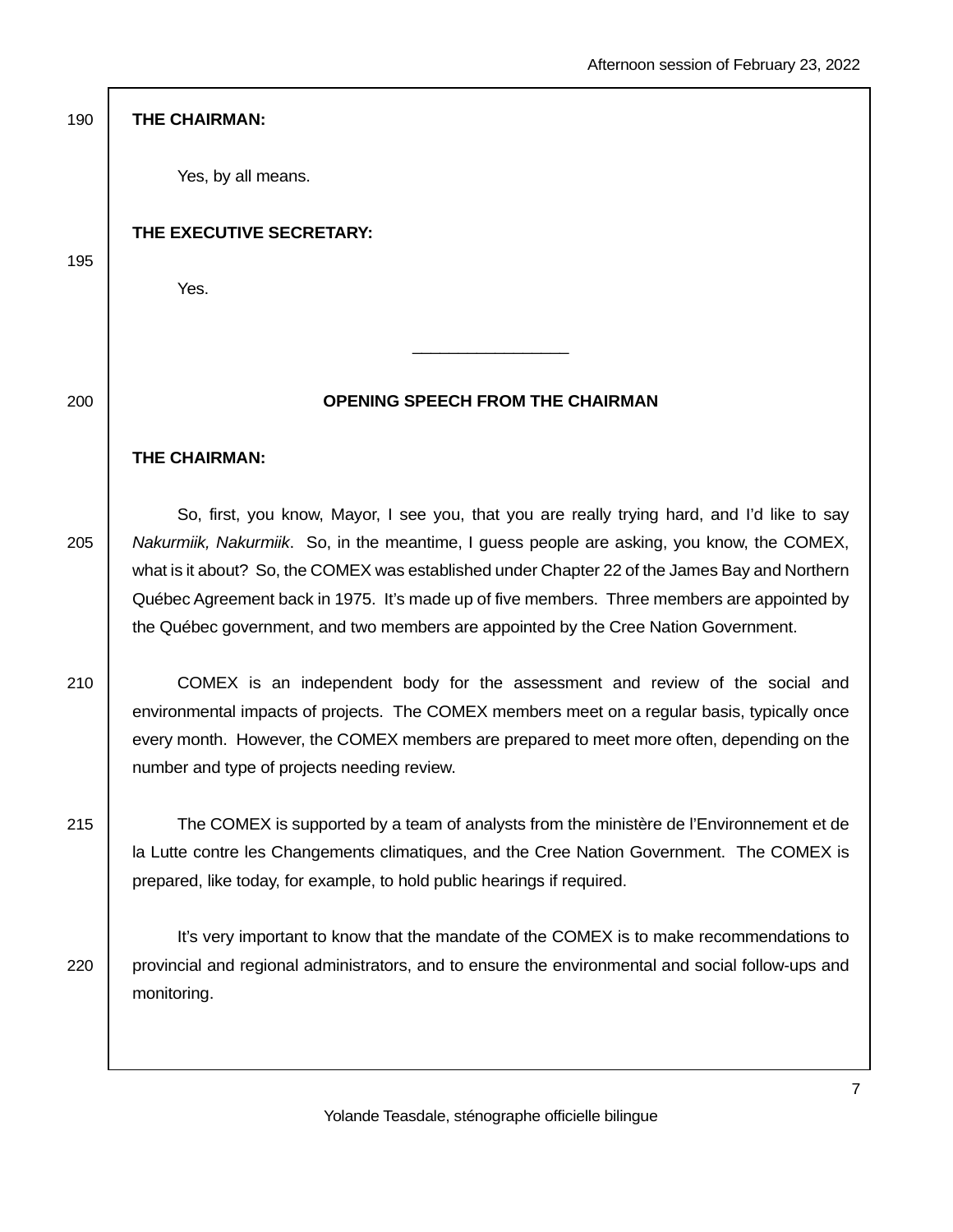Information regarding past and current projects under review is available on the website. Information regarding public hearings is posted on the website as well, on Facebook at Secrétariat 225 COMEX.

 Based on the Section 22.4, the COMEX must devote attention to certain guiding principles. The main principle focussed on the protections of the hunting, fishing, trapping rights of Native People of Eeyou Istchee Territory;

230

 To minimize of negative environmental and social impacts of development on Native people and Native communities by reasonable means;

 To protect wildlife resource, and ecological system in the Territory, and to protect the rights 235  $\parallel$  and interest of non-Native people in the Territory.

Of course, all this information is available on our website.

 And to summarize, our roadmap at the COMEX, first, you know, the preliminary information 240 statement is submitted to the appropriate administrator. It means the provincial one, and the regional one. Then, there is another committee called COMEV, and the COMEV will evaluate the projects, the committee issues, and for all projects that must undergo the process.

 Then there will be, by the Proponent, preparation of the impact study, and then the COMEX 245 will review all documents, including any questions and responses, with assistance from various environmental experts from the Québec Government, and also from the Cree Nation Government, and then, if required, public hearings are held, and final analysis and recommendations are submitted to the administrator.

250 The administrator will make the decision either to authorize the projects, or to refuse the projects, and finally, the COMEX will monitor and control the – sorry. The COMEX is monitored and controlled by the administrator, the MELCC, and the Cree Nation Government.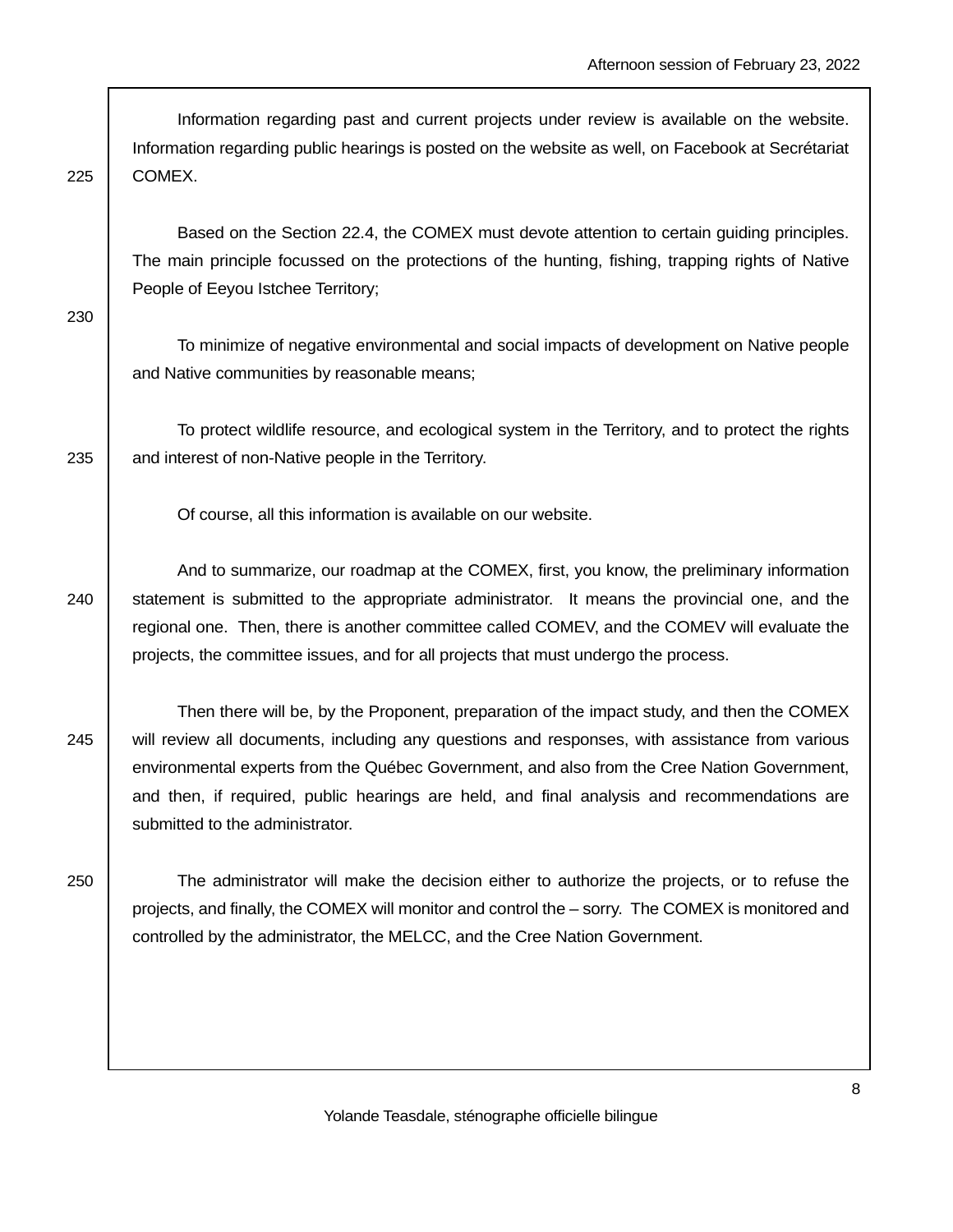| 255 | So, to conclude this introduction to the COMEX, I would like to invite now the spokesperson<br>of the project, the Hybrid Power Plant Project, Mr. Benjamin Matsy, to present the project. Mr. Matsy,<br>please.                                                                   |
|-----|------------------------------------------------------------------------------------------------------------------------------------------------------------------------------------------------------------------------------------------------------------------------------------|
|     | <b>MR. SAM W. GULL:</b>                                                                                                                                                                                                                                                            |
| 260 | Sam W. Gull here, I need to access the Chair.                                                                                                                                                                                                                                      |
|     | THE EXECUTIVE SECRETARY:                                                                                                                                                                                                                                                           |
| 265 | The microphone is off at Whapmagoostui.                                                                                                                                                                                                                                            |
|     |                                                                                                                                                                                                                                                                                    |
|     | PRESENTATION OF THE PROJECT BY THE PROPONENT<br><b>FROM MR. BENJAMIN MATSY</b>                                                                                                                                                                                                     |
| 270 | <b>MR. BENJAMIN MATSY:</b>                                                                                                                                                                                                                                                         |
| 275 | Hello, everyone. My name is Benjamin Matsy. I was asked to present the PowerPoint<br>presentation that was prepared for this consultation, The Whapmagoostui-Kuujjuaraapik Hybrid<br>Power Plant Project, project presentation, COMEX Hearing, February 23rd, 2022. Yes? Yes, yes. |
|     | I'm going to mix both Cree and English. I'll summarize it into English, and then translate it as<br>much as I can into Cree, just for your information. So, next slide.                                                                                                            |
| 280 | So, this is the content of the presentation, the PowerPoint:                                                                                                                                                                                                                       |
|     | Proposed Wind Energy Project [in Cree]<br>1.<br>History of the Project (in Cree)<br>2.                                                                                                                                                                                             |
|     | 3. (In Cree)                                                                                                                                                                                                                                                                       |
| 285 | (In Cree)<br>4.                                                                                                                                                                                                                                                                    |
|     | 5. Community Environmental Consultation Process (in Cree)                                                                                                                                                                                                                          |

 $\overline{\phantom{a}}$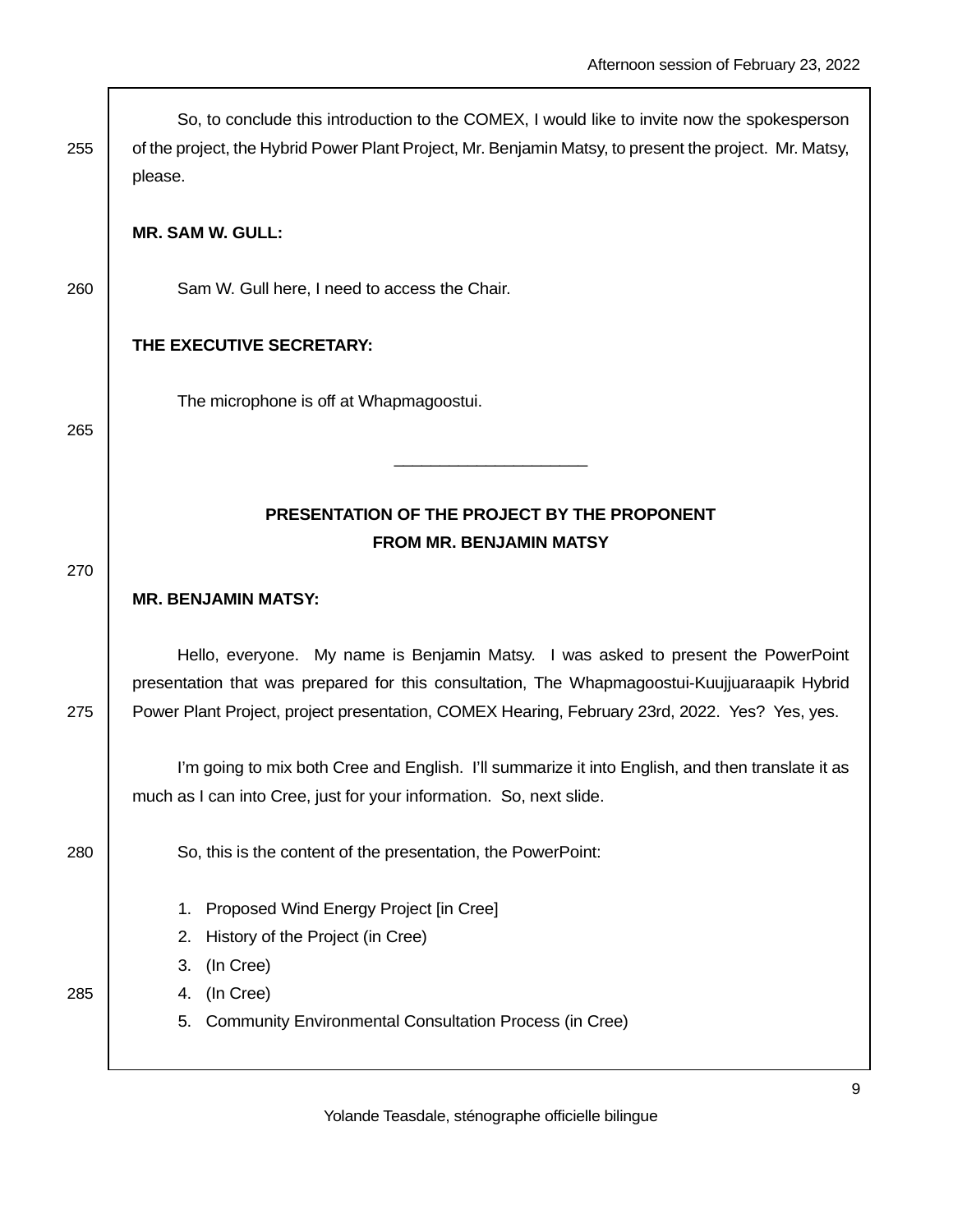6. Workshops and Assembly (in Cree) 7. Environmental and Social Impact Assessment (in Cree) 8. (In Cree) 290 9. (In Cree) ... Next slide, please. [In Cree] I can't read the top part. Can you fix it? Because it's going to be in my way, still. Okay. 295 The WKHPPP and Hybrid Power Plant Project, the purpose of the project is to reduce the dependence on fossil fuel, [in Cree] the electricity production, and between 40 to 50% of the energy demand for the community will be produced by the wind energy, savings of about 1.5 million litres per year of diesel fuel, resulting in a reduction of CO2, which is equivalent to about 1,200 cars per year. [In Cree] 300 The Main Elements of the Project: There will be two wind turbines installed, totalling about 3 megawatts, and one wind mast, which is about 5 kilometres from the community centre, and there's an existing road which will be 305 upgraded, that's about 7 kilometres in length, and a new road will be constructed, which is just over 2 kilometres in length. So, those roads that are existing, they're going to be upgraded, and it's going to be extended to the site, and also the power line, the 25 kilovolts, it's 6.8 kilometres, and the construction of a 310 | substation, control, and the maintenance centre. [In Cree]. Next slide, please. The History of the Project: From 2010 to 2012, there was a mandate from the WFN to find alternative measures for 315 energy production, electricity generation, Plan Nord – Renewal Energy Development, and a Preliminary Project Study with our Chinese partners. [In Cree] 2013, it's the Front-End Engineer Design Study, regarding the actual equipment, and also the Preliminary Environmental Impact Study.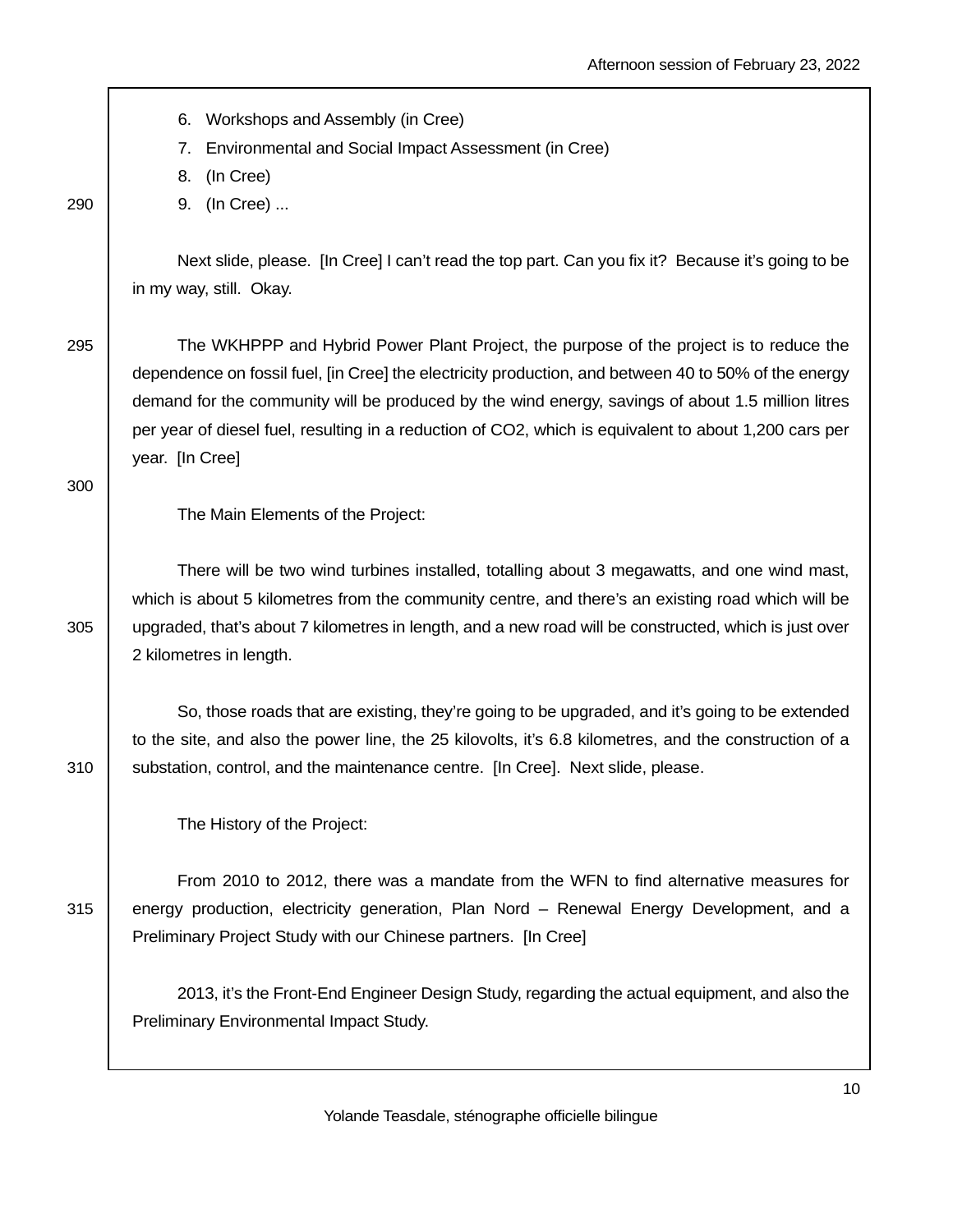320 From 2014 to '17, there was the negotiation with the Québec Energy Board to get the permit for the project.

 From 2018 to 2019, there was the creation of the steering committee, composed of people from both the Whapmasgoostui [inaudible] and there was the negotiation with the Hydro-Québec, 325 **b** to set the conditions of the project.

 From 2020 to 2021, that's when the Kuujjuaraapik Whapmasgoostui Renewable Energy Corp., to develop and operate the project; the request for grants, and also an environmental and social impact assessment was done. The public hearings with Inuit and Cree communities; the 330 | negotiation of the non-recourse loan from Canadian Infrastructure Bank. [In Cree]

 Next slide, please. [In Cree] So, 2011 to 2020 [in Cree], that's when the resolutions and mandates were created, and all these can be found in the report, Volume 1, the ESIA report.

335 Next slide, please. And here's the structure of the ownership of the project, the partnership between the Cree and Inuit. So, at the bottom part is KWREC, Kuujjuaraapik Whapmagoostui Renewable Energy Corporation, and as you go down – oh, it's inverted here – on the right side it's the Nimschu Iskudow which owns half of it, and on the left side is the Sakkug Landholding, they own half of it, and that's where the (inaudible) of Kuujjuaraapik is attached, and as you can see, 340 Nimschu Iskudow is owned 85% by WFN, and 15% by Tawich Development Corp., which is based in Wemindji. [in Cree]

 Next slide, please. Here are the main project components, access roads and power lines. So, this is the map of Whapmagoostui, that's the river, as you can see, and that's the road that 345 currently exists, and also the extension. The upgrade will be in green, it's 6.9 kilometres, and the turbine road is in red, which is 2.1 kilometres. The power line itself is 6.8 kilometres. [In Cree]

 Next slide, please. [In Cree] On the left side is the Hydro-Québec substation site. If you can recognize it, that's where Loon Lake is, the new development area right now, that the WFN has 350 undertaken at the moment, and on the right side is the cultural campsite. That's where the cabins are and stuff, and that's where the temporary construction, and control and maintenance centres will be located. [In Cree]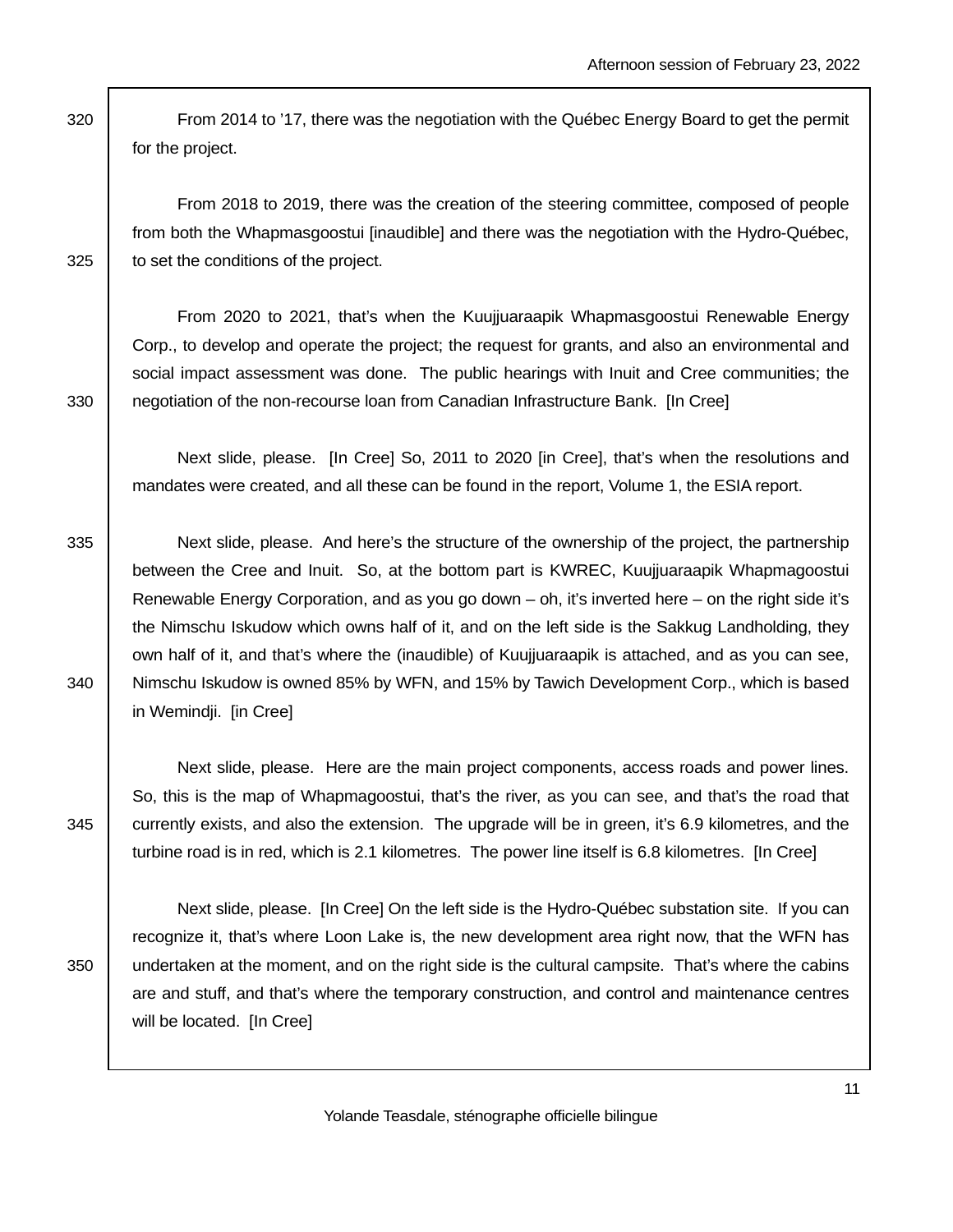Next slide, please. [In Cree] Turbine sites. In the green squares is where they will be located, the two turbines, and the yellow part there is the substation, and the other part there, I can't tell the 355 colour, it's lighter in colour, that's where the mast area will be. [In Cree] This is located up the hills, called – what's called Whapmagoostui, just south of that, there's a hill there, that's where they'll be located, the wind turbines. [In Cree]

 Next slide, please. [In Cree] The land use details. The two turbine sites will be 10,000 metres  $360$  squared, T2 and T3;

 The anemometer tower site 625 metres squared, with a connection point substation that'll be 900 metres squared.

365 The new turbine road, there'll be 2,100 metres by 7 metres, and then the Hydro-Québec substation will be 3,000 metres squared, and the Whapmagoostui maintenance centre, with the water and the sewage, will be connected, it's over 1,200 metres squared, and the lot for temporary construction camp, which is almost 2,000 metres squared. [In Cree]

370 Next slide, please. [In Cree] Description of the turbines themselves. Goldwind, and that's the model number GW87. There will be two of them, and of 1.5 megawatts, and the hub height will be 75 metres. The blade length, one blade, is 42.1 metres, and the diameter of the blade sweep, the whole, when it rotates, will cover 87 metres. [In Cree]

375 Next slide, please. [In Cree] So, these are the wind turbines that Goldwind has installed in Vermont, USA.

 Next slide. The community environmental consultation was carried to inform the public of the proposed wind energy project, and they were – they included informing them of the improved roads, 380 and the road extensions, and the developer is KWREC. They wanted to make sure that people were informed in all aspects, and not just one group; it covered basically everyone.

 They invited the men, women, the elders' groups, trappers, hunters, even businesses were invited to attend, and for this current public hearing, it was requested by the COMEX to confirm the 385 | results of last year's public hearing. [In Cree]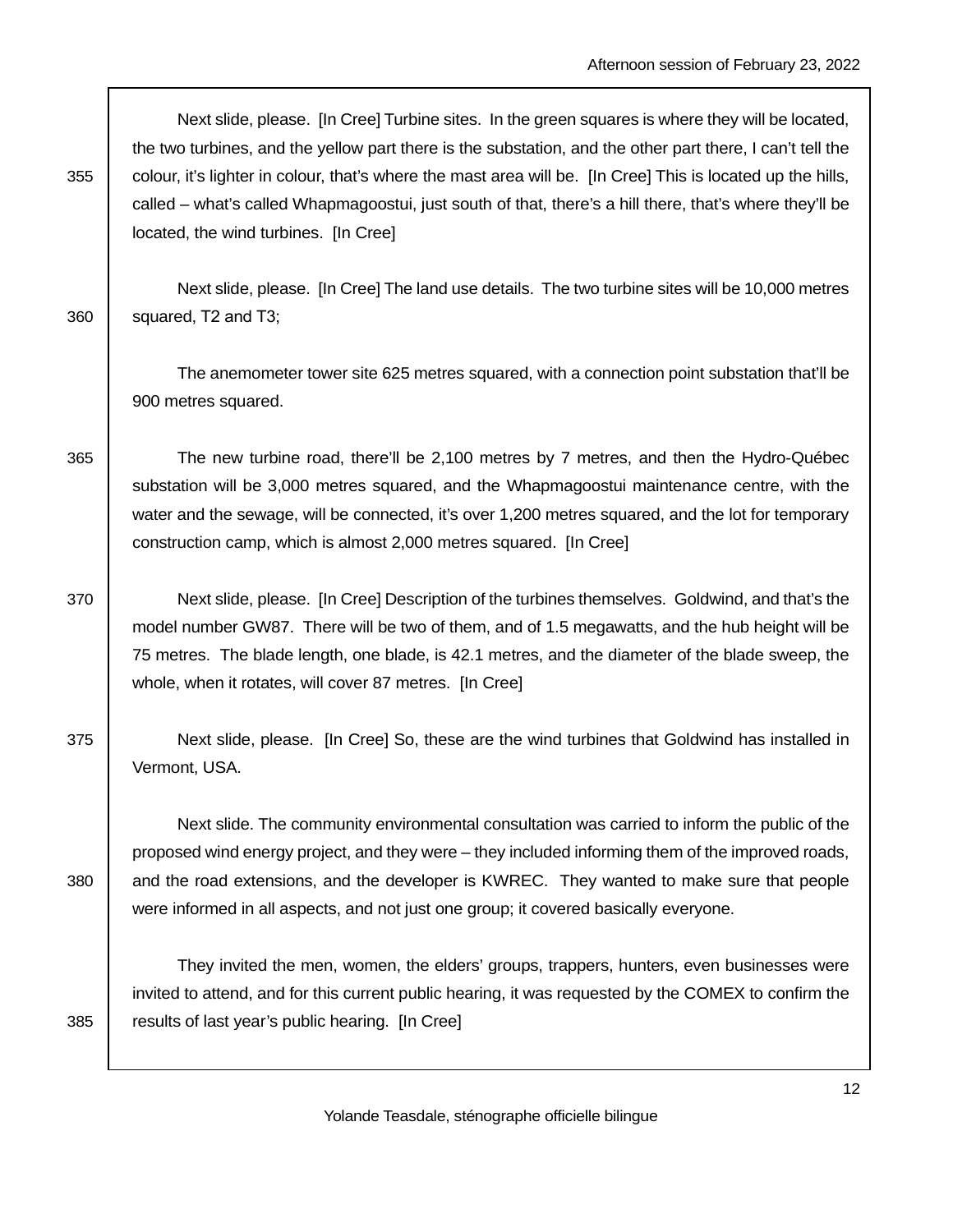Next slide. [In Cree] ... on the website, on the KWREC site, when they advertised the consultations, that was on the site, and so the posters were posted in the community, so people had been informed.

390 Next slide. And then the public workshops for more details, these are the dates that happened, from December 16 to March 9, 2021. That's when the consultations happened with the Inuit and Cree youth, the men and women's associations, and the businesses, the hunters, trappers, both on the Cree and Inuit side.

395  $\vert$  And the 4<sup>th</sup> to the 9<sup>th</sup> was a joint assembly, between the Cree and Inuit. I believe the Inuit assembly took place at the Kativik Centre, and on March 10<sup>th</sup> to 11<sup>th</sup> there was an online session with the Cree and Inuit regional entities.

With the 12 workshops and assemblies, there were 98 participants. There was a survey -400 there was a survey done, with 72 responses for both Cree and Inuit. 38 questions were addressed in writing, and responded, on the project. You can find those answers and questions on the site itself, on the KWREC website. [In Cree]

 Next slide. And here's just an example of one of the workshops that took place, and as you 405 can see the map there, we brought them a map, and we showed them where the turbines would be, and there were tasks, they were given a the workshop, to provide areas of interest surrounding where the wind turbines would be, and all those markings there is where they noted areas of interest in terms of berry picking, hunting, even getting in some firewood, stuff like that, anything related to traditional activities, or in any way they use the land. [In Cree]

410

 Next slide, please. And these are the general interests expressed by the attendees. [In Cree] They wanted to know the impacts on the environment, the wildlife, the impact on the traditional activities, camping, and they even asked about the noise impact in the community, and how it benefits both communities.

415

 They were concerned about the effects of the weather, the strong winds, the cold temperatures, and there were also questions on security and emergency planning, in case something happens.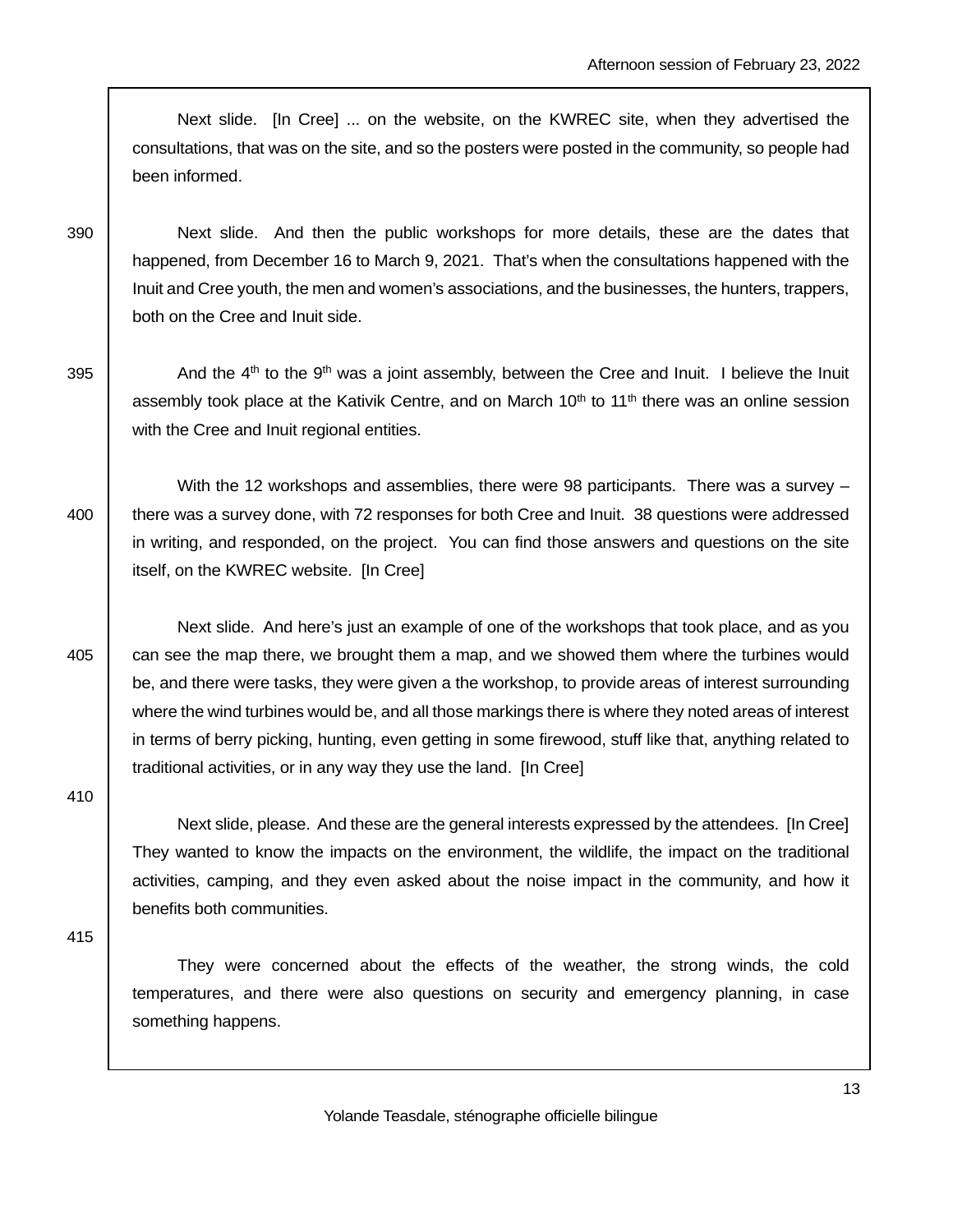And lastly was the Solid Waste Management, which is like what's going to happen once this 420 project is done, when the actual physical wind turbines need to be taken down, what's going to happen there, so there were questions regarding that. [In Cree]

 Next slide, please. [In Cree] the main results of the ESIA study. All concerns and interests expressed during the consultation process were addressed in the environmental and social impact 425 assessment, and you can find the summary of the questions made during the public hearing on the KWREC website. There are two volumes of the study, that's posted in the KWREC website and the COMEX website, and it's the link written there.

 And, additionally, there were 19 questions and comments from COMEX were answered in 430 August 2021, and they're both on the websites. [In Cree]

 Next slide, please. These are the visual impacts. This is what you're going to see once they're erected. The top part is where the Inuksuk is, and I can't really see from here, but they will be visible only from the Inuksuk, but when you're in the community, which is demonstrated in the second 435 | picture, you will not see them.

 And the bottom picture is from the first point, and you'll still be able to see them. It's really hard to see, and it's really far, but it has a visual representation of what you'll be able to see physically, when you're out and about in those areas. [In Cree] The top one – yes, that one.

440

 Next slide, please. [In Cree] So, this is the noise impacts. On the right side is just an example of a decibel level, I don't know what it's called, but under the turbines themselves, it's going to be 50 decibel points, and the nearest cabin will be less than 30 decibel points, and you can see on the graph, it's going to be  $a - i$ t's a 50, which is light traffic, so it's moderate under the turbines 445 themselves, and the nearest cabin to the turbines is at less than 30 decibels, which is a quiet room. [In Cree]

 Next slide, please. This is the employment and training. It's going to employ about 30 people, three years throughout the construction, and there'll be 3 to 6 technicians and assistant technicians.

450

Yolande Teasdale, sténographe officielle bilingue

14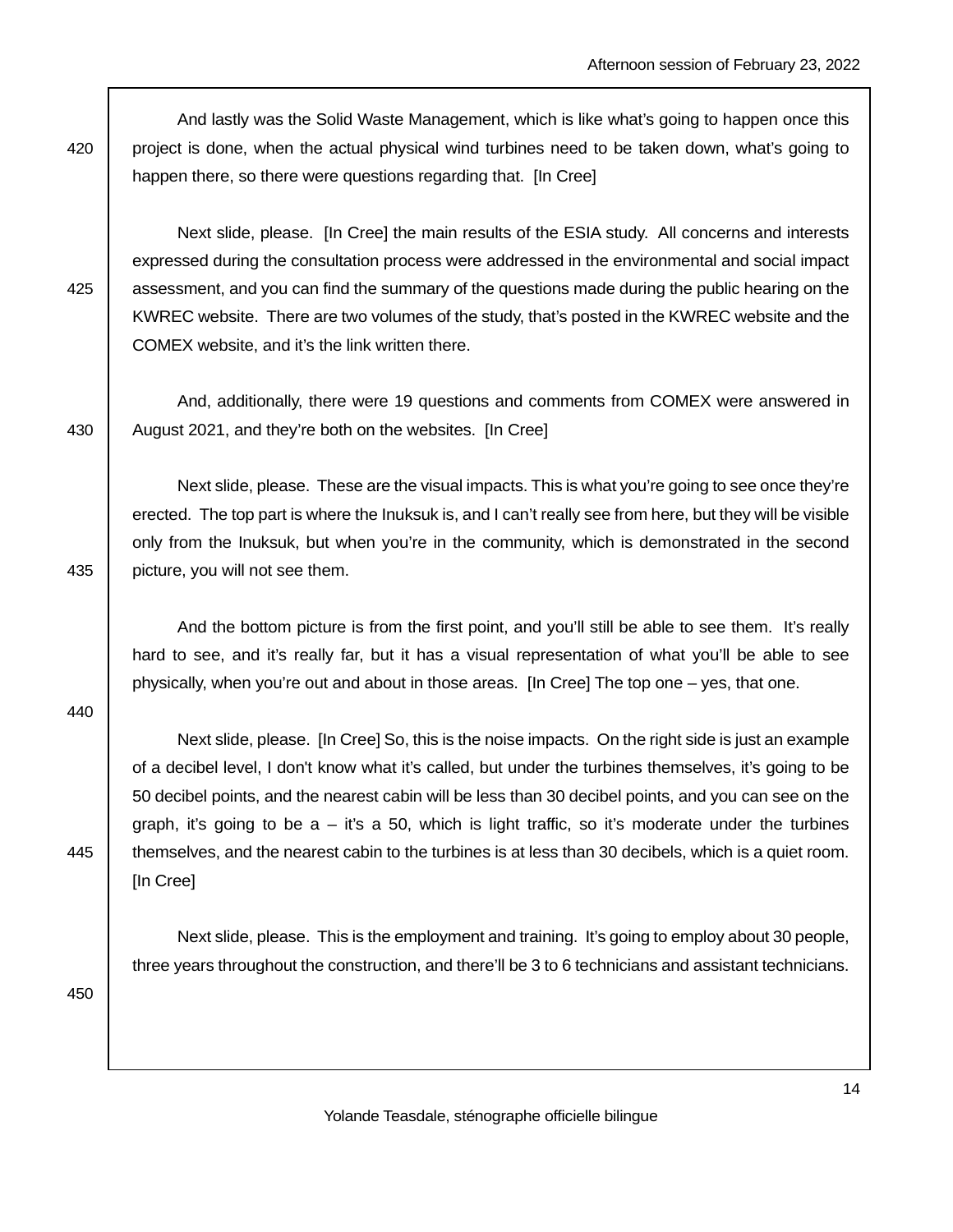The training will be provided by NERGICA, at their training centre in Gaspé, Québec, and it will be given in three phases:

 The first phase will be to generate interest; between 10 to 20 participants will be recruited, 455  $\parallel$  that will be started in the fall of this year, 2022.

 The second phase will be given in the winter of 2023, where those who are successful will be given a chance to – no, they will reinforce the concepts they learnt, and they will be given specific training blocks.

460

 And, finally, the third phase will be during the construction of the actual wind turbines, which will take place between 2023 and 2024. And, also, those participants who complete the full training, will be certified technicians in operation and maintenance of wind turbines. It's a three-year course. [In Cree]

465

 Next slide, please. And here's the revised schedule from 2020 to 2025. Last year, from 2020 to last year, there was the Design and Financial model, and the consultations with the community. And this year, they're going to – the environmental operational permit, contracts and financial closing, yes, and the final design and details, that's when they'll be done.

470

 And 2023 will be the civil works, the construction of the roads, and the wind turbine foundations, and then in 2024 will be the assembly, the electrical works, and the commissioning, when they begin the operations, and 2025 it should be fully operational. [In Cree]

475 Next slide, please. [In Cree] That's the end of the presentation. I believe the next part is the video, it's a 14-minute video, so it's going to explain the project. Thank you.

### **THE CHAIRMAN:**

480 | Thank you, Mr. Matsy. Miigwech.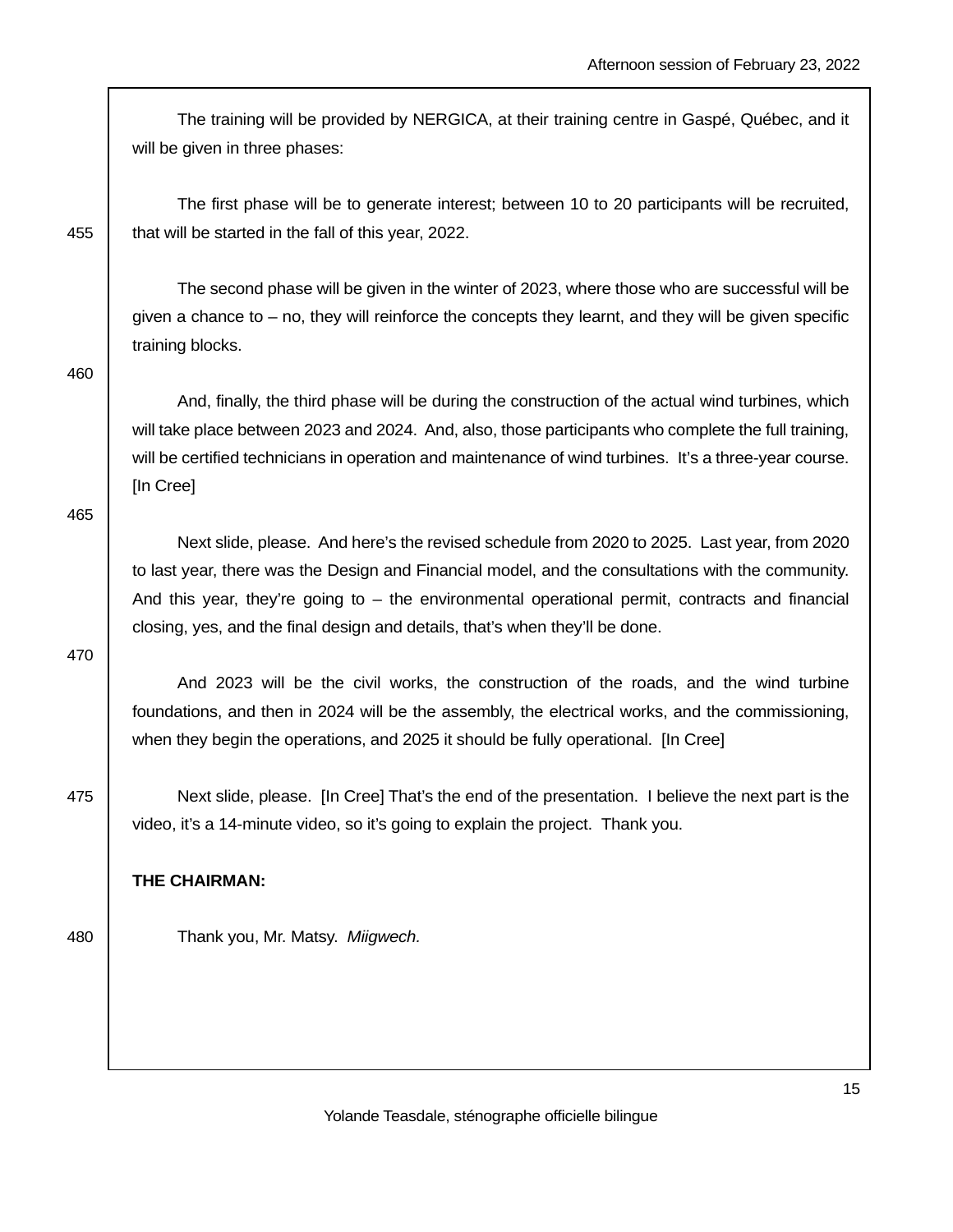|     | <b>MR. JOSHUA KAWAPIT:</b>                                                                                                                                                                                                                                                                                                                                                                                                                                                                                      |
|-----|-----------------------------------------------------------------------------------------------------------------------------------------------------------------------------------------------------------------------------------------------------------------------------------------------------------------------------------------------------------------------------------------------------------------------------------------------------------------------------------------------------------------|
| 485 | We don't hear the audio. Do you want to rewind?                                                                                                                                                                                                                                                                                                                                                                                                                                                                 |
|     | (PRESENTATION OF A VIDEO)                                                                                                                                                                                                                                                                                                                                                                                                                                                                                       |
| 490 | (DISCUSSIONS CONCERNING SOME TECHNICAL DIFFICULTIES NOT TRANSCRIBED)                                                                                                                                                                                                                                                                                                                                                                                                                                            |
|     | <b>THE CHAIRMAN:</b>                                                                                                                                                                                                                                                                                                                                                                                                                                                                                            |
| 495 | Thank you, thank you to everybody. I think on this point we will take about a 15-minute break,<br>and when we resume, we will open the floor for questions, either from the participants, and also<br>from the COMEX members. So, enjoy a 15-minute break, so I'd like to see people back at 2:55,<br>2:55, please. Thank you.                                                                                                                                                                                  |
|     | <b>SHORT RECESS</b>                                                                                                                                                                                                                                                                                                                                                                                                                                                                                             |
| 500 |                                                                                                                                                                                                                                                                                                                                                                                                                                                                                                                 |
|     | <b>RESUMPTION</b><br><b>QUESTION PERIOD</b>                                                                                                                                                                                                                                                                                                                                                                                                                                                                     |
| 505 | THE EXECUTIVE SECRETARY:                                                                                                                                                                                                                                                                                                                                                                                                                                                                                        |
| 510 | Hello, and we're back from our break. Before we continue, I would like to mention that we did<br>have some technical difficulties. So, if anyone was joining us from Zoom, and you wanted to ask a<br>question, the chat editor, you might have seen, had disappeared. He had a power outage, so we've<br>corrected that problem. If you had asked a question, or had a question, if you could please re-ask<br>it in the chat editor, and we'll try to send it off to the Chairman during the question period. |
|     | Also, we had experienced problems with the Zoom link that I had put on the Secrétariat<br>COMEX Facebook page. It has been fixed, so if you're still interested in joining us via Zoom, you                                                                                                                                                                                                                                                                                                                     |

Г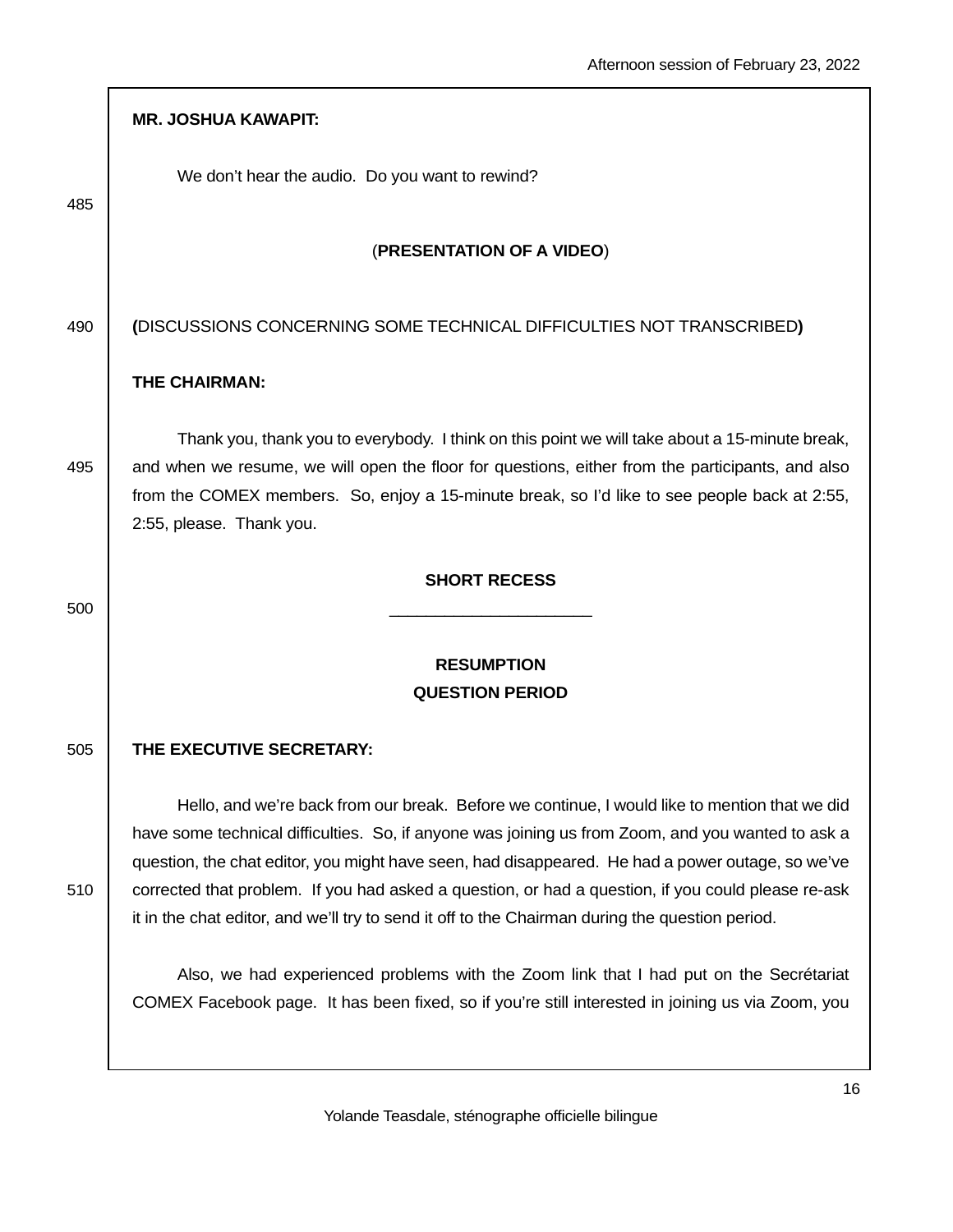515 can click, go to Secrétariat COMEX, and the Zoom link should be working now, and I will pass the floor to the Chairman.

### **THE CHAIRMAN:**

520 Thank you, Sophie. It's so good to hear those great news, that everything is back now to normal, and also it's my pleasure to introduce to you Mayor Anthony Ittoshat. Mayor, we would like you to share some of your comments with us, please.

### **THE EXECUTIVE SECRETARY:**

525

Mr. Mayor, your mike is off.

### **THE CHAIRMAN:**

530 Now, you are the expert.

# **INTRODUCTORY COMMENTS FROM Mr. ANTHONY ITTOSHAT,**  535 **MAYOR OF KUUJJUARAAPIK AND VICE PRESIDENT OF KWREC**

\_\_\_\_\_\_\_\_\_\_\_\_\_\_\_\_\_\_

## **MAYOR ANTHONY ITTOSHAT:**

 Okay, now we are unmuted. We're back to normal now. Okay. Mr. Chair, thank you very 540 much. Bonjour, tout le monde. Hello everybody. [In Cree] Mr. Chair, thank you. Earlier, when you introduced me earlier, you made an offering of tobacco. Thank you very much for that, that gesture. I really appreciate it. However, when I started speaking, I had some difficulties, but that was on my side. I was computer-illiterate, but I learn very quickly, and I adjusted the problem.

545 So, once again I want to welcome everybody to Kuujjuaraapik/Whapmagoostui. I want you to feel welcome there, particularly Mr. John Paul Murdoch that I notice was sitting in the crowd. So, a special welcome to you, sir, for making the effort to go to our community.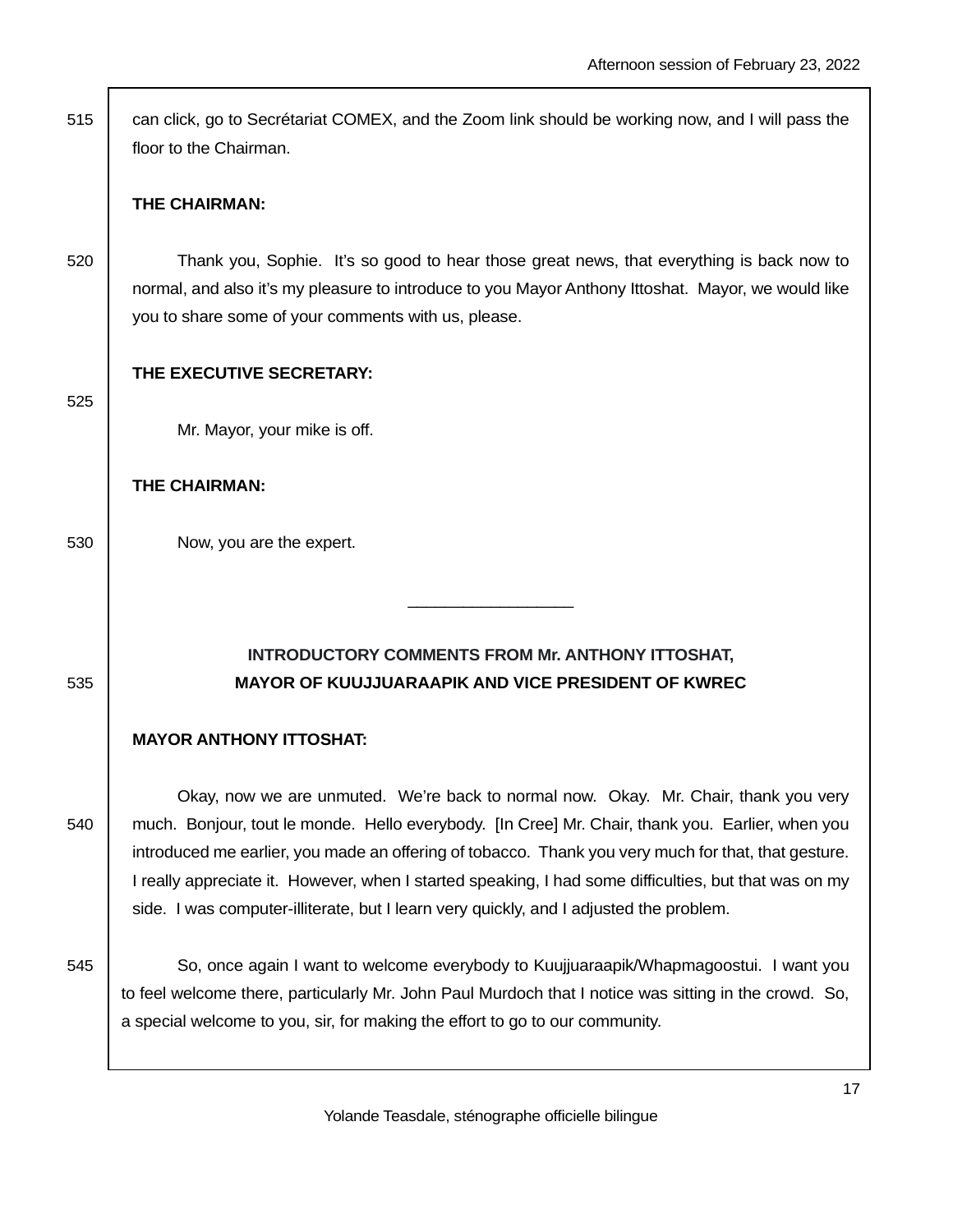And also, Sophie, thank you for arranging everything. We appreciate this opportunity to yet again address the COMEX, to allow people to speak of their concerns.

550

 Also, a thank-you to Ben for the presentation, it was well done. I've seen it before, but I don't mind watching it again. It makes me feel a bit more at home when I'm away. Thank you for that.

 And thank you to our fellow board members, Matthew, Charlie, and Cora I believe are there. 555 **John, thank you for being there.** 

 I just wanted to basically welcome everybody and make a few remarks about the project. I believe I have not had a chance to address the panel directly, although we do have discussions indirectly about the project. It is important for the Cree and the Inuit, this project; to us it's a very 560 important project, we support it completely, as a community, something that we'd like to see come to fruition at some point.

 To us, it's more than just a project, more than just a windmill project. To us, it's more symbolic to some extent; the willingness of both parties to work totally together for the betterment of their 565 **constituents is really to me very important.** 

 I just wanted to highlight that, that the support is there. I noticed that there was not very many people at the gathering, despite the fact that we've been campaigning regularly to come and address their concerns, but however, they have other avenues which they will probably use.

570

 So, as I said, thanks to everybody for taking the time to review this project. I'll leave it at that. I just want to welcome everybody, and thanks again, Mr. Chair, for your generous gesture, and do feel welcome. Merci beaucoup, Miigwech, thank you very much, and Nakurmiik.

### 575 **THE CHAIRMAN:**

Nakurmiik, Mr. Mayor. It was great to have you with us.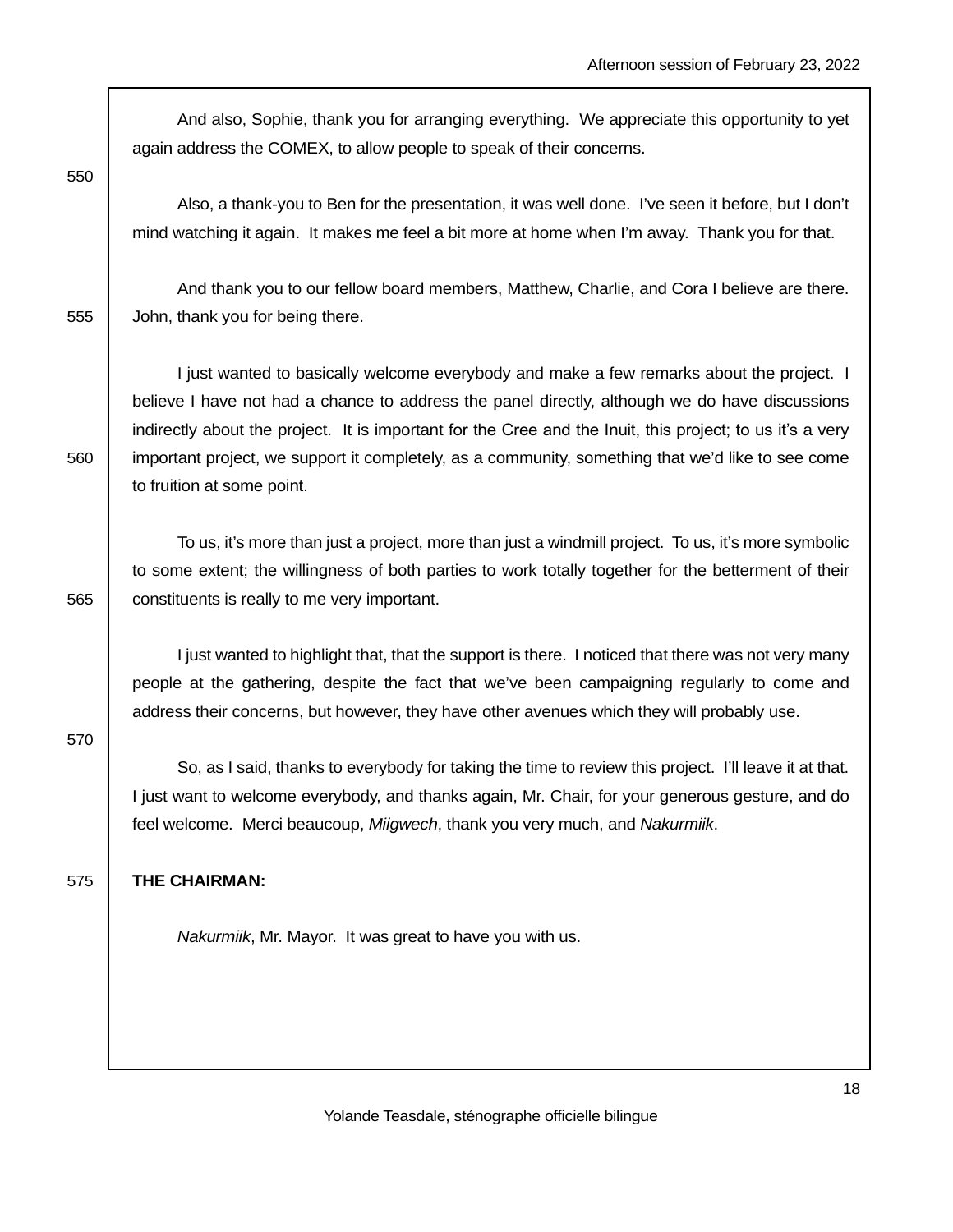|     | THE EXECUTIVE SECRETARY:                                                                                                                                                                                                                                                                                                                                                      |
|-----|-------------------------------------------------------------------------------------------------------------------------------------------------------------------------------------------------------------------------------------------------------------------------------------------------------------------------------------------------------------------------------|
| 580 | I would like to - excuse me, I would like to introduce                                                                                                                                                                                                                                                                                                                        |
|     | <b>MR. ANTHONY ITTOSHAT:</b>                                                                                                                                                                                                                                                                                                                                                  |
| 585 | I just forgot one thing. Mr. Chair, you will have to excuse me at 4:00 because I do have a<br>medical appointment that I do not want to miss, so I just wanted to let you know.                                                                                                                                                                                               |
|     | THE CHAIRMAN:                                                                                                                                                                                                                                                                                                                                                                 |
| 590 | Okay, thank you, I appreciate it, Mr. Mayor.                                                                                                                                                                                                                                                                                                                                  |
|     | THE EXECUTIVE SECRETARY:                                                                                                                                                                                                                                                                                                                                                      |
| 595 | I would like to mention that the members of COMEX and certain members of the Proponent,<br>you could open your cameras if you so wish, to make – apparently the live Zoom isn't pretty enough,<br>the Livestream isn't pretty enough, so we need like certain faces, and to make it a bit more<br>interesting. So, I would invite the members of COMEX to open their cameras. |
| 600 | THE CHAIRMAN:                                                                                                                                                                                                                                                                                                                                                                 |
|     | Thank you. Yes, thank you, Sophie, I felt so lonely.                                                                                                                                                                                                                                                                                                                          |
|     | THE EXECUTIVE SECRETARY:                                                                                                                                                                                                                                                                                                                                                      |
| 605 | Yes. Thank you, Robert. Mr. Mukash, if you wanted to open your camera, there we go, hello,<br>Mr. Mukash. So, let the meeting continue, Mr. Chairman.                                                                                                                                                                                                                         |
|     | THE CHAIRMAN:                                                                                                                                                                                                                                                                                                                                                                 |
| 610 | Okay, thank you, Sophie. So, we got a pretty comprehensive presentation on the part of the<br>Proponent. Now, this is a public hearing, this is your public hearing, so I would like to invite people                                                                                                                                                                         |
|     | 1:                                                                                                                                                                                                                                                                                                                                                                            |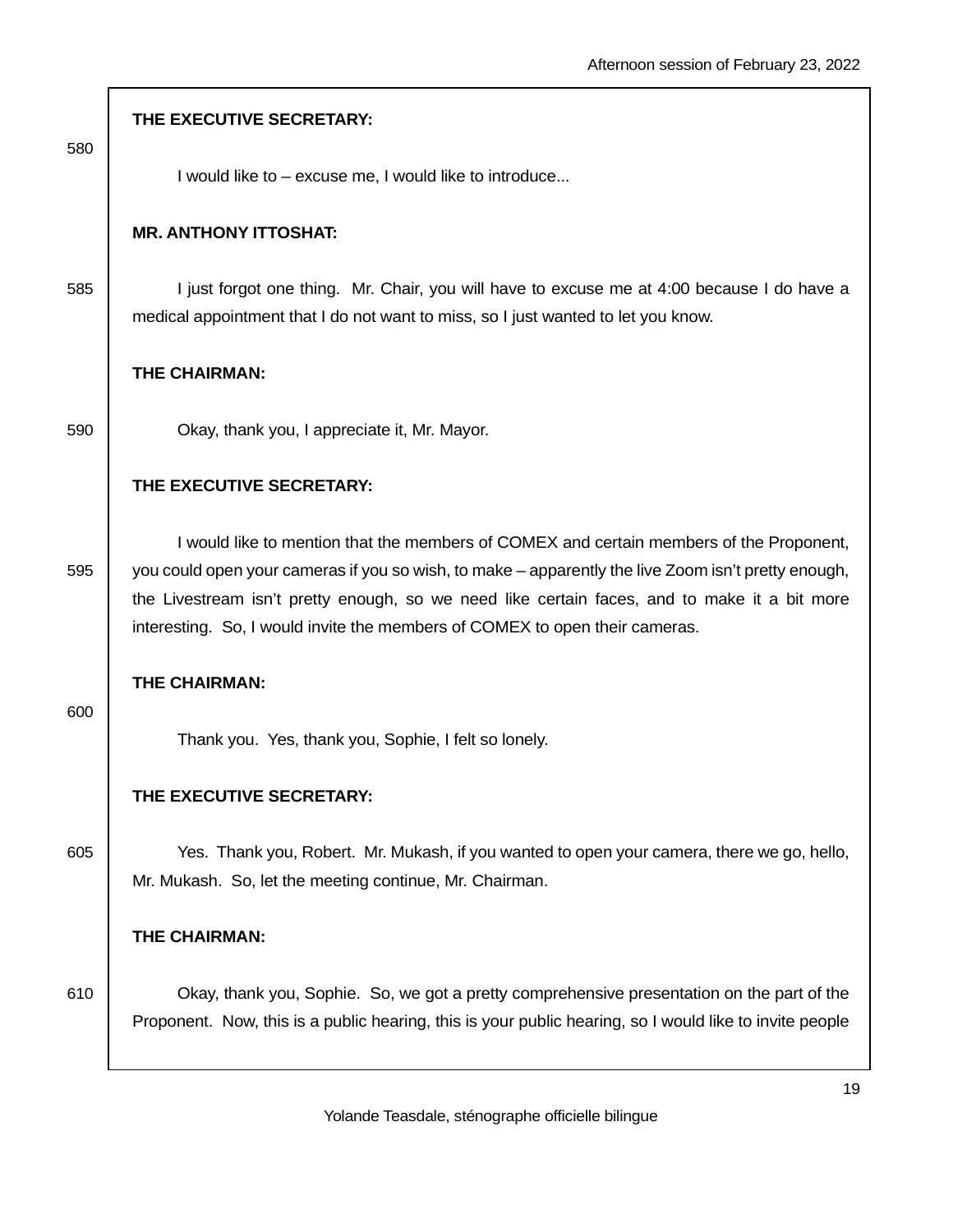|     | to ask questions. I think Sophie explained the process, so the floor is open to all the participants,<br>and also to the COMEX members. Thank you.                                                                                                                                                                                                                             |
|-----|--------------------------------------------------------------------------------------------------------------------------------------------------------------------------------------------------------------------------------------------------------------------------------------------------------------------------------------------------------------------------------|
| 615 | <b>MR. JOSHUA KAWAPIT:</b>                                                                                                                                                                                                                                                                                                                                                     |
|     | Sophie, we seem to have someone on our floor that's going to ask a question, and his name<br>is Eddie Matsy Senior.                                                                                                                                                                                                                                                            |
| 620 |                                                                                                                                                                                                                                                                                                                                                                                |
|     | <b>MR. EDDIE MATSY SENIOR</b>                                                                                                                                                                                                                                                                                                                                                  |
|     | THE CHAIRMAN:                                                                                                                                                                                                                                                                                                                                                                  |
| 625 | Okay. Mr. Matsy Senior, please.                                                                                                                                                                                                                                                                                                                                                |
|     | <b>MR. EDDIE MATSY SENIOR:</b>                                                                                                                                                                                                                                                                                                                                                 |
| 630 | Wachiya! I will ask the questions in Cree. [In Cree]                                                                                                                                                                                                                                                                                                                           |
|     | <b>MR. JOSHUA KAWAPIT:</b>                                                                                                                                                                                                                                                                                                                                                     |
| 635 | Okay. So, the first question that he asked was what will be the operating costs for the two<br>turbines that are going to be installed in Whapmagoostui.                                                                                                                                                                                                                       |
|     | The second question is who will maintain those turbines throughout the whole year, and will<br>WFN, or Whapmagoostui First Nation, contribute to the implementation of the turbines?                                                                                                                                                                                           |
| 640 | And there was a side question in regard to the renewable energy that was produced earlier,<br>years back. It's regarding the biomass project that was installed but hasn't been operating. Is it<br>going to be in operation, or is it going to be complementing this project of the hybrid wind turbines<br>that are going to be installed? Okay, so those are his questions. |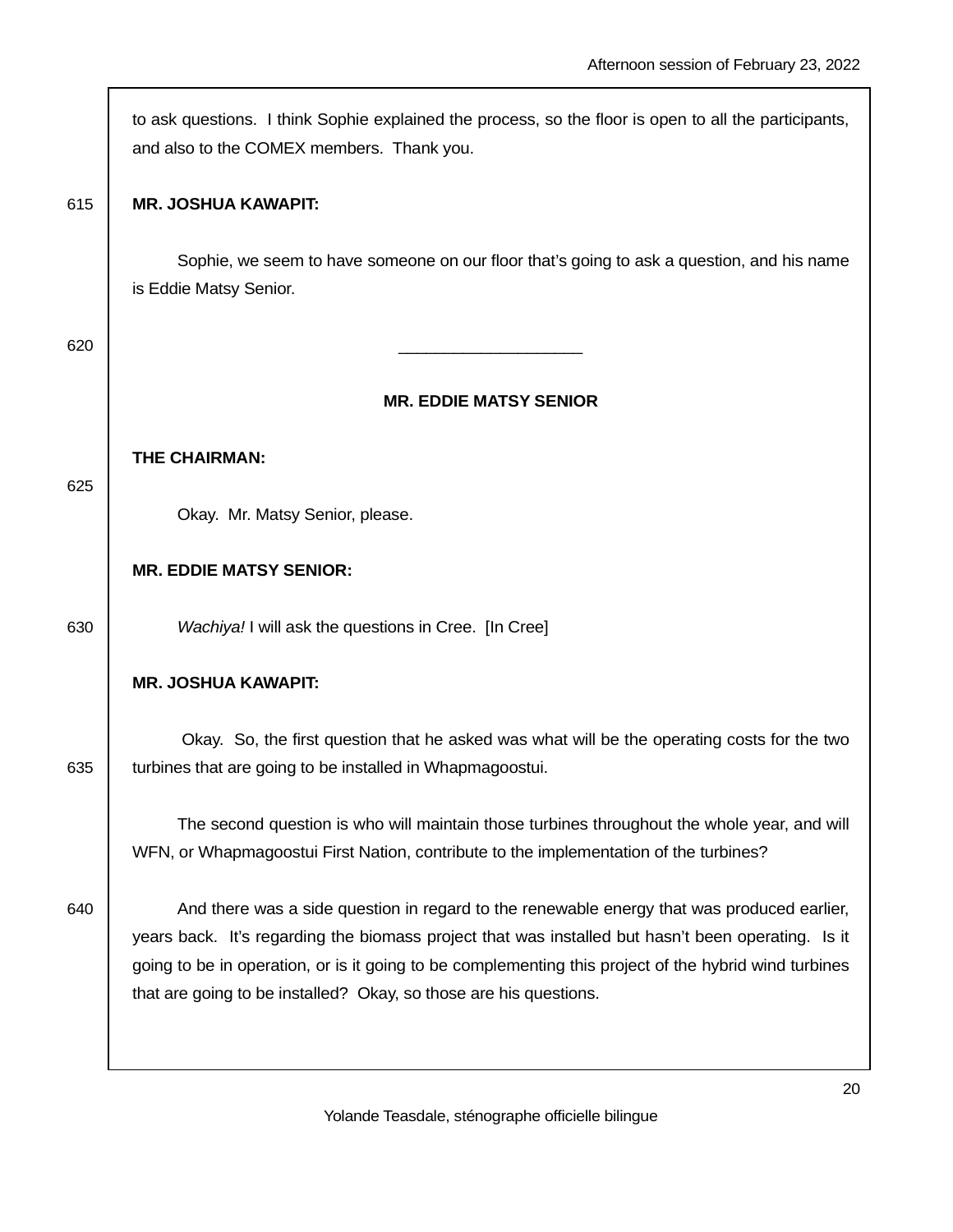| 645 | THE CHAIRMAN:                                                                                                                                                                                                                                                                                                                                                                              |
|-----|--------------------------------------------------------------------------------------------------------------------------------------------------------------------------------------------------------------------------------------------------------------------------------------------------------------------------------------------------------------------------------------------|
|     | So, who will answer, who will address the questions from the Proponent?                                                                                                                                                                                                                                                                                                                    |
| 650 | <b>MAYOR ANTHONY ITTOSHAT:</b>                                                                                                                                                                                                                                                                                                                                                             |
|     | Maybe I will – Matthew, do you want to say a few words first? You're on mute. You're on<br>mute, Matthew. You're still on mute. Bottom left-hand corner, there's an unmute button.                                                                                                                                                                                                         |
| 655 | <b>MR. MATTHEW MUKASH:</b>                                                                                                                                                                                                                                                                                                                                                                 |
|     | Testing.                                                                                                                                                                                                                                                                                                                                                                                   |
|     | <b>MR. JOSHUA KAWAPIT:</b>                                                                                                                                                                                                                                                                                                                                                                 |
| 660 | Sorry, he had the defect of the microphone.                                                                                                                                                                                                                                                                                                                                                |
|     | <b>MR. MATTHEW MUKASH:</b>                                                                                                                                                                                                                                                                                                                                                                 |
| 665 | I'm going to first speak in Cree. [In Cree] First of all, I want to welcome the - I'm the president<br>of KWREC. I want to welcome the committee; I'm very happy to see that this public hearing is<br>ongoing, is happening, and I also want to acknowledge the presence of Mr. John Paul Murdoch,<br>who is a member of the COMEX, representing the Cree Nation Government.              |
| 670 | We have a technical team online also that will answer the technical questions, because some<br>of these questions are very complex. So, I want to make sure that we answer all the questions that<br>are being put forth in this hearing.                                                                                                                                                  |
| 675 | The first question regarding the annual costs, I'm not sure I get the question right, but if it is<br>in reference to user fees, the user fees will apply for the area of the land that's going to be used by<br>this project. So, the Proponent will pay the WFN for the user fees because the project will be on<br>Category, Category 1A land. That's the answer to the first question. |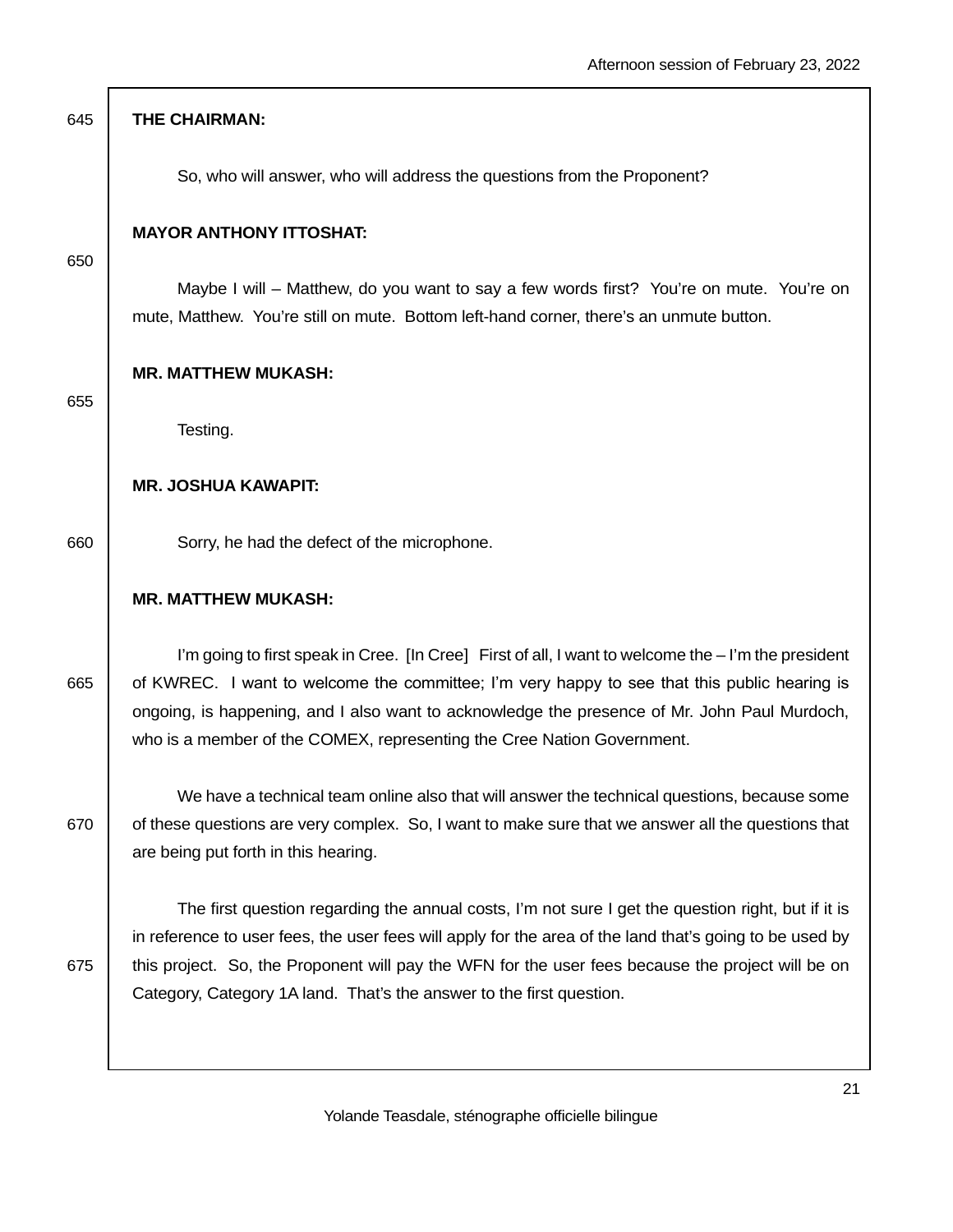The second question concerning who is going to operate the project, and all of that, we have a partner called Ikayu Corporation. This is a corporation that is owned by the Association of 680 Landholding Corporations in Nunavik. We own this company. They are the ones that are operating the wind turbines in the Raglan Mine; there's two of them there. So, they're going to be the ones that will be responsible for operating the wind turbines here. They will also be in charge of the  $$ they will be given a contract to manage the project itself. [In Cree]

685 So, I would like to invite our technical team, Jean Schiettekatte, if you are there, to - if I have missed anything in answering those two questions about the annual cost, the user fees and all that, and the role of Ikayu Corporation – are you there, Jean?

### **MR. JEAN SCHIETTEKATTE:**

690

Thank you, Matthew, thank you, everybody, to be there, thank you, Luc, our Chairman...

**THE CHAIRMAN:** 

695 Thank you.

### **MR. JEAN SCHIETTEKATTE:**

 ... and our Chair, the title you choose, and the Mayor, all the committee, Mr. Murdoch, our 700 **representative from the Cree on the COMEX.** Yes, Matthew, you gave a good answer, but roughly, to give more precision, the cost of operation is around \$1 million a year. The main cost of operation is for sure the cost of the operators, and this is our main goal, we want to create local employment.

 We, as you saw in the presentation that Benjamin did, we have a very important training 705 | programme, to make sure that those operators are Cree or Inuit, and they will be under the supervision of our partner, the Inuit that have the experience of operating successfully a power  $-a$ wind turbine, or some wind turbines, in the mine of Raglan. So, actually, they are one of the only reference sites that we can use to show that it was a successful operation in the north of Québec, so that's the main answer to those questions.

710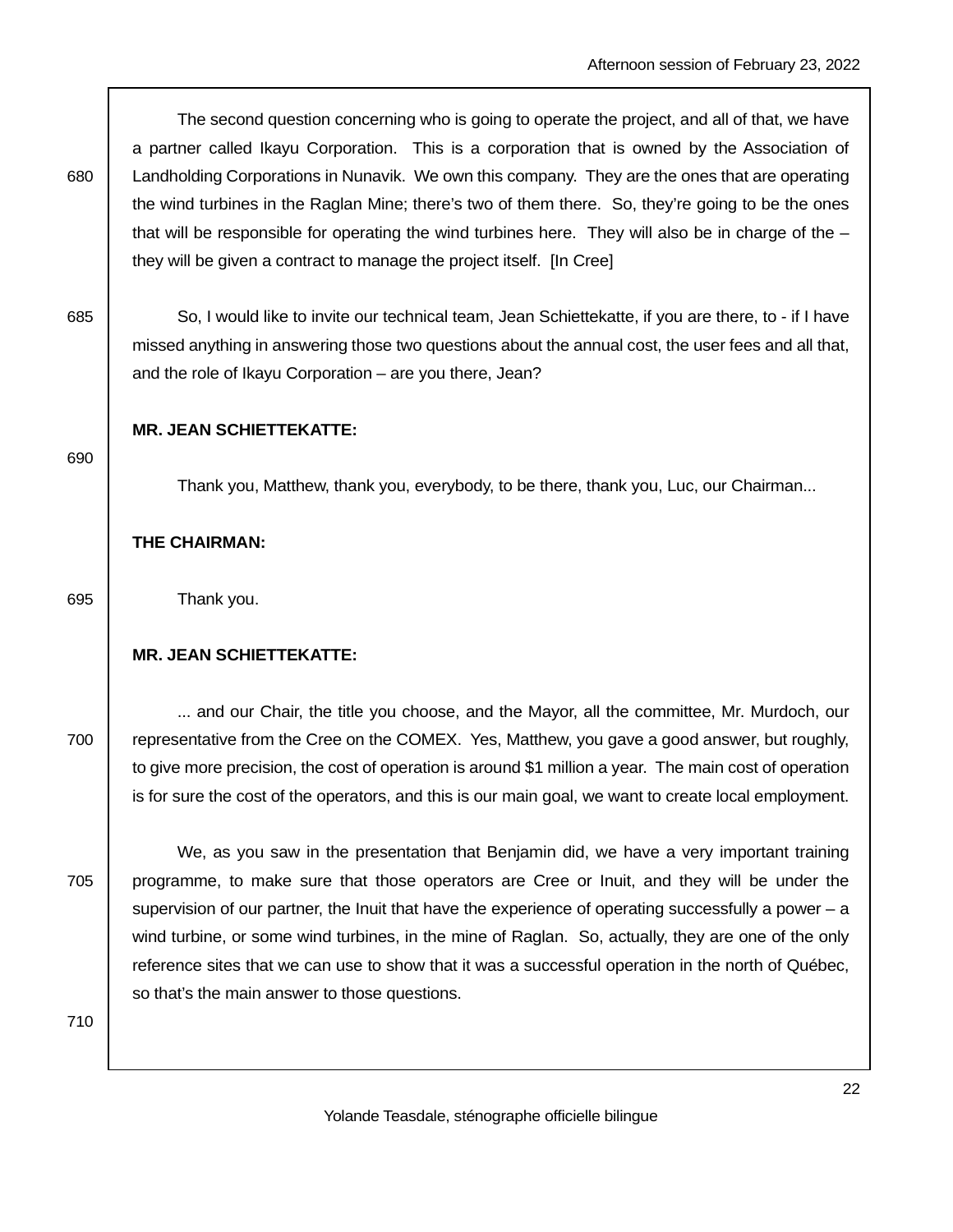#### **THE CHAIRMAN:**

Thank you. Mr. Mukash, would you like to add something?

#### 715 **MR. MATTHEW MUKASH:**

 Yes, we still have three more questions to answer. The third question was – by the way, thank you, Jean, for adding to what I said already, and answering the two questions, the first two questions. The third question was, is there going to be a community decision for the use of the land, the location  $720$   $\mid$  of the turbines, and all of that? This is the third question.

 Of course, we have to respect the by-laws on Category 1A, that apply to Category 1A land. Usually, when there's a land being proposed for usage by projects, there's a community resolution required, a general assembly resolution required. So, that will be respected, and it will be the 725 community that will decide on the use of the land, where the land, where the components of the project will be located. [In Cree]

 So, the response to number 3 is, of course, we have to respect the existing by-laws that govern Category 1A land. It's on Category 1A land where the project will be located, and the land usage has 730 to be decided by the committee. I think for this type of project, we will call a general assembly to approve the land usage.

 The third question is for COMEX, the fourth question is for COMEX. I will leave that to you, Luc, but the Biomass Project is an important – the question on the Biomass Project is a very important 735 | question because we've had hurdles with it when we started. This, by the way, is not KWREC project. It was the Nimschu Iskudow that was mandated to find an alternative to the diesel generated power that goes into the heating of the arena. So, we came back with an alternative; it was the Biomass alternative, and we've had difficulties with it, and I'll let Jean explain the details of what happened, why the project is not going just yet. It's in the process, we're working on it, and we're hoping by 740 2023 it will be in operation. Okay, Jean?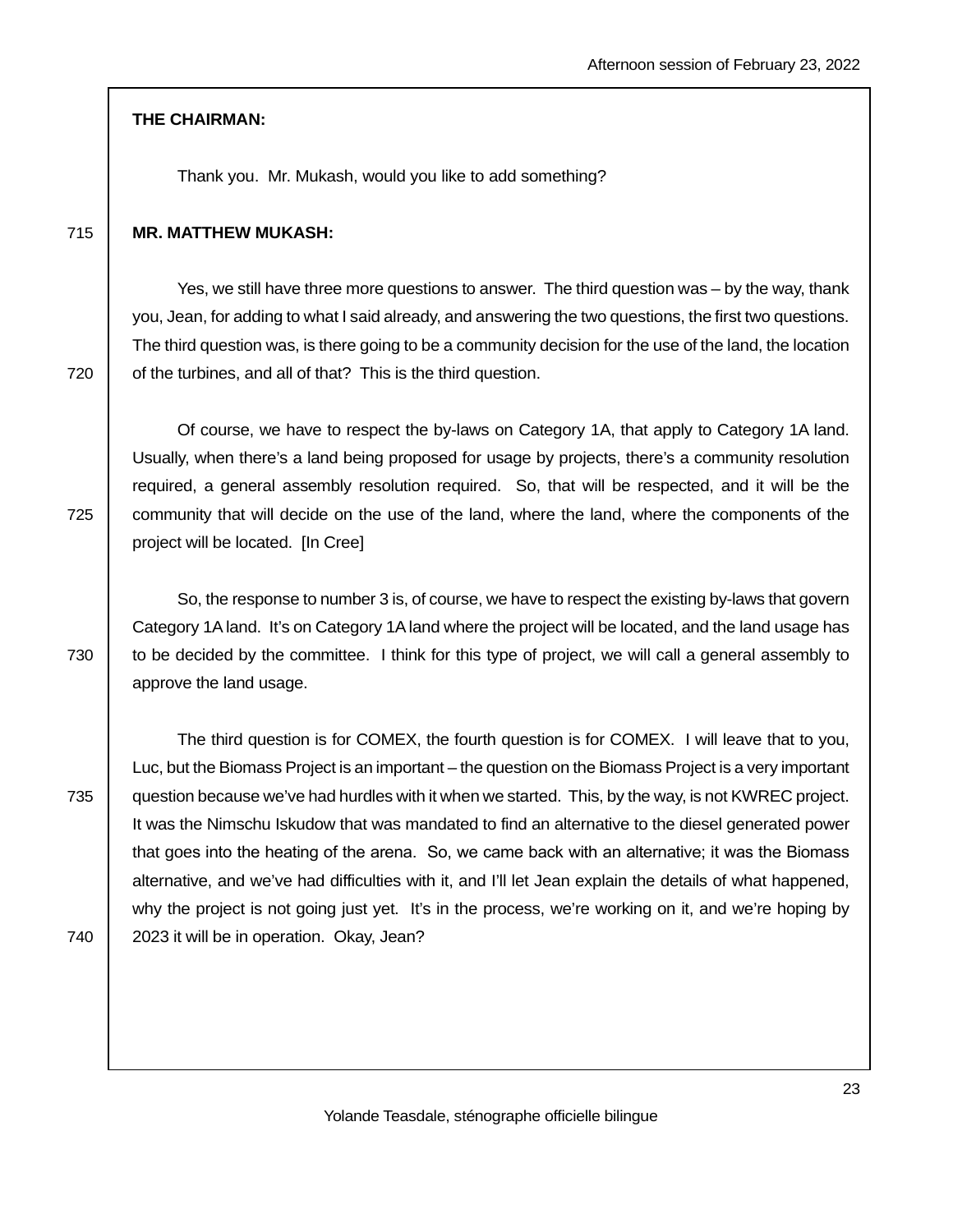## **MR. JEAN SCHIETTEKATTE:**

745

 Yes. Thank you, Matthew. Yes, maybe to just complement on the first question, we have initiated the process to request the land use, but it is subject for sure of the approval of COMEX. So, we don't request the land that has environmental issues, so that process will be taken care of once we have the COMEX approval.

750

 The second question, yes, Matthew, you're right. We had some issues over the Biomass Project. The main lesson learned on that project is that it has to be the same group that builds and operates the project. The way that that project was designed, sadly the NI just did the build, and put it in service. It was not in charge of putting it on operation. So, sadly there was some management  $755$  change at the level of the community, and we're proposing actually to the community to take the project back and put it in service. Remind yourself, that project was in service a couple of months when NI was operating it, but when it was passed back to the community, it ran into some issues.

 So, the main recommendation and lesson learned in this, and that's what brought us to not 760 only do the build, and the commissioning, but also to do the operation, and to build a strong team. So, it was a good lesson learned, and that's why we came up with the solution, with our Inuit partner to do the operation.

### **THE CHAIRMAN:**

765

 Thank you. Mr. Schiettekatte, just for the record, the COMEX doesn't have the authority to approve or not to approve projects. We have the authority to...

## **MR. JEAN SCHIETTEKATTE:**

770

The recommendation, yes, I understand.

### **THE CHAIRMAN:**

775 **Yes, it's only for the records, yes.**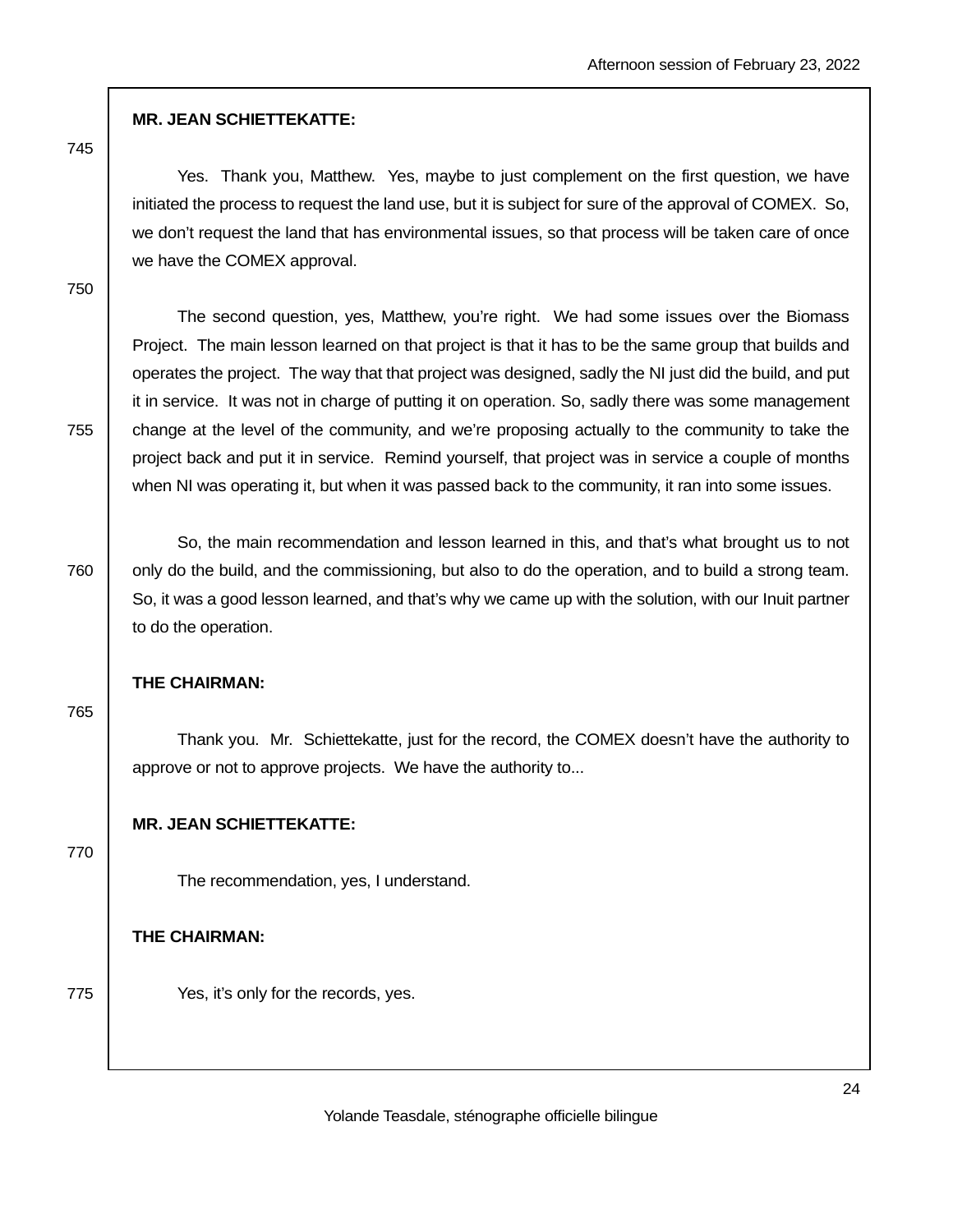|     | <b>MR. JEAN SCHIETTEKATTE:</b>                                                                                                                                                                                                                                                                                                                                    |
|-----|-------------------------------------------------------------------------------------------------------------------------------------------------------------------------------------------------------------------------------------------------------------------------------------------------------------------------------------------------------------------|
| 780 | Yes, yes. Yes, but at least we have to get your recommendation before we can get the land.                                                                                                                                                                                                                                                                        |
|     | THE CHAIRMAN:                                                                                                                                                                                                                                                                                                                                                     |
|     | Exactly. That's the next step, yes.                                                                                                                                                                                                                                                                                                                               |
| 785 | <b>MR. JEAN SCHIETTEKATTE:</b>                                                                                                                                                                                                                                                                                                                                    |
|     | Thank you, Luc.                                                                                                                                                                                                                                                                                                                                                   |
| 790 | THE CHAIRMAN:                                                                                                                                                                                                                                                                                                                                                     |
|     | Thank you, Mr. Schiettekatte. Matthew?                                                                                                                                                                                                                                                                                                                            |
|     | <b>MR. MATTHEW MUKASH:</b>                                                                                                                                                                                                                                                                                                                                        |
| 795 | The fourth question was concerning COMEX, regarding the costs of the hearing, whether if<br>these can be $-$ if there is any cost that will be charged to the Whapmagoostui First Nation. I think<br>that was - was that the question, Eddie? Do I have it right? Yes.                                                                                            |
| 800 | THE CHAIRMAN:                                                                                                                                                                                                                                                                                                                                                     |
|     | No, there will be no cost charged to both communities, no, no.                                                                                                                                                                                                                                                                                                    |
|     | <b>MR. MATTHEW MUKASH:</b>                                                                                                                                                                                                                                                                                                                                        |
| 805 | Okay, good. Okay. I think the question was - I had it wrong, I'm sorry about that. The question<br>really was if the community was going to pay any costs of the project itself. So, again, neither the<br>municipality or the Whapmagoostui First Nation will pay for the project, and I will ask Jean to give us<br>more details on that, how it's going to go. |

 $\overline{\phantom{a}}$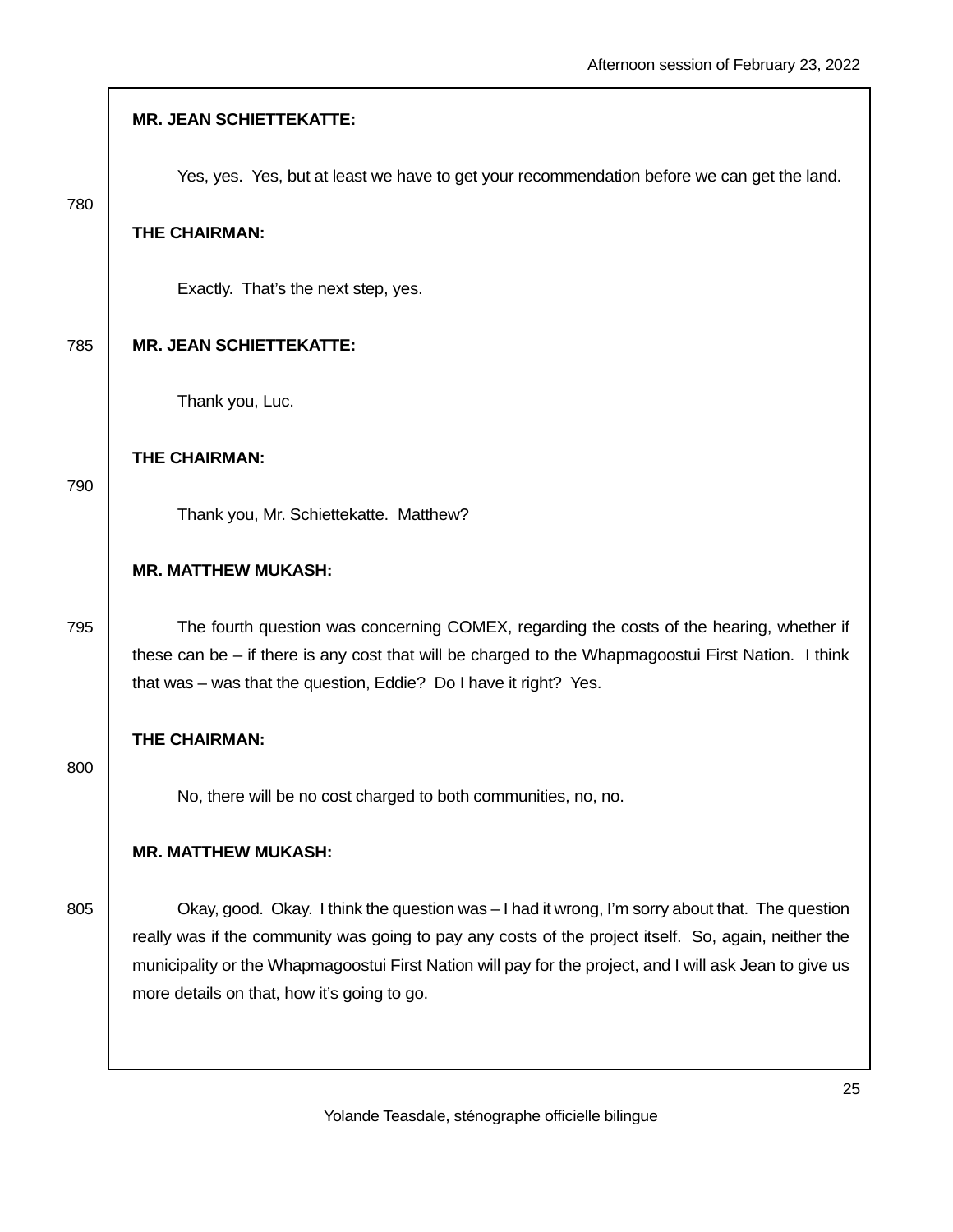### 810 **MR. JEAN SCHIETTEKATTE:**

 Yes, thank you, Matthew. The way we structured it, it's a bit different than the other project that – Luc, we were in a seminar a couple of weeks ago with the other windmill project.

#### 815 **THE CHAIRMAN:**

Yes.

### **MR. JEAN SCHIETTEKATTE:**

820

 Basically, in Québec, they did a structure where some private partner went and financed, and became partner in the project. We took a bit a different approach, where we want only the community to be shareholder, and as you know, we don't have access in those communities to a large amount of money, so there are basically no funds to invest. So, we did a structure where we go get some 825 grants, and we have access to some special loans, to finance 100% of the project. So, basically the answer that Matthew gave, there's no cost for the two communities, and actually there will be the dividend at the end, so that's the main answer.

 I want to stress out an important point, and I think we did it already. It's important that each 830 time we have some delays, the costs go up, so we want to make sure that we don't delay too much this process, and I want to thank the effort of the COMEX to go fast, and to try to get that famous approval as soon as possible, so we can respect our costs, and give the best return to the community.

 Remind yourself also, this was very important for us, that in our financing structure, we request 835 | non-recourse financing. So, we have to make sure that the bank, the project sustains itself, and is only financed based on the quality of the guarantee that is basically the PPA that we have with Hydro Quebec. So, that's why, Matthew, we presented that in the presentation. It's a very important financing tool, and that's what the banks are basically taking as guarantee, not any guarantee from neither of the communities.

840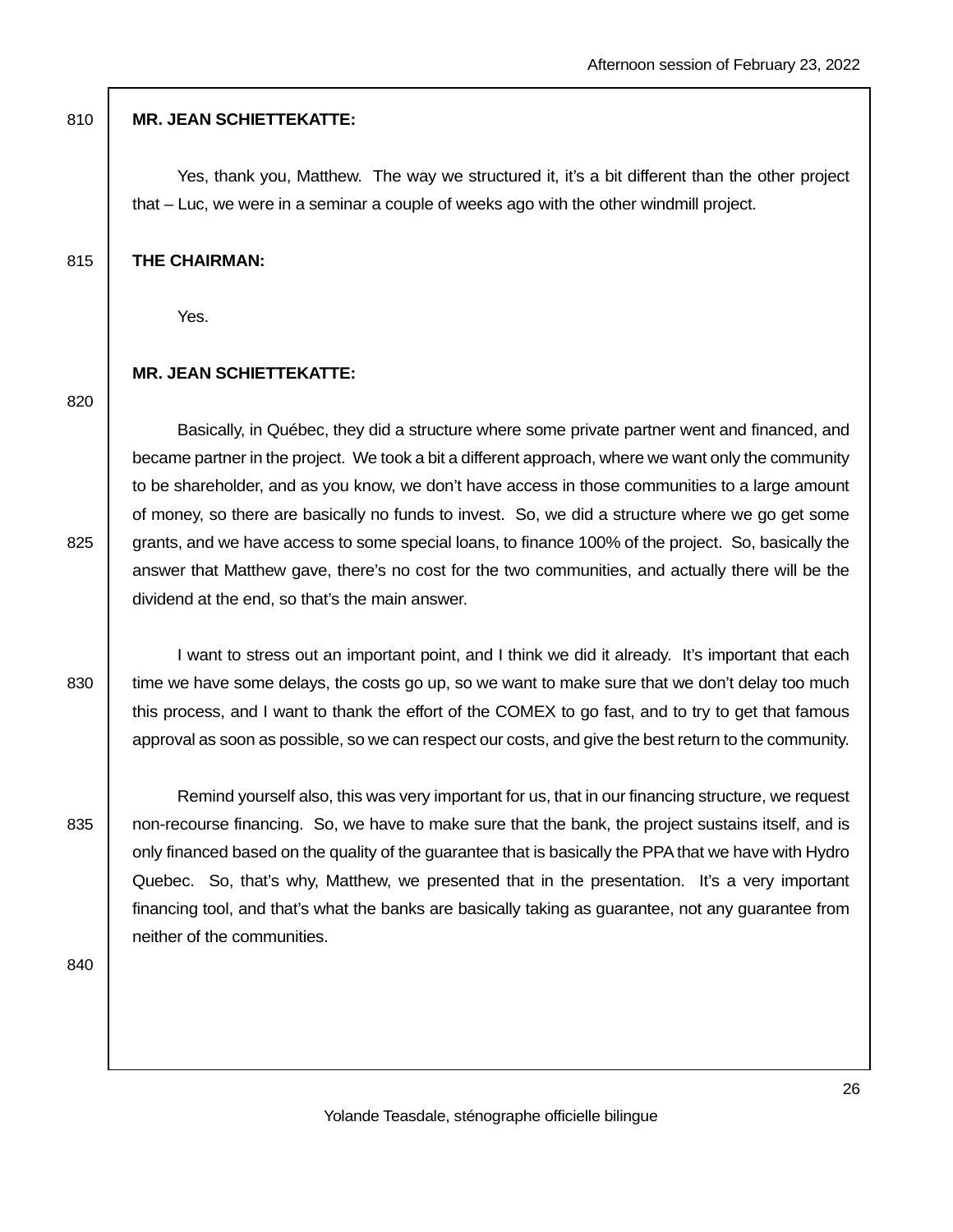|     | THE CHAIRMAN:                                                                                                               |
|-----|-----------------------------------------------------------------------------------------------------------------------------|
|     | Thank you, Mr. Schiettekatte. Mr. Mukash?                                                                                   |
| 845 | <b>MR. MATTHEW MUKASH:</b>                                                                                                  |
|     | Yes, Mr. Chairman, I'm just going to translate what we said in response to the question, okay?<br>[In Cree] Thank you, Luc. |
| 850 | THE CHAIRMAN:                                                                                                               |
|     | Miigwech, Mr. Mukash. So, did we address all the questions? I think the name of the first<br>intervener was Mr. Matsy, too? |
| 855 | THE EXECUTIVE SECRETARY:                                                                                                    |
|     | Eddie Matsy, yes.                                                                                                           |
| 860 | THE CHAIRMAN:                                                                                                               |
|     | Yes, okay.                                                                                                                  |
|     | <b>MR. JOSHUA KAWAPIT:</b>                                                                                                  |
| 865 | Eddie Matsy.                                                                                                                |
|     | THE CHAIRMAN:                                                                                                               |
| 870 | Okay.                                                                                                                       |
|     | <b>MR. JOSHUA KAWAPIT:</b>                                                                                                  |
|     | Can I propose several minutes of break? There is two points I have to translate to the local<br>radio.                      |
|     | דר                                                                                                                          |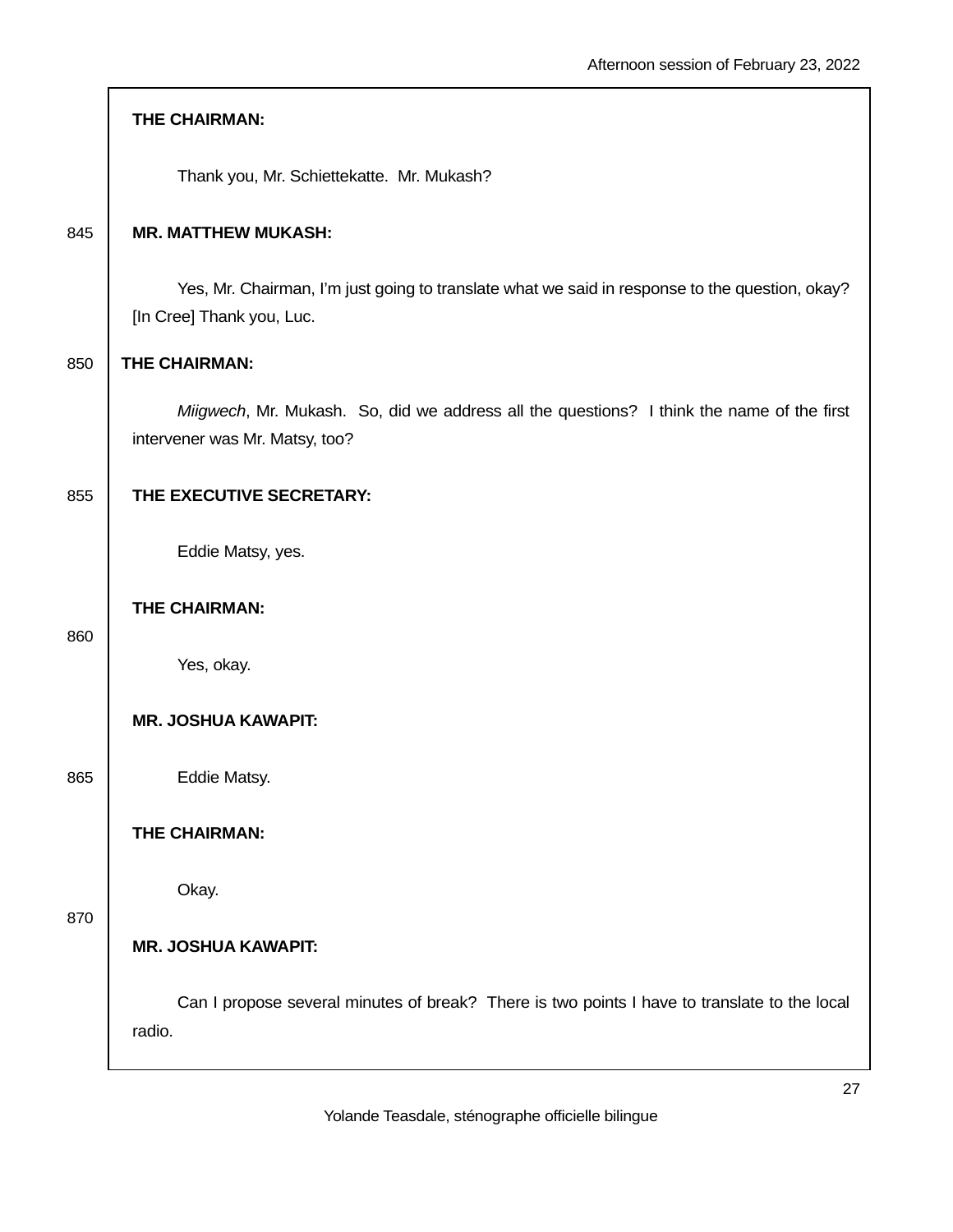| 875 | THE CHAIRMAN:                                                                                                                                                                                                                                                                  |
|-----|--------------------------------------------------------------------------------------------------------------------------------------------------------------------------------------------------------------------------------------------------------------------------------|
|     | Oh, yes, by all means, and also, in all fairness, I don't know about the Inuit people, you know,<br>if somebody during this break can maybe provide them with some interpretation? Just in all fairness,<br>if it's possible. Okay, so what about 10 minutes, will it be okay? |
| 880 | <b>MR. JOSHUA KAWAPIT:</b>                                                                                                                                                                                                                                                     |
|     | Yes, that's more than enough.                                                                                                                                                                                                                                                  |
| 885 | THE CHAIRMAN:                                                                                                                                                                                                                                                                  |
|     | Okay, so six minutes.                                                                                                                                                                                                                                                          |
| 890 | <b>MR. JOSHUA KAWAPIT:</b>                                                                                                                                                                                                                                                     |
|     | Okay.                                                                                                                                                                                                                                                                          |
|     | THE CHAIRMAN:                                                                                                                                                                                                                                                                  |
| 895 | Thank you.                                                                                                                                                                                                                                                                     |
|     | <b>MR. JEAN SCHIETTEKATTE:</b>                                                                                                                                                                                                                                                 |
| 900 | You're tough, Luc, you're tough.                                                                                                                                                                                                                                               |
|     | THE CHAIRMAN:                                                                                                                                                                                                                                                                  |
|     | Oh yes.                                                                                                                                                                                                                                                                        |
| 905 | <b>SHORT RECESS</b>                                                                                                                                                                                                                                                            |
|     |                                                                                                                                                                                                                                                                                |
|     | າເ                                                                                                                                                                                                                                                                             |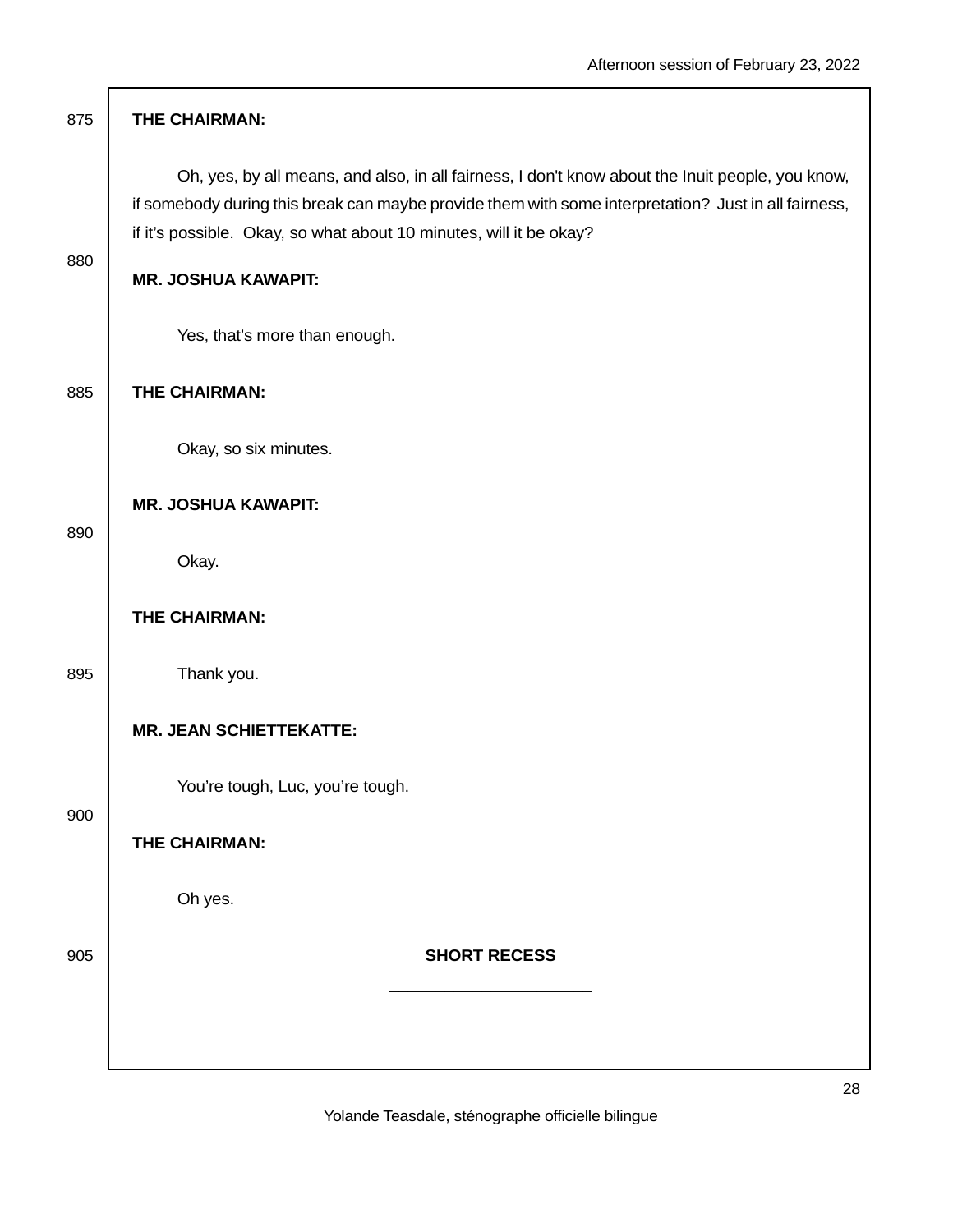# **RESUMPTION QUESTION PERIOD**

#### 910

### **THE CHAIRMAN:**

 Okay. We wish you the best, Mr. Mayor. Okay, so the floor is open, so any questions from those who are in person, and also in virtual?

915

 Maybe I would like to ask a question to the Proponent, you know, when we – when Mr. Matthew made the presentation, he mentioned that there was discussion, and still discussion with Hydro-Québec, and I would like to know, you know, what is the update or situation regarding the energy purchase contract with Hydro-Québec. Can you give us some information about this 920 energy purchase contract? Matthew? We cannot hear you.

## **MR. MATTHEW MUKASH:**

 Yes, I will ask Jean Schiettekatte to answer the question. He's our negotiator with Hydro-925 | Québec.

#### **THE CHAIRMAN:**

Okay, Mr. Schiettekatte.

930

### **MR. JEAN SCHIETTEKATTE:**

 Yes, thanks, Luc and Matthew. Yes, to answer your question, and I think we have maybe Bruno, or someone from Hydro-Québec that is also on the line. First thing, we have to be careful 935 | because we have a non-disclosure agreement on – with Hydro-Québec on the exact discussions, okay? I can maybe say that we're at the end of the process, to be fair, and again, one of the important points for them is that they see the – that the administrator recommends to the Minister, or you recommend to the administrator that we get there, but we're getting at the – we have a quite advanced draft of the contract, basically, as I can put it.

940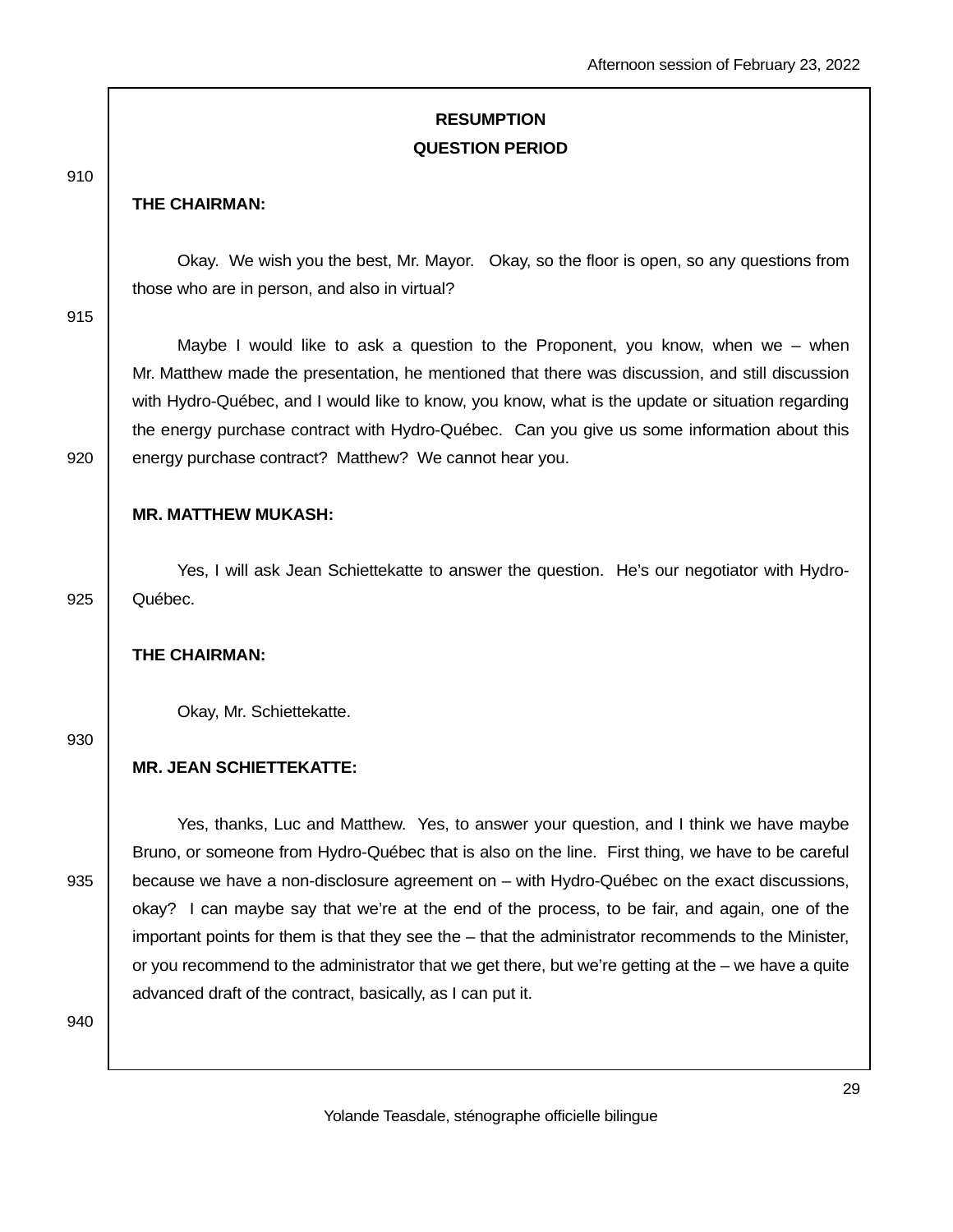It took time because that contract will serve as a base for all the other communities. So, for Hydro-Québec, a lot of the standard, and you will see that contract when it becomes public at the Energy Board. You know, the contract will have to be submitted to the Energy Board, but the process is quite a long negotiation, and also some technical standard on the interpretation. So, 945 that's what has been done in the last two years of negotiation, okay, where we basically have an agreement, I think, with Hydro-Québec.

 Maybe Bruno, I don't know if he's still on the line from Hydro-Québec, can say something, but remind yourself, the contract of Hydro-Québec will have to go also in the approval at – in Hydro-950 Québec, so it will take maybe one or two months of process to get it approved, but we don't see any, I would say, a red light, if I can put it this way. Yes.

### **THE CHAIRMAN:**

955 Thank you. Maybe, Mr. Ménard, if you want to add anything regarding the status?

## **MR. BRUNO MÉNARD:**

 Thank you, Mr. Chair, Mr. Lainé. Good afternoon, everyone, and thank you for having us 960 attend this session this afternoon. As Mr. Schiettekatte mentioned, of course our exchanges and negotiations are confidential, but basically what he's saying is right. We have progressed in our negotiations, and we still have work to do, of course, but we feel like at this point in time, there is no red light as such. We still have a lot of work to do, though, to get to the final stage, which would be a signature of a contract with KWREC. And that's all I would say for the time being.

965

### **THE CHAIRMAN:**

Thank you. So, you have no red lights, but you have within, in yourselves.

#### 970 **MR. JEAN SCHIETTEKATTE:**

 It's a good expression, Luc, yes, but remind yourself it's – it was a bit more difficult than the other PPA on the grid, because it's not a standard case, and remind yourself, once we have the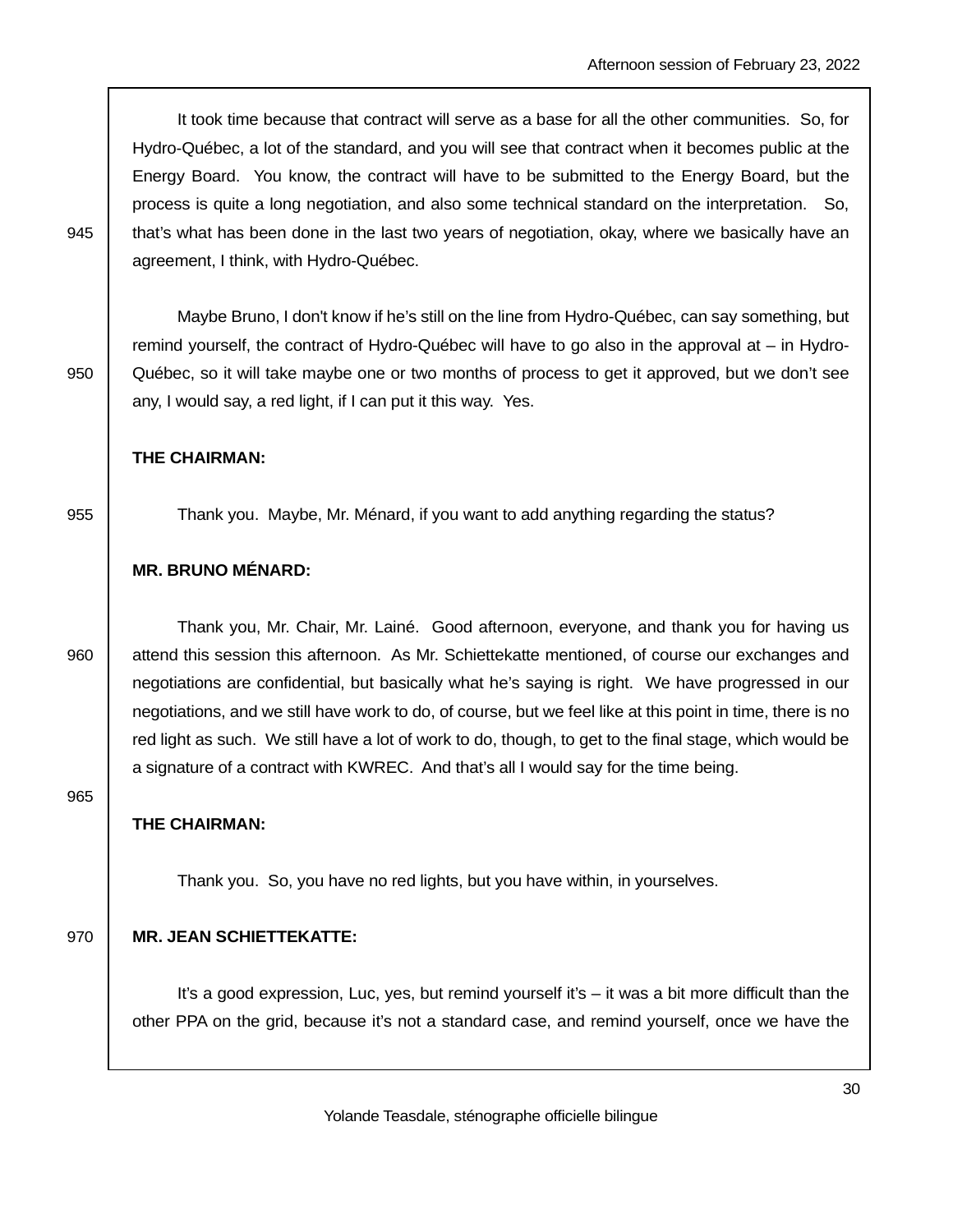|      | approval and the signature of Hydro-Québec, we still have to go through the approval of the Energy                                                                                                      |
|------|---------------------------------------------------------------------------------------------------------------------------------------------------------------------------------------------------------|
| 975  | Board. The Energy Board must review that it's acceptable for the Québec taxpayer, you know, and                                                                                                         |
|      | so for sure there's some steps that will take place in the next months. So, if you remember our<br>general schedule, that's what we want to complete all the contracts this year. This is an element in |
|      | the process.                                                                                                                                                                                            |
|      |                                                                                                                                                                                                         |
| 980  |                                                                                                                                                                                                         |
|      |                                                                                                                                                                                                         |
|      | <b>MR. DANIEL BERROUARD</b>                                                                                                                                                                             |
|      |                                                                                                                                                                                                         |
| 985  | THE CHAIRMAN:                                                                                                                                                                                           |
|      | Okay, thank you. I see one of my colleagues on the COMEX, Mr. Berrouard, Daniel, please.                                                                                                                |
|      |                                                                                                                                                                                                         |
|      | <b>MR. DANIEL BERROUARD:</b>                                                                                                                                                                            |
|      |                                                                                                                                                                                                         |
| 990  | Yes, maybe a question for Mr. Ménard.                                                                                                                                                                   |
|      | THE CHAIRMAN:                                                                                                                                                                                           |
|      |                                                                                                                                                                                                         |
|      | Go.                                                                                                                                                                                                     |
| 995  |                                                                                                                                                                                                         |
|      | <b>MR. DANIEL BERROUARD:</b>                                                                                                                                                                            |
|      | It's okay? Do you hear me?                                                                                                                                                                              |
|      |                                                                                                                                                                                                         |
| 1000 | THE CHAIRMAN:                                                                                                                                                                                           |
|      |                                                                                                                                                                                                         |
|      | Daniel, I don't know if it's only me, but I cannot hear you. It's not clear.                                                                                                                            |
|      | <b>MR. DANIEL BERROUARD:</b>                                                                                                                                                                            |
| 1005 |                                                                                                                                                                                                         |
|      | Okay, yes.                                                                                                                                                                                              |
|      |                                                                                                                                                                                                         |
|      |                                                                                                                                                                                                         |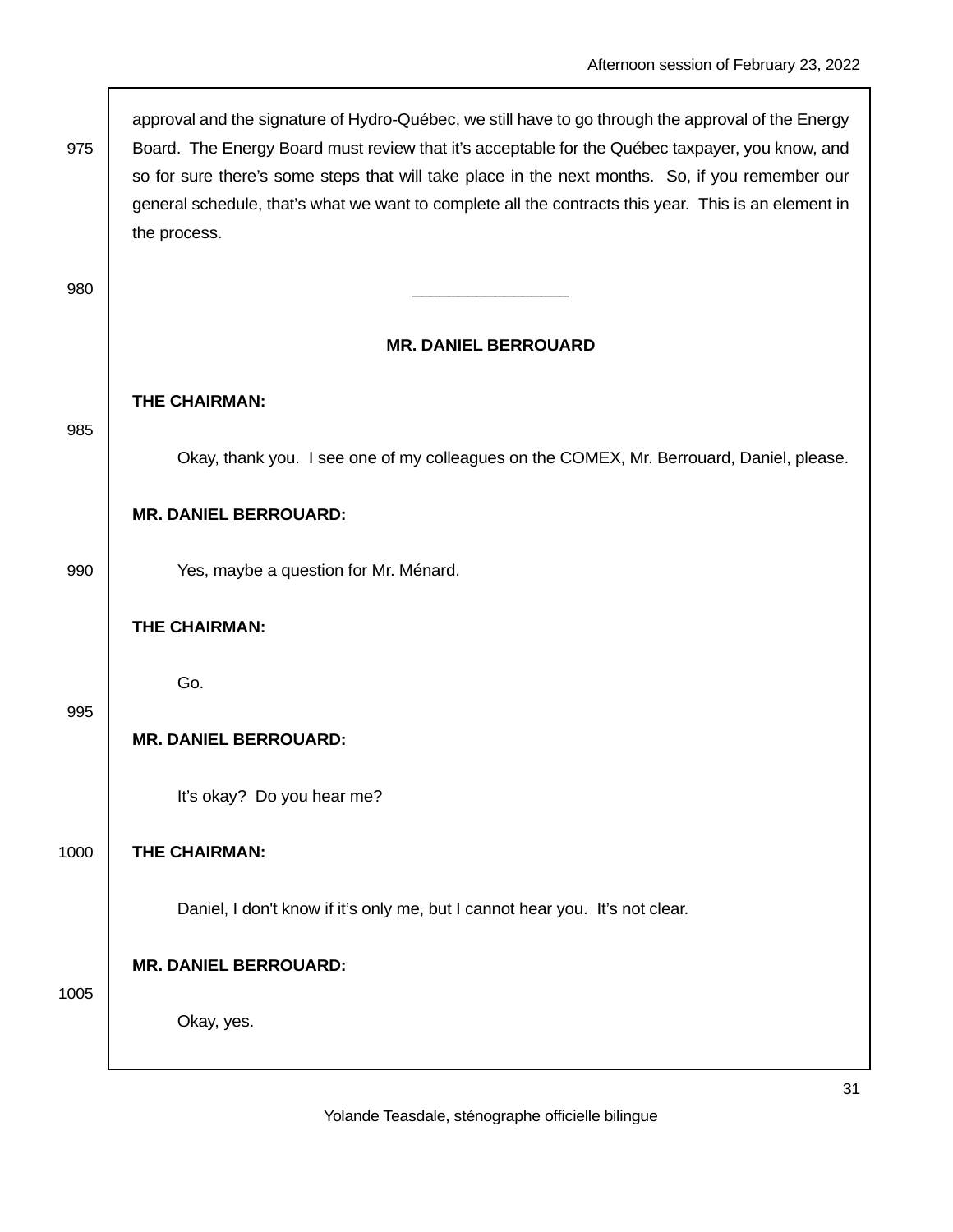|      | THE CHAIRMAN:                                                                                                                |
|------|------------------------------------------------------------------------------------------------------------------------------|
| 1010 | I don't know, it could be only me, but                                                                                       |
|      | <b>MR. JEAN SCHIETTEKATTE:</b>                                                                                               |
|      | I hear him. I hear him.                                                                                                      |
| 1015 | <b>MR. DANIEL BERROUARD:</b>                                                                                                 |
|      | Okay. Can I go ahead? Yes? Okay.                                                                                             |
| 1020 | <b>MS. SOPHIE COOPER:</b>                                                                                                    |
|      | Actually, can we - I think Joshua on the floor needs a bit of time to translate between each<br>question and answer, so      |
| 1025 | THE CHAIRMAN:                                                                                                                |
|      | It's a good idea. I wanted to do it, and then I forgot, yes.                                                                 |
|      | THE EXECUTIVE SECRETARY:                                                                                                     |
| 1030 | Just a reminder that we do have someone who is translating simultaneously for the radio, and<br>so yes, if you could perhaps |
|      | <b>MR. DANIEL BERROUARD:</b>                                                                                                 |
| 1035 | Okay, slowly.                                                                                                                |
|      | THE CHAIRMAN:                                                                                                                |
|      | Yes, slowly.                                                                                                                 |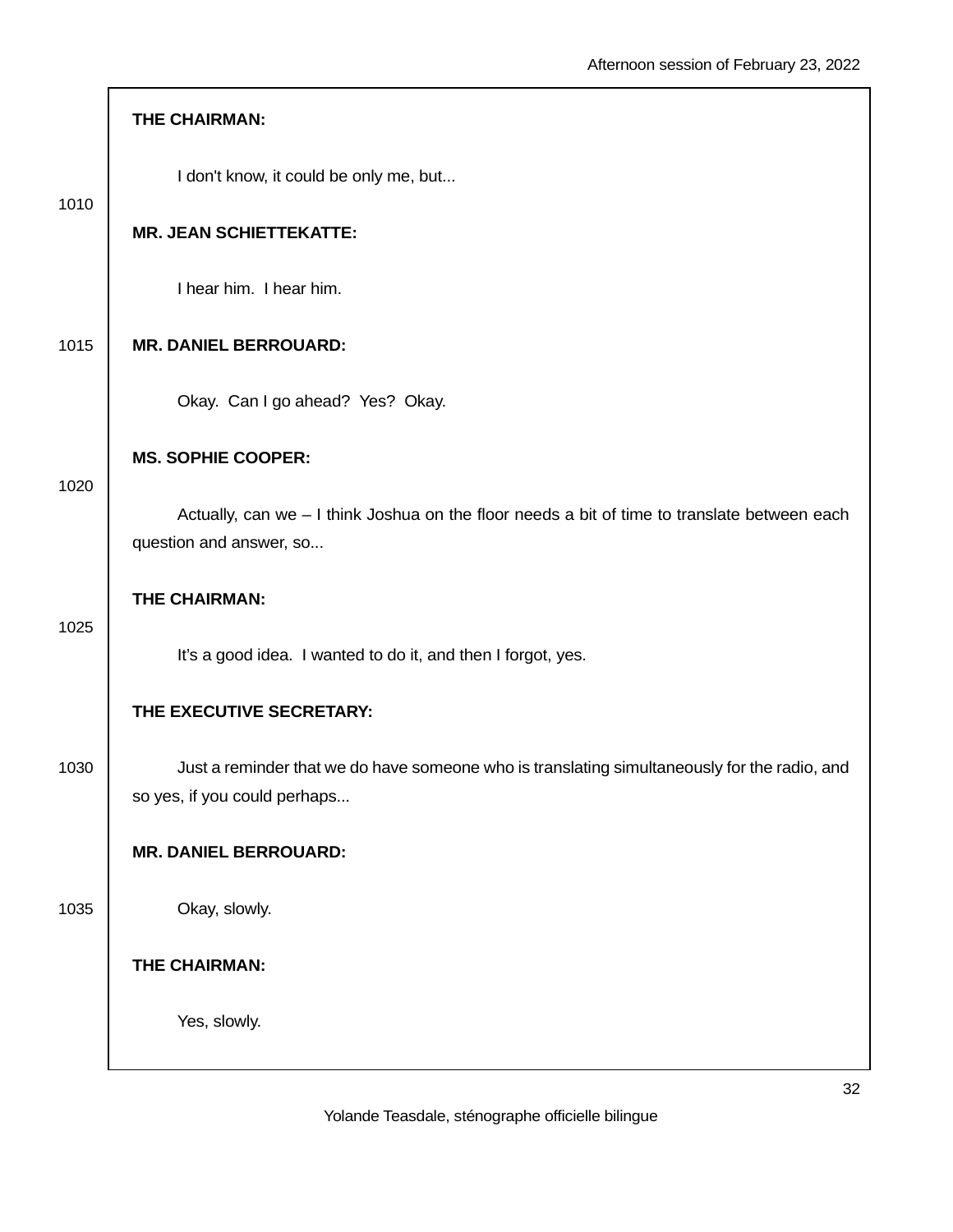| 1040 | THE EXECUTIVE SECRETARY:                                                                                                                                                                                    |
|------|-------------------------------------------------------------------------------------------------------------------------------------------------------------------------------------------------------------|
|      | Yes.                                                                                                                                                                                                        |
| 1045 | THE CHAIRMAN:                                                                                                                                                                                               |
|      | So, Mr. Berrouard, we'll be right back to you. So, Joshua, please?                                                                                                                                          |
|      | <b>MR. DANIEL BERROUARD:</b>                                                                                                                                                                                |
| 1050 | Okay. My question is very simple for Mr. Ménard. So can you                                                                                                                                                 |
|      | <b>MR. JOSHUA KAWAPIT:</b>                                                                                                                                                                                  |
| 1055 | Yes, you can go ahead.                                                                                                                                                                                      |
|      | <b>MR. DANIEL BERROUARD:</b>                                                                                                                                                                                |
|      | indicate (sound cut) if it would change to have, for example, a power line between the<br>south and the Whapmagoostui/Kuujjuaraapik. I mean, for example, from the Robert Bourassa                          |
| 1060 | Power House, so, do you understand what I mean?                                                                                                                                                             |
|      | <b>MR. BRUNO MÉNARD:</b>                                                                                                                                                                                    |
| 1065 | I think you will have to repeat the question. I'm sorry, I missed part of it.                                                                                                                               |
|      | <b>MR. DANIEL BERROUARD:</b>                                                                                                                                                                                |
|      | Okay. My question is, in the project that we have to consider here, in the project that you are<br>negotiating, will it change something in the possibility one day, I don't know when, but the possibility |
| 1070 | to have, for example, a power line between the south, between, for example, LG2, LG-2-A and<br>Kuujjuaraapik/Whapmagoostui?                                                                                 |
|      |                                                                                                                                                                                                             |
|      |                                                                                                                                                                                                             |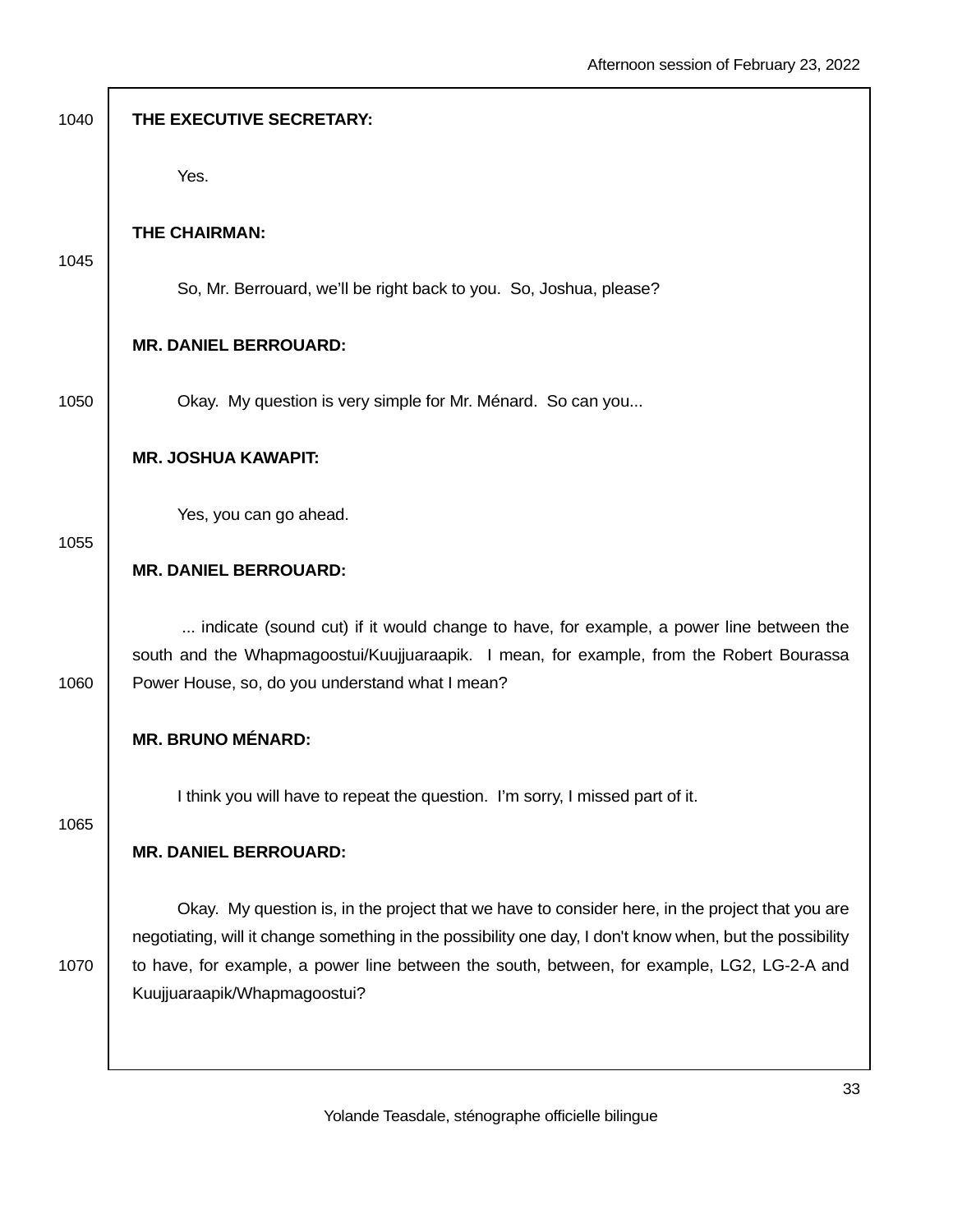## **MR. BRUNO MÉNARD:**

1075 Well, I would say it would be difficult for us today to say whether it's going to have an impact on the project that we're concentrating at this point in time, but whenever we examine a solution, a conversion solution for a remote operated system, we consider all alternatives, including the possibility, whether it's possible or not, to build a line to connect this community to the main grid, but at this point, whenever we do this evaluation, if it's the best solution, then we would look to it first, 1080 but this is not the case here, and I think we're far from that at this point in time.

**THE CHAIRMAN:**

Thank you.

1085

## **MR. JEAN SCHIETTEKATTE:**

 Maybe I could add something to this point. We were asked already that question when we were at the Energy Board, so the Energy Board addressed those questions. There's some cases, 1090 | like, for example, the Iles de la Madeleine, where Hydro-Québec is considering to do an interconnection with a cable, and generally speaking those options are quite more expensive than doing a local connection that is – and also I would say up to a point, but you're the expert to determine this, but you know that there's a lot of environmental concerns in doing a new line, or interconnection lines.

1095

 So, for now I think it's on a, I would say, short-term basis, or a mid-term basis. For sure the installation of wind turbines is the best solution, and it has been applied in a lot of different projects, not only in the case of Whapmagoostui, but outside of Québec. I would refer you to a lot of projects in Alaska, that took the decision to do interconnection like we're doing, instead of connecting to the 1100 | grid.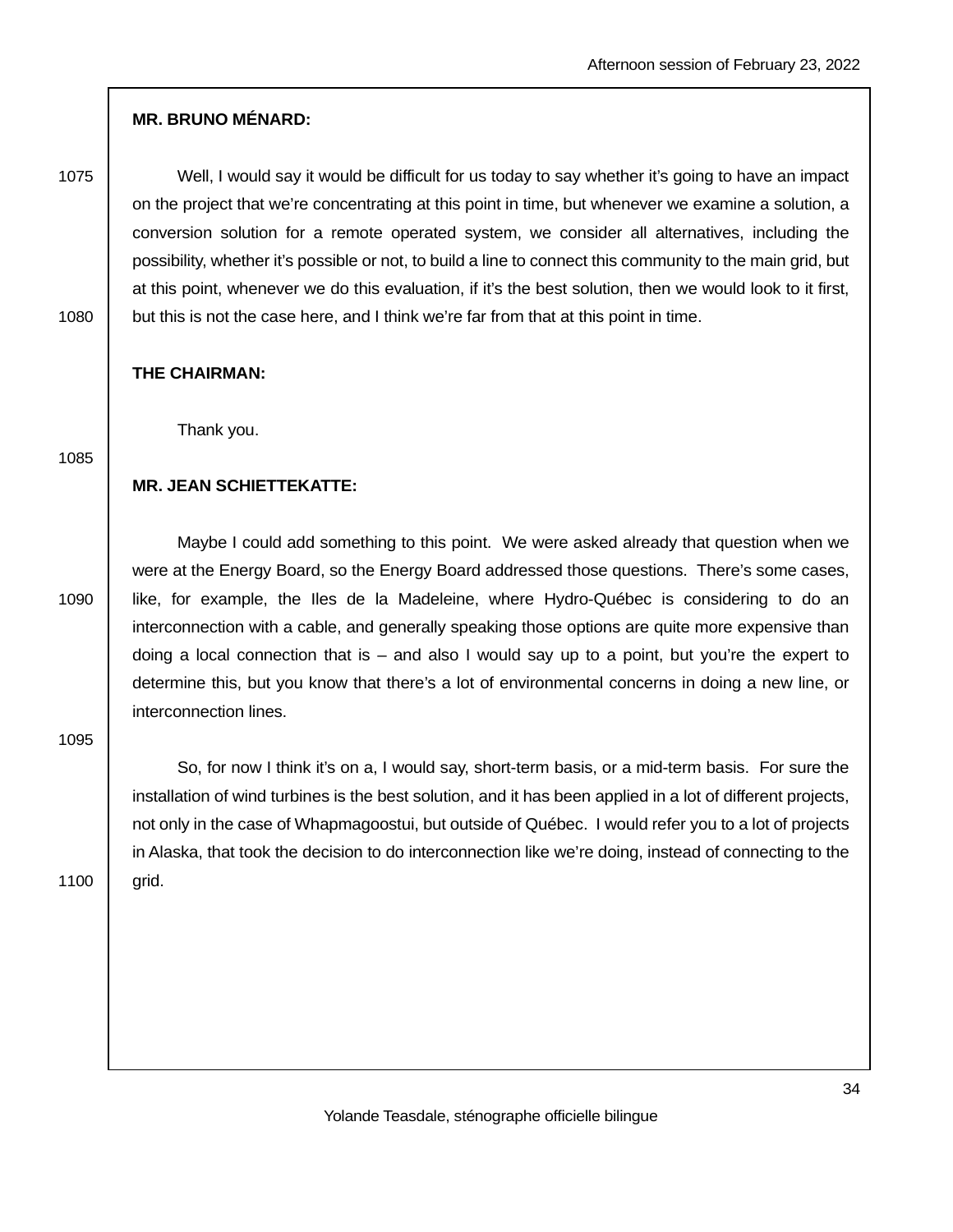|      | THE CHAIRMAN:                                                                                                                                                                                                                           |
|------|-----------------------------------------------------------------------------------------------------------------------------------------------------------------------------------------------------------------------------------------|
| 1105 | Thank you, Mr. Schiettekatte. So, if I - no, you're right, Sophie, I have to wait a little bit for<br>the interpretations, okay, and then I will move to Mr. Joly, another member of the COMEX, but just<br>hold on, Robert, for a sec. |
|      | <b>MR. JOSHUA KAWAPIT:</b>                                                                                                                                                                                                              |
| 1110 | I'm done with the translation; you can continue.                                                                                                                                                                                        |
|      |                                                                                                                                                                                                                                         |
|      | <b>MR. ROBERT JOLY</b>                                                                                                                                                                                                                  |
| 1115 | THE CHAIRMAN:                                                                                                                                                                                                                           |
|      | Okay, thank you. Robert, Mr. Joly, please.                                                                                                                                                                                              |
| 1120 | <b>MR. ROBERT JOLY:</b>                                                                                                                                                                                                                 |
|      | Yes, thank you, Luc. Well, first I don't want to take the place of anyone who has a question<br>in the gathering room. If someone is waiting for a question, I'll let him go.                                                           |
| 1125 | THE CHAIRMAN:                                                                                                                                                                                                                           |
|      | I don't think there is anybody, Mr. Joly, so                                                                                                                                                                                            |
|      | <b>MR. ROBERT JOLY:</b>                                                                                                                                                                                                                 |
| 1130 | Okay.                                                                                                                                                                                                                                   |
|      | THE CHAIRMAN:                                                                                                                                                                                                                           |
| 1135 | This is your chance.                                                                                                                                                                                                                    |

 $\sqrt{ }$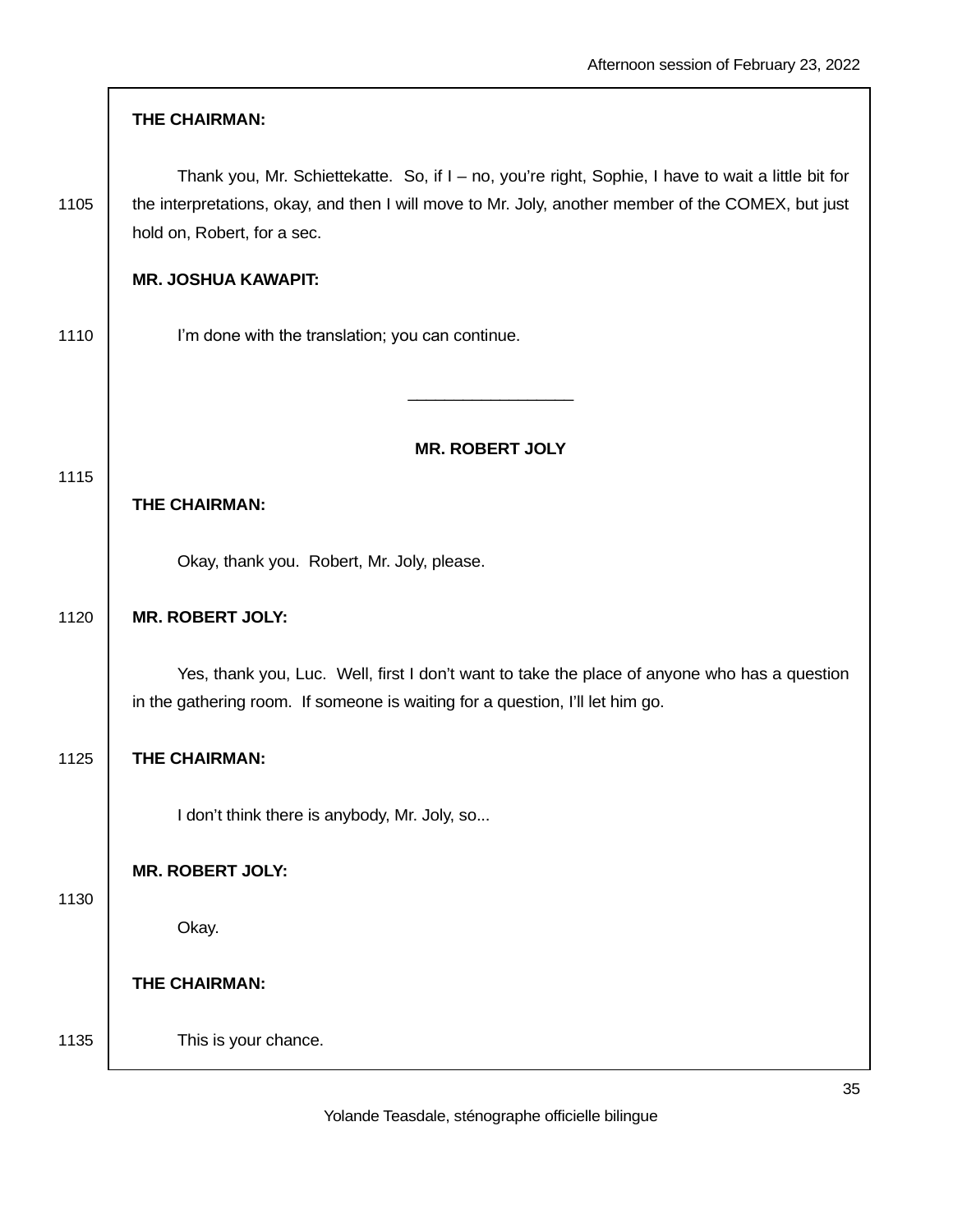|      | <b>MR. ROBERT JOLY:</b>                                                                                                                                                                                                                                                                                                                                                                                                                                                                                                     |
|------|-----------------------------------------------------------------------------------------------------------------------------------------------------------------------------------------------------------------------------------------------------------------------------------------------------------------------------------------------------------------------------------------------------------------------------------------------------------------------------------------------------------------------------|
| 1140 | Thank you. Okay, so I just want to piggyback a little bit on this, on the same question.<br>I understand that one of the distributors, Hydro-Québec, in this process of evaluating the project,<br>has to assess some technical and economical aspects. I understand that some of those information<br>are not public, but on the technical side, what are you looking at? Is there something that we don't<br>look at the COMEX, to the impact study, or what are the general aspects of the project you're looking<br>at? |
| 1145 | THE CHAIRMAN:                                                                                                                                                                                                                                                                                                                                                                                                                                                                                                               |
|      | Thank you.                                                                                                                                                                                                                                                                                                                                                                                                                                                                                                                  |
| 1150 | <b>MR. JEAN SCHIETTEKATTE:</b>                                                                                                                                                                                                                                                                                                                                                                                                                                                                                              |
|      | Do you want me to maybe answer, because                                                                                                                                                                                                                                                                                                                                                                                                                                                                                     |
|      | <b>MR. ROBERT JOLY:</b>                                                                                                                                                                                                                                                                                                                                                                                                                                                                                                     |
| 1155 | Well, yes, go ahead, Mr. Jean.                                                                                                                                                                                                                                                                                                                                                                                                                                                                                              |
|      | <b>MR. JEAN SCHIETTEKATTE:</b>                                                                                                                                                                                                                                                                                                                                                                                                                                                                                              |
| 1160 | Yes?                                                                                                                                                                                                                                                                                                                                                                                                                                                                                                                        |
|      | <b>MR. ROBERT JOLY:</b>                                                                                                                                                                                                                                                                                                                                                                                                                                                                                                     |
|      | Yes, yes.                                                                                                                                                                                                                                                                                                                                                                                                                                                                                                                   |
| 1165 | <b>THE CHAIRMAN:</b>                                                                                                                                                                                                                                                                                                                                                                                                                                                                                                        |
|      | Jean, Jean                                                                                                                                                                                                                                                                                                                                                                                                                                                                                                                  |
|      |                                                                                                                                                                                                                                                                                                                                                                                                                                                                                                                             |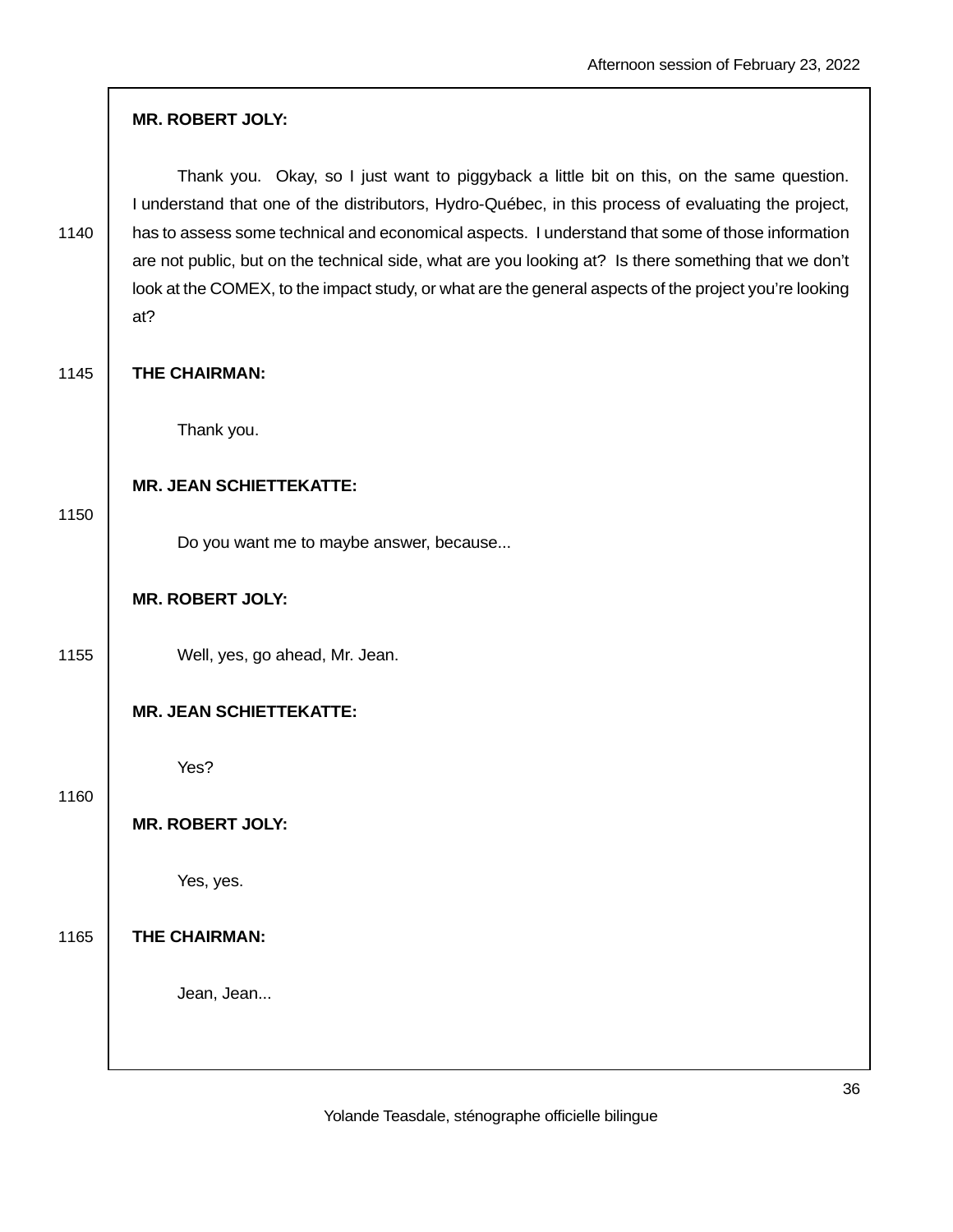| 1170 | <b>MR. JEAN SCHIETTEKATTE:</b>                                                                                                                                                                                                                                                                                                                                                                                                                                                                                                  |
|------|---------------------------------------------------------------------------------------------------------------------------------------------------------------------------------------------------------------------------------------------------------------------------------------------------------------------------------------------------------------------------------------------------------------------------------------------------------------------------------------------------------------------------------|
|      | Oui.                                                                                                                                                                                                                                                                                                                                                                                                                                                                                                                            |
|      | THE CHAIRMAN:                                                                                                                                                                                                                                                                                                                                                                                                                                                                                                                   |
| 1175 | just before you go forward, I don't know about the interpretation, if Joshua needs time to<br>translate. I'm sorry to interrupt you.                                                                                                                                                                                                                                                                                                                                                                                            |
|      | <b>MR. JOSHUA KAWAPIT:</b>                                                                                                                                                                                                                                                                                                                                                                                                                                                                                                      |
| 1180 | No, I will translate with the question and the answer.                                                                                                                                                                                                                                                                                                                                                                                                                                                                          |
|      | THE CHAIRMAN:                                                                                                                                                                                                                                                                                                                                                                                                                                                                                                                   |
| 1185 | Okay, so go ahead, Jean.                                                                                                                                                                                                                                                                                                                                                                                                                                                                                                        |
|      | <b>MR. JEAN SCHIETTEKATTE:</b>                                                                                                                                                                                                                                                                                                                                                                                                                                                                                                  |
| 1190 | Okay. So, basically, I think the most important data for us and Hydro-Québec is the<br>assessment of the wind resource. So, you may have seen, I think we had some reference in our<br>studies to the wind assessment, but basically, we have to make sure that there's enough wind to<br>make the turbine provide the energy that we want to supply. So, there was a lot of validation with<br>the Hydro-Québec team on the studies, the impact of ice, and a lot of issues, technical issues. So,<br>that's why it took time. |
| 1195 | Also, maybe another point, and Hydro-Québec, as you know, when they do a project like this,<br>they ask the provider, that will be KWREC, to respect a certain number of specialized standards.<br>So, they – we had a lot of exchange, and still have exchange to the end of the – what are the<br>interconnection standards. So, you will have issues of active power in the various technical aspects<br>of integrating our energy on a small grid like Whapmagoostui, you know.                                             |
| 1200 |                                                                                                                                                                                                                                                                                                                                                                                                                                                                                                                                 |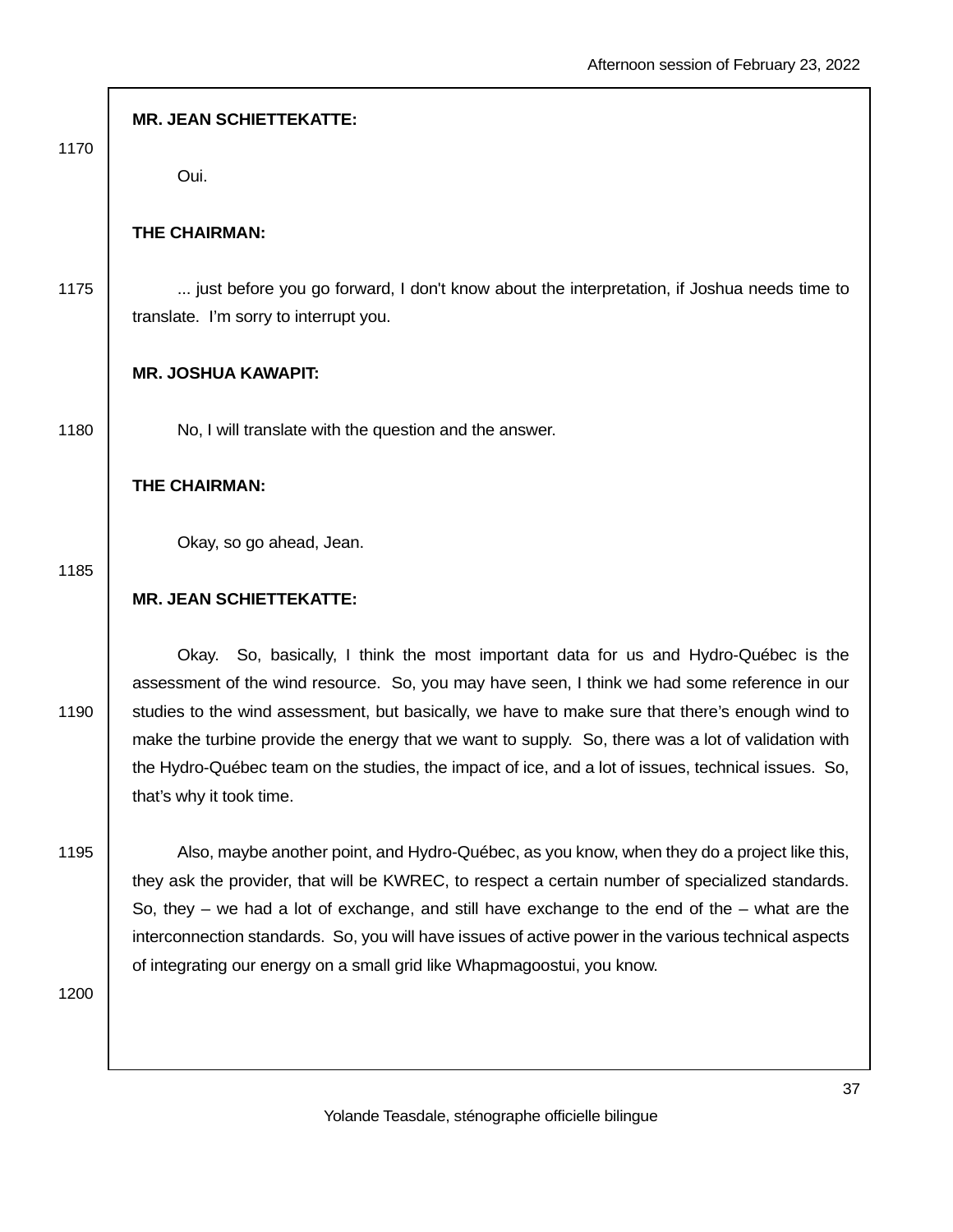So, there's a lot of technical issues. Maybe I can leave Bruno, or maybe someone of his team, to elaborate on that, but I think the main point is that we have been doing studies for years, you know, on the site, so we have a lot of data. It took us time to convince Hydro-Québec and the Energy Board to go for those type of solutions. So, it's probably one of the sites that has been the 1205 best studied, on that area, and there'll be studies up to the commissioning, like they are in all the other projects, yes, like – yes.

#### **THE CHAIRMAN:**

|      | THE CHAIRMAN:                                                |
|------|--------------------------------------------------------------|
| 1210 | Thank you, Mr. Schiettekatte.                                |
|      | <b>MR. JEAN SCHIETTEKATTE:</b>                               |
| 1215 | Maybe Bruno?                                                 |
|      | THE CHAIRMAN:                                                |
|      | Yes, maybe Mr. Bruno, if you want to add anything, but again |
| 1220 | <b>MR. JEAN SCHIETTEKATTE:</b>                               |
|      | Back to the translator.                                      |
| 1225 | THE CHAIRMAN:                                                |
|      | Let me check again with the interpreter. Are you okay?       |
|      | <b>MR. JOSHUA KAWAPIT:</b>                                   |
| 1230 | Yes, I'm fine.                                               |
|      |                                                              |
|      |                                                              |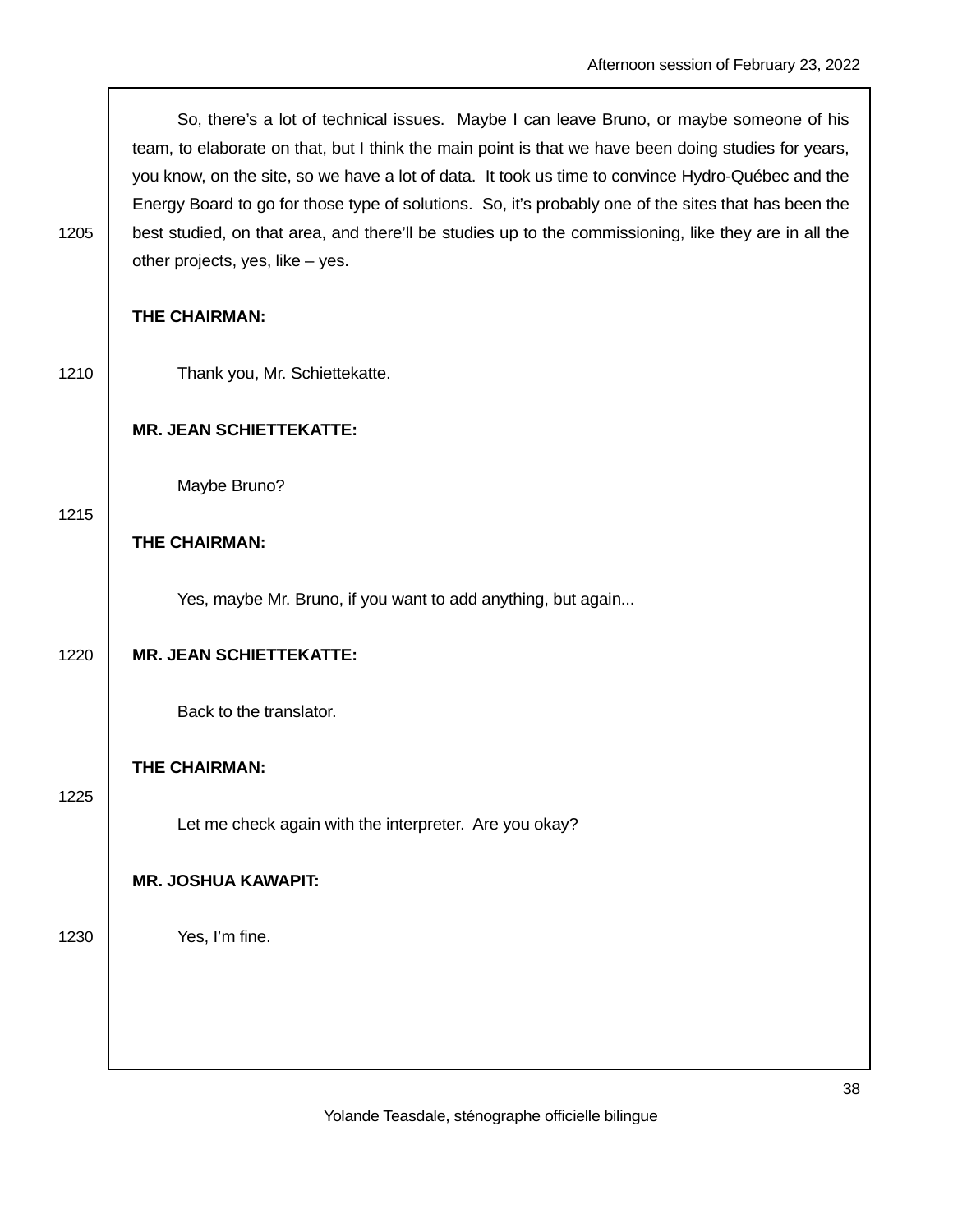|      | THE CHAIRMAN:                                                                                                                                                                                                                                                                                                                                                                                                                                                                                                                                                                                                                             |
|------|-------------------------------------------------------------------------------------------------------------------------------------------------------------------------------------------------------------------------------------------------------------------------------------------------------------------------------------------------------------------------------------------------------------------------------------------------------------------------------------------------------------------------------------------------------------------------------------------------------------------------------------------|
| 1235 | Okay, Jay, I'm impressed. So, Mr. Masse, please.                                                                                                                                                                                                                                                                                                                                                                                                                                                                                                                                                                                          |
|      | <b>MR. BRUNO MÉNARD:</b>                                                                                                                                                                                                                                                                                                                                                                                                                                                                                                                                                                                                                  |
| 1240 | You meant Mr. Ménard.                                                                                                                                                                                                                                                                                                                                                                                                                                                                                                                                                                                                                     |
|      | THE CHAIRMAN:                                                                                                                                                                                                                                                                                                                                                                                                                                                                                                                                                                                                                             |
| 1245 | Ménard, sorry, yes.                                                                                                                                                                                                                                                                                                                                                                                                                                                                                                                                                                                                                       |
|      | <b>MR. BRUNO MENARD:</b>                                                                                                                                                                                                                                                                                                                                                                                                                                                                                                                                                                                                                  |
| 1250 | No, that's okay. Perhaps as a complement to what Mr. Schiettekatte is saying is that from<br>Hydro-Québec's perspective, of course we have to maintain reliability of our (sound cut) the network,<br>so that we can provide service, electricity service to the population. That means that whenever you<br>integrate a renewable source, a fluctuating source, you have to do a lot of analysis, and also<br>consider the extent which you can integrate this new energy into the system. So, that requires a lot<br>of simulation and studies overall, and so, yes, of course the technical aspects, it's critical, for us as<br>well. |
| 1255 | THE CHAIRMAN:                                                                                                                                                                                                                                                                                                                                                                                                                                                                                                                                                                                                                             |
|      | Thank you.                                                                                                                                                                                                                                                                                                                                                                                                                                                                                                                                                                                                                                |
| 1260 | <b>MR. ROBERT JOLY:</b>                                                                                                                                                                                                                                                                                                                                                                                                                                                                                                                                                                                                                   |
|      | Robert here. If there's no more questions, I'd like to go further                                                                                                                                                                                                                                                                                                                                                                                                                                                                                                                                                                         |
| 1265 | <b>THE CHAIRMAN:</b>                                                                                                                                                                                                                                                                                                                                                                                                                                                                                                                                                                                                                      |
|      | Robert, no, Robert, sorry, we're just waiting for the interpreter, and then it will be you, I will go<br>back to you. Sorry.                                                                                                                                                                                                                                                                                                                                                                                                                                                                                                              |
|      |                                                                                                                                                                                                                                                                                                                                                                                                                                                                                                                                                                                                                                           |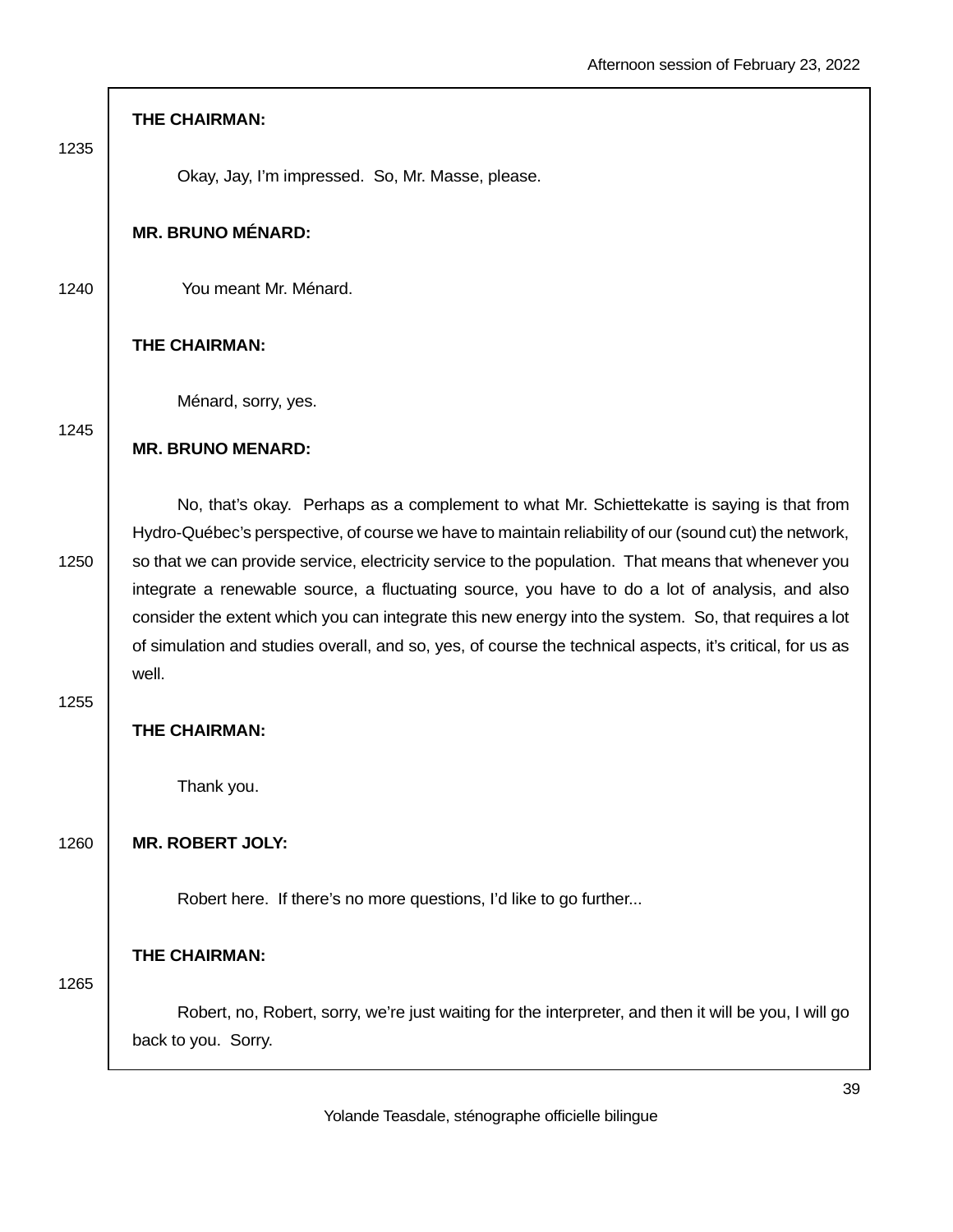|      | <b>MR. JOSHUA KAWAPIT:</b>                                                                                                                                                                                                                                                                                                                                                                                                                                                                                                                 |
|------|--------------------------------------------------------------------------------------------------------------------------------------------------------------------------------------------------------------------------------------------------------------------------------------------------------------------------------------------------------------------------------------------------------------------------------------------------------------------------------------------------------------------------------------------|
| 1270 | You can go ahead.                                                                                                                                                                                                                                                                                                                                                                                                                                                                                                                          |
|      | THE CHAIRMAN:                                                                                                                                                                                                                                                                                                                                                                                                                                                                                                                              |
|      | Okay. Mr. Joly, please.                                                                                                                                                                                                                                                                                                                                                                                                                                                                                                                    |
| 1275 | <b>MR. ROBERT JOLY:</b>                                                                                                                                                                                                                                                                                                                                                                                                                                                                                                                    |
| 1280 | Okay, just to go a little bit further on the discussion $-$ thank you for the answer $-$ it is very clear<br>for me, and it's very interesting, too, and I understand that one important aspect will be the $-$ how<br>do you call it – the use factor of the wind turbines, so that Hydro-Québec can adapt its production<br>with the thermal power plant. And one of the $-$ of course one of the very important aspects of the<br>project is to diminish the greenhouse gas effect, green gas, des gaz à effet de serre, sorry for that |
|      | THE CHAIRMAN:                                                                                                                                                                                                                                                                                                                                                                                                                                                                                                                              |
| 1285 | Greenhouse, greenhouse gas.                                                                                                                                                                                                                                                                                                                                                                                                                                                                                                                |
|      | <b>MR. ROBERT JOLY:</b>                                                                                                                                                                                                                                                                                                                                                                                                                                                                                                                    |
| 1290 | Oui, c'est cela. And it's really a big advantage of the project, of course. Do you have<br>considered to monitor, on the long-term basis, the exact amount of fuel, diesel fuel that will be<br>avoided by using the wind turbine? So, I think it would be very interesting to have a continuous<br>information on how it performs, and how exactly the amount of fuel, diesel fuel, is avoided by using<br>the wind turbines.                                                                                                             |
| 1295 | THE CHAIRMAN:                                                                                                                                                                                                                                                                                                                                                                                                                                                                                                                              |
|      | Thank you. Matthew, who should address this question? Jean? Mr. Schiettekatte?                                                                                                                                                                                                                                                                                                                                                                                                                                                             |
|      |                                                                                                                                                                                                                                                                                                                                                                                                                                                                                                                                            |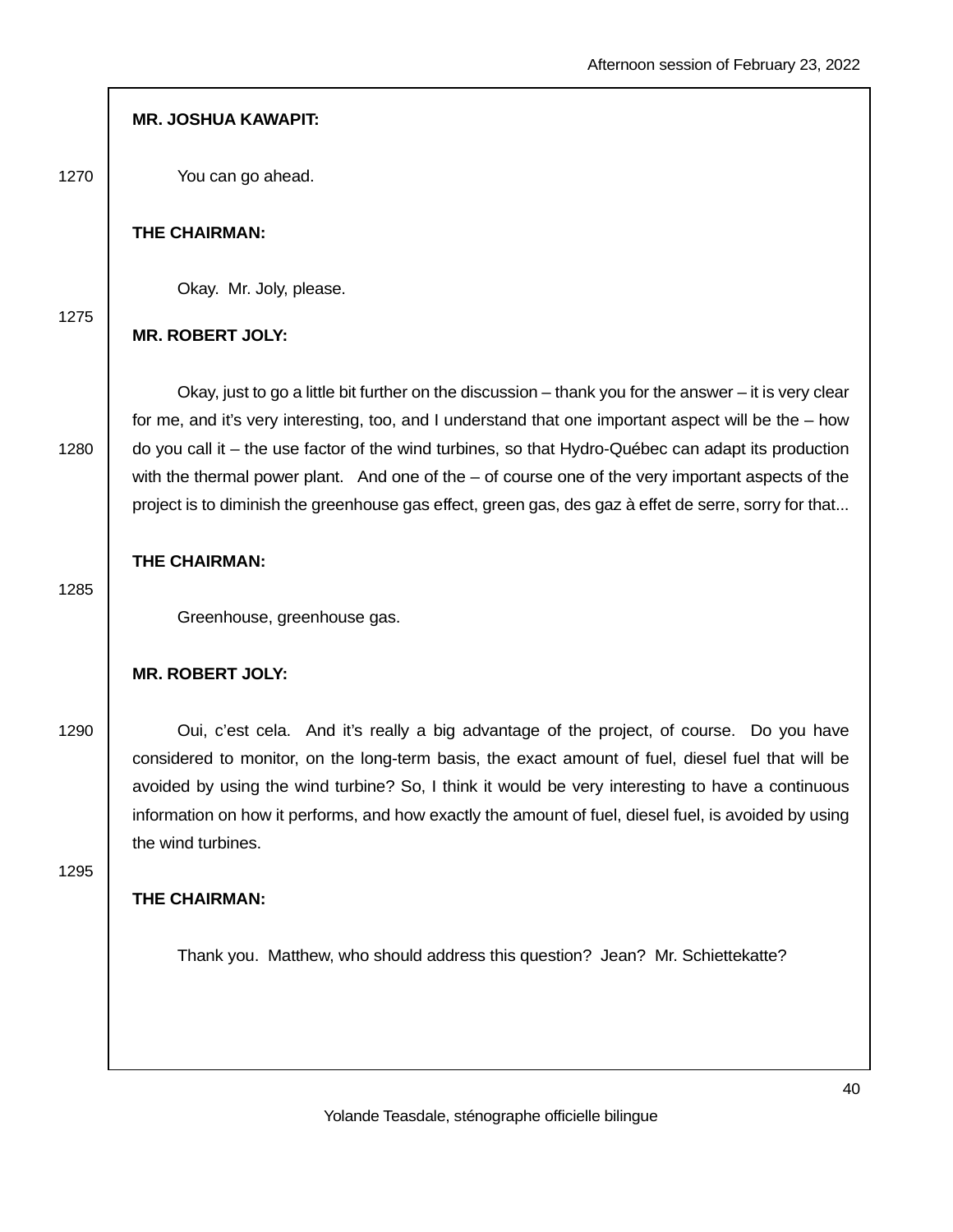## 1300 **MR. JEAN SCHIETTEKATTE:**

 Yes, maybe I can address it, and maybe Bruno. So, I just have to be careful on the confidentiality agreement that we have with Hydro, but like it is in other projects, there'll be a reporting process, and the reporting process will also extend to the GHG savings. So, it will cover 1305 vour concern. I cannot go more in specific unless Bruno had something to add to this.

 And you're right, the penetration rate is the big factor, and we, you know, we made sure having two units, because this was a discussion when we studied the topology at the beginning of the project, would we install one larger turbine, two small turbines? We assume that we can achieve a 1310 higher penetration with two turbines, for some technical reason, but I don't want to go in the detail, but that was one of our concerns, is to minimize the effect of global warming. So, it's basically how to integrate more energy in the grid, but there's limitation. For example, the size of the battery, and X number Y, Z, other reasons, yes.

1315 Maybe Bruno, I don't know if you have something to add to this?

## **THE CHAIRMAN:**

Yes, Mr. Ménard, please.

1320

## **MR. BRUNO MÉNARD:**

 Yes, thank you, Jean. Peut-être, pour terminer – perhaps, I will ask my colleague to complement the answer, but yes, of course, we're going to monitor, and we already have some 1325 estimations of what are the gas emissions reductions in terms of greenhouse gas emissions, and of course, we also – and this is our goal, to reduce those emissions, and, of course, the fuel utilization at the plant. And that's the big challenge, really, to maximize the integration of wind energy, into a small system like this one, and having a big wind farm compared to the size of our own thermal power plant. And, but we're working hard doing that.

1330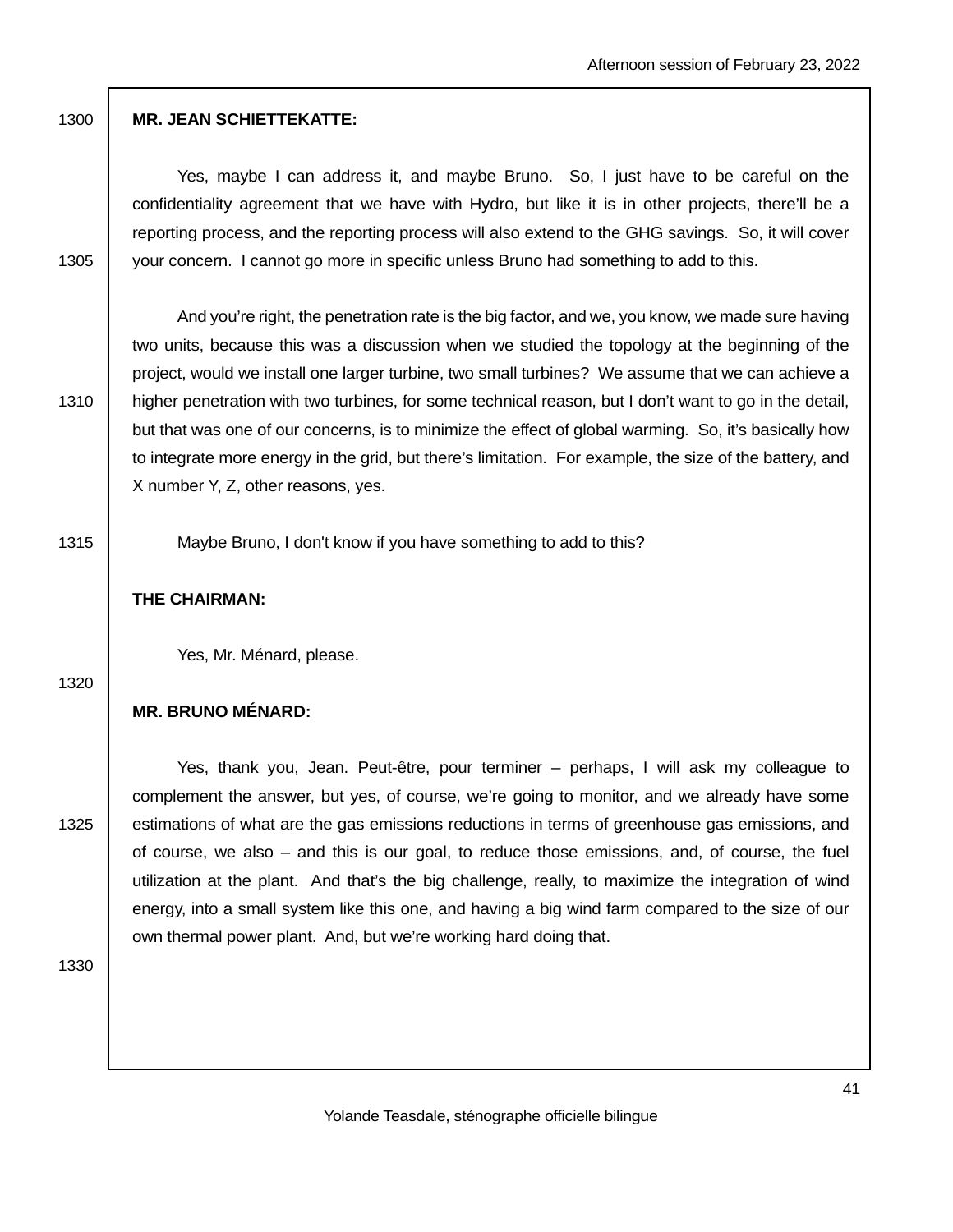As I mentioned before with simulation, so adding some features to our own system, to have a better control over the management of energy and as well as the application of storage systems, the use of storage systems as well.

## 1335 **THE CHAIRMAN:**

Thank you, Mr. Ménard.

## **MR. BRUNO MÉNARD:**

#### 1340

 Maybe I would invite Olivier Arsenault, the engineer working on this project, if he has something to add.

#### **THE CHAIRMAN:**

#### 1345

Okay. Yes.

## **MR. OLIVIER ARSENAULT:**

1350 Olivier Arsenault, from Hydro-Québec. I'm a planning engineer, and electrical engineer. So, there is not much more to say. It's pretty easy for us to calculate how much fuel we'll save and report it. So, the question is, where we are going to report it. Probably at the Energy Board every year, I don't know, but from a technical point of view, it's pretty easy to do that, and we will.

## 1355 **THE CHAIRMAN:**

Okay. Thank you. Mr. Joly, do you have any additional questions?

## **MR. ROBERT JOLY:**

## 1360

Well, just a final question.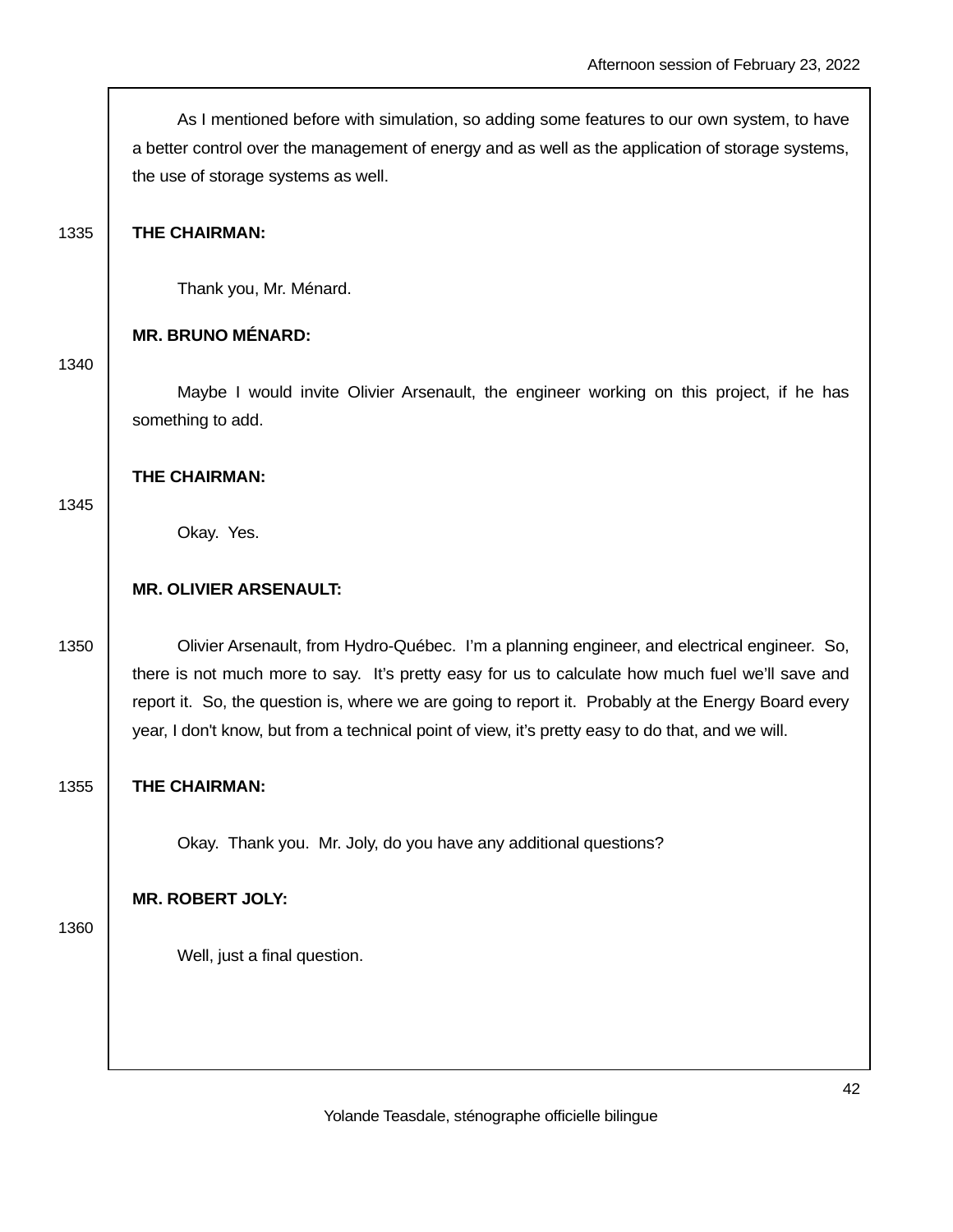| 1365 | THE CHAIRMAN:                                                                                                                                                                                                                                                                                                                                                 |
|------|---------------------------------------------------------------------------------------------------------------------------------------------------------------------------------------------------------------------------------------------------------------------------------------------------------------------------------------------------------------|
|      | I don't hear you, I'm so sorry.                                                                                                                                                                                                                                                                                                                               |
| 1370 | <b>MR. ROBERT JOLY:</b>                                                                                                                                                                                                                                                                                                                                       |
|      | Okay. My mike is open, so you don't hear me?                                                                                                                                                                                                                                                                                                                  |
|      | THE CHAIRMAN:                                                                                                                                                                                                                                                                                                                                                 |
| 1375 | It's not loud enough.                                                                                                                                                                                                                                                                                                                                         |
|      | <b>MR. ROBERT JOLY:</b>                                                                                                                                                                                                                                                                                                                                       |
| 1380 | Okay, and that's - is it more loud? No? Sorry.                                                                                                                                                                                                                                                                                                                |
|      | THE CHAIRMAN:                                                                                                                                                                                                                                                                                                                                                 |
|      | Oh, now, it's perfect.                                                                                                                                                                                                                                                                                                                                        |
| 1385 | <b>MR. ROBERT JOLY:</b>                                                                                                                                                                                                                                                                                                                                       |
|      | Okay, okay. I just wanted to know if this information could be shared with the review<br>committee, if it is to be reported in some way to the Energy Board, is the COMEX could – is COMEX<br>could have a grasp on this information, and be reported? I understand that this effect is not an                                                                |
| 1390 | impact or is not a condition that has to be imposed upon the KWREC. It's Hydro-Québec's side that<br>will benefit from the reduction of the fuel consumption, but since it's directly linked to the project, it<br>would be interesting to have this information. So, I just wanted to know if this information could be<br>shared with the review committee. |
| 1395 | <b>THE CHAIRMAN:</b>                                                                                                                                                                                                                                                                                                                                          |
|      | Okay, thank you. Yes, I don't know, Mr. Ménard, or Mr. Schiettekatte.                                                                                                                                                                                                                                                                                         |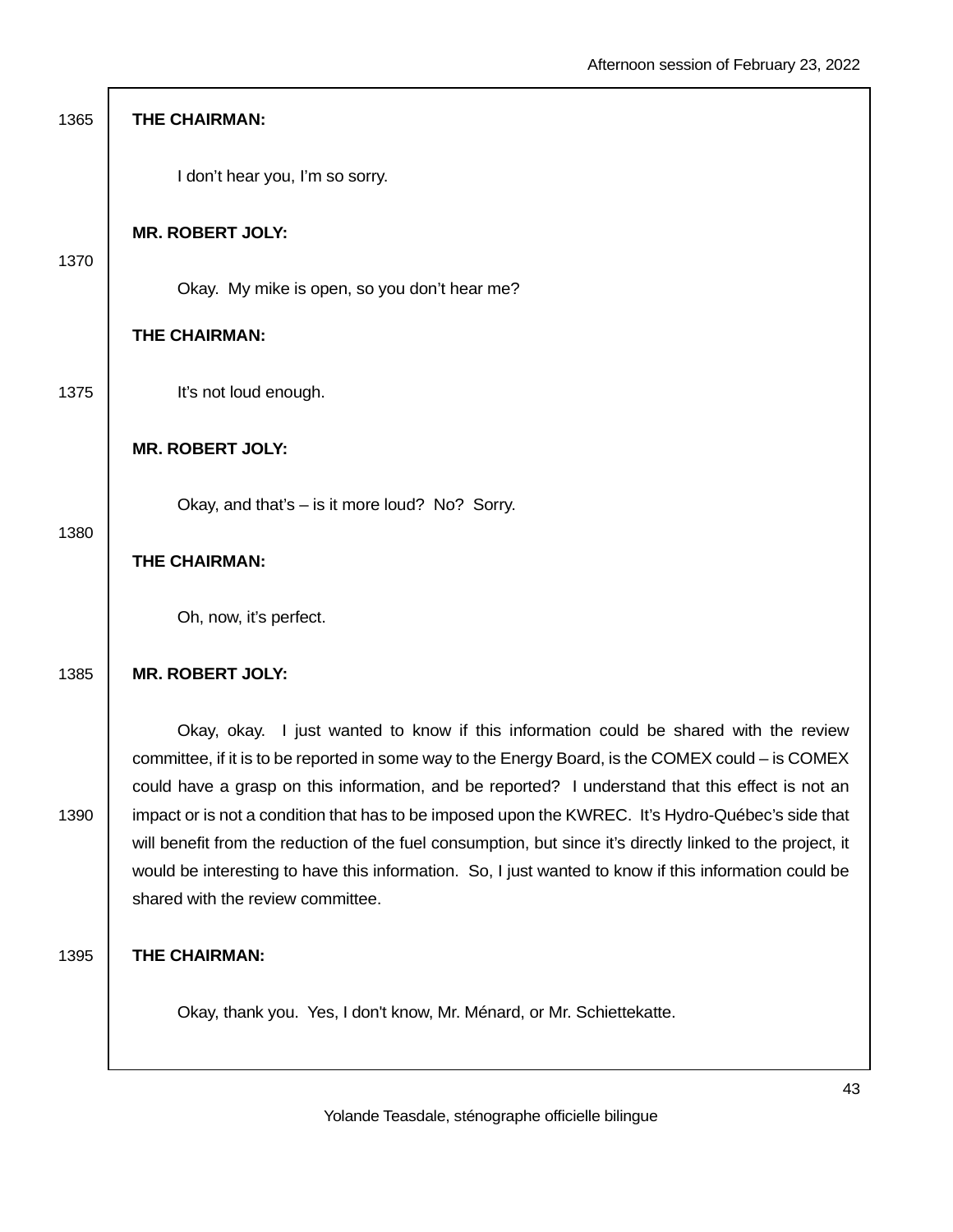1400

1410

I can answer for Hydro-Québec, sure, we can share this information with the committee.

#### **THE CHAIRMAN:**

1405 | Thank you.

## **MR. BRUNO MÉNARD:**

Yes.

# **THE CHAIRMAN:**

Thank you.

#### 1415 **MR. JEAN SCHIETTEKATTE:**

 And me also, I have no problem to share that information also to the committee. Remind yourself, maybe one point that is important, you know, and probably the community members already saw the big battery that was there, you know, we – there is already some part of the tools 1420 that are important for the project that are being installed in Whapmagoostui. So that already that the use of that battery will enable to, you know, increment the penetration rate of the energy, and optimize the scenarios.

 Maybe on the long run we will see that it's maybe worth it to install a bigger battery, to increase 1425 our penetration, but yes, we have some scenarios of penetration that I think can be shared. They will confirm you the 40% that is in our presentation. So, they will give you a justification. It's not only the promoter that says it, we, Hydro-Québec had to validate the number, and I think this is – I agree with your question. I think it's a very good question.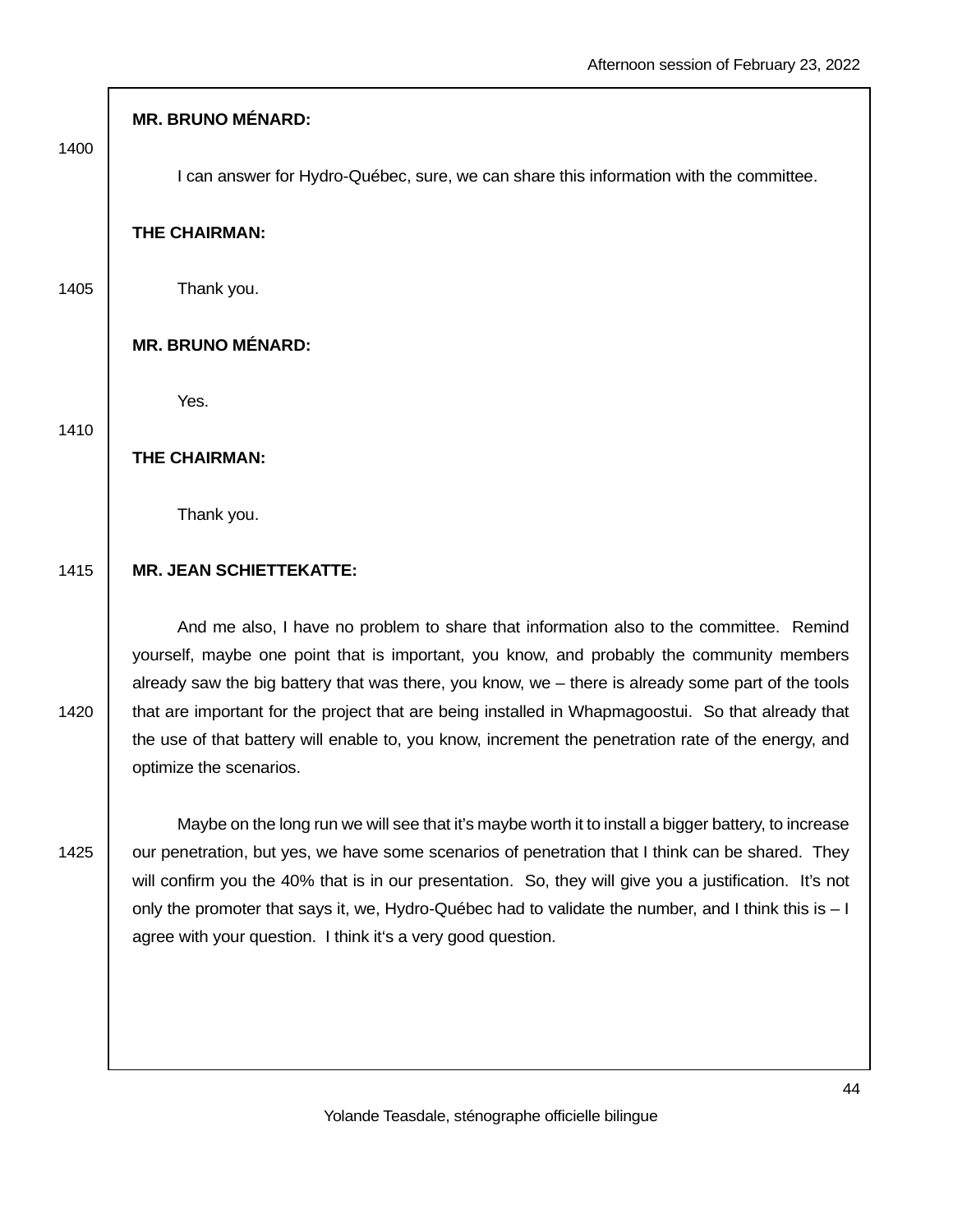| 1430 | THE CHAIRMAN:                                                                                                                                                            |
|------|--------------------------------------------------------------------------------------------------------------------------------------------------------------------------|
|      | Daniel, before we move to you, I would like to go back to the interpreter, because this was a<br>long answer. So, we'll give him a chance, and then I go to you, Daniel. |
| 1435 | <b>MR. JOSHUA KAWAPIT:</b>                                                                                                                                               |
|      | I'm pretty much good.                                                                                                                                                    |
| 1440 | THE CHAIRMAN:                                                                                                                                                            |
|      | It is alright?                                                                                                                                                           |
|      | <b>MR. JOSHUA KAWAPIT:</b>                                                                                                                                               |
| 1445 | Yes.                                                                                                                                                                     |
|      | THE CHAIRMAN:                                                                                                                                                            |
|      | So, can I invite the next speaker?                                                                                                                                       |
| 1450 | <b>MR. JOSHUA KAWAPIT:</b>                                                                                                                                               |
|      | Yes.                                                                                                                                                                     |
| 1455 |                                                                                                                                                                          |
|      | <b>MR. DANIEL BERROUARD</b>                                                                                                                                              |
|      | <b>THE CHAIRMAN:</b>                                                                                                                                                     |
| 1460 | Okay. Mr. Berrouard, please.                                                                                                                                             |
|      |                                                                                                                                                                          |
|      |                                                                                                                                                                          |

Г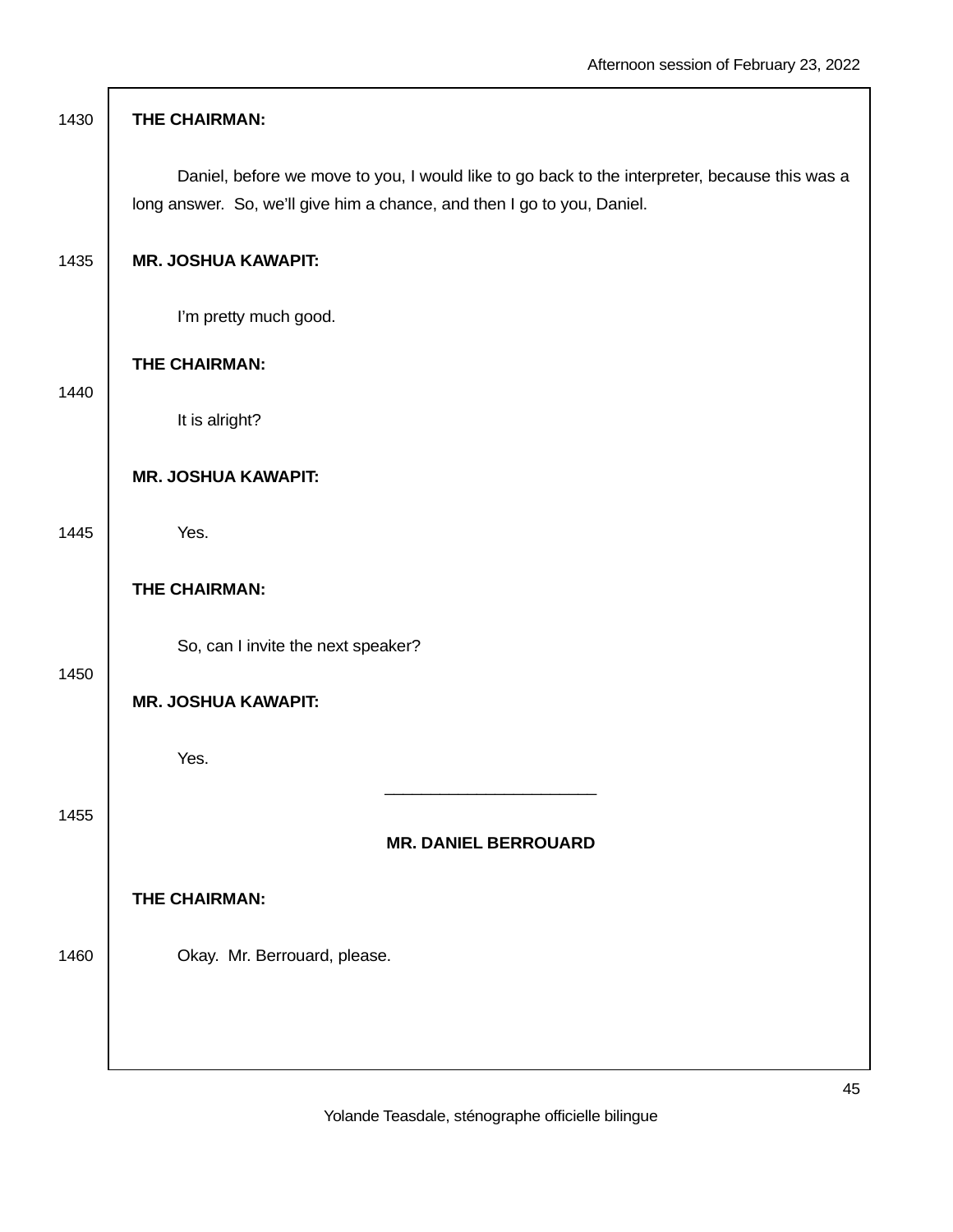## **MR. DANIEL BERROUARD:**

 Okay. On the same, on the aspect of the monitoring programme, on the same aspect that 1465 | Robert mentioned, but about the duration of noise monitoring programme, you seem to not indicate how many times you will do the follow-up of that. Can you specify, will it be during all the operational phase, or can you just specify how many times will be the duration of this monitoring aspect?

## **MR. JEAN SCHIETTEKATTE:**

1470

Yes, if you may. I don't know if Marjolaine, or someone from the team of PESCA, is there to maybe answer this question on the monitoring of the sound. Yes. Just one point, you know, the sound will be  $-$  well, the impact of the sound will be very limited to the  $-$  as you saw in our presentation – to the real area of the turbine, you know.

#### 1475

## **MR. DANIEL BERROUARD:**

Yes.

## 1480 **MR. JEAN SCHIETTEKATTE:**

 So, there's nobody living there, but there's worse cases in Quebec that were approved by the BAPE, but in the case of Whapmagoostui, that site is really far and, but yes, we had a monitoring programme. I'll leave Marjolaine, maybe, or...

1485

# **THE CHAIRMAN:**

Mr. Féret? Who is prepared to go, Mrs. Castonguay or Mr. Féret?

1490 **MR. MATTHIEU FÉRET:**

Yes.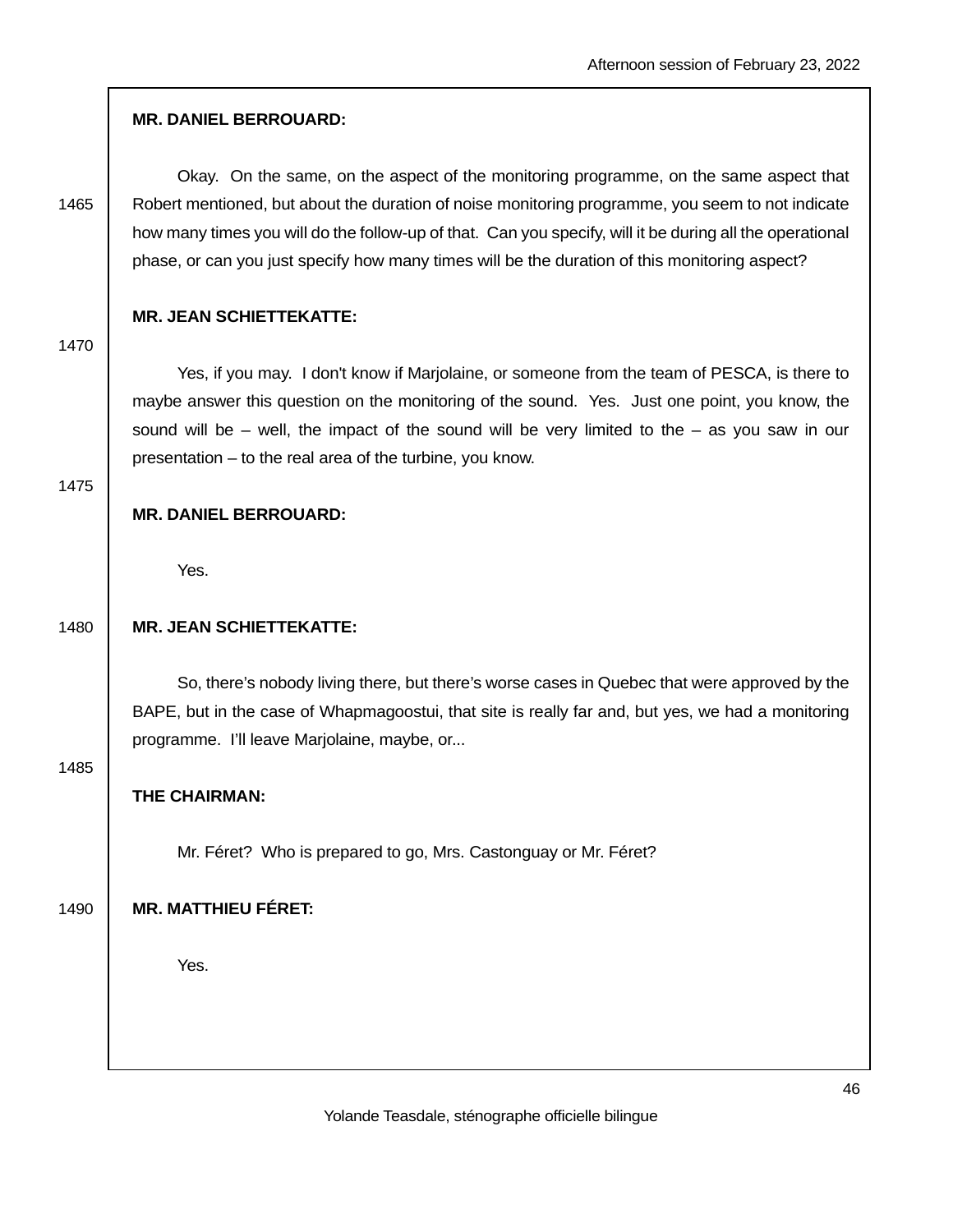| 1495 | <b>MRS. MARJOLAINE CASTONGUAY:</b>                                                                                                                                                                                                                                                                                                                                                   |
|------|--------------------------------------------------------------------------------------------------------------------------------------------------------------------------------------------------------------------------------------------------------------------------------------------------------------------------------------------------------------------------------------|
|      | Okay.                                                                                                                                                                                                                                                                                                                                                                                |
|      | <b>MR. MATTHIEU FÉRET:</b>                                                                                                                                                                                                                                                                                                                                                           |
| 1500 | I will answer to this question. Usually, as we could see down south, for different kinds of wind<br>projects, the noise monitoring, the monitoring on the noise is conducted basically during the first<br>year of operation, and if there is any concern, it could be repeated, but most of the time, where there<br>is no issue, there's no other monitoring during the operation. |
| 1505 | THE CHAIRMAN:                                                                                                                                                                                                                                                                                                                                                                        |
|      | Thank you.                                                                                                                                                                                                                                                                                                                                                                           |
|      | <b>MR. DANIEL BERROUARD:</b>                                                                                                                                                                                                                                                                                                                                                         |
| 1510 | Thank you.                                                                                                                                                                                                                                                                                                                                                                           |
|      | THE CHAIRMAN:                                                                                                                                                                                                                                                                                                                                                                        |
| 1515 | So, I'll wait now for Joshua. Sophie, you mentioned that after 4:00 there is a possibility that<br>more people join us, so is it the case, or?                                                                                                                                                                                                                                       |
|      | THE EXECUTIVE SECRETARY:                                                                                                                                                                                                                                                                                                                                                             |
| 1520 | I don't know. I do not see the room, so                                                                                                                                                                                                                                                                                                                                              |
|      | THE CHAIRMAN:                                                                                                                                                                                                                                                                                                                                                                        |
| 1525 | Oh.                                                                                                                                                                                                                                                                                                                                                                                  |
|      |                                                                                                                                                                                                                                                                                                                                                                                      |
|      |                                                                                                                                                                                                                                                                                                                                                                                      |

I.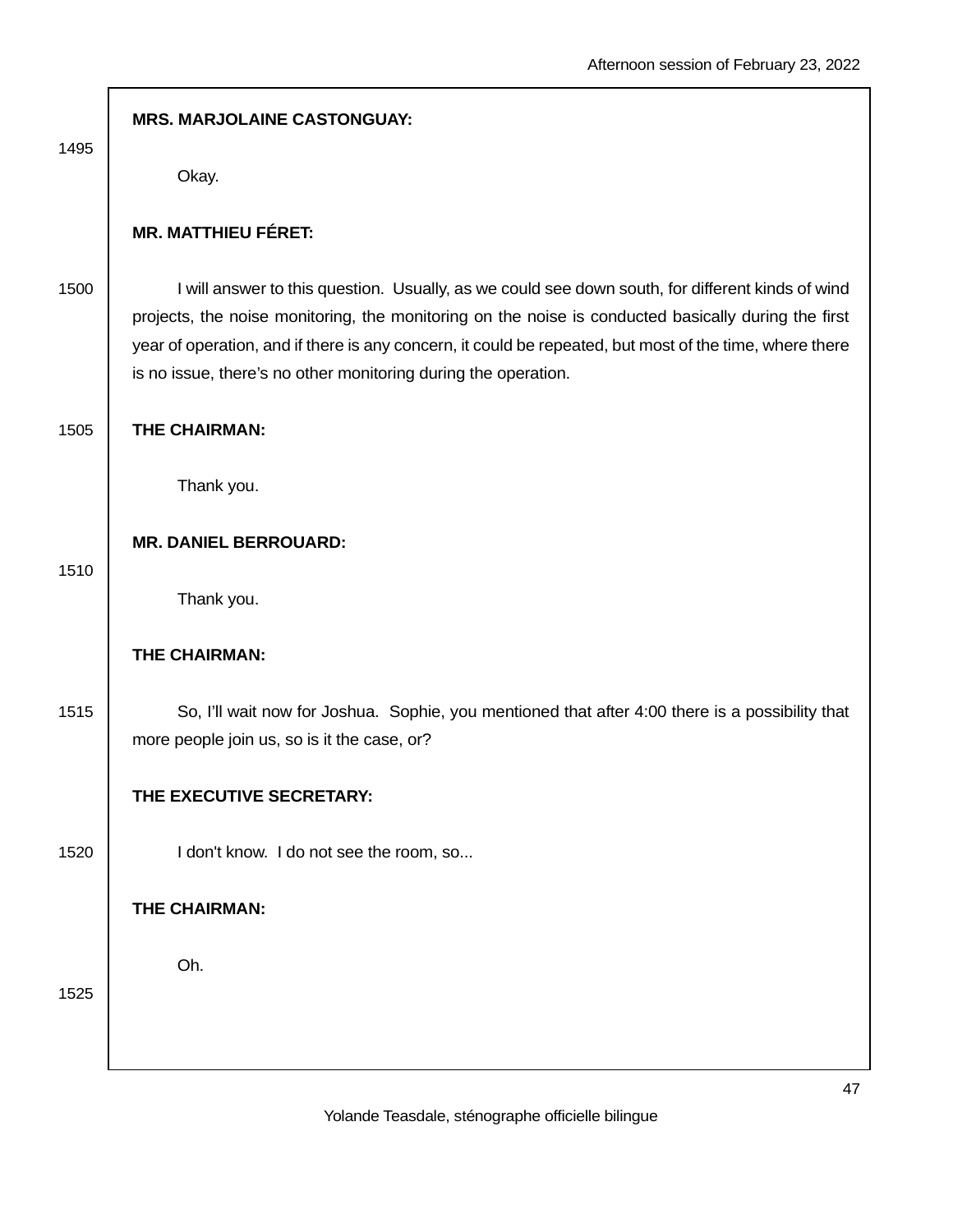|      | THE EXECUTIVE SECRETARY:                                                                                                                          |
|------|---------------------------------------------------------------------------------------------------------------------------------------------------|
| 1530 | And no one on Zoom, there's no extra people who have arrived on Zoom, so                                                                          |
|      | THE CHAIRMAN:                                                                                                                                     |
|      | Okay.                                                                                                                                             |
| 1535 | THE EXECUTIVE SECRETARY:                                                                                                                          |
|      | we'd have to ask if there is anyone on the floor who would like to ask a question.                                                                |
|      | THE CHAIRMAN:                                                                                                                                     |
| 1540 | Yes, this, and I'd like to know, if people feel like they would like to take another 10-minute<br>break, you know, to - so feel free, we're open. |
| 1545 | Mr. Sam, oh, I thought Sam, you wanted to talk.                                                                                                   |
|      | <b>MR. SAM GULL:</b>                                                                                                                              |
| 1550 | Well, I was just going to say Matthew Mukash is also there, so he could tell you if people are<br>arriving or not.                                |
|      | THE CHAIRMAN:                                                                                                                                     |
|      | Ah, okay, good point, yes.                                                                                                                        |
| 1555 | <b>MR. MATTHEW MUKASH:</b>                                                                                                                        |
|      | Oh, hello, hello.                                                                                                                                 |
|      |                                                                                                                                                   |
|      |                                                                                                                                                   |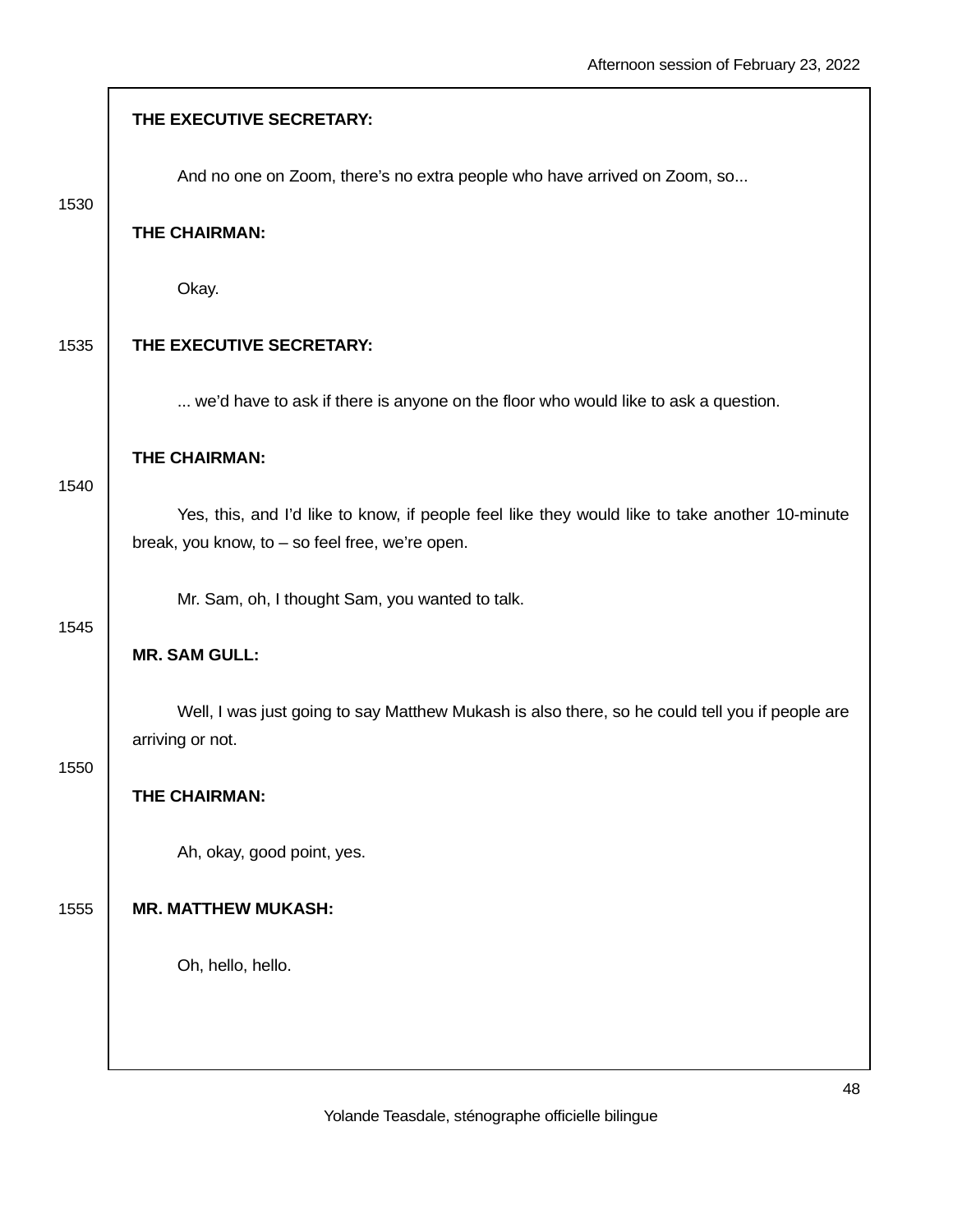| 1560 | THE CHAIRMAN:                                                                                                                                                                                                                                                                                                      |
|------|--------------------------------------------------------------------------------------------------------------------------------------------------------------------------------------------------------------------------------------------------------------------------------------------------------------------|
|      | Matthew? I don't know if Joshua is done with the interpretation. Is he?                                                                                                                                                                                                                                            |
|      | <b>MR. MATTHEW MUKASH:</b>                                                                                                                                                                                                                                                                                         |
| 1565 | Yes, he's done. He's done.                                                                                                                                                                                                                                                                                         |
|      | THE CHAIRMAN:                                                                                                                                                                                                                                                                                                      |
| 1570 | Okay, so                                                                                                                                                                                                                                                                                                           |
|      |                                                                                                                                                                                                                                                                                                                    |
|      | <b>MR. MATTHEW MUKASH</b>                                                                                                                                                                                                                                                                                          |
| 1575 | <b>MR. MATTHEW MUKASH:</b>                                                                                                                                                                                                                                                                                         |
|      | I told him to stop. I'm just kidding. No, I just wanted to add to the discussion on the battery<br>itself. I understand that this is one of the components of the hybrid project that we looked at, is the<br>possibility of installing a battery to take care of the – when we have a shutdown of the power. It's |
| 1580 | very important, because we have a lot of power outages. We had one last night, and there was one<br>I think a week before that. So, that happens, and mind you, it's not a long period, it's maybe two or<br>three minutes, and then it comes back on again.                                                       |
|      | I wanted to ask perhaps Mr. Ménard, about the - you know, sometimes there is - there was                                                                                                                                                                                                                           |
| 1585 | a case where the appliances in the households burned because of the fluctuation of the current in<br>the system. I know that we had a warning a while back that that may happen. With this project,<br>with this, would the battery resolve that, or is there a way to regulate that, once we have the system,     |
|      | the wind energy project in, will that be regulated? I think this is a very important question for the<br>community to know, okay? So, that's my question.                                                                                                                                                          |
| 1590 |                                                                                                                                                                                                                                                                                                                    |
|      |                                                                                                                                                                                                                                                                                                                    |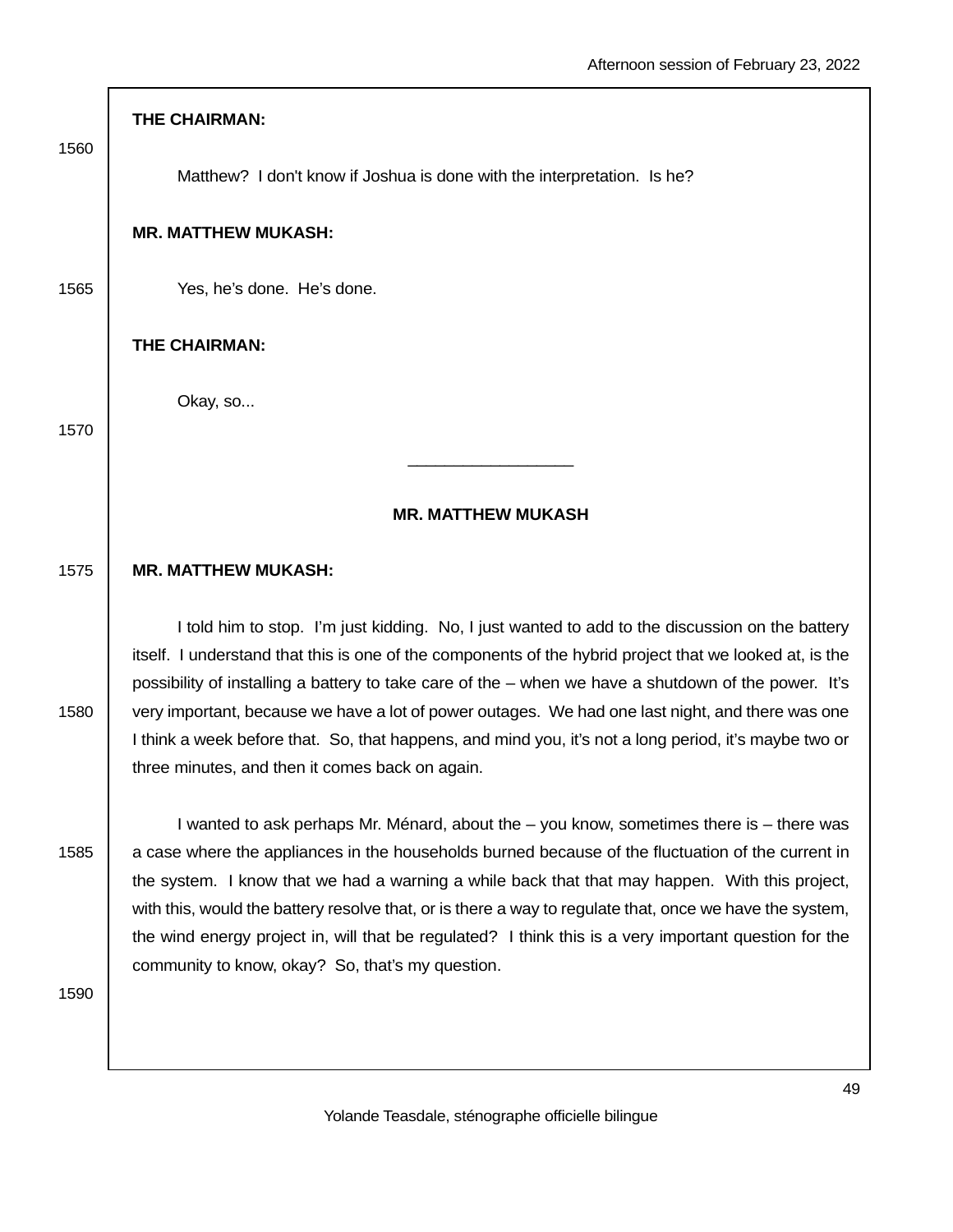|      | THE CHAIRMAN:                                                                                                                                                                                                                                                                                                                                                             |
|------|---------------------------------------------------------------------------------------------------------------------------------------------------------------------------------------------------------------------------------------------------------------------------------------------------------------------------------------------------------------------------|
| 1595 | Thank you. Mr. Ménard?                                                                                                                                                                                                                                                                                                                                                    |
|      | <b>MR. OLIVIER ARSENAULT:</b>                                                                                                                                                                                                                                                                                                                                             |
|      | Maybe I will answer that one, so it's going Olivier Arsenault.                                                                                                                                                                                                                                                                                                            |
| 1600 | THE CHAIRMAN:                                                                                                                                                                                                                                                                                                                                                             |
|      | Yes? So go ahead, please.                                                                                                                                                                                                                                                                                                                                                 |
| 1605 | <b>MR. OLIVIER ARSENAULT:</b>                                                                                                                                                                                                                                                                                                                                             |
|      | I'll say yes, the battery is there for such a thing, so regulate the power from the wind turbine,<br>but this is not the only thing we'll put in place to regulate the electricity for the consumer. At this<br>moment, we are working very hard on the integration study and - I'll try to remember the word -<br>and all the study for the impact with electricity, and |
| 1610 | <b>MR. JEAN SCHIETTEKATTE:</b>                                                                                                                                                                                                                                                                                                                                            |
|      | Let's say the grid stability.                                                                                                                                                                                                                                                                                                                                             |
| 1615 | <b>MR. OLIVIER ARSENAULT:</b>                                                                                                                                                                                                                                                                                                                                             |
|      | There is many automation things we will put in line to avoid such kind of problem. So yes,<br>the battery will do the job, but we will try to have many other things to be sure that the electricity will<br>be acceptable for the consumer. This is our main goal on the Hydro-Québec side.                                                                              |
| 1620 |                                                                                                                                                                                                                                                                                                                                                                           |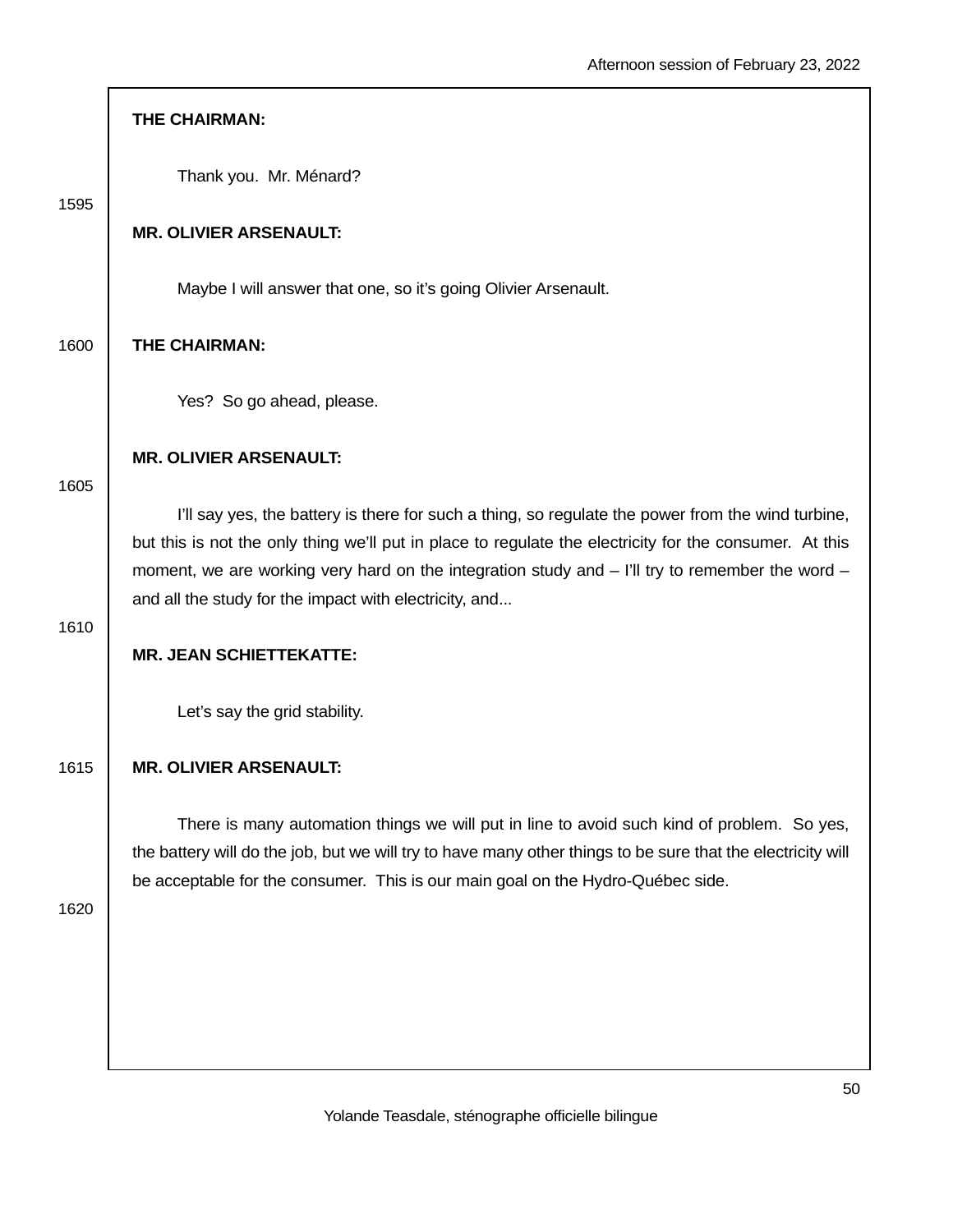|      | THE CHAIRMAN:                                                                                                                                                                                                                                                                                                       |
|------|---------------------------------------------------------------------------------------------------------------------------------------------------------------------------------------------------------------------------------------------------------------------------------------------------------------------|
| 1625 | Thank you. Mr. Mukash, are you okay with the response? Yes? Okay. Thank you. I know I<br>asked the questions, but I'm not sure if I got an answer. I wanted to ask you if you needed to take<br>a 10-minute break? Would you like to? I know in Whapmagoostui, you have been spoiled, you<br>have catered services. |
|      | THE EXECUTIVE SECRETARY:                                                                                                                                                                                                                                                                                            |
| 1630 | There's a lot of food.                                                                                                                                                                                                                                                                                              |
|      | <b>MR. JOSHUA KAWAPIT:</b>                                                                                                                                                                                                                                                                                          |
|      | Let's take a break. I'm losing my voice over here.                                                                                                                                                                                                                                                                  |
| 1635 | THE CHAIRMAN:                                                                                                                                                                                                                                                                                                       |
| 1640 | Yes, yes, yes, I understand, Joshua. It's very demanding on you, yes. So, okay, only coffee<br>for you, Joshua.                                                                                                                                                                                                     |
|      | THE EXECUTIVE SECRETARY:                                                                                                                                                                                                                                                                                            |
|      | There's no coffee, there's water.                                                                                                                                                                                                                                                                                   |
| 1645 | THE CHAIRMAN:                                                                                                                                                                                                                                                                                                       |
|      | Is that right? Okay.                                                                                                                                                                                                                                                                                                |
| 1650 | THE EXECUTIVE SECRETARY:                                                                                                                                                                                                                                                                                            |
|      | With COVID, I had to make sure everything was safe.                                                                                                                                                                                                                                                                 |
|      |                                                                                                                                                                                                                                                                                                                     |
|      |                                                                                                                                                                                                                                                                                                                     |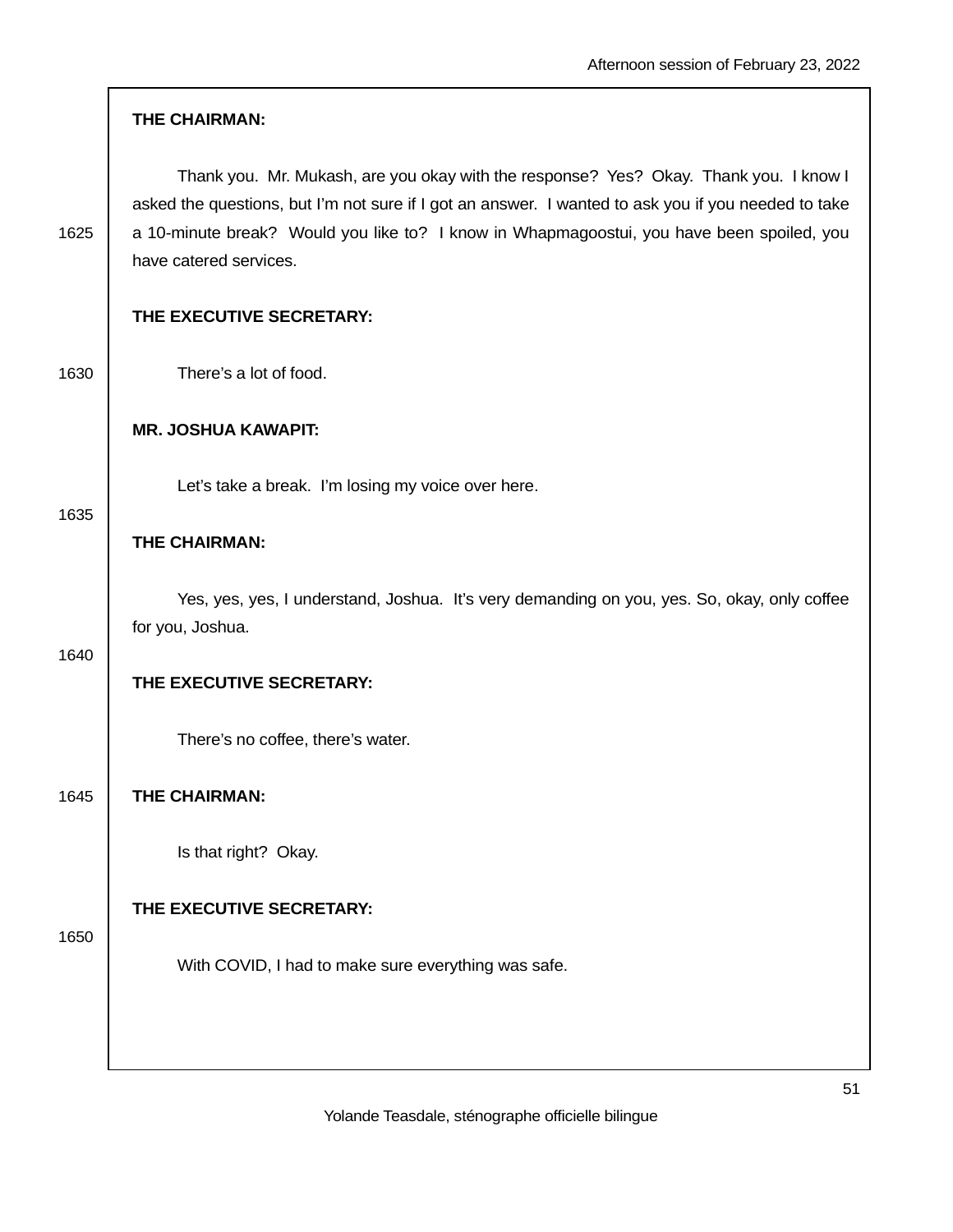|      | <b>THE CHAIRMAN:</b>                                                                                                                                                                       |
|------|--------------------------------------------------------------------------------------------------------------------------------------------------------------------------------------------|
| 1655 | I agree, and I know I have Mr. Murdoch in the line after.                                                                                                                                  |
|      | THE EXECUTIVE SECRETARY:                                                                                                                                                                   |
|      | Yes.                                                                                                                                                                                       |
| 1660 | THE CHAIRMAN:                                                                                                                                                                              |
| 1665 | So when we come back, I will invite Mr. Murdoch to ask his questions. So, okay, so I see it's<br>4:10 - 'til 4:20, so don't tell the Chair he's tough, he's very sensitive.                |
|      | <b>SHORT RECESS</b>                                                                                                                                                                        |
|      |                                                                                                                                                                                            |
| 1670 | <b>RESUMPTION</b>                                                                                                                                                                          |
|      | <b>QUESTION PERIOD</b><br><b>MR. JOHN PAUL MURDOCH</b>                                                                                                                                     |
|      | THE CHAIRMAN:                                                                                                                                                                              |
| 1675 | Okay, everybody is back? Okay. I think, Mr. Murdoch, you would like to ask a question, so<br>I'd like to recognize you. Sophie, can you - oh, you cannot see in the room if Mr. Murdoch is |
|      | THE EXECUTIVE SECRETARY:                                                                                                                                                                   |
| 1680 | No, the camera is not pointed at                                                                                                                                                           |
|      | THE CHAIRMAN:                                                                                                                                                                              |
| 1685 | No?                                                                                                                                                                                        |
|      |                                                                                                                                                                                            |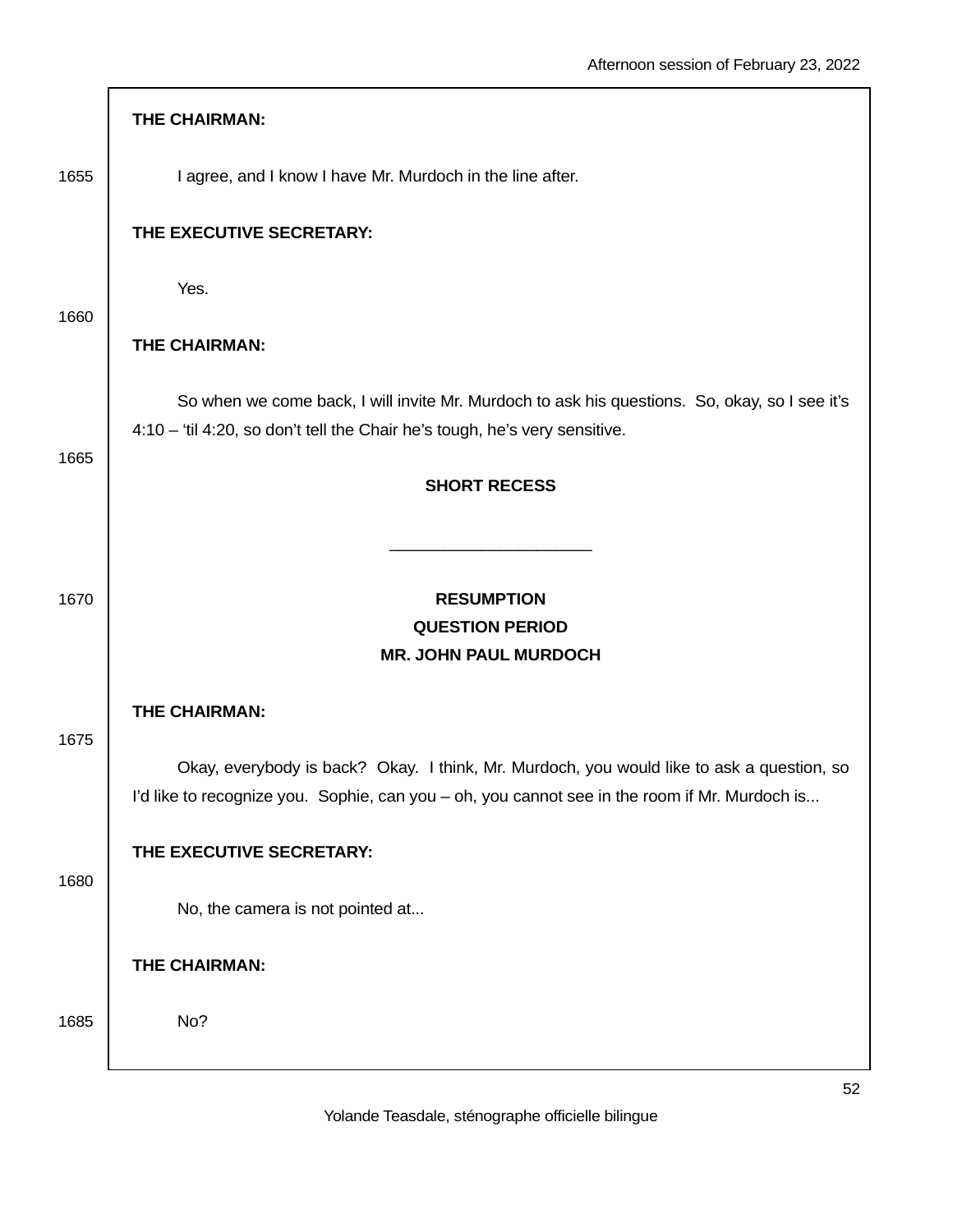|      | THE EXECUTIVE SECRETARY:                                                                                                                                                                                    |
|------|-------------------------------------------------------------------------------------------------------------------------------------------------------------------------------------------------------------|
|      | Yes, there we go.                                                                                                                                                                                           |
| 1690 | THE CHAIRMAN:                                                                                                                                                                                               |
|      | Ah, here he is, okay. Mr. Murdoch, please.                                                                                                                                                                  |
| 1695 | THE EXECUTIVE SECRETARY:                                                                                                                                                                                    |
|      | Oh, the mike is not working.                                                                                                                                                                                |
|      | <b>MR. JOHN PAUL MURDOCH:</b>                                                                                                                                                                               |
| 1700 | Oh, there we go.                                                                                                                                                                                            |
|      | THE EXECUTIVE SECRETARY:                                                                                                                                                                                    |
| 1705 | There we go.                                                                                                                                                                                                |
|      | <b>MR. JOHN PAUL MURDOCH:</b>                                                                                                                                                                               |
|      | Alright. [In Cree] So, my first comment was just a clarification on the question made by Eddie<br>Matsy, and he was inquiring about what the process would be with regards to the land, and the             |
| 1710 | decision-making process that would be made by the community. And like the promoter explained,<br>you know, once they get past this step, they then want to go on to the other steps.                        |
|      | Under the Cree Constitution, there is a specific provision that relates to allowing Category 1                                                                                                              |
| 1715 | lands, it's Section 410. It will be either a special meeting of the community, so like Mr. Mukash said,                                                                                                     |
|      | there will have to be an assembly, a special meeting of the community, or a referendum where 25%<br>of the community votes, but like the promoter explained, this is a step that they'll be pursuing after, |
|      | you know, after the administrators makes their decision.                                                                                                                                                    |
|      |                                                                                                                                                                                                             |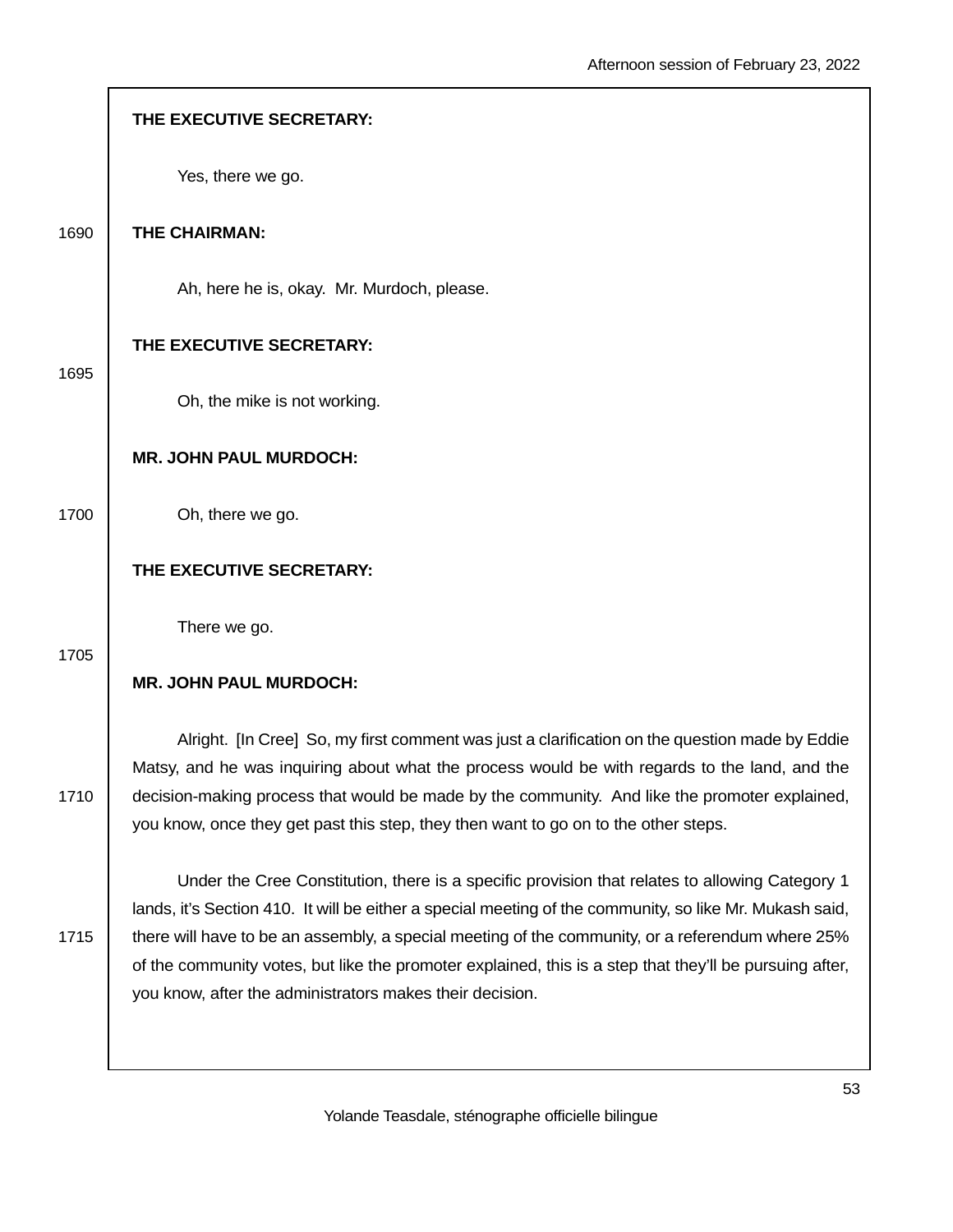| 1720 | So, I just wanted to explain that. I guess the other question I had $-$ so, the specific question<br>I had for the promoter [In Cree] So, the question I had was, you know, considering the challenge |
|------|-------------------------------------------------------------------------------------------------------------------------------------------------------------------------------------------------------|
|      | that the promoter has taken on, and it's a very big challenge, and I think it's an admirable thing,                                                                                                   |
|      | seeing communities want to be more active, and participate in the type of energy that their                                                                                                           |
|      | community consumes, and where it comes from, but my question was, say this goes well, and this                                                                                                        |
|      | turns out to be a very, very good example, is the project expandable, or will it always be, you know,                                                                                                 |
|      | these two windmills, this capacity, and that's it?                                                                                                                                                    |
| 1725 |                                                                                                                                                                                                       |
|      | So, I guess that was my question to the promoter, how expandable is the project?                                                                                                                      |
|      | THE CHAIRMAN:                                                                                                                                                                                         |
| 1730 | Thank you, Mr. Murdoch. So, the Proponent?                                                                                                                                                            |
|      | <b>MR. JEAN SCHIETTEKATTE:</b>                                                                                                                                                                        |
|      | Maybe I can answer that question. Thank you, John Paul, that's a very good question. The                                                                                                              |
| 1735 | answer is yes                                                                                                                                                                                         |
|      | <b>MR. MATTHEW MUKASH:</b>                                                                                                                                                                            |
|      |                                                                                                                                                                                                       |
|      | Jean, before you do, before you do                                                                                                                                                                    |
| 1740 | <b>MR. JEAN SCHIETTEKATTE:</b>                                                                                                                                                                        |
|      | Yes?                                                                                                                                                                                                  |
|      |                                                                                                                                                                                                       |
| 1745 | <b>MR. MATTHEW MUKASH:</b>                                                                                                                                                                            |
|      | I just want to make a comment.                                                                                                                                                                        |
|      |                                                                                                                                                                                                       |
|      |                                                                                                                                                                                                       |
|      |                                                                                                                                                                                                       |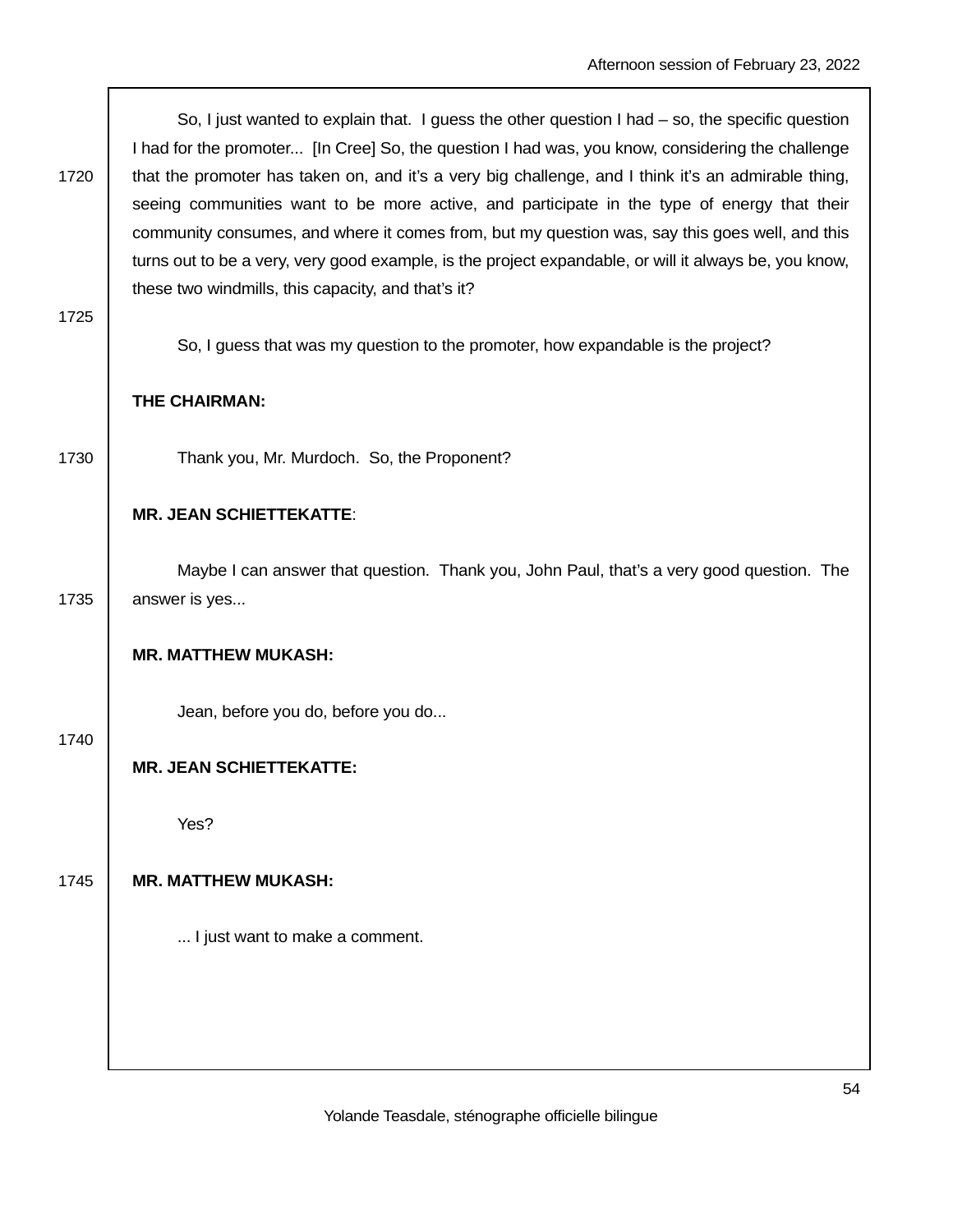| 1750 | <b>MR. JEAN SCHIETTEKATTE:</b>                                                                                                                                                                                                                                                                                                                                                                                                                                |
|------|---------------------------------------------------------------------------------------------------------------------------------------------------------------------------------------------------------------------------------------------------------------------------------------------------------------------------------------------------------------------------------------------------------------------------------------------------------------|
|      | Yes.                                                                                                                                                                                                                                                                                                                                                                                                                                                          |
|      | <b>MR. MATTHEW MUKASH:</b>                                                                                                                                                                                                                                                                                                                                                                                                                                    |
| 1755 | I was going to ask you to make a comment anyway.                                                                                                                                                                                                                                                                                                                                                                                                              |
|      | <b>MR. JEAN SCHIETTEKATTE:</b>                                                                                                                                                                                                                                                                                                                                                                                                                                |
| 1760 | Yes, maybe you start.                                                                                                                                                                                                                                                                                                                                                                                                                                         |
|      | <b>MR. MATTHEW MUKASH:</b>                                                                                                                                                                                                                                                                                                                                                                                                                                    |
|      | Yes.                                                                                                                                                                                                                                                                                                                                                                                                                                                          |
| 1765 | <b>MR. JEAN SCHIETTEKATTE:</b>                                                                                                                                                                                                                                                                                                                                                                                                                                |
|      | We don't see you on the main screen, I don't know                                                                                                                                                                                                                                                                                                                                                                                                             |
| 1770 | <b>MR. MATTHEW MUKASH:</b>                                                                                                                                                                                                                                                                                                                                                                                                                                    |
|      | Okay, I think my computer is having a problem. Anyway, we need electricity, a better flow of<br>it, but, yes, I just want to thank John Paul for stating what he said regarding the requirements for<br>projects on Category 1 land. Of course, you know we will respect that. Yes, concerning the – we<br>did talk about the potential expansion of the project, as of course, you know, as our community                                                    |
| 1775 | grows, and also as other projects come through in the north, in our area.                                                                                                                                                                                                                                                                                                                                                                                     |
| 1780 | This is why I think the Mayor said that this project is not only a project in itself, but it is an<br>opportunity for the Cree and the Inuit to enter into an economic alliance north of the 55 <sup>th</sup> parallel of<br>latitude. As you know, the delineation of the land under the James Bay Agreement, the 55 <sup>th</sup> parallel<br>of latitude falls under the responsibility of the Kativik Regional Government for administrative<br>purposes. |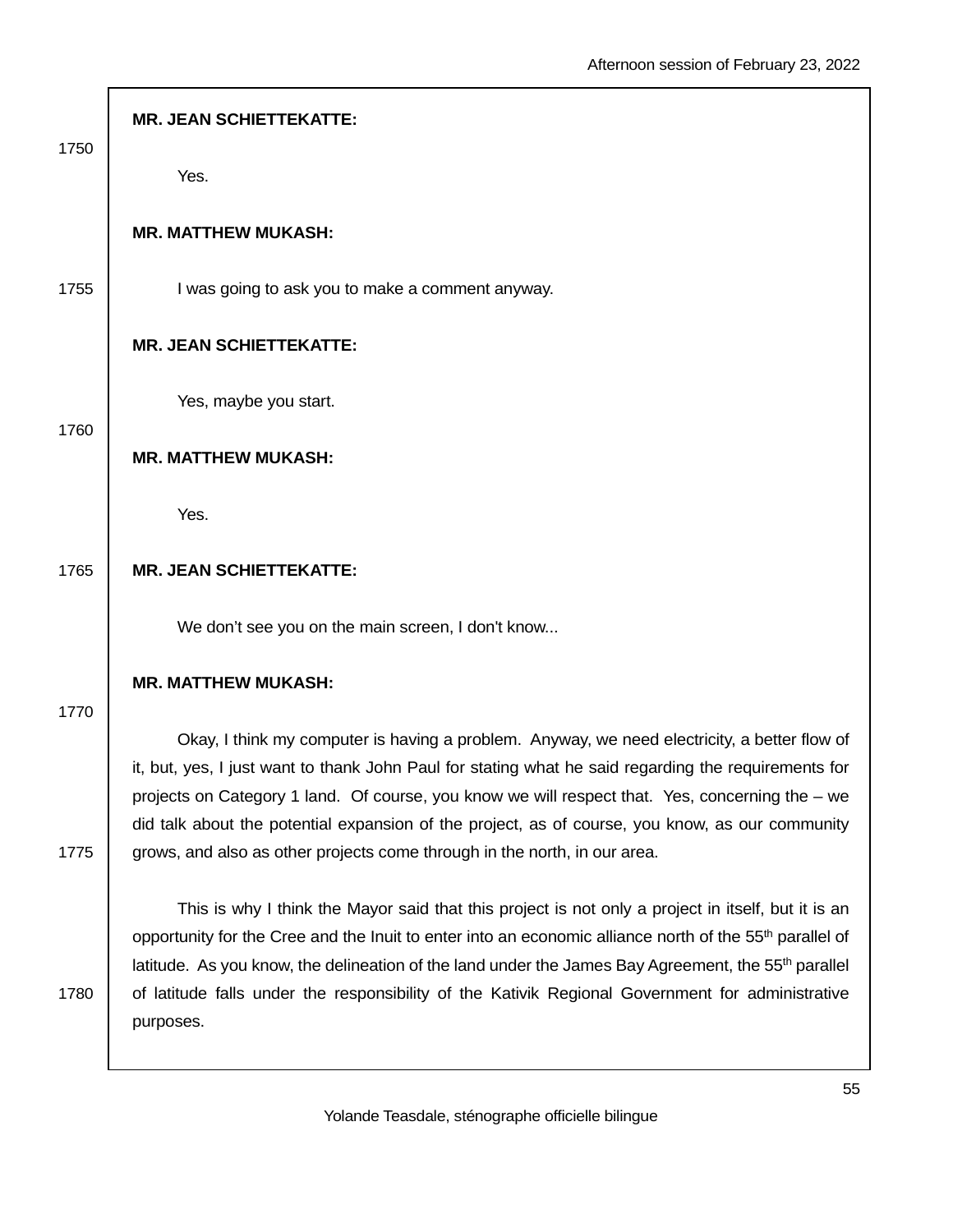So, whenever there's a project happening in the north, north of that 55<sup>th</sup> parallel, the Inuit have to be involved. So, when you look at the proposed grand alliance, of course, there will be, if that goes through, of course, there will be all the attorneys there, and of course if there is any activity 1785 within the region that involves, you know, the production of electricity for projects and all that, of course this is an area where we can potentially expand.

Okay, that's my point, so I'll ask Jean Schiettekatte to add to that. Thank you.

## 1790 **MR. JEAN SCHIETTEKATTE:**

 Thank you, Matthew. The answer is yes, but our focus is to make a success first of this step, of this first step, and eventually we can look at other options. We already mentioned, for example, to install a larger battery, or things like that. The objective on the long run is to try to have 100% of 1795 renewable energy. So, we don't know how much time this will take, but the first step is really to make this first step working and go with the help of Hydro-Québec to finalize the first agreements, and to proceed with the construction, and to have our first Cree operator in the windmill, like we saw some Mi'gmaq operators, and soon some Inuit operators, or even maybe some Huron operators, Luc, soon.

1800

 So, the idea is to try to really get the first part of the project. We have the chance of having, like Matthew says, the partnership with our Inuit friends and sister community, and they already are looking at, I think there is measurement campaigning going in the rest of Nunavik, so I think it will be a model that will be looked for other projects also. So, I think this is important.

**THE CHAIRMAN:** 

 Thank you. Mr. Bureau, before I go to you, I will give a chance to our interpreter, in-house interpreter.

1810

1805

## **MR. JOSHUA KAWAPIT:**

So, you can go ahead.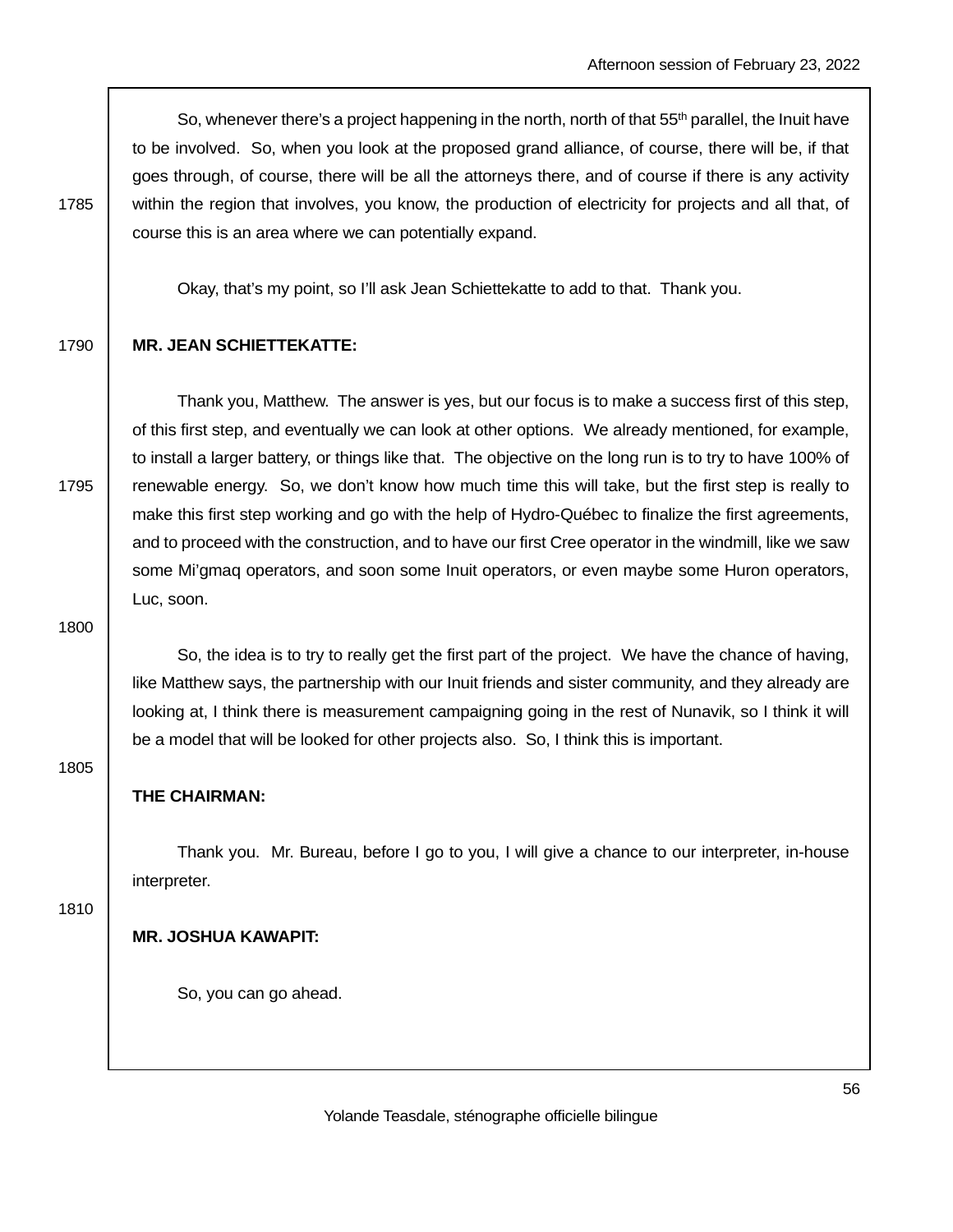Okay, thank you. Mr. Bureau, please.

## **MR. YVES-ANDRÉ BUREAU:**

1820

 Oui, bonjour Luc. I just want to add to what Jean and Matthew just mentioned about expanding. We have been looking at, of course it's on long term, but we have been looking on other possibilities. As you may be aware, in the off-grid community, you're not allowed to heat with the electricity, as it is right now. However, eventually, if there were some additional wind turbines with 1825 an accumulator such as a battery, we can eventually heat with that renewable energy, heat some households, some arenas, or whatever else building that is convenient to start with.

 Actually, the rules of Hydro-Québec do not permit that, but eventually if there was some renewable energy, because actually if you take the fuel to produce electricity, and then you use the 1830 electricity to replace the fuel in the house, you're losing efficiency, you're losing – it's just going to cost you more and have a negative impact on the environment. But if eventually there was some opening from Hydro-Québec, we could use the wind turbine to heat the residential sector.

## **THE CHAIRMAN:**

1835

Thank you, Mr. Bureau.

## **MR. YVES-ANDRÉ BUREAU:**

1840 | Thank you.

 $\_$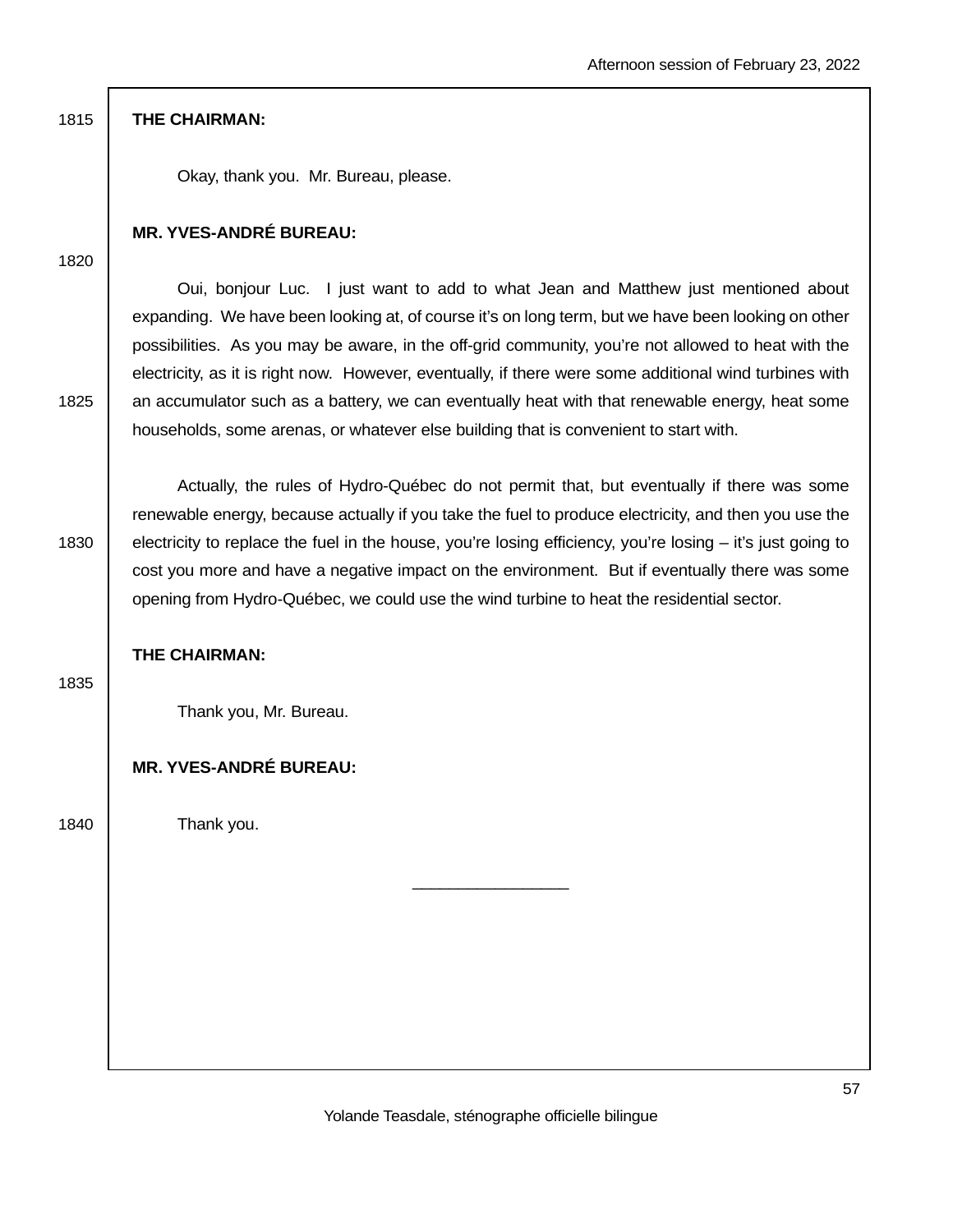| 1845 | <b>Mr. SAM W. GULL</b>                                                                                                                                                                                                                                                                                                                           |
|------|--------------------------------------------------------------------------------------------------------------------------------------------------------------------------------------------------------------------------------------------------------------------------------------------------------------------------------------------------|
|      | <b>THE CHAIRMAN:</b>                                                                                                                                                                                                                                                                                                                             |
|      | Mr. Gull, would you like to address the floor?                                                                                                                                                                                                                                                                                                   |
| 1850 | <b>MR. SAM W. GULL:</b>                                                                                                                                                                                                                                                                                                                          |
|      | Yes, just a quick comment.                                                                                                                                                                                                                                                                                                                       |
| 1855 | THE CHAIRMAN:                                                                                                                                                                                                                                                                                                                                    |
|      | But I'm so sorry to stop you. I'm just thinking about our interpreter, then I will go to you.                                                                                                                                                                                                                                                    |
|      | <b>MR. SAM W. GULL:</b>                                                                                                                                                                                                                                                                                                                          |
| 1860 | Sure.                                                                                                                                                                                                                                                                                                                                            |
|      | <b>MR. JOSHUA KAWAPIT:</b>                                                                                                                                                                                                                                                                                                                       |
| 1865 | Thank you for that. You may go ahead.                                                                                                                                                                                                                                                                                                            |
|      | <b>THE CHAIRMAN:</b>                                                                                                                                                                                                                                                                                                                             |
|      | Okay, thank you. Mr. Gull, please.                                                                                                                                                                                                                                                                                                               |
| 1870 | <b>MR. SAM W. GULL:</b>                                                                                                                                                                                                                                                                                                                          |
| 1875 | Yes, it's Sam W. Gull. I am one of the promoters of the project for the past 11 years, going on<br>12 now since it's a new year of 2022. One of the original ideas of this project is to look at a hybrid<br>model, you know, for wind, solar, biomass, whatever else technology that exists out there, because<br>we also have wave technology. |
|      |                                                                                                                                                                                                                                                                                                                                                  |

г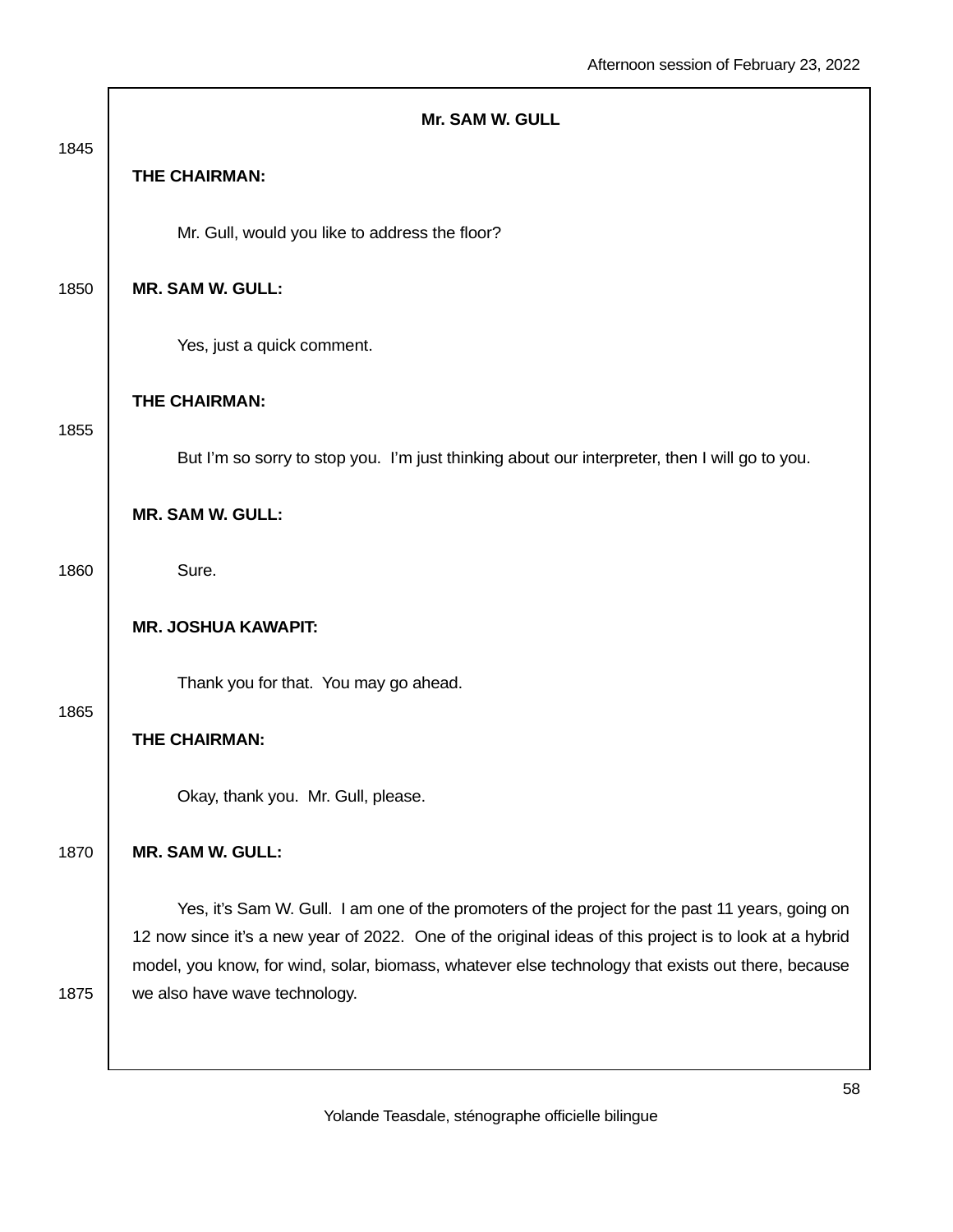So, it was the mandate of the General Assembly and the Chief in Council that passed several resolutions supporting that concept, and I wanted to share with the Whapmagoostui people, and the participants, that the Federal Government, under Natural Resources Canada, has been a 1880 fremendous support in this project, and one of the unique things about this project is it's the only kind, for now, in Canada, where it's 100% owned by First Nations.

 So, it's a very unique project, it's never been done before in Canada, so it's a model for Canada that can be used to be applied elsewhere across the country. That's what I wanted to share. 1885 | Miigwech.

## **THE CHAIRMAN:**

Thank you.

#### 1890

## **MR. JOSHUA KAWAPIT:**

 So, you can go ahead, Chair, and also I have a person here with questions, if you want to give him some time.

1895

## **THE CHAIRMAN:**

By all means, yes. They have the priority.

## 1900 **MR. JOSHUA KAWAPIT:**

Okay. So, I'm going to put him on, I will put him on the screen first.

**THE CHAIRMAN:** 

1905

## Okay.

Yolande Teasdale, sténographe officielle bilingue

\_\_\_\_\_\_\_\_\_\_\_\_\_\_\_\_\_\_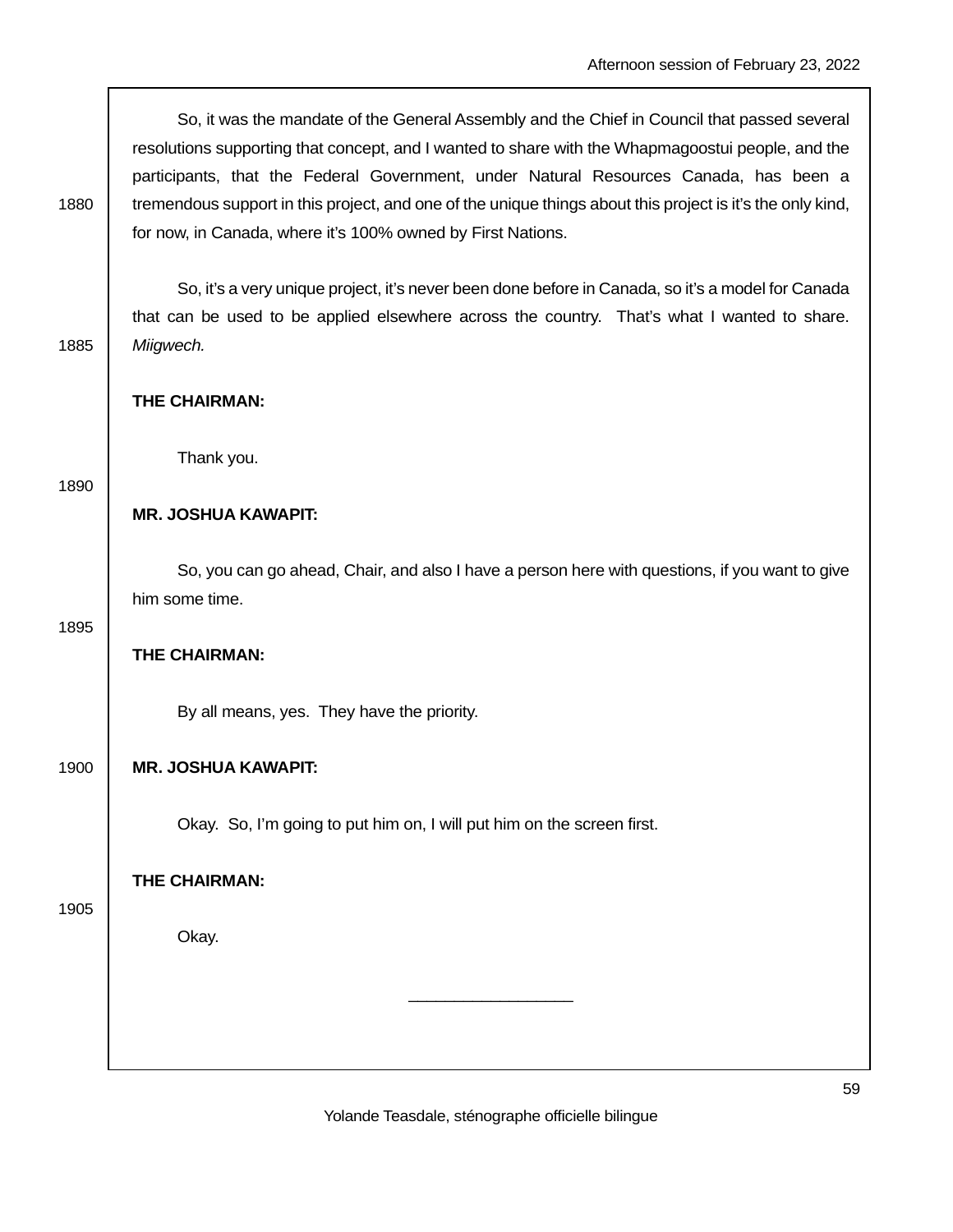| 1910 | <b>MR. JOSEPH GEORGE SENIOR</b>                                                                 |
|------|-------------------------------------------------------------------------------------------------|
|      | <b>MR. JOSHUA KAWAPIT:</b>                                                                      |
| 1915 | There he is. Joe, you might as well take the microphone.                                        |
|      | THE CHAIRMAN:                                                                                   |
|      | Would you ask him to introduce himself?                                                         |
| 1920 | <b>MR. JOSHUA KAWAPIT:</b>                                                                      |
|      | Yes.                                                                                            |
|      | <b>THE CHAIRMAN:</b>                                                                            |
|      | Okay.                                                                                           |
| 1930 | <b>MR. JOSEPH GEORGE SENIOR:</b>                                                                |
|      | [In Cree] Hi. Bonjour. Hi. My name is Joseph George. I work for the (inaudible) that's the      |
|      | that to do the environmental studies here in Great Whale. [In Cree]                             |
| 1935 | THE CHAIRMAN:                                                                                   |
|      | Miigwech.                                                                                       |
|      | <b>MR. JOSHUA KAWAPIT:</b>                                                                      |
| 1940 | Joe, can I have my note back? So, I'm going to translate what he asked.                         |
|      |                                                                                                 |
| 1925 | janitorial services in Whapmagoostui. My question was the same as John Paul Murdoch's question, |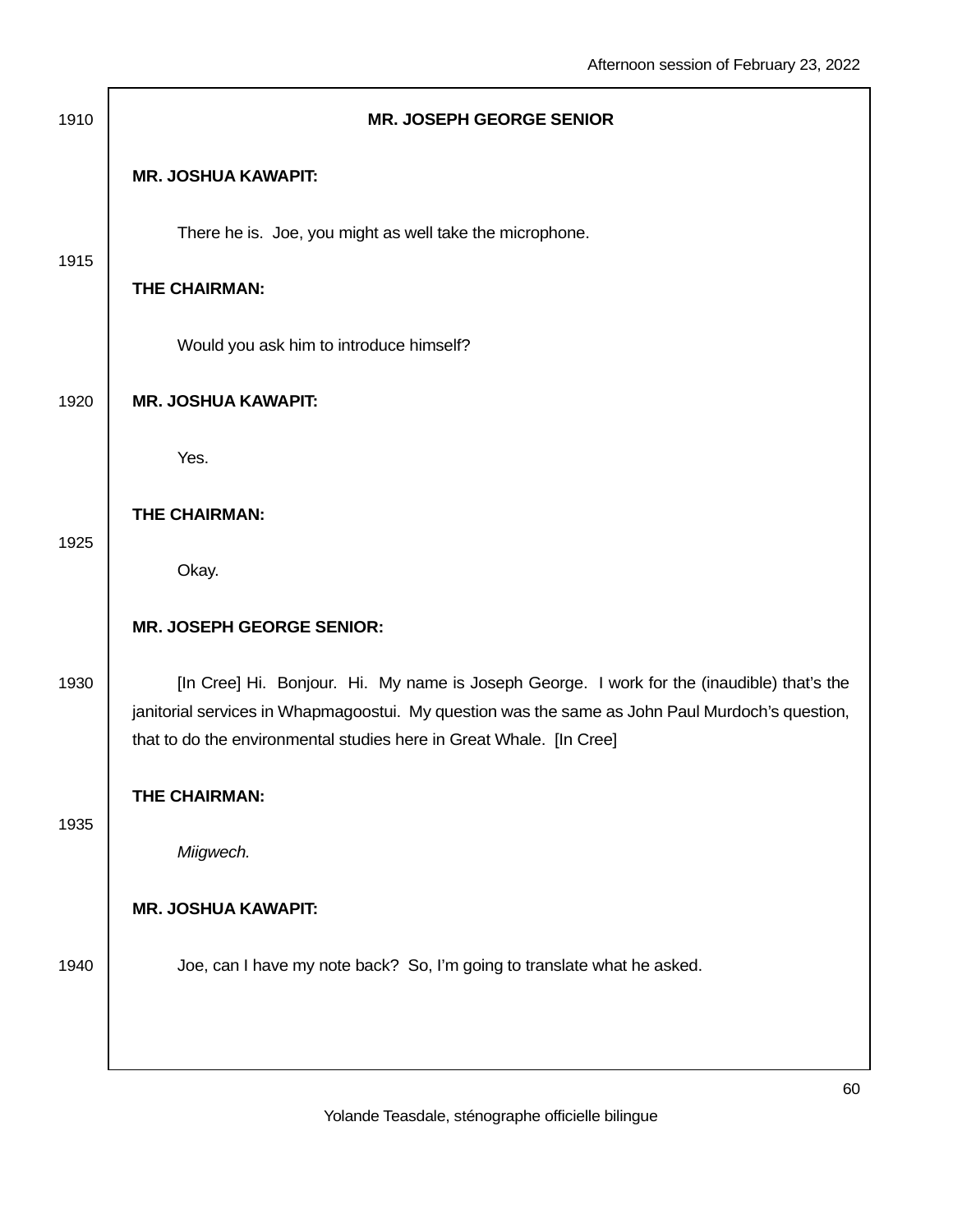1945 Please.

#### **MR. JOSHUA KAWAPIT:**

 Just give me a second. So, the first question he had - that was Joseph George Senior. So, 1950 the first question he had was, was there or is there going to be an environmental study that's going to be done, in regards to the wind turbine?

 He mentioned what Matthew Mukash talked about earlier. At the time of the Hydro project 2, there was a lot of consultation that was done with the hunters, especially the land users. So, is that 1955 something that was put into consideration, or is that something that's going to be done in the future? So, the best source of information that you may get would be from the hunters and land users, in regards to a project like this.

 Before he asked his questions, I had to write down the questions before, so is there going to 1960 be like some kind of a consensus or a survey that's going to be done with the hunters and the land users?

 The other question that he had was will there be a resolution that has to be passed by both Whapmagoostui and Kuujjuaraapik, in regards to this project? Would there be a referendum? And 1965  $\parallel$  the other one was what are the warranty – what is the lifespan of the turbines? Is there a warranty just in case if they break down during the next coming years, or if they break down, would there be a warranty on the turbines, so that we can continue to use them?

 And also, when it comes to modern projects, such as the wind turbine, I feel like there's no 1970 | proper education or introduction to such a project, especially to our elders and our community. Maybe there could be a pilot, a small pilot project to introduce that new form of system to the community, as well as the elders, to make them see and understand what the project is really all about, so they have a full understanding of what you're proposing to Whapmagoostui and Kuujjuaraapik.

1975 | So, those are his questions and recommendations or comments.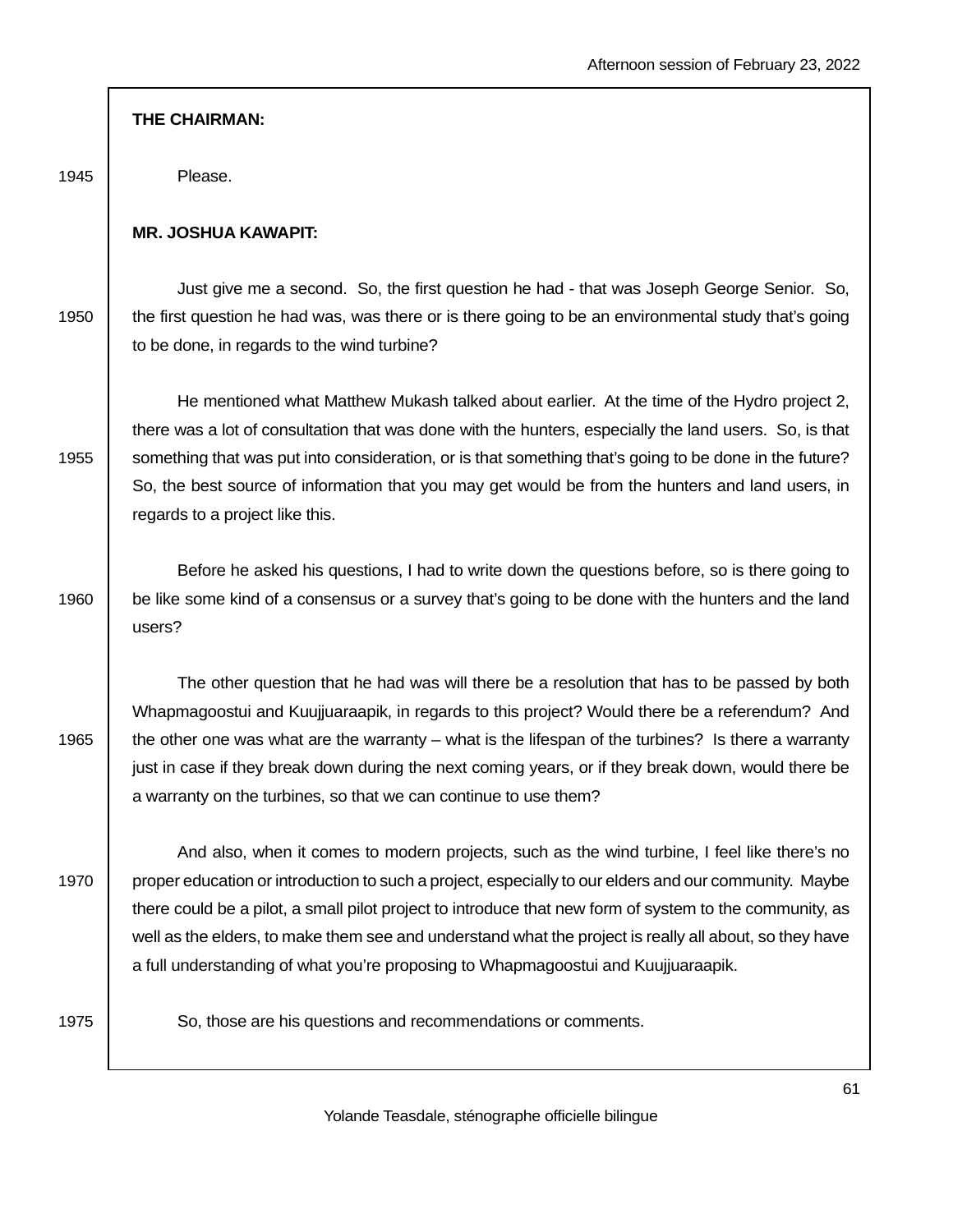Okay, thank you, Joshua. So, Mr. Mukash, I don't know who in your group would like to address those questions?

1980

#### **MR. MATTHEW MUKASH:**

 Okay, well, thank you very much. [In Cree] I want to thank Joseph for putting those important questions forward. Number one, again I'm going to ask our technical team to answer some of the – 1985 to help me answer some of the questions. The first one, about the environmental impact assessment, that was done already. Maybe Matthieu can explain what has been done so far since 2013, from PESCA.

 When we do a project, usually we – when we prepare for the environmental and social impact 1990 assessment, we use people that do that, one of them is PESCA, and they are the ones that helped us, and also guided us on that process, environmental process. So, I will ask Matthieu Féret to explain what we did in the early stages of the project.

 Just before that, I'm going to just say something about the consensus. That is very important; 1995 that's why we have gone to the Councils before. We needed direction from both levels of the leadership in our community, the municipality of Kuujjuaraapik also from the Whapmagoostui First Nation. And we have been getting support from each of the administrations of the Whapmagoostui First Nation to pursue this project, and it was always – there was always a question on the education of the people, which we tried to do as much as we could.

2000

 Like, last year we did consultations of over three months, and we explained on the radio what the project was, and the capacity, and also the design of the project, and we also explained it to the people, that – okay, we did eight workshops in this building, where people came to ask questions.

2005 And so, one of the difficult things that we do is the difficulty, the difficulty of bringing people together to make a decision on certain things. I think we faced that on both sides of the community. It's part of the human nature, I suppose, because that happens also in the mainstream world, and also, on the approval of the project by the community by referendum, that is of course on our side.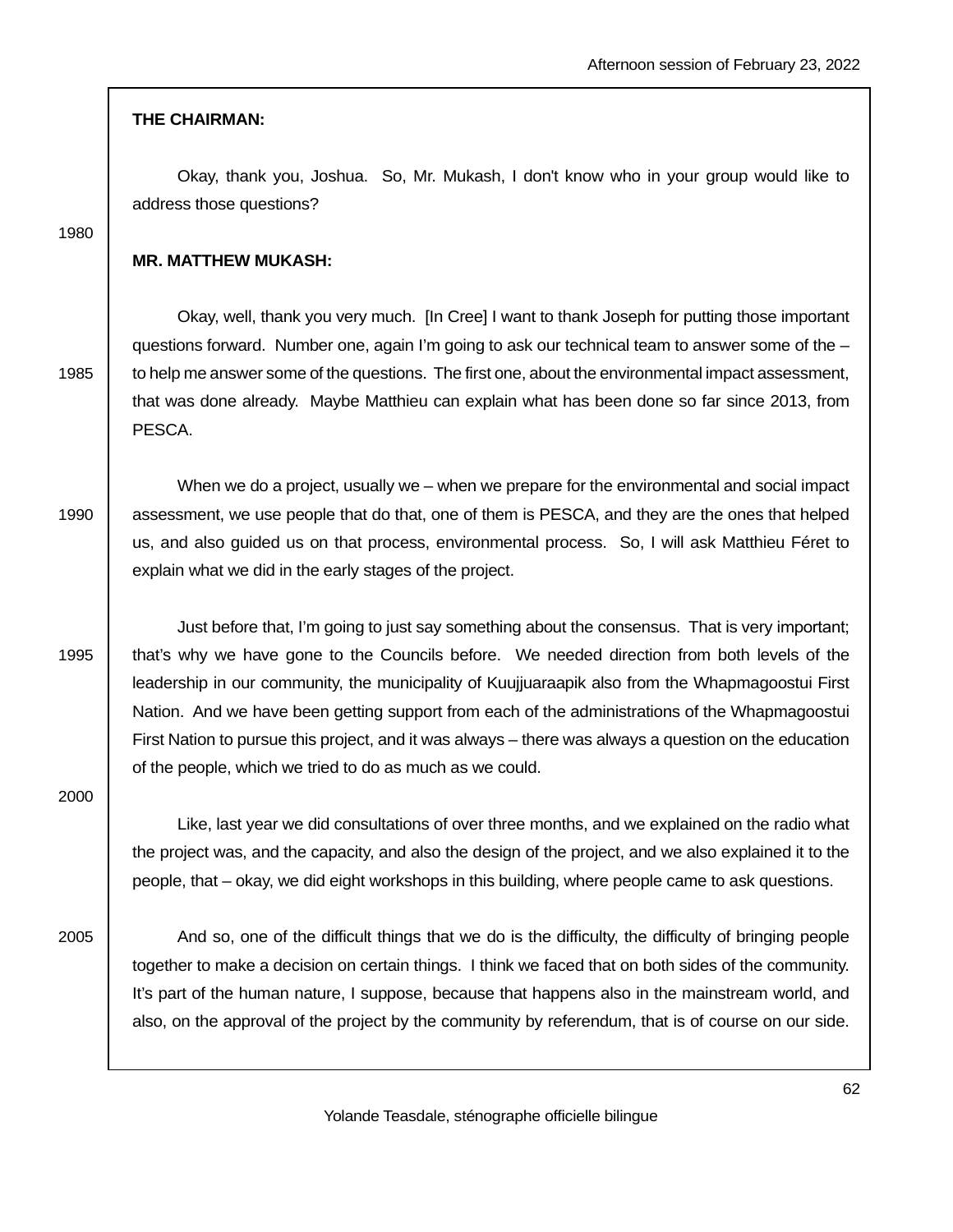There are rules for that we have to follow, but on the Inuit side they have different rules concerning 2010 | the approval of projects.

 But on our side, because the project is going to be on Category 1A land, we have to follow the by-laws concerning the use, concerning land usage, and we've told the Councils this, that it's important for both sides of the community to decide, because this project impacts our community. 2015 | Whether you're Cree or Inuit, it will impact you in the same way.

 Concerning the lifespan of the project, that's about 25 years, and I will have Jean Schiettekatte talk about that, and of course, I just want to remind people that this public hearing is not – it's going to continue, the discussion on the project will continue, and we will educate the people about the 2020 project, the impact, the impacts of the project, as we did it before. We will continue to do that until the project is approved in the fall, I would hope, and people will have a chance to learn more about wind turbines, and how it impacts the community, the environment, and the people.

 So, on the first question regarding the environmental impact assessment, I'll ask Matthieu 2025 | Féret of PESCA to elaborate on that.

## **THE CHAIRMAN:**

 Okay. Just before – thank you, Mr. Mukash. Again, just before, I'll check with the interpreter, 2030 | if he needs time.

## **MR. JOSHUA KAWAPIT:**

Yes, please. Thanks.

2035

**THE CHAIRMAN:**

Okay.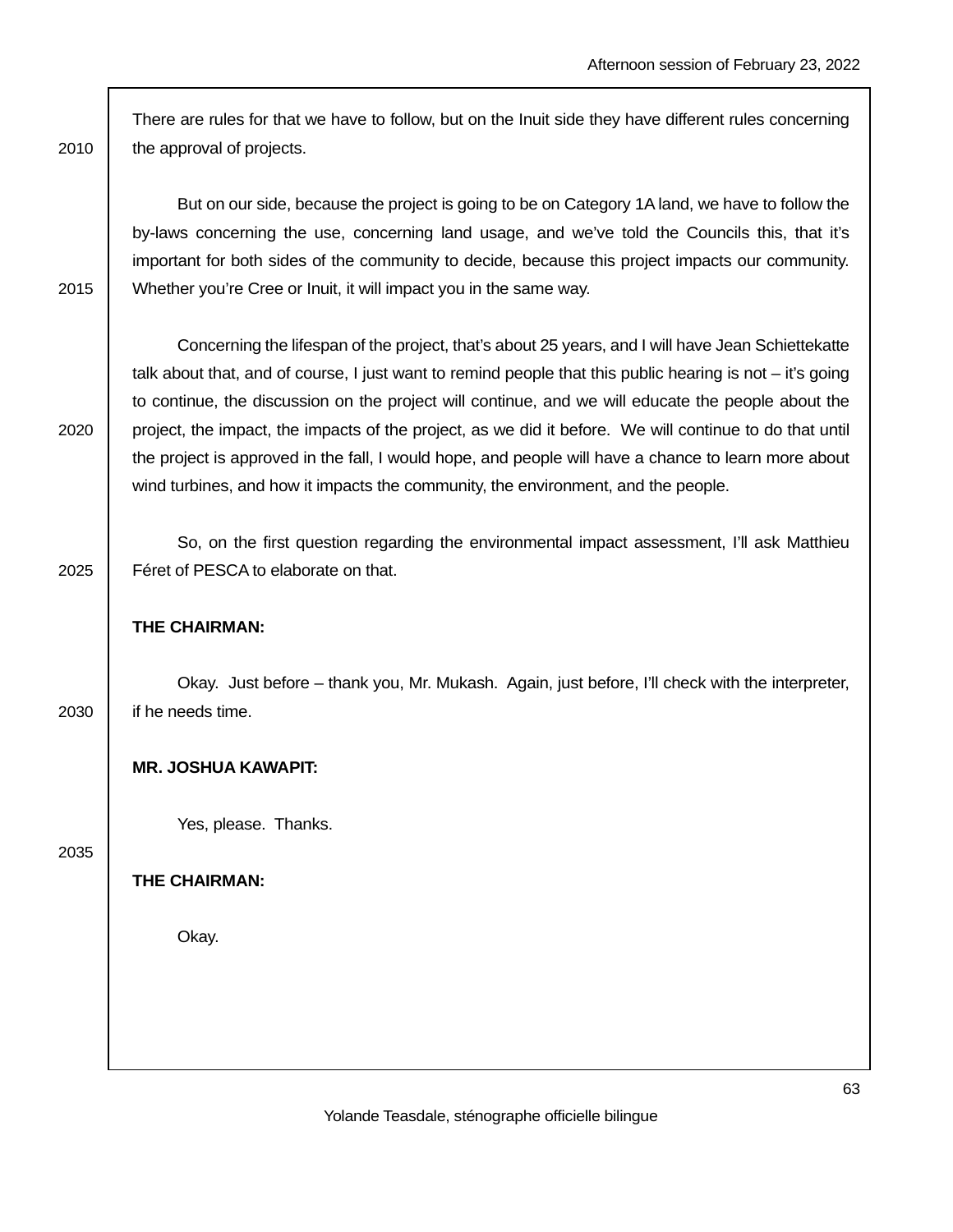2040 **MR. JOSHUA KAWAPIT:**

So, you can go ahead now.

#### **THE CHAIRMAN:**

2045

 Thank you. Before recognizing either Mr. Féret or Mr. Schiettekatte, Mr. Mukash, I would like to ask you a question, just for clarification. You mentioned that on the Cree side, with the Cree Government in Whapmagoostui, you have a by-law for, how can I say it, collective approval, or community approval. So, can you tell us more about this by-law?

2050

## **MR. MATTHEW MUKASH:**

 It's a requirement under the Cree Constitution, John Paul explained that. So, basically there are rules. I don't know what the rules are myself, but I know that they exist, because I haven't been 2055  $\parallel$  in politics for over 10 years now, so – but it's what John Paul said.

 There is a constitution, the Cree Nation Constitution that we have to follow. It applies to the communities, it's the old Cree-Naskapi Act. I think that John Paul could explain it again, just to make sure it'd be on record, to make sure that everybody knows that we have those regulations that we,  $2060$  as a developer, have to follow.

**THE CHAIRMAN:**

 Yes, I think it might be important. Mr. Murdoch, please, could you shed some light, please, on 2065 us?

## **MR. JOSHUA KAWAPIT:**

He's indisposed at the moment.

2070

Yolande Teasdale, sténographe officielle bilingue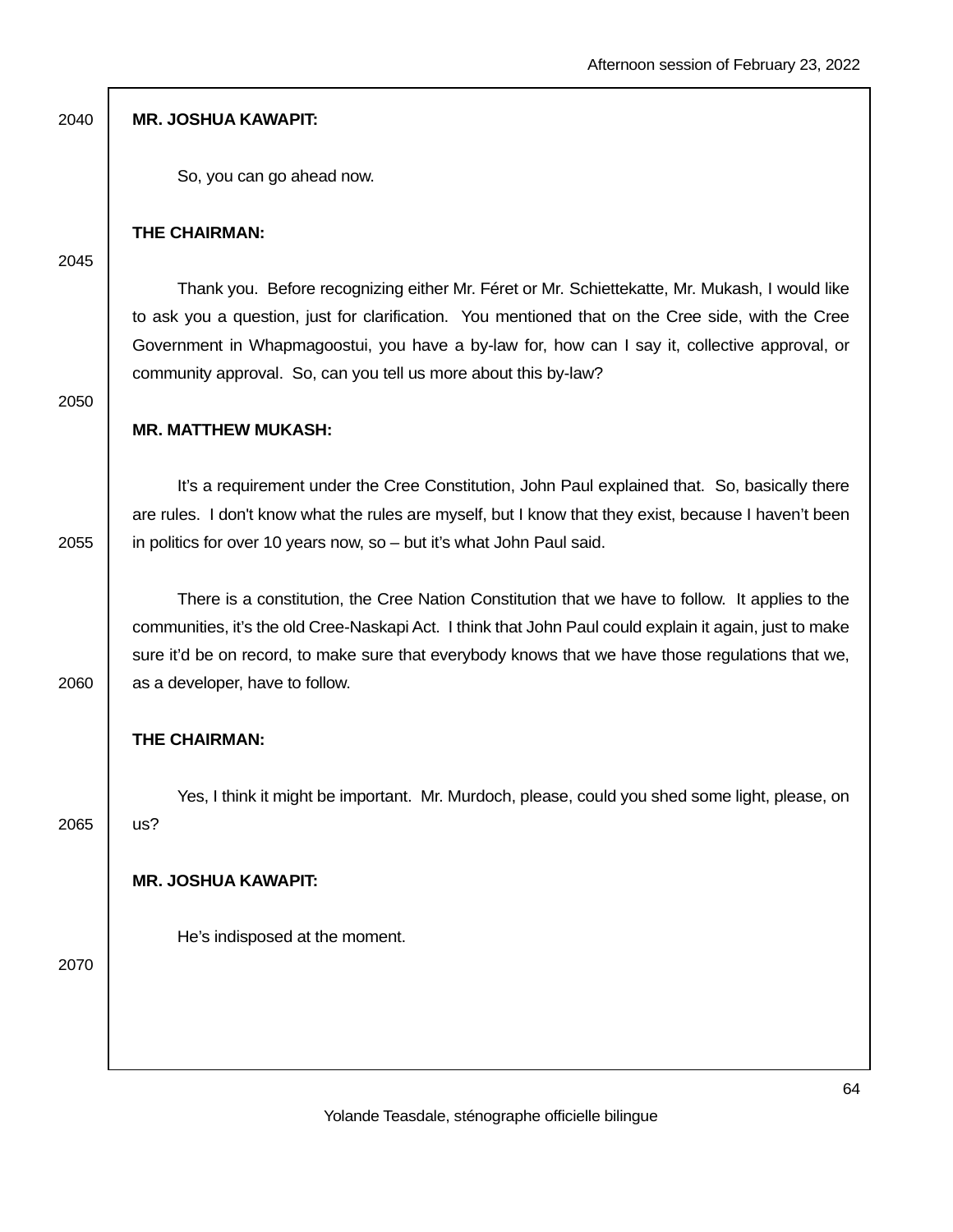Yes? Okay, so we'll get back to him. In the meantime, Mr. Mukash, you wanted to invite who, Mr. Féret or Mr. Schiettekatte?

2075

## **MR. MATTHEW MUKASH:**

 Yes, Mr. Féret, to talk about the environmental impact assessment that's been done since 2013.

2080

**THE CHAIRMAN:**

Okay.

## 2085 **MR. MATHIEU FÉRET:**

 Yes, thank you, Matthew. A good question. I think the first question was related to the impact study, just to make sure that I answer appropriately to the question. Yes, so we were in charge, here in PESCA, to prepare the impact assessment, and this document was submitted to the COMEX to 2090 be reviewed, and of course those documents are available on the website, but we have all the information about the project, and the species, the land use, and this study is based on different kinds of information from different sources.

 So, since the last 10 years, we had conducted surveys, field surveys on the territory, for, let's 2095 | say, fish, birds, bats, plants, so different kinds of surveys to describe the environment locally.

 We also gathered information from the workshops and the sessions that were conducted last year during – when the Proponent met different groups, including hunters and land users. Maybe you saw it in the presentation earlier this afternoon, but there were maps where people and attendees 2100 could draw on the map where are the areas of interest for hunting, or for camping, or for the plants, or stuff like this. So, all this information was collected and used in the impact assessment, and also surveys were distributed, were sent to the community, and we received answers from users, from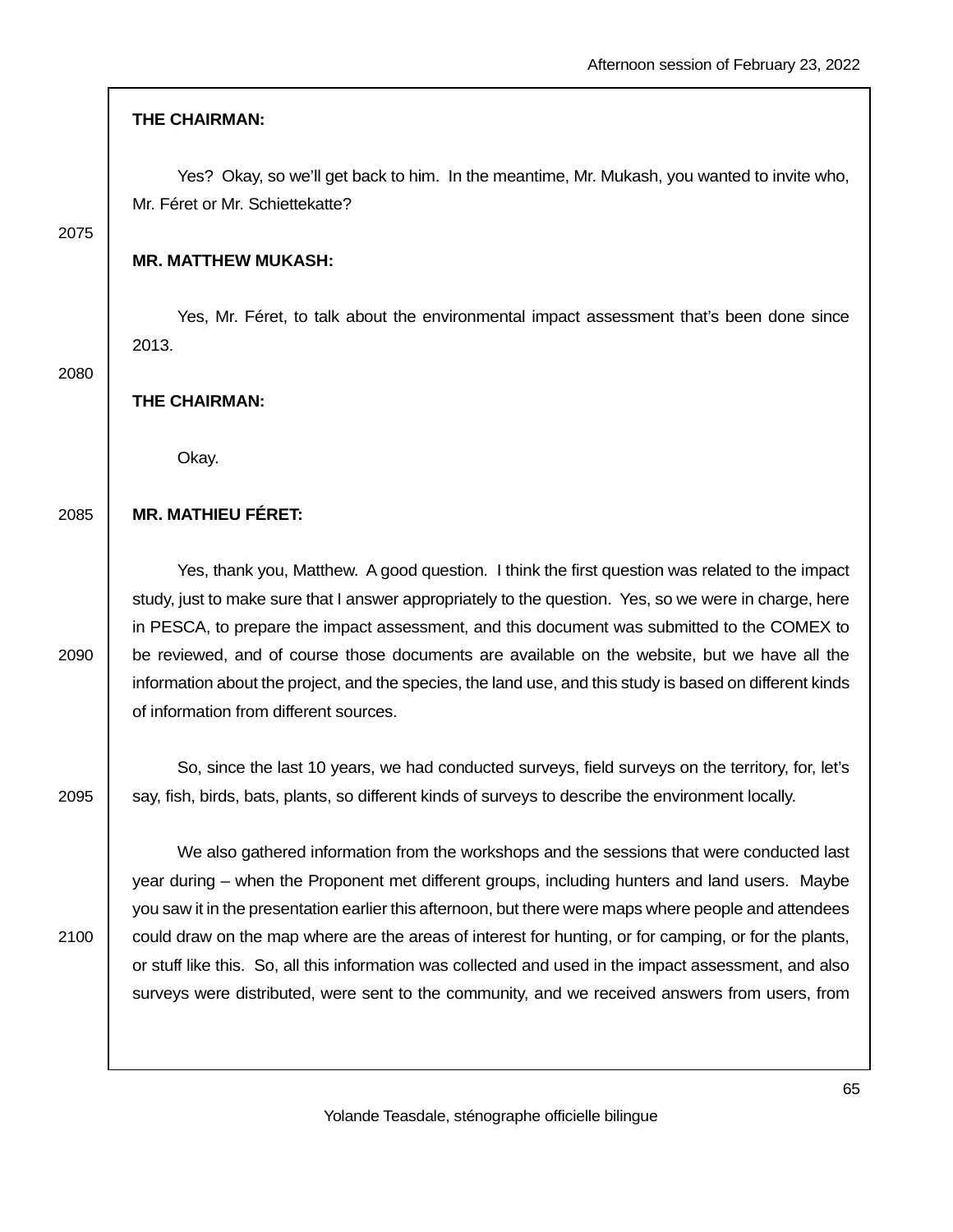both communities, so Kuujjuaraapik and Whapmagoostui. So, all this information was included in the impact assessment that was submitted to the COMEX.

2105

#### **THE CHAIRMAN:**

 Thank you, Mr. Féret. I'm not sure if the gentleman who asked this question, if he was in the room when we broadcasted the video, so that's probably why he asked this question, but before, 2110 **Jean, would you like to add something to what Mr. Féret said, or?** 

#### **MR. JEAN SCHIETTEKATTE:**

 Yes, maybe I think one important point is, and I agree with that gentleman, the hunters have 2115 | to be consulted, and they were consulted last year, but sadly, maybe he was not at that meeting, but it's for that reason that we didn't retain the site number T1. So, we only retained the site number T2 and T3, because there were some hunters that had some activity in the zone of T1.

 So, yes, the hunters were consulted in that process, and I want to thank again the great team 2120 | on the ground in Whapmagoostui last year, during the COVID, that did all those consultations. It was not easy for them, but as you have in the environmental impact, I think there was, between the survey and the people consulted, there was over 100 people that basically gave their comments on the project.

2125 **On the continuous information, it's also a good point. That's why we set up a website where** we're continually going to inform the people. Hopefully maybe the COVID will finish one day, and we'll be able to reconvene to a more formal process, but yes, there will be an information process that will be done with the community, as the project goes, so that's another of the answers that was requested.

2130

 The third point is over the warranty of the equipment. Yes, there's a warranty on the machine, there's – as we selected, because we looked at various equipment. So, there was like, I would not say a tender, but a bid, but we did a survey of the various machines that would be used, and one of the criteria was the guarantee that was offered by the provider of the equipment.

2135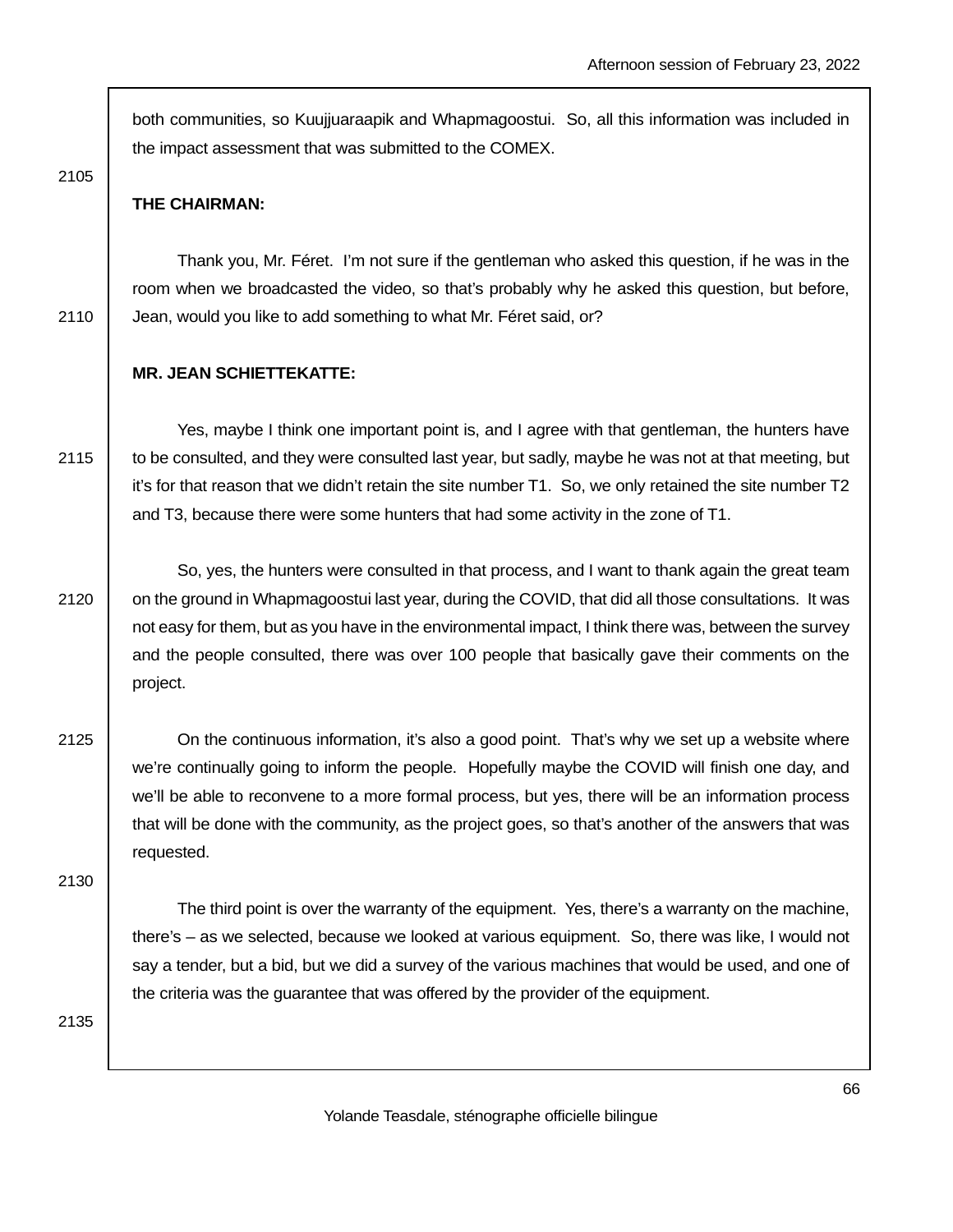So, yes, but I want to stress again, those machines, they need some maintenance, and that's why we have the expertise of the team of Ikayu Energy that is used to operate, and they have a very good track record. We measured this in what they call availability factor, so they have one of the best availability factors in their plant in the north, at the mine of Raglan.

2140

 So, this is something that we will have, we will be doing with them, over the years, to do the preventive maintenance. We don't want to be in a situation where we have a shutdown of the machines. So, yes, there's a guarantee, and yes, there is a good maintenance programme that has been established based on what they have been doing in Raglan.

2145

 I don't know if this covers all the questions that I noted. So, yes, the education, so I think this was a good question. I remind yourselves that some of those answers I'm giving are available on the site of KWREC, as some of them were already asked by other participants over the years, so we're updating this.

#### 2150

## **THE CHAIRMAN:**

Okay, thank you, Mr. Schiettekatte. I will go back to Joshua.

## 2155 **MR. JOSHUA KAWAPIT:**

Yes. So, John Paul Murdoch unfortunately didn't hear the requests.

## **THE CHAIRMAN:**

2160

 Ah, no, but just before, you know, the answers that Mr. Féret and Mr. Schiettekatte provided, can you translate it for the  $-1$ 'm so sorry, I didn't get the name of the gentleman who asked the question.

## 2165 **MR. JOSHUA KAWAPIT:**

That was Joseph George.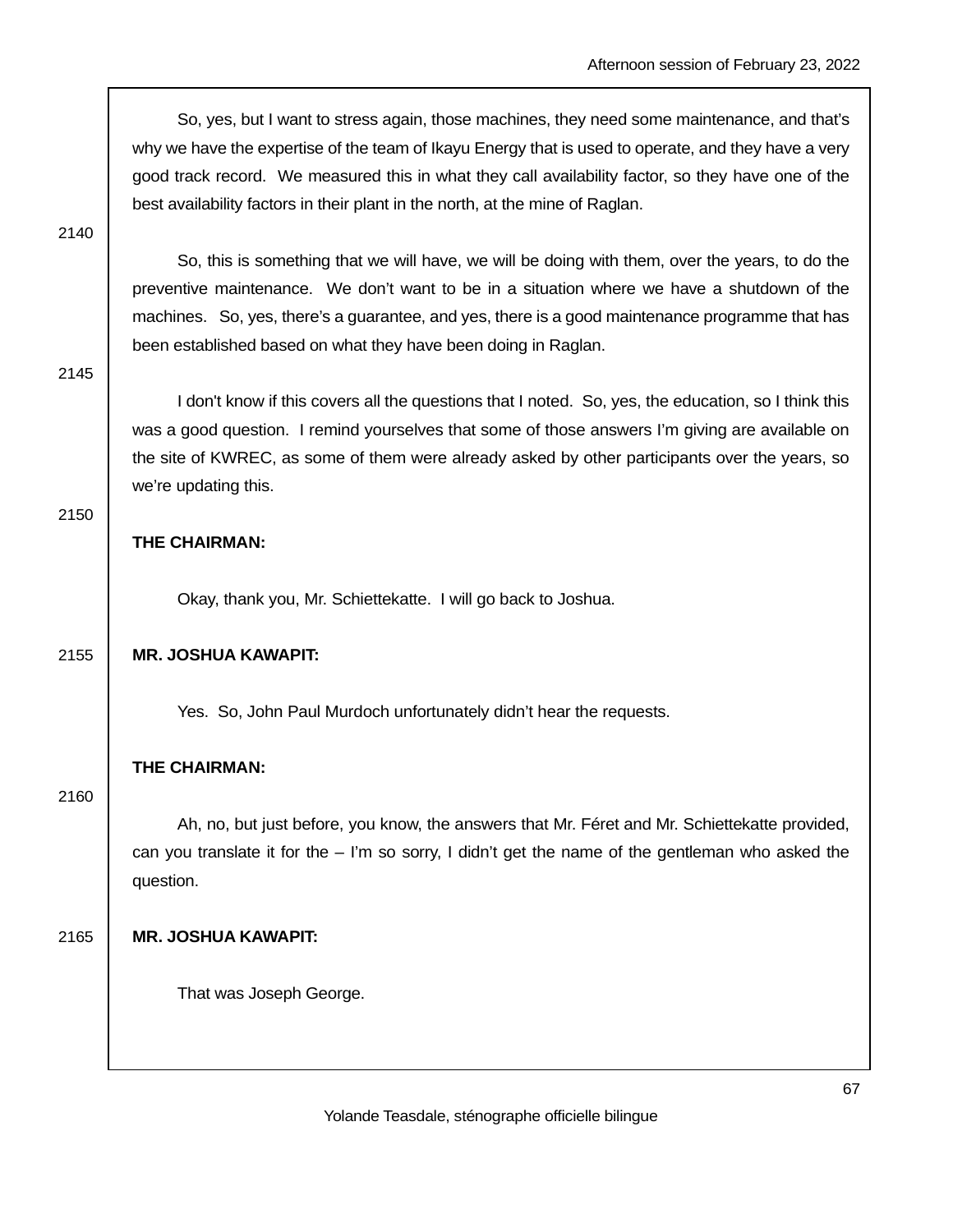2170

 Yes, Joseph, so do you – is there a need for you to translate both what Mr. Schiettekatte said, and Mr. Féret?

## **MR. JOSHUA KAWAPIT:**

2175

 Yes, I would have to do it on the radio. I'm just informing John Paul Murdoch that there was a request in regards to the Cree Constitution, the requirements to follow, to implement the project. So, they ask you if you can do a presentation, and also, we have another person in line who has a question, so I'll do my translation, and I'll give you – I'll give the mike to John Paul after.

2180

#### **THE CHAIRMAN:**

Okay. We'll wait for you.

## 2185 **MR. JOSHUA KAWAPIT:**

Thank you. So, yes.

## **THE CHAIRMAN:**

2190

 You're done? Okay, thank you. So, Mr. Murdoch, I would like to go to you. I don't know if they explained to you the questions, what we would like you to explain? Okay. Take it away.

## **MR. JOHN PAUL MURDOCH:**

2195

 Alright. [In Cree] So, I'll explain it in English. The process for a community to approve a project on Category 1 lands, for the allocation of lands to a project, in this case it would be land for 25 years or more. There is a procedure in the Cree Constitution, and it requires the approval by the community in one of two ways.

2200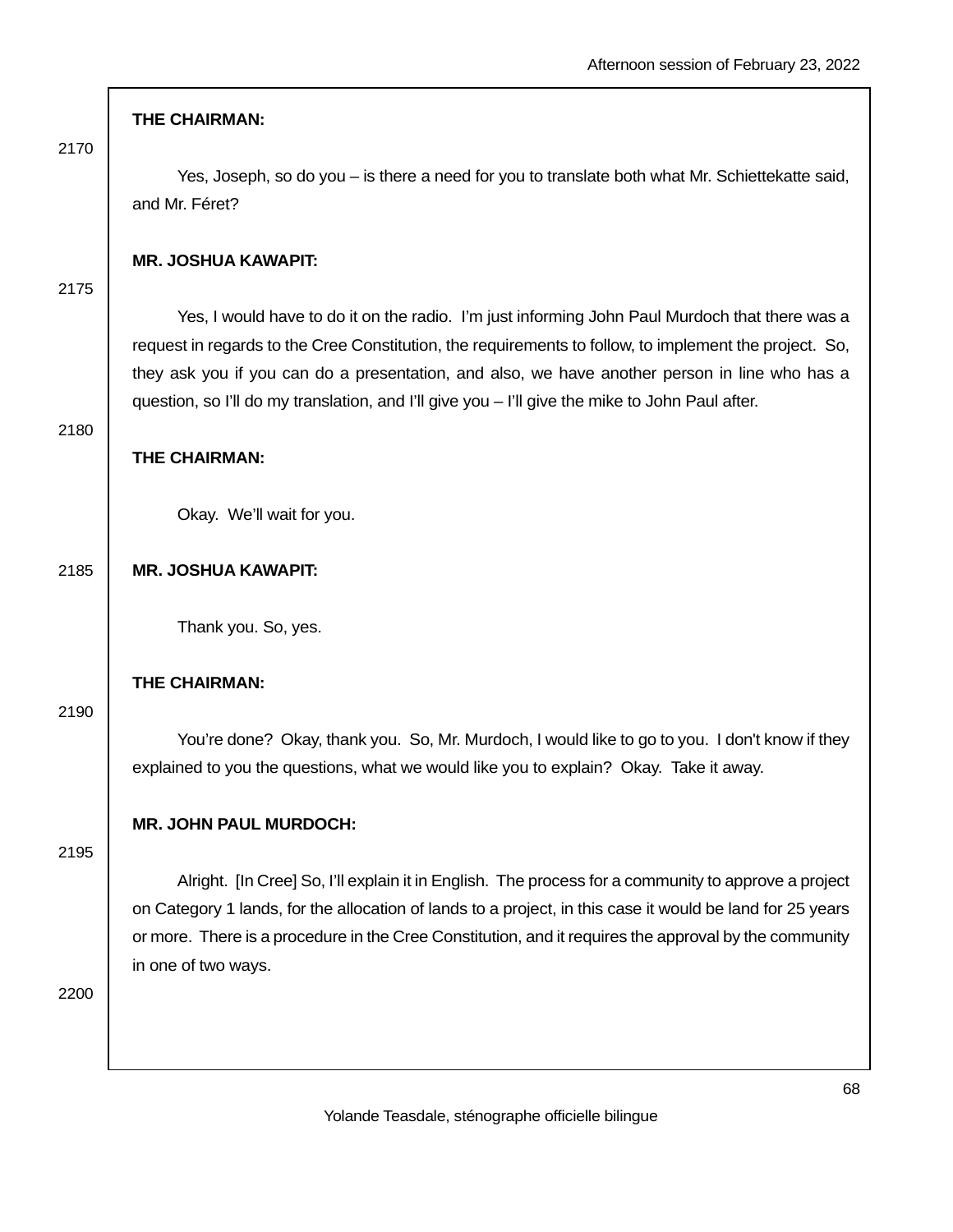The first one is a special assembly, so this is not done at a general assembly, it would have to be a special assembly, or by a referendum. In either case, if it's a special assembly, or if it's by referendum, you need 25% of the electorate to participate. That doesn't mean that everybody has to approve; you just need 25% of the electorate to participate. This might sound like an unusual 2205 procedure, but it really isn't, because our communities are very used to doing these procedures. Every year we do our financial statements, borrowing by-laws, so this is not  $a - it$ 's not an unusual thing.

 So, it's either by special assembly or referendum. I'm assuming that if it's a special assembly, 2210 there'll be lots of food. Knowing Mr. Mukash's music ability, there will definitely be dancing, and I've heard rumours of Mr. W. Gull's singing ability. So, singing and dancing would probably be on the menu as well.

## **THE CHAIRMAN:**

2215

 Thank you, Mr. Murdoch. Again, Joshua, I go back to you for – would you like to translate this response?

## **MR. JOSHUA KAWAPIT:**

2220

No, I don't need to, because he translated it himself. That's why I like Mr. Murdoch.

## **THE CHAIRMAN:**

2225 Fantastic.

## **MR. JOSHUA KAWAPIT:**

He's able to speak both Cree and English.

2230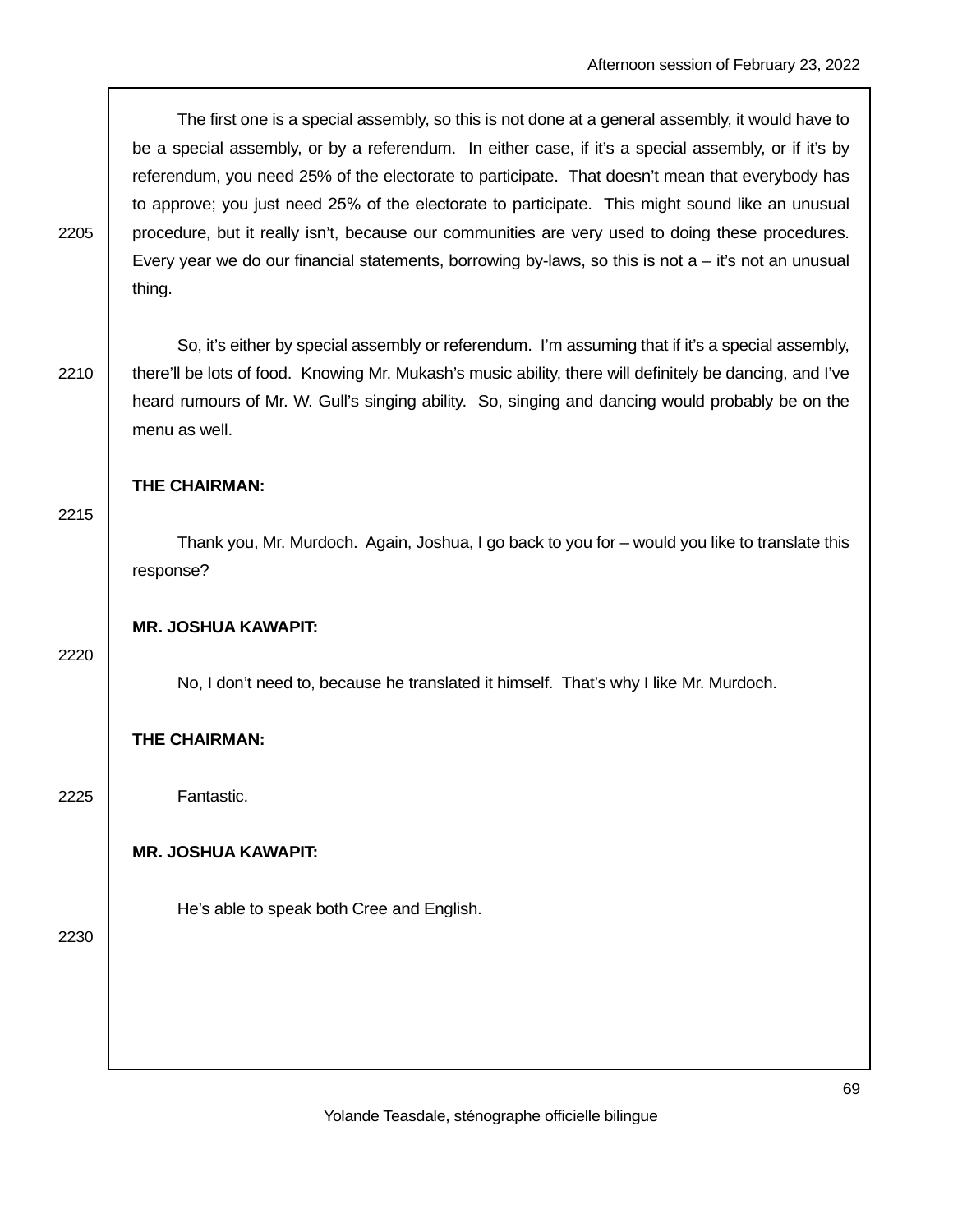|      | THE CHAIRMAN:                                                                                                                                                                                                                                                                                  |
|------|------------------------------------------------------------------------------------------------------------------------------------------------------------------------------------------------------------------------------------------------------------------------------------------------|
| 2235 | He is multitasked, I agree with you. I think there was another person in line, Sophie, did you<br>tell me that, that were was some                                                                                                                                                             |
|      | THE EXECUTIVE SECRETARY:                                                                                                                                                                                                                                                                       |
|      | Yes, so, there's a Mr. John Shem, if he's still in the room, on the floor.                                                                                                                                                                                                                     |
| 2240 | <b>MR. JOSHUA KAWAPIT:</b>                                                                                                                                                                                                                                                                     |
|      | Yes, he is.                                                                                                                                                                                                                                                                                    |
| 2245 |                                                                                                                                                                                                                                                                                                |
|      | <b>MR. JOHN SHEM</b>                                                                                                                                                                                                                                                                           |
|      | THE CHAIRMAN:                                                                                                                                                                                                                                                                                  |
| 2250 | Okay, so I'd like to invite him, yes.                                                                                                                                                                                                                                                          |
|      | THE EXECUTIVE SECRETARY:                                                                                                                                                                                                                                                                       |
|      | Yes.                                                                                                                                                                                                                                                                                           |
| 2255 | <b>MR. JOHN SHEM:</b>                                                                                                                                                                                                                                                                          |
|      | Just give me a second, let me adjust the camera.                                                                                                                                                                                                                                               |
| 2260 | <b>MR. JOHN SHEM:</b>                                                                                                                                                                                                                                                                          |
|      | [In Cree] Thank you. Thank you, Mr. Chair, for giving me this opportunity. My name is John<br>Shem. I'm a committee member, and also, I'm a board member of the Renewable Energy company.<br>[In Cree] The first thing I want to say is that I want to acknowledge our leaders advancing these |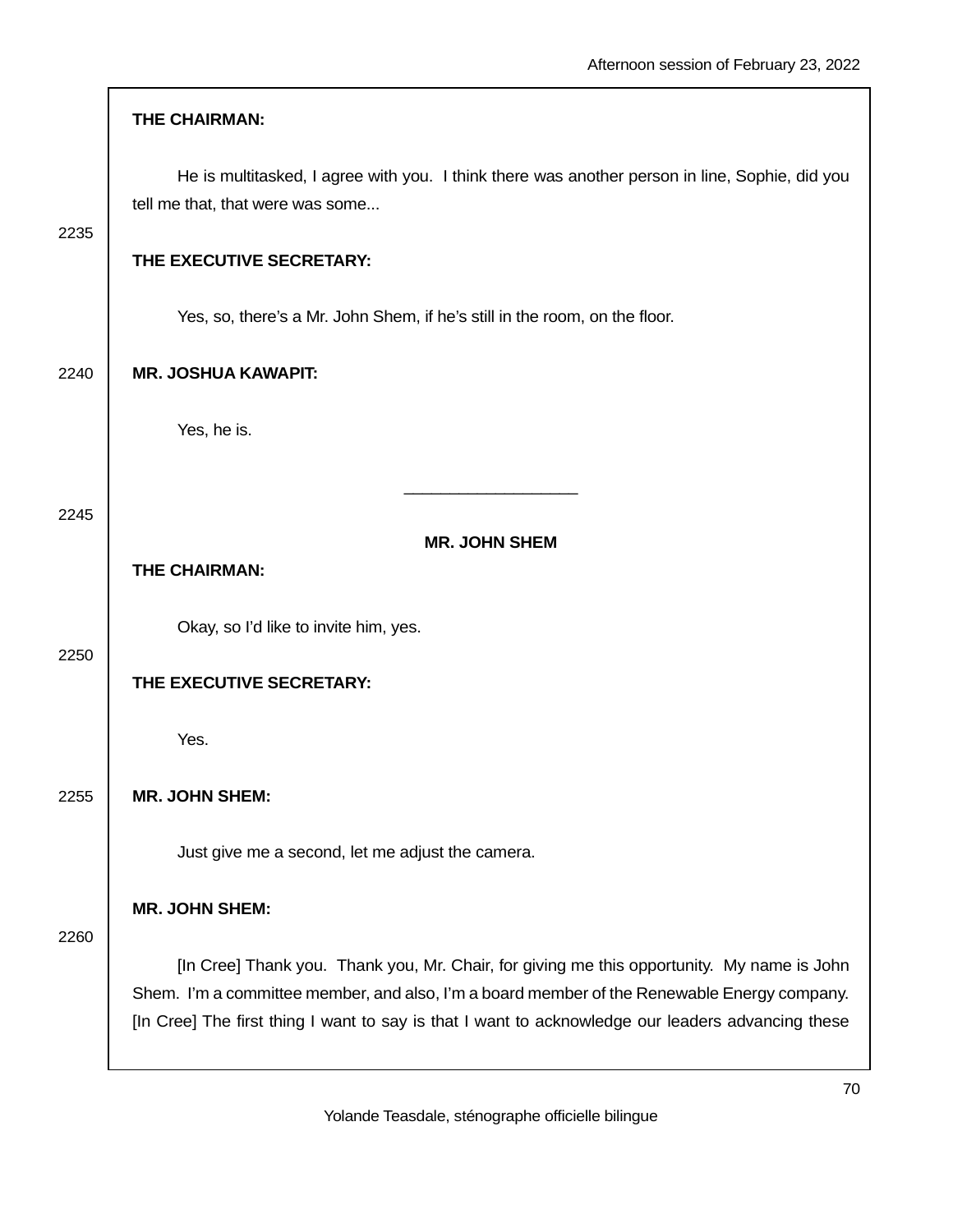types of projects together here in our community. As Matthew had – or Ben had mentioned in the 2265 presentation, we're a community working together on various levels of community development, which are based on – thank God to the government's advancing the UNDRIP respecting our rights as indigenous peoples.

 So, and also, these types of projects are part of the global movement of advancing the 2270 Sustainable goals. So, it's a global effort, fighting the greenhouse gases here. So, I think it was Sam, Sam W. Gull, who had mentioned that there are various forms of energy projects now, with the advancement of technology. So, my question was to the Hydro-Québec, which is a Crown Corporation, has the massive resources to do these research, on our behalf, in Québec.

2275  $\vert$  So, with the kinetic energy turbines that Sam had mentioned, these systems run on – without damming rivers or diverting rivers, have the institution or Hydro-Québec had considered using these technologies, not only in Québec, but I mean, I'm sure they did studies already. So, and I'm assuming they did it, but my question is to Hydro:

2280 Mr. Ménard, is there a company already that you trust, that you could test these technologies which we're thinking about, because at one point in the Board, we discussed all these sources of energy, clean energy, green energy.

 So, that's the question I wanted to ask, and the other question I have is, this has to do with 2285 the environment, and PESCA probably could answer this. This has to do with the caribou, caribou migration, because up here we subsist on caribou. I know in Scandinavian countries they've done studies concerning these wind turbines, in which the caribou migrate. So, have you considered using this secondary information that might be already there? As an example, in Scandinavia, I don't know which one, maybe Norway, did studies, environmental studies there.

2290

 So, the question I have is: Have you gathered that information, or the wind turbine up north, I'm sure they have already, like there's observations there. So, those are the two questions I have. [In Cree] Sam, thank you for making that comment. Thank you.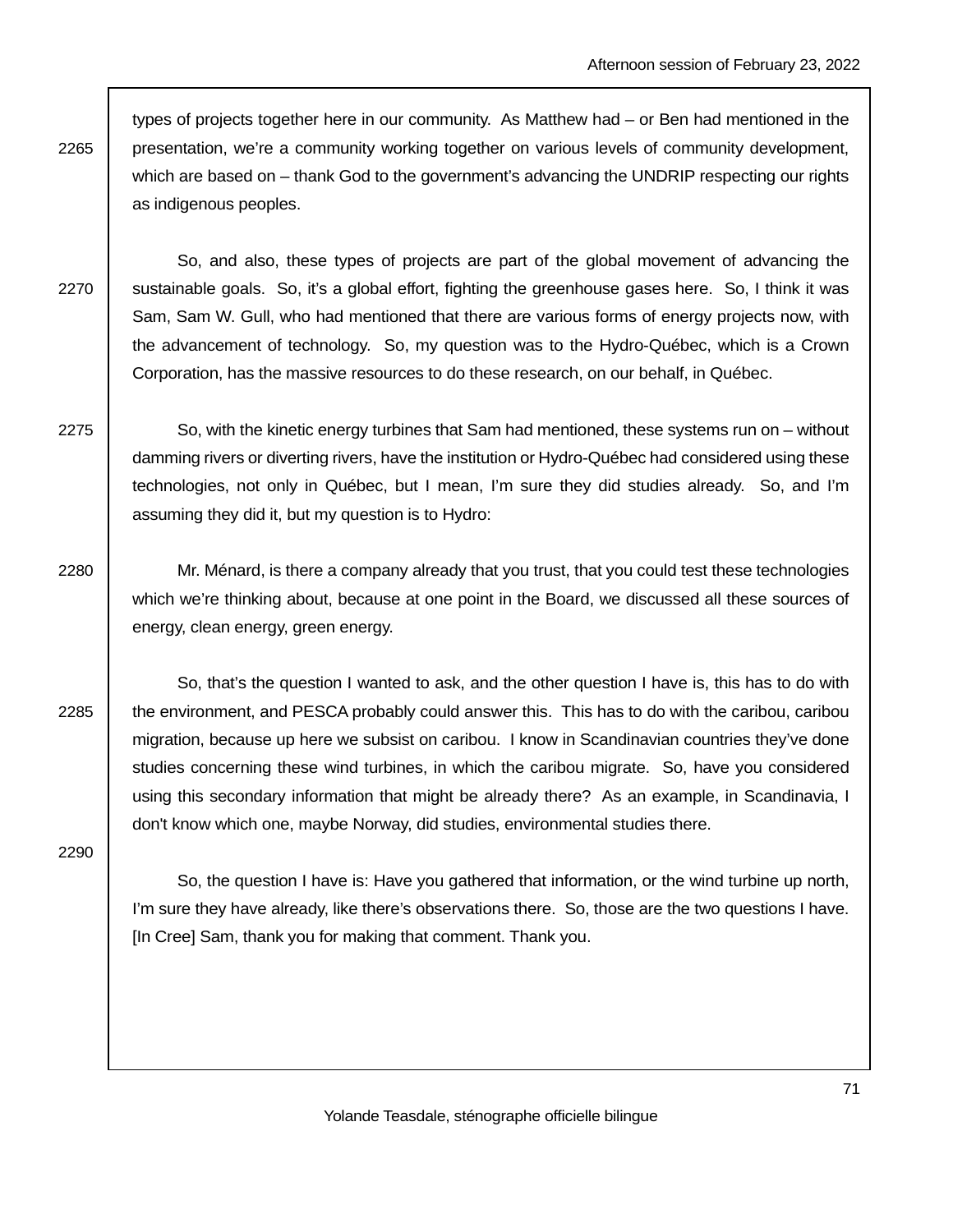| 2295 | THE CHAIRMAN:                                                                                                                                                                                                          |
|------|------------------------------------------------------------------------------------------------------------------------------------------------------------------------------------------------------------------------|
|      | Thank you. I would like to go first to Hydro-Québec. Mr. Ménard, you know, informed me that<br>he had to excuse himself, but we still have with us a few people from Hydro-Québec. Who would<br>like to grab the ball? |
| 2300 | THE EXECUTIVE SECRETARY:                                                                                                                                                                                               |
|      | Well, I think we only have monsieur Arsenault left, from Hydro-Québec.                                                                                                                                                 |
| 2305 | THE CHAIRMAN:                                                                                                                                                                                                          |
|      | Yes? Okay.                                                                                                                                                                                                             |
| 2310 | <b>MR. OLIVIER ARSENAULT:</b>                                                                                                                                                                                          |
|      | Yes, there is only me, but                                                                                                                                                                                             |
|      | THE EXECUTIVE SECRETARY:                                                                                                                                                                                               |
| 2315 | Yes.                                                                                                                                                                                                                   |
|      | <b>MR. OLIVIER ARSENAULT:</b>                                                                                                                                                                                          |
| 2320 | I will be able to                                                                                                                                                                                                      |
|      | THE CHAIRMAN:<br>And I guess the answer will be easy, it's you.                                                                                                                                                        |
|      |                                                                                                                                                                                                                        |
|      |                                                                                                                                                                                                                        |
|      |                                                                                                                                                                                                                        |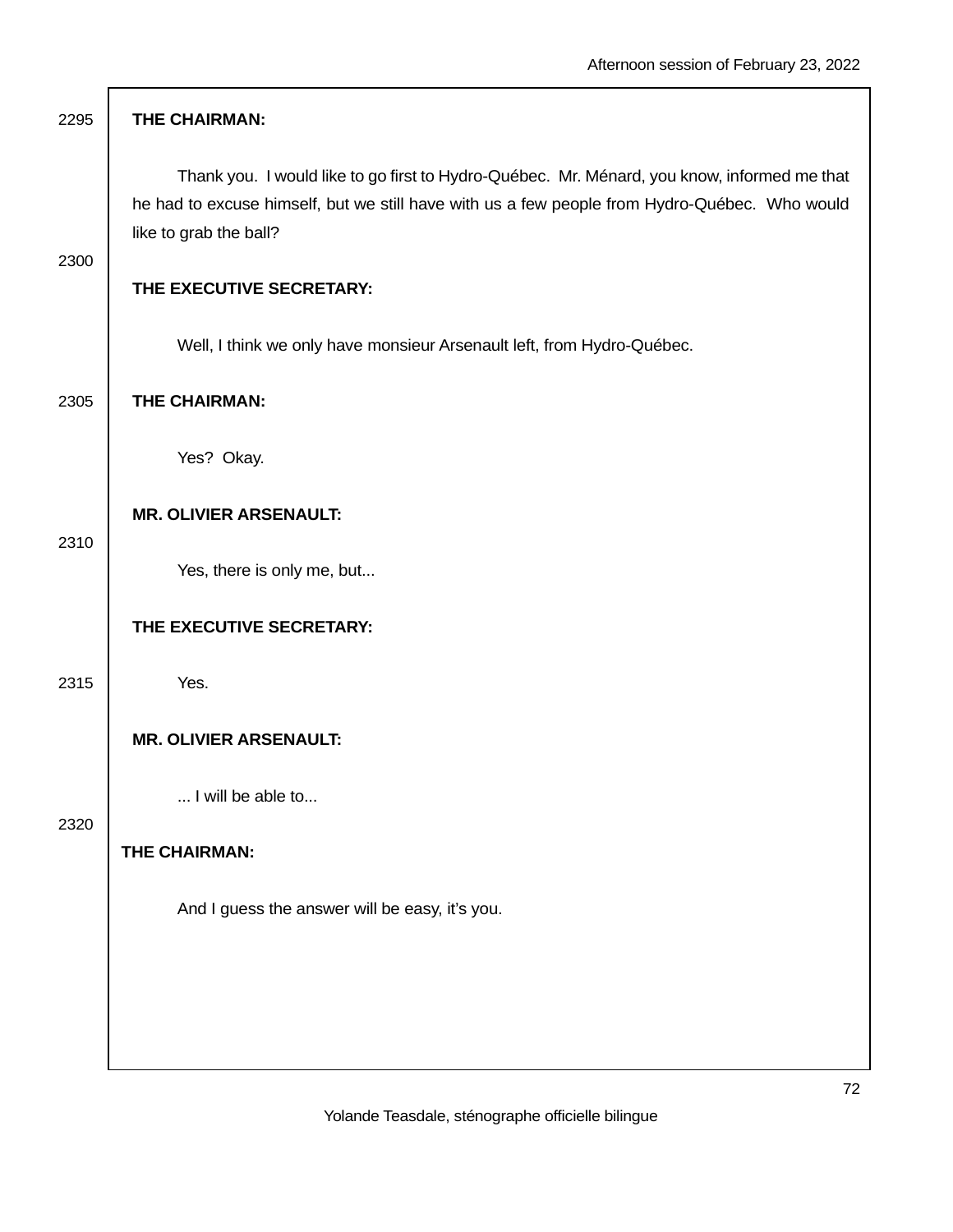| 2325 | <b>MR. OLIVIER ARSENAULT:</b>                                                                                                                                                                                                                                                                                                                                         |
|------|-----------------------------------------------------------------------------------------------------------------------------------------------------------------------------------------------------------------------------------------------------------------------------------------------------------------------------------------------------------------------|
| 2330 | Yes, the answer will be easy. So, the answer is yes, we have studied hydrokinetic for a river,<br>but at this moment, we are still studying such technology. We are not ready to go ahead with it, but<br>we are still studying. So, at any time, if they want to discuss with us about the technology they have<br>in mind, there is possible - there is no problem. |
|      | THE CHAIRMAN:                                                                                                                                                                                                                                                                                                                                                         |
| 2335 | Okay. Thank you. Joshua, before we go to the other group, you know, for the other question,<br>do you want to translate, or you prefer waiting?                                                                                                                                                                                                                       |
|      | <b>MR. JOSHUA KAWAPIT:</b>                                                                                                                                                                                                                                                                                                                                            |
|      | I will translate the - very quickly.                                                                                                                                                                                                                                                                                                                                  |
| 2340 | THE CHAIRMAN:                                                                                                                                                                                                                                                                                                                                                         |
|      | Okay.                                                                                                                                                                                                                                                                                                                                                                 |
| 2345 | <b>MR. JOSHUA KAWAPIT:</b>                                                                                                                                                                                                                                                                                                                                            |
|      | So, go ahead.                                                                                                                                                                                                                                                                                                                                                         |
|      | THE CHAIRMAN:                                                                                                                                                                                                                                                                                                                                                         |
| 2350 | Thank you. Mr. Berrouard, before I recognize you, I would like to invite either Mr. Féret or<br>Mrs. Castonguay to answer the second part of the question.                                                                                                                                                                                                            |
|      | <b>MR. JEAN SCHIETTEKATTE:</b>                                                                                                                                                                                                                                                                                                                                        |
| 2355 | Yes, maybe one thing, Luc, I would just maybe want to do a comment, is I would like also,<br>and maybe we could start with that, to have Laurent to answer on the caribou, and – because they                                                                                                                                                                         |
|      | 7                                                                                                                                                                                                                                                                                                                                                                     |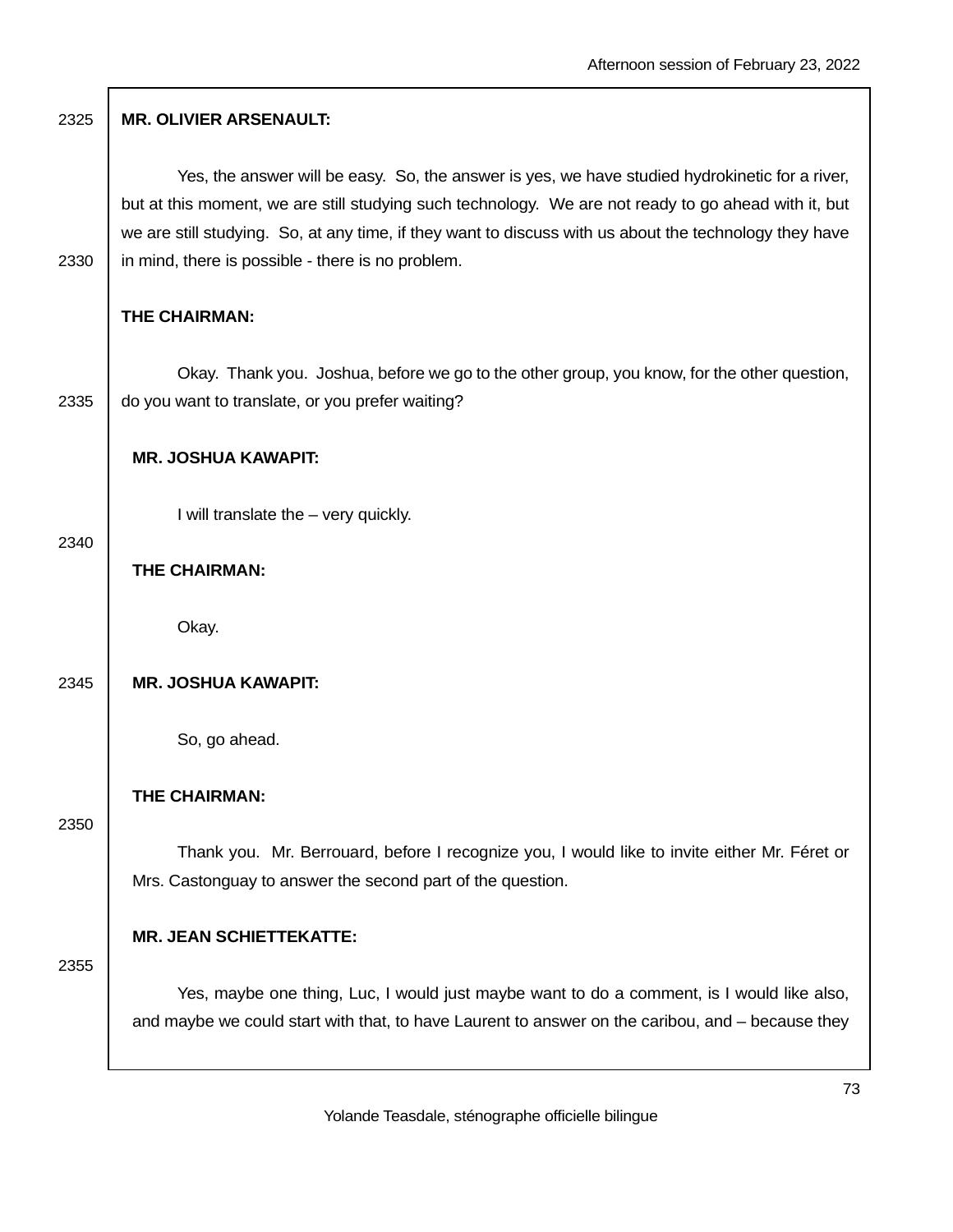have the wind turbine, so they may have more information that is actually relevant to the question, so on the caribou.

2360

### **THE CHAIRMAN**:

Well, okay, good point, yes.

## 2365 **MR. JEAN SCHIETTEKATTE:**

 So, I would maybe invite you, and maybe one comment to the hydrokinetic, and yes, but our focus is really on the wind, to make the wind work, and after that we may look at other solutions. The thing, I would just add that there's a particular case in Whapmagoostui that was the large 2370 | landslide last year. This would have been a problem if there would be some hydrokinetic system installed in the river. They would have been quite affected by that type of event. So, you know, if they are installed in other places, Alaska, and other things, but we don't have the soil characteristics of clay foundation, and also impact of the global warming that we're trying to save with that reduction of diesel.

2375

 So, sadly, even the University of Laval is mentioning that there could be other landslides in that river, if we don't do anything about the global warming. So, that's why I think we have to be careful on what type of technology we look at, and I think Olivier, the team of Hydro is doing a lot of work in that area, and I think one day maybe they will have a solution. But for now, we're using safe 2380 | solutions. So, maybe I would invite Laurent to speak a bit.

**THE CHAIRMAN:** 

Okay.

2385

# **MR. JOSHUA KAWAPIT:**

Okay. Just give me a moment, please.

Yolande Teasdale, sténographe officielle bilingue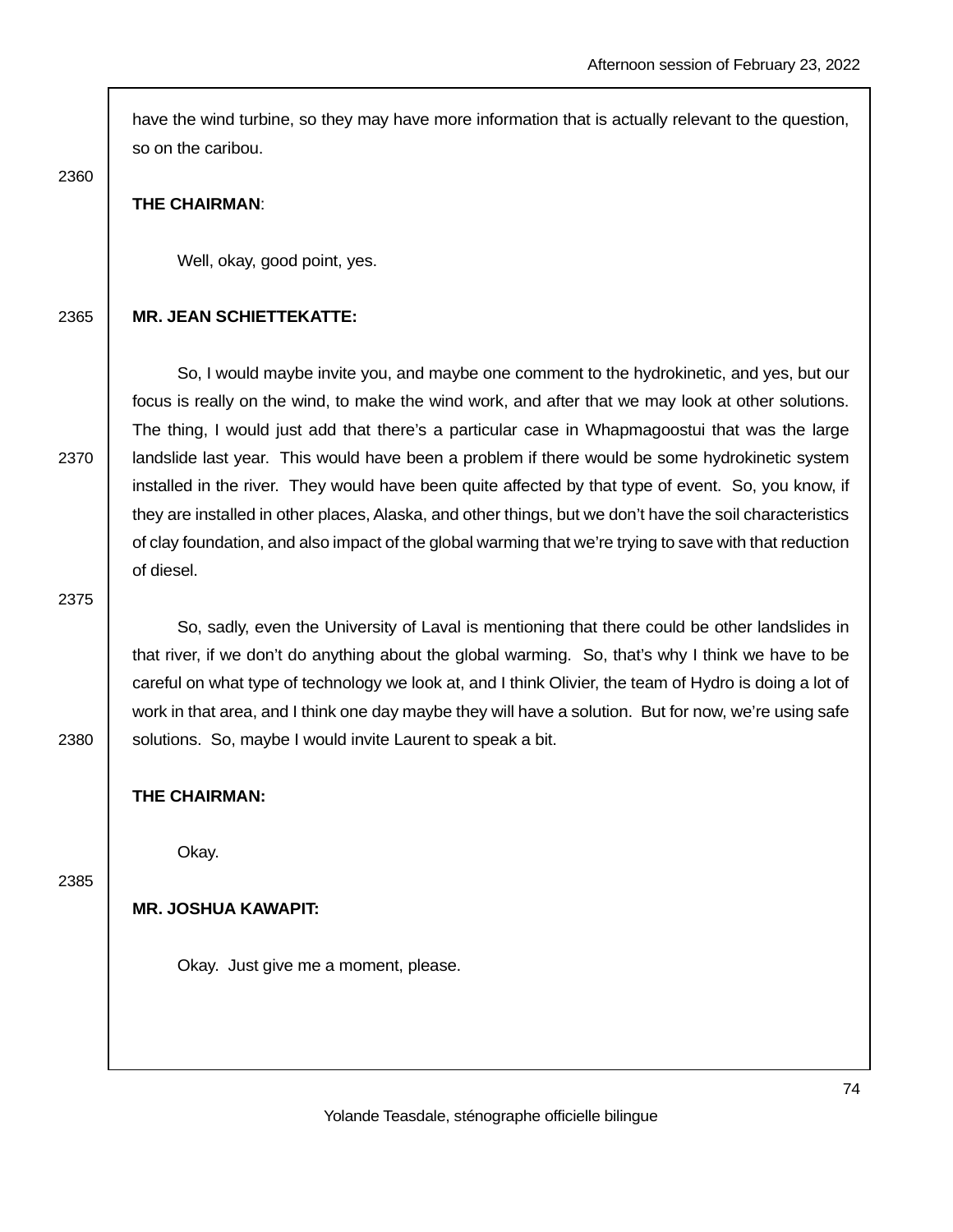| <b>MR. LAURENT ABBATIELLO:</b>                                                                                                                                                                                                                                                                                                                                                                      |
|-----------------------------------------------------------------------------------------------------------------------------------------------------------------------------------------------------------------------------------------------------------------------------------------------------------------------------------------------------------------------------------------------------|
| So, Laurent Abbatiello speaking. So, on the caribou front, we've got a passage of caribous<br>when it's the season in Raglan, and there has never been any issues whatsoever reported. So, of<br>course, no casualty, no – not even, you know (sound cut) on the flow of caribous on the road, on<br>the road that they're taking. So, it doesn't seem to be any impact whatsoever on the caribous. |
| <b>THE CHAIRMAN:</b>                                                                                                                                                                                                                                                                                                                                                                                |
| Okay, thank you. So, Joshua, I go back to you, if you want to take care of translation.                                                                                                                                                                                                                                                                                                             |
| <b>MR. JOSHUA KAWAPIT:</b>                                                                                                                                                                                                                                                                                                                                                                          |
| Yes, just give me a moment. You can proceed, Mr. Chair.                                                                                                                                                                                                                                                                                                                                             |
|                                                                                                                                                                                                                                                                                                                                                                                                     |
| <b>MR. DANIEL BERROUARD</b>                                                                                                                                                                                                                                                                                                                                                                         |
| THE CHAIRMAN:                                                                                                                                                                                                                                                                                                                                                                                       |
| Okay, thank you again, Joshua. So, I think, Mr. Berrouard, I promised that I'll go back to you<br>after, so it's your turn.                                                                                                                                                                                                                                                                         |
| <b>MR. DANIEL BERROUARD:</b>                                                                                                                                                                                                                                                                                                                                                                        |
| Yes. I thank you, Luc. My question was about the answer about the answer about the caribou,<br>okay? I'm not sure that the answer – what was the answer about the question about caribou? I                                                                                                                                                                                                         |
| understand that Mr. Arsenault mentioned that Hydro considered the impact, or the possibility to<br>install maybe the hydrolienne, but they continue to do the experience somewhere else. But about<br>the caribou, I'm not sure, I'm not sure what was the answer on the question of caribou.                                                                                                       |
|                                                                                                                                                                                                                                                                                                                                                                                                     |
|                                                                                                                                                                                                                                                                                                                                                                                                     |

 $\Gamma$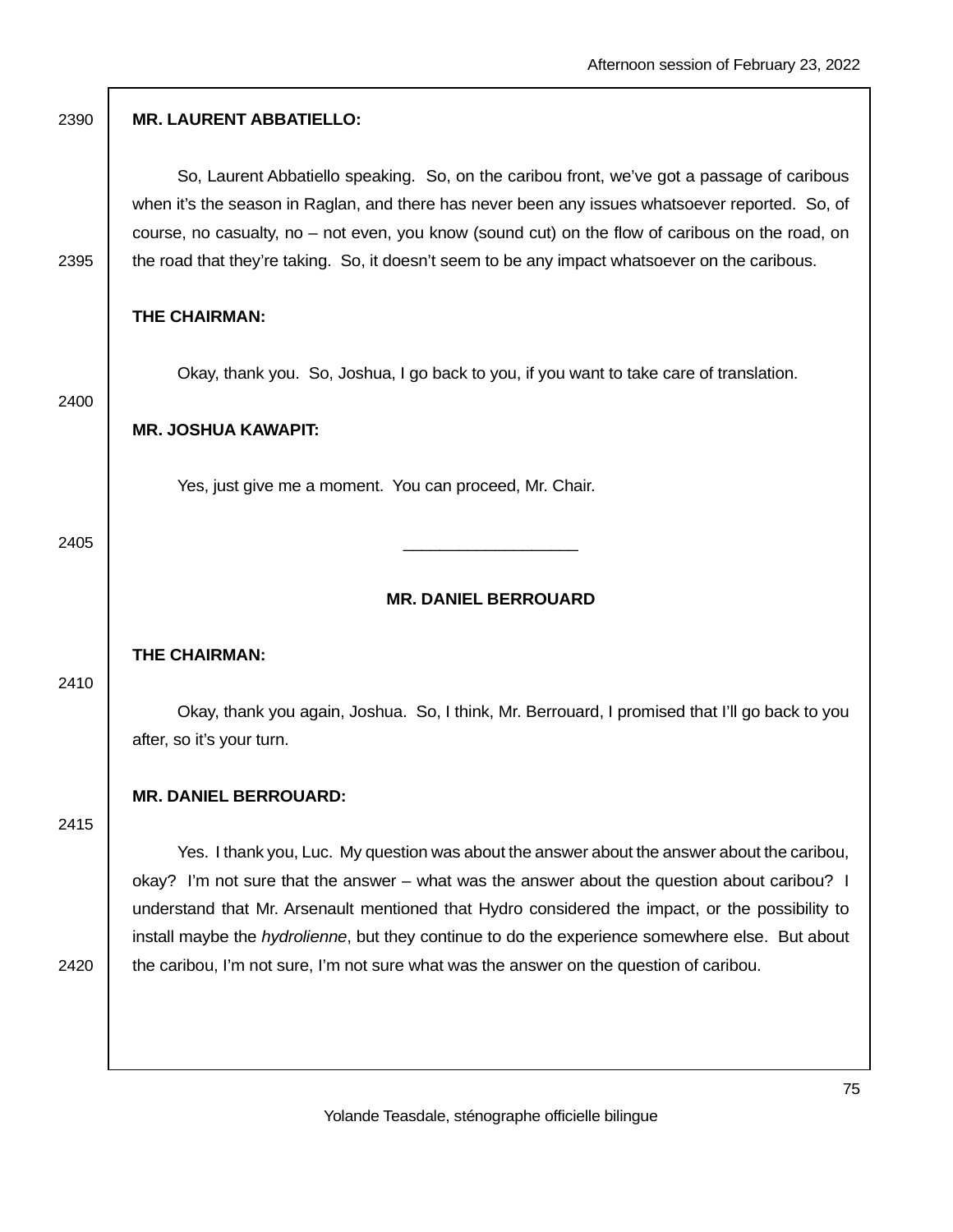|      | <b>MR. JEAN SCHIETTEKATTE:</b>                                                                                                                                                                                                                                                                                                                                                                                   |
|------|------------------------------------------------------------------------------------------------------------------------------------------------------------------------------------------------------------------------------------------------------------------------------------------------------------------------------------------------------------------------------------------------------------------|
| 2425 | Basically we had Laurent, that is the – represents Icayu Energy, and the operator of the<br>turbine in Raglan, where they have a passage of caribou on their site, and there's no effect at all<br>from the caribou.                                                                                                                                                                                             |
|      | <b>MR. DANIEL BERROUARD:</b>                                                                                                                                                                                                                                                                                                                                                                                     |
| 2430 | What does it mean, no effect? They pass                                                                                                                                                                                                                                                                                                                                                                          |
|      | <b>MR. JEAN SCHIETTEKATTE:</b>                                                                                                                                                                                                                                                                                                                                                                                   |
| 2435 | They continue to cross as they were crossing before – before they installed the turbines.                                                                                                                                                                                                                                                                                                                        |
|      | <b>MR. DANIEL BERROUARD:</b>                                                                                                                                                                                                                                                                                                                                                                                     |
|      | Yes, but do you have any results about that?                                                                                                                                                                                                                                                                                                                                                                     |
| 2440 | <b>MR. JEAN SCHIETTEKATTE:</b>                                                                                                                                                                                                                                                                                                                                                                                   |
|      | There we would ask maybe Laurent?                                                                                                                                                                                                                                                                                                                                                                                |
| 2445 | <b>MR. LAURENT ABBATIELLO:</b>                                                                                                                                                                                                                                                                                                                                                                                   |
|      | Yes, so there's nothing that can really be measured. The only thing that we are seeing is that<br>there were caribous, and there are still caribous after, and we haven't seen, as I was saying, we<br>haven't seen any (inaudible), we haven't seen any impact whatsoever on any animals, basically,<br>that are nearby the turbines. So, the only thing that we can say is that we haven't noticed any effect. |
| 2450 | THE CHAIRMAN:                                                                                                                                                                                                                                                                                                                                                                                                    |
|      | Thank you. Mr. Berrouard?                                                                                                                                                                                                                                                                                                                                                                                        |
|      |                                                                                                                                                                                                                                                                                                                                                                                                                  |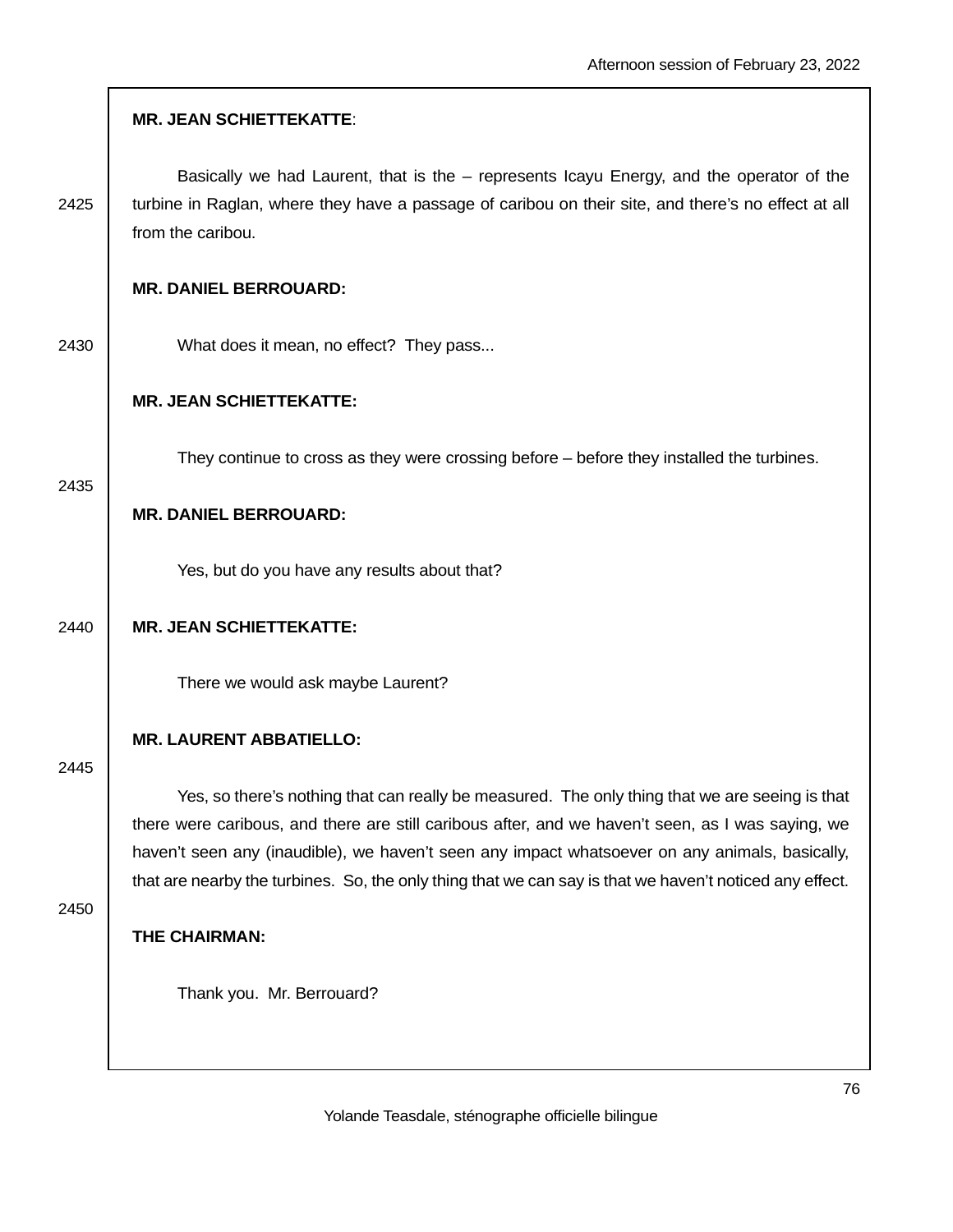| 2455 | <b>MR. LAURENT ABBATIELLO:</b>                                                                                                                                                                                                                                                                                                                                                             |
|------|--------------------------------------------------------------------------------------------------------------------------------------------------------------------------------------------------------------------------------------------------------------------------------------------------------------------------------------------------------------------------------------------|
|      | If an effect had been noticeable (inaudible) and it has never been cited.                                                                                                                                                                                                                                                                                                                  |
| 2460 | <b>MR. DANIEL BERROUARD:</b>                                                                                                                                                                                                                                                                                                                                                               |
|      | Okay, I received the answer. I'm not sure of the - that's really based on some result, but I<br>receive the answer.                                                                                                                                                                                                                                                                        |
| 2465 | <b>MR. JEAN SCHIETTEKATTE:</b>                                                                                                                                                                                                                                                                                                                                                             |
|      | Maybe Matthieu Féret wants to add something about that.                                                                                                                                                                                                                                                                                                                                    |
|      | THE CHAIRMAN:                                                                                                                                                                                                                                                                                                                                                                              |
| 2470 | Mr. Féret, please.                                                                                                                                                                                                                                                                                                                                                                         |
|      | <b>MR. MATHIEU FÉRET:</b>                                                                                                                                                                                                                                                                                                                                                                  |
| 2475 | Yes, thank you, Jean. Yes, the comparison with Raglan is interesting, but remember that the<br>project is south from Raglan, and pretty far from the Cree habitat of the caribou. We used the<br>telemetry from the - available from the MMFP, and we considered, and we addressed this issue in<br>the impact assessment, and the case of Raglan is pretty interesting, about this issue. |
|      | <b>MR. DANIEL BERROUARD:</b>                                                                                                                                                                                                                                                                                                                                                               |
| 2480 | You are right, because on the Raglan project, we are in the area of calving ground, and of<br>course it's simply – the project is interesting on this aspect, but can you consider that if the Caribou<br>Leaf River herd increase, but that's not the case now, but if it increases significatively it would not<br>change anything for the people from Whapmagoostui and Kuujjuaraapik?  |
| 2485 |                                                                                                                                                                                                                                                                                                                                                                                            |

I.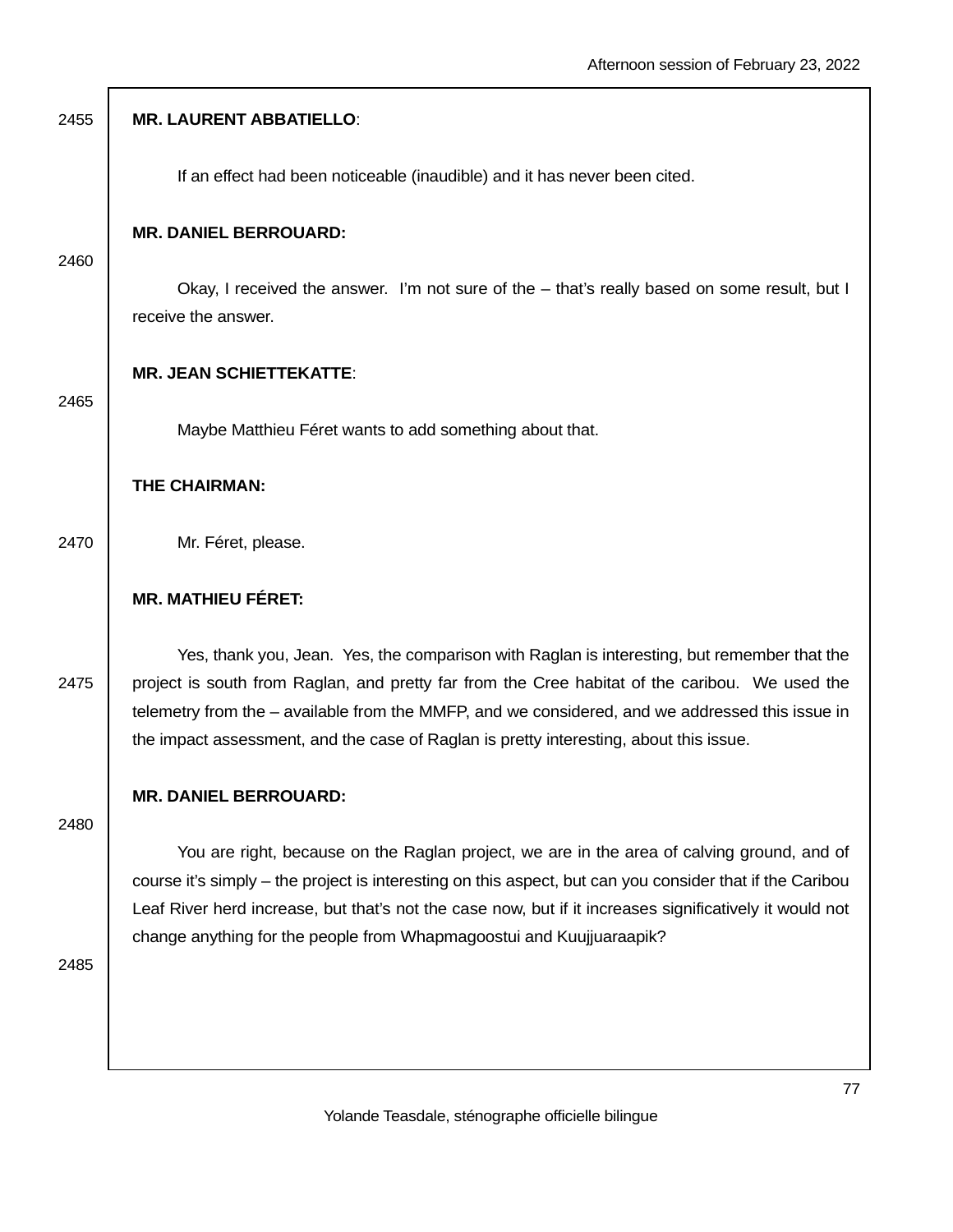|      | <b>MR. MATTHIEU FÉRET:</b>                                                                                                                                                                                                                                                                                                                                                       |
|------|----------------------------------------------------------------------------------------------------------------------------------------------------------------------------------------------------------------------------------------------------------------------------------------------------------------------------------------------------------------------------------|
|      | Are you addressing this question to me?                                                                                                                                                                                                                                                                                                                                          |
| 2490 | THE CHAIRMAN:                                                                                                                                                                                                                                                                                                                                                                    |
|      | Yes. Yes, Mr. Féret. Sorry.                                                                                                                                                                                                                                                                                                                                                      |
| 2495 | <b>MR. MATTHIEU FÉRET:</b>                                                                                                                                                                                                                                                                                                                                                       |
|      | I'm not sure to understand, if you are talking about the project, or you are talking about the -<br>for the hunters, the chance to                                                                                                                                                                                                                                               |
| 2500 | <b>MR. DANIEL BERROUARD:</b>                                                                                                                                                                                                                                                                                                                                                     |
|      | The change for hunting, the change for                                                                                                                                                                                                                                                                                                                                           |
|      | <b>MR. JEAN SCHIETTEKATTE:</b>                                                                                                                                                                                                                                                                                                                                                   |
| 2505 | Maybe I could have a partial answer for you, Mr. Berrouard. When we consulted with the<br>trappers, basically the site that we were looking is not interesting for them, no animal goes there,<br>basically. That's why it's not the case for the site T1; there they have noticed some animals, so<br>that's where we pulled out that site, to make sure that we had no impact. |
| 2510 | Bon. For sure if the herd is bigger, they will probably try to go around to feed themselves, but<br>from what I saw, to have been on the site a couple of times, the moss is more lower ground where                                                                                                                                                                             |
|      | the cabins are, not near the turbine. It's mainly rocks.                                                                                                                                                                                                                                                                                                                         |
|      | <b>MR. DANIEL BERROUARD:</b>                                                                                                                                                                                                                                                                                                                                                     |
| 2515 | Yes.                                                                                                                                                                                                                                                                                                                                                                             |
|      |                                                                                                                                                                                                                                                                                                                                                                                  |

 $\overline{\phantom{a}}$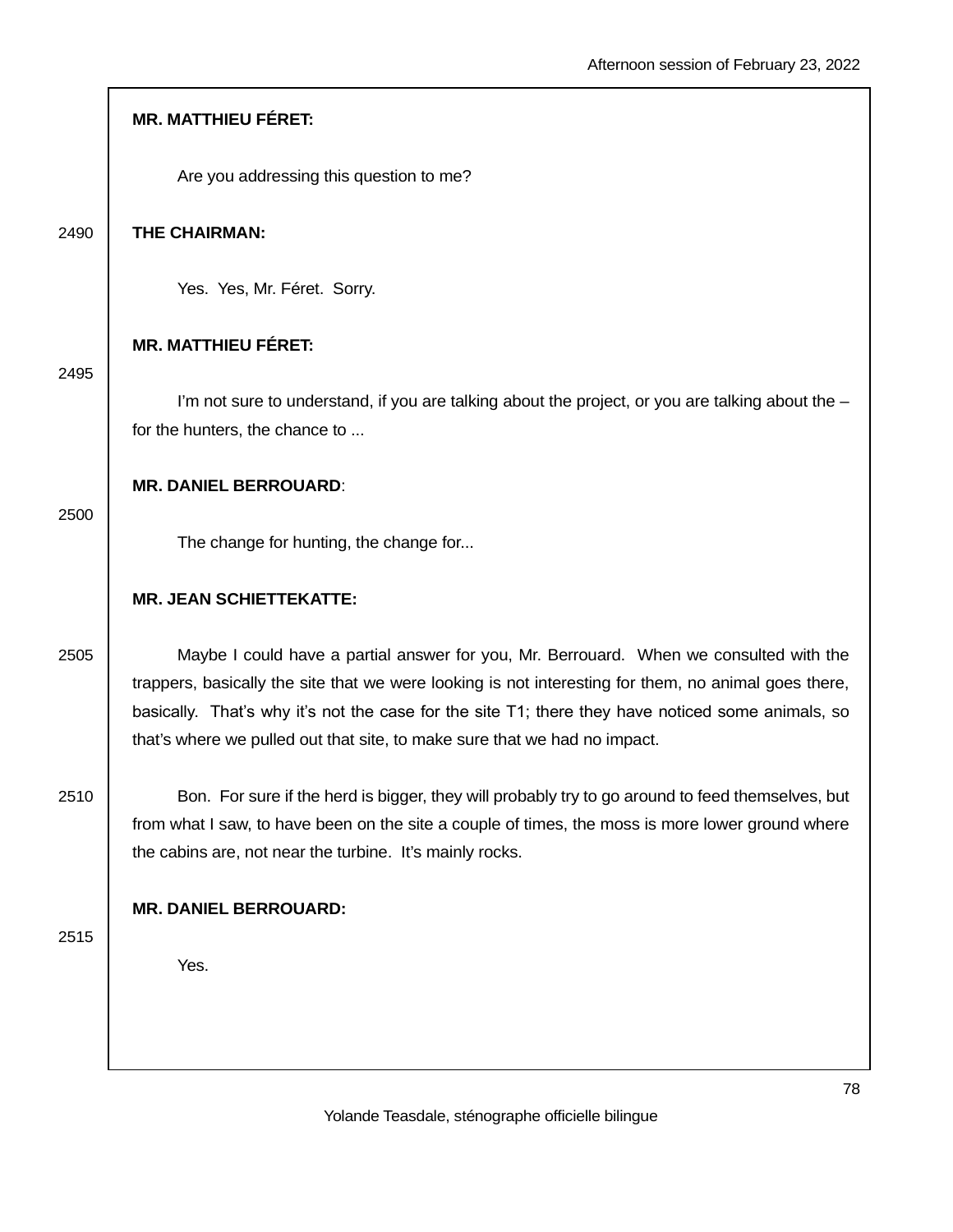| 2520 | So, I don't think you'll see them going eating there. They have other places to go. And it's a<br>mountain, so it's not a place that they would cross.                                                                               |
|------|--------------------------------------------------------------------------------------------------------------------------------------------------------------------------------------------------------------------------------------|
| 2525 | What is interesting in Raglan, it's a flat land, so they have passage or crossing. That's not<br>our case. You know, they would stay, not in our zone, maybe in the zone of the site T1, but not as I<br>know on the site T2 and T3. |
|      | <b>MR. DANIEL BERROUARD:</b>                                                                                                                                                                                                         |
|      | Okay. I wanted to just discuss the point with you. Okay. Thanks.                                                                                                                                                                     |
| 2530 | <b>MR. JEAN SCHIETTEKATTE:</b>                                                                                                                                                                                                       |
|      | Thank you.                                                                                                                                                                                                                           |
| 2535 | THE CHAIRMAN:                                                                                                                                                                                                                        |
|      | Joshua? No break for you, Joshua.                                                                                                                                                                                                    |
|      | <b>MR. JOSHUA KAWAPIT:</b>                                                                                                                                                                                                           |
| 2540 | Yes, just give me a moment.                                                                                                                                                                                                          |
|      | THE CHAIRMAN:                                                                                                                                                                                                                        |
| 2545 | Joshua, I was just concerned about the elder. Is he okay, or, I don't know if - I know we have<br>a snack or something in the room.                                                                                                  |
|      | <b>MR. JOSHUA KAWAPIT:</b>                                                                                                                                                                                                           |
| 2550 | I think so.                                                                                                                                                                                                                          |

**MR. JEAN SCHIETTEKATTE:**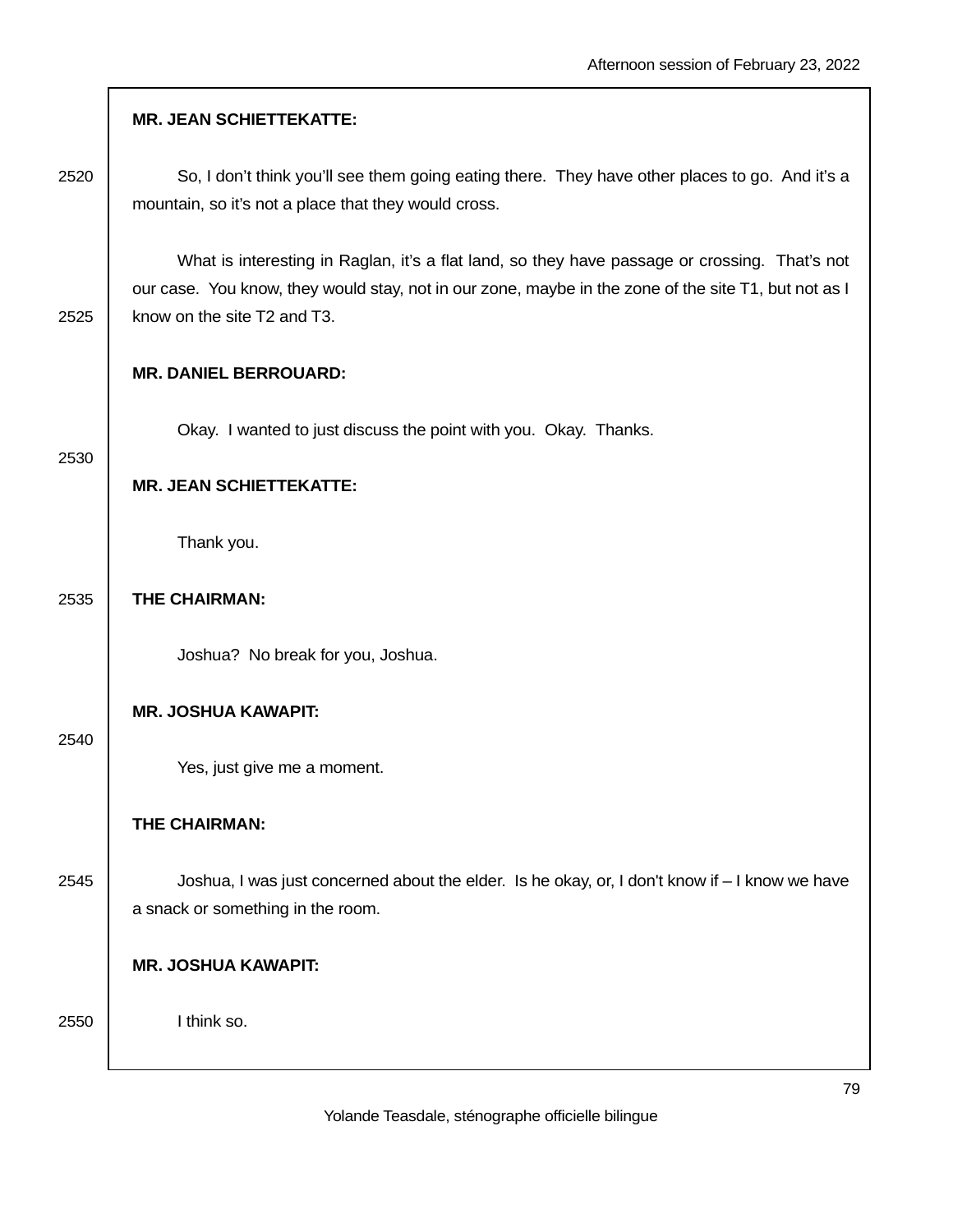|      | THE CHAIRMAN:                                                                                                                                                                                                                                                                                             |
|------|-----------------------------------------------------------------------------------------------------------------------------------------------------------------------------------------------------------------------------------------------------------------------------------------------------------|
|      | Yes? We just want to take good care of him.                                                                                                                                                                                                                                                               |
| 2555 | <b>MR. JOSHUA KAWAPIT:</b>                                                                                                                                                                                                                                                                                |
|      | Yes, I have someone to deliver some water and snacks for him.                                                                                                                                                                                                                                             |
| 2560 | THE CHAIRMAN:                                                                                                                                                                                                                                                                                             |
|      | Okay, thank you.                                                                                                                                                                                                                                                                                          |
|      | <b>MR. JOSHUA KAWAPIT:</b>                                                                                                                                                                                                                                                                                |
| 2565 | Thank you.                                                                                                                                                                                                                                                                                                |
|      | <b>MR. LAURENT ABBATIELLO:</b>                                                                                                                                                                                                                                                                            |
| 2570 | Gentlemen?                                                                                                                                                                                                                                                                                                |
|      | THE CHAIRMAN:                                                                                                                                                                                                                                                                                             |
|      | Yes?                                                                                                                                                                                                                                                                                                      |
| 2575 | <b>MR. LAURENT ABBATIELLO:</b>                                                                                                                                                                                                                                                                            |
|      | Laurent Abbatiello speaking from Icayu. I'm going to have to get going, I'm sorry I can't stay<br>much more, so I've got another 10 minutes at the most. So, if there is any question that pertains to<br>similarities with Raglan, or the maintenance programme, so forth and so on, it would be best to |
| 2580 | address them as quickly as we can; after that I'm (sound cut).                                                                                                                                                                                                                                            |
|      |                                                                                                                                                                                                                                                                                                           |
|      |                                                                                                                                                                                                                                                                                                           |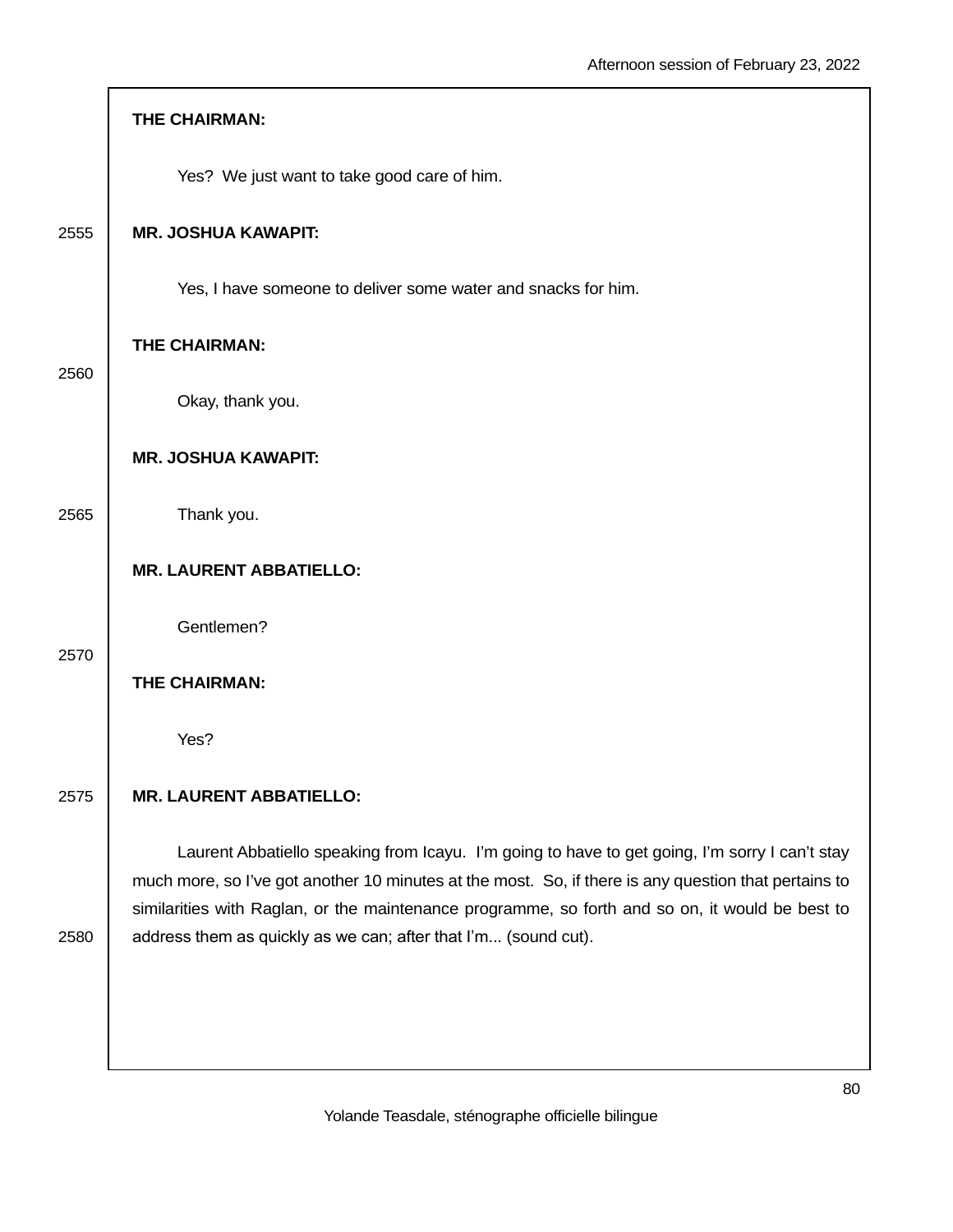### **THE CHAIRMAN:**

 Okay. Thank you for your patience. Yes, we'll see, if there is any question we'll go directly to 2585 you, yes.

#### **MR. JOSHUA KAWAPIT:**

Mr. Chair, you can continue.

2590

### **THE CHAIRMAN:**

 Okay. Thank you. To the participants who just heard this Mr. Gentleman, Laurent, you know, from the Raglan site. So, he has to leave in about 10 minutes. If there's any questions, we would 2595 | like to ask him before he leaves, it's, as Elvis Presley said, it's now or never. No? Okay.

 So, Mr. Laurent, thank you for your contribution, and us, we will keep going. Is there anybody else who would like to ask a question? Sophie, do you see anybody in the line, or – oh, I see Mr. Joly. Mr. Joly, please.

2600

# **MR. ROBERT JOLY**

 $\frac{1}{2}$  ,  $\frac{1}{2}$  ,  $\frac{1}{2}$  ,  $\frac{1}{2}$  ,  $\frac{1}{2}$  ,  $\frac{1}{2}$  ,  $\frac{1}{2}$  ,  $\frac{1}{2}$  ,  $\frac{1}{2}$  ,  $\frac{1}{2}$  ,  $\frac{1}{2}$  ,  $\frac{1}{2}$  ,  $\frac{1}{2}$  ,  $\frac{1}{2}$  ,  $\frac{1}{2}$  ,  $\frac{1}{2}$  ,  $\frac{1}{2}$  ,  $\frac{1}{2}$  ,  $\frac{1$ 

### 2605 **MR. ROBERT JOLY:**

 Yes, thank you. I would have a question about the economic impact of the project. We've seen in your impact study that there's a certain proportion, a certain amount of the global cost of the project that will return to the community, either by hiring people, or contracts to local enterprises, 2610 and there's also dividends that are planned for the two communities, Kuujjuaraapik and Whapmagoostui. Can you give me a sense of how it will work? How does the amount of dividends will be calculated? Will they be paid on a yearly basis, all along the time of the project, for 25 years, something like that? Just to have a sense, I don't want to go into the financial details, but the general way the system would work.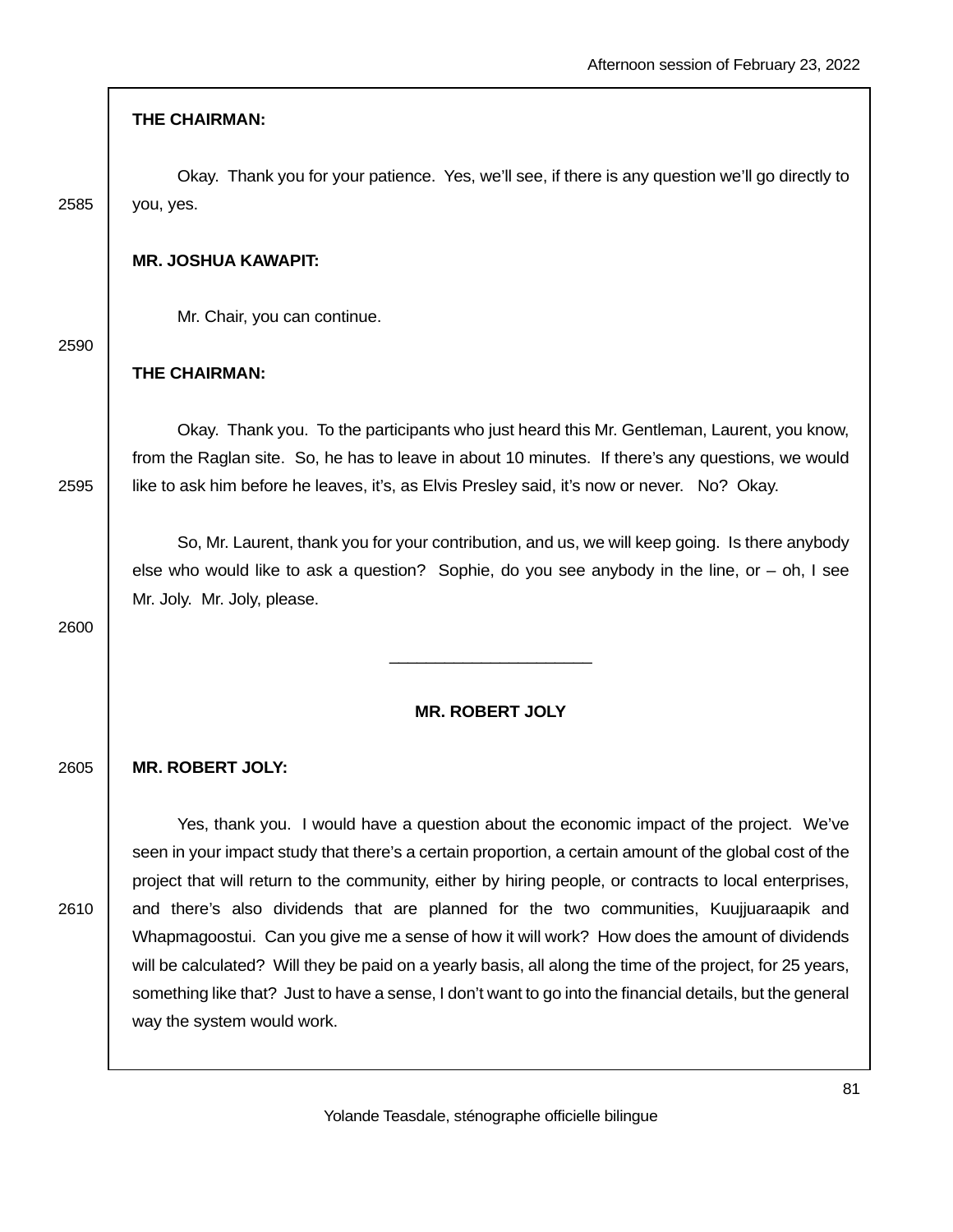### 2615 **THE CHAIRMAN:**

Thank you, Mr. Joly. Who would like to address this question?

### **MR. JEAN SCHIETTEKATTE:**

2620

 I can answer that question. Bon. First, I would like you to attend the Energy Board, because they will review the financial of the project. Just let me tell you, starting – basically, it's quite a regulated return. As you know, the Energy Board won't approve returns that are over 12% on the equity, okay? So, that's already a level that has to be set for our project, and on the tariff by itself, 2625 Hydro-Québec always based itself on the – and this is in, basically, the resolution in the end of 2018, if I remember, or 2017, I don't remember, that gave the parameters or the frame for it. It has to be equivalent to what Hydro-Québec, the cost is now.

 So, they have a metric where they can calculate the cost of their actual fuel, and so we have 2630 to present a contract to Hydro-Québec that is basically not over that cost.

 So, the parameters are already set by the Energy Board, on what is the return. So, the way it was structured is that the shares will be owned by the entity of the two communities, and based on those parameters, we first reimburse the loan that we will have, so that's the first service of the  $2635$  debt, and as we complete the payment of the loan, there'll be some dividend to pay to the community.

 I stress again, the timeline is important, because as we wait more and more, there's a big inflation pressure now in the market of construction, so if we delay and delay the project, at the end 2640 the tariff of Hydro won't change, because it's based on their actual cost, and there'll be less return for the communities.

 So, that's, it's like a give and take process, you know, so, but it is around this process that is – and this is a part of two other benefits. One first benefit is the creation of jobs, that is a high budget 2645 | per year, okay, so we're creating all those operators, and I talked to you about that million-dollar operation budget, so this is already a big impact in the community, to create long-term jobs.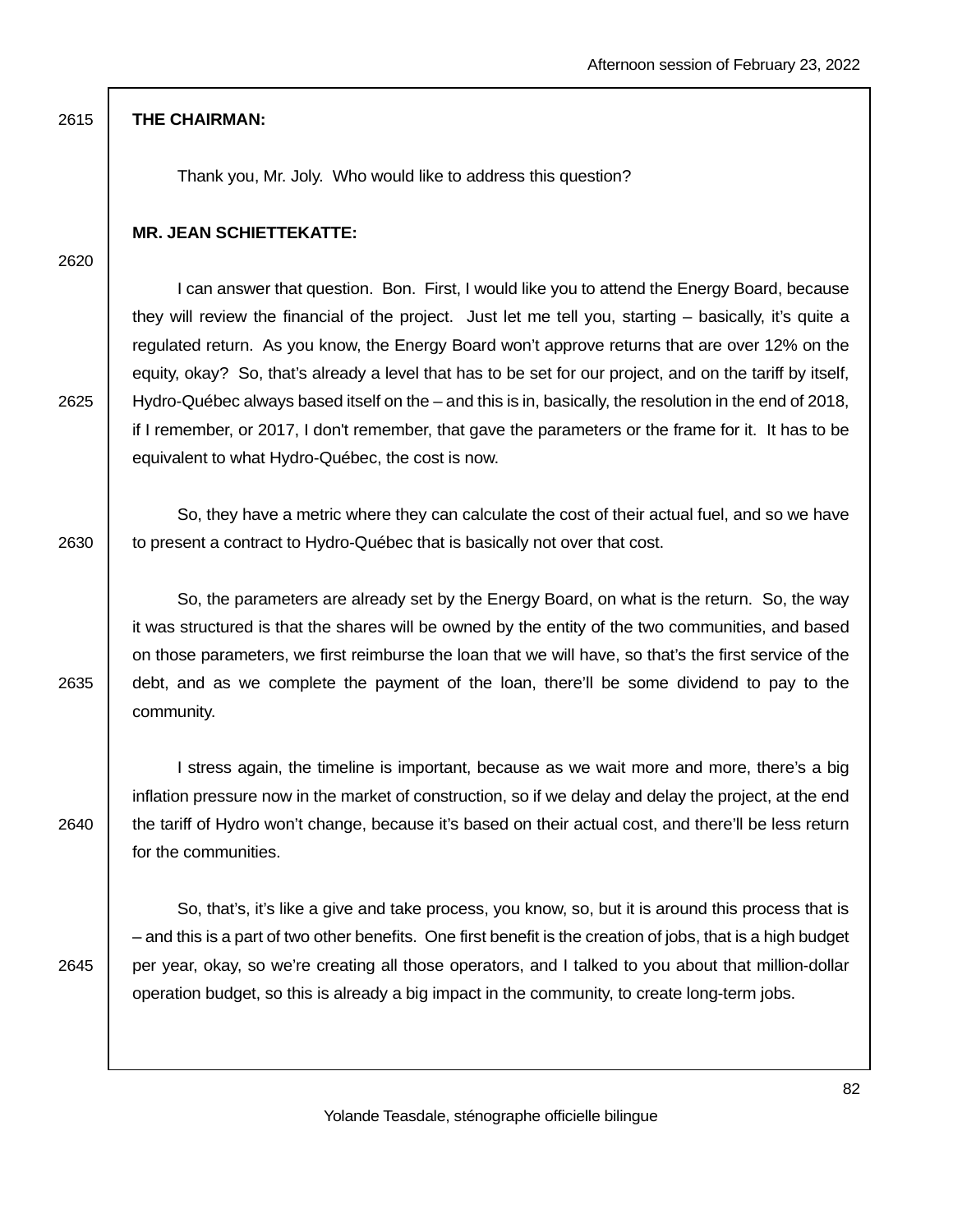The second impact is we want to try also in the construction period to give contracts to local construction companies, and also Cree entities. So, we have – I think there was someone from 2650 Creeco that is very interested in this discussion now, to have some local contracts, and our intention is to favour local and Cree or Inuit contractors.

 So, there'll be an impact on that, but basically the dividend will be split 50/50, and you have the cost of the project roughly, so you can estimate roughly what would be the return, so – but yes, 2655 there'll be an interesting return for the communities. Sadly, it's affected by delays, you know, so – yes.

## **THE CHAIRMAN:**

2660 Mr. Skitkat, thank you. Just to complete under the best circumstances, I understand all the inflation and delays and those things, but how many years should it take to pay off the loan?

## **MR. JEAN SCHIETTEKATTE:**

2665 | It will take a substantial number of years, if I can say. Those projects are financed on a longterm debt process, so yes, but it's comparable to what you see in the market for the project of the Mi'gmaq, or the project of the Inuit...

### **MR. DANIEL BERROUARD:**

#### 2670

Yes.

### **MR. JEAN SCHIETTEKATTE:**

2675 **...** where the numbers are published at the Energy Board.

# **MR. DANIEL BERROUARD:**

Yes.

#### 2680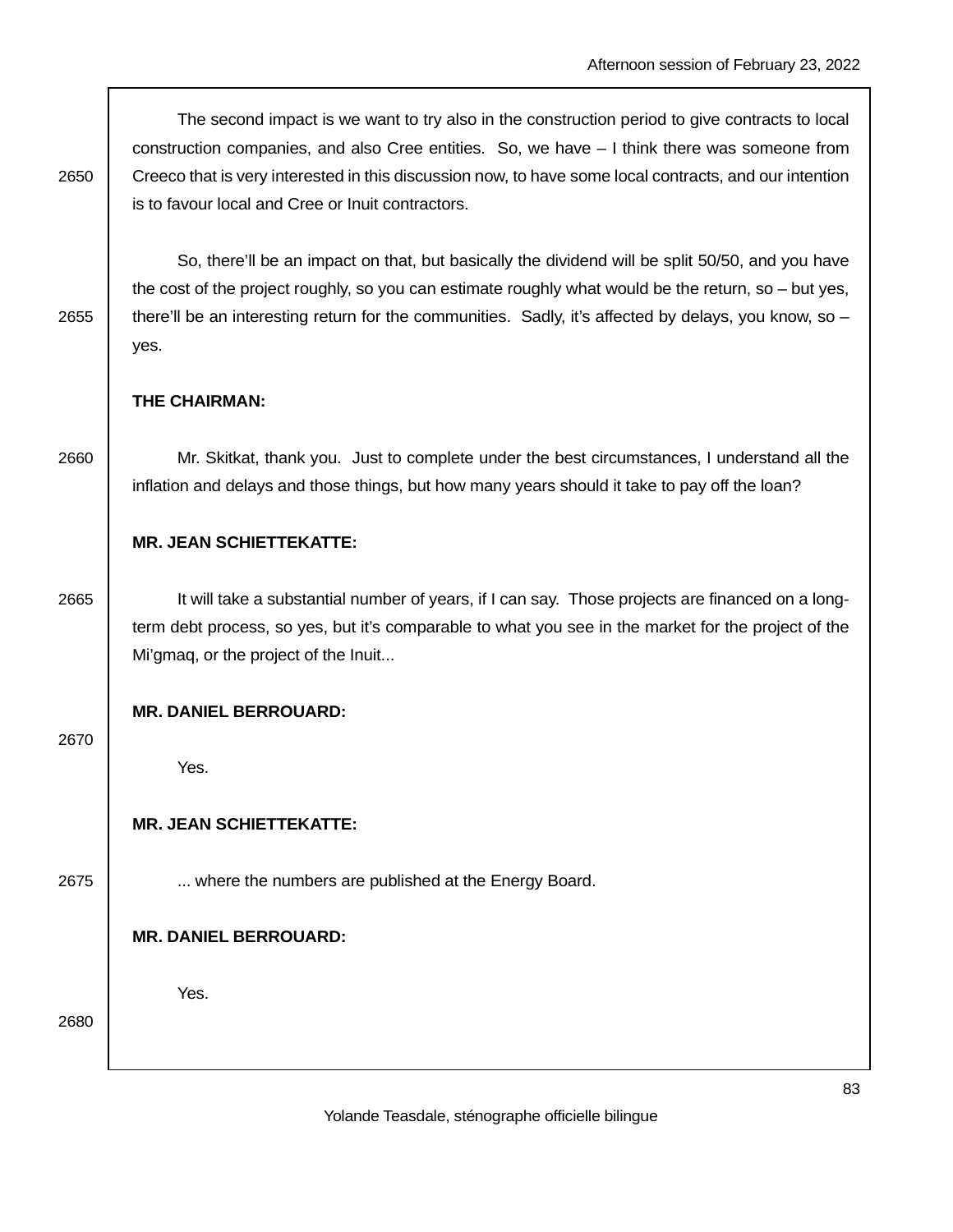|      | <b>MR. JEAN SCHIETTEKATTE:</b>                                                                                                                                                                                                                                                                                                                                                          |
|------|-----------------------------------------------------------------------------------------------------------------------------------------------------------------------------------------------------------------------------------------------------------------------------------------------------------------------------------------------------------------------------------------|
| 2685 | Since we didn't go there, it's very touchy for me to give you the number publicly, but it's very<br>similar because it's the same return that we are based, it's all based on that thing. One big<br>advantage in this project, Mr. Chairman, is that there's no private partners that we have to share the<br>revenue with. It's basically split directly between the two communities. |
|      | THE CHAIRMAN:                                                                                                                                                                                                                                                                                                                                                                           |
| 2690 | Okay. Thank you. Does it answer your question?                                                                                                                                                                                                                                                                                                                                          |
|      | <b>MR. DANIEL BERROUARD:</b>                                                                                                                                                                                                                                                                                                                                                            |
| 2695 | Yes, absolutely. Thank you very much for the answer; it is very clear and very informative for<br>me.                                                                                                                                                                                                                                                                                   |
|      | THE CHAIRMAN:                                                                                                                                                                                                                                                                                                                                                                           |
| 2700 | Thank you, Mr. Schiettekatte. Joshua?                                                                                                                                                                                                                                                                                                                                                   |
|      | <b>MR. JOSHUA KAWAPIT:</b>                                                                                                                                                                                                                                                                                                                                                              |
|      | Yes.                                                                                                                                                                                                                                                                                                                                                                                    |
| 2705 | THE CHAIRMAN:                                                                                                                                                                                                                                                                                                                                                                           |
|      | If you still have energy.                                                                                                                                                                                                                                                                                                                                                               |
| 2710 | <b>MR. JOSHUA KAWAPIT:</b>                                                                                                                                                                                                                                                                                                                                                              |
|      | Okay, I will try to translate this as best as I can. Just give me a moment.                                                                                                                                                                                                                                                                                                             |
|      |                                                                                                                                                                                                                                                                                                                                                                                         |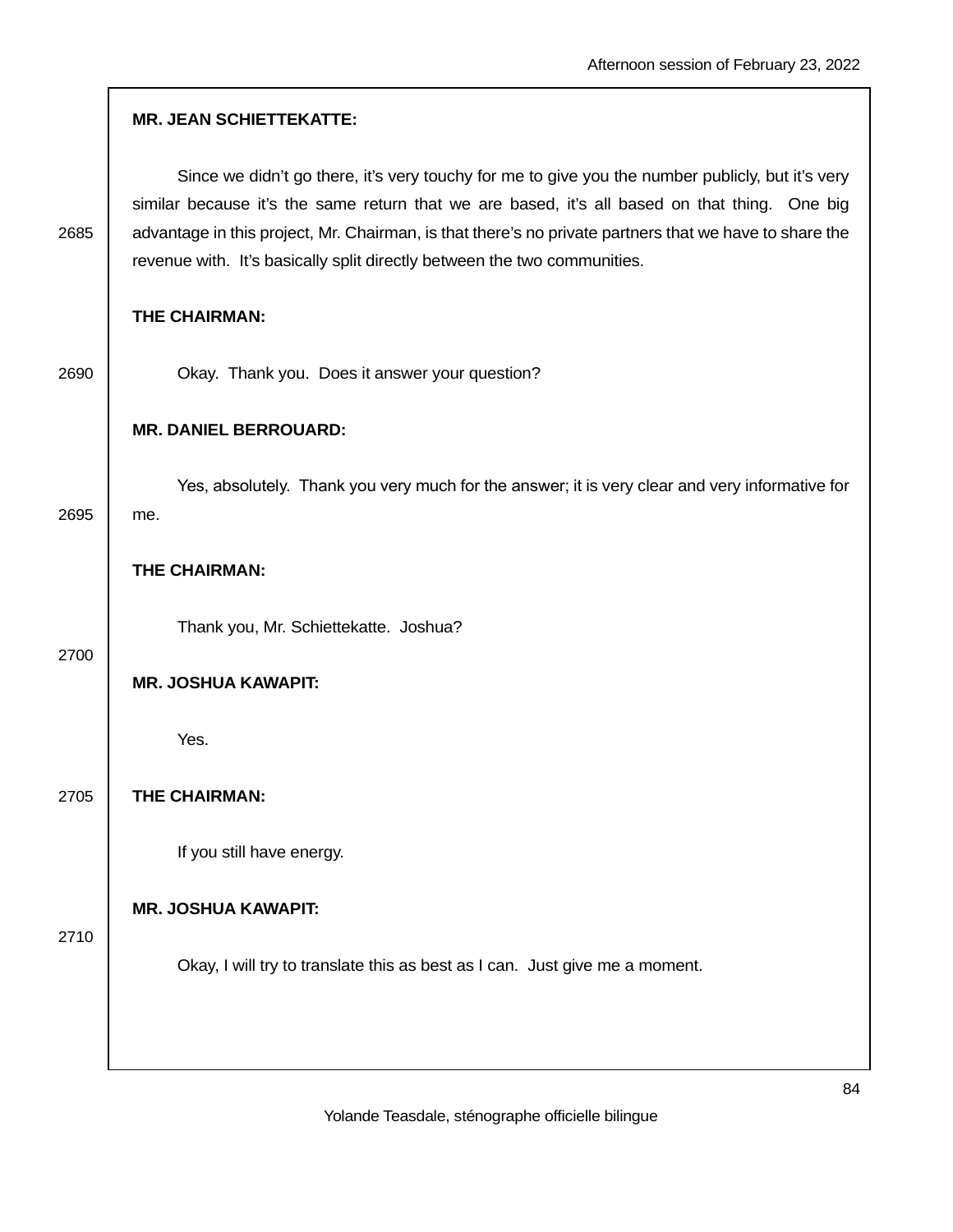|      | THE CHAIRMAN:                                                                                               |
|------|-------------------------------------------------------------------------------------------------------------|
| 2715 | Yes.                                                                                                        |
|      | <b>MR. JOSHUA KAWAPIT:</b>                                                                                  |
| 2720 | You can go ahead, Mr. Chair.                                                                                |
|      | THE CHAIRMAN:                                                                                               |
| 2725 | Okay. Thank you again. Miigwech. Sophie, I don't see anybody with the hands up, or - no,<br>do you see any? |
|      | THE EXECUTIVE SECRETARY:                                                                                    |
|      | No, I don't see any indication.                                                                             |
| 2730 | THE CHAIRMAN:                                                                                               |
|      | Okay.                                                                                                       |
| 2735 | THE EXECUTIVE SECRETARY:                                                                                    |
|      | Oh, Robert just put his hand up. Monsieur Joly.                                                             |
| 2740 | <b>MR. ROBERT JOLY:</b>                                                                                     |
|      | Just ask, and I will be there.                                                                              |
|      | THE EXECUTIVE SECRETARY:                                                                                    |
| 2745 | Actually, I believe someone on the floor would like to ask a question.                                      |
|      |                                                                                                             |

Г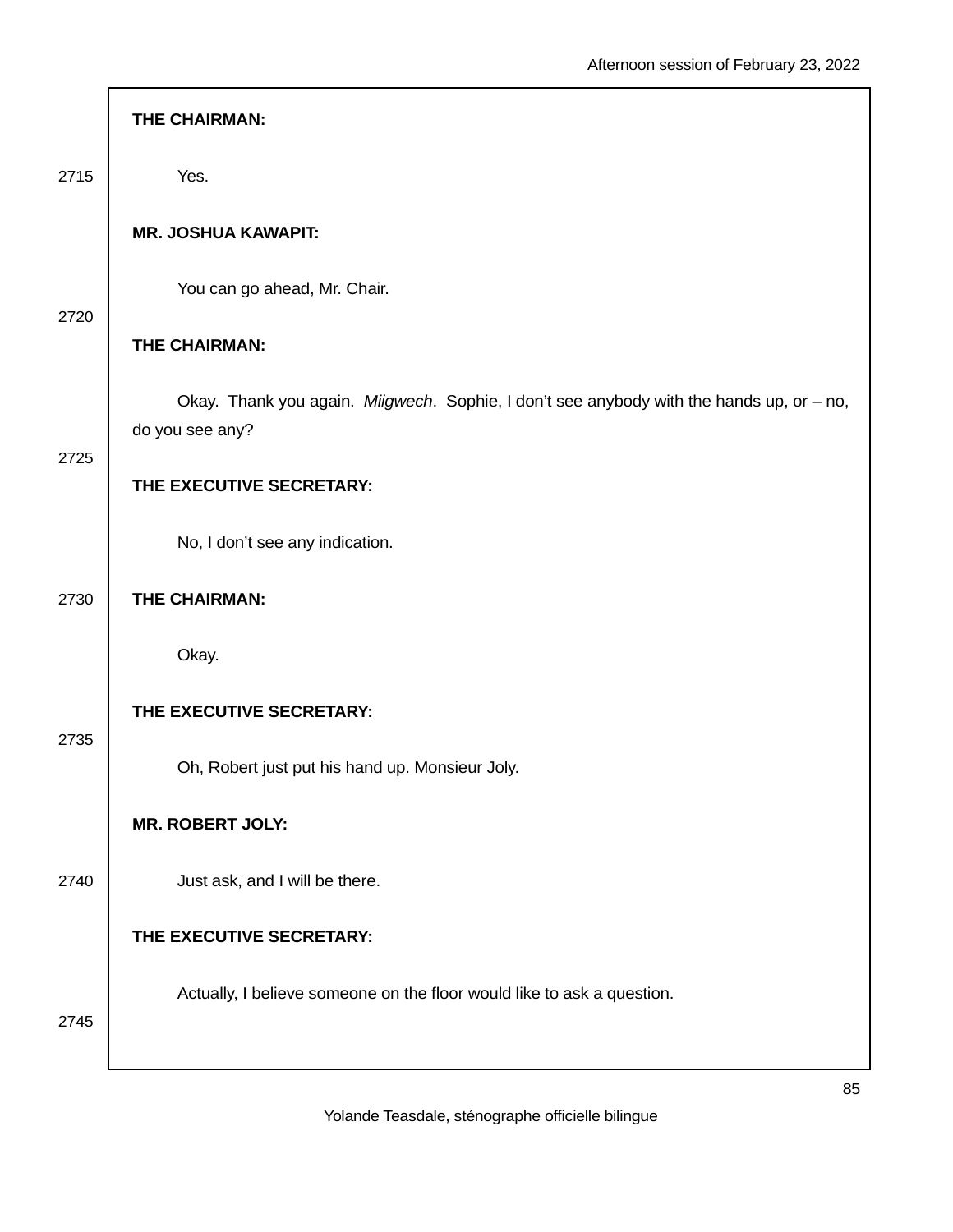|      | <b>MR. ROBERT JOLY:</b>                                                                                                                                                                                                                                                                                                                                                                                                                                                 |
|------|-------------------------------------------------------------------------------------------------------------------------------------------------------------------------------------------------------------------------------------------------------------------------------------------------------------------------------------------------------------------------------------------------------------------------------------------------------------------------|
|      | Oh, okay, so I'll leave my place, okay.                                                                                                                                                                                                                                                                                                                                                                                                                                 |
| 2750 | THE CHAIRMAN:                                                                                                                                                                                                                                                                                                                                                                                                                                                           |
|      | Robert, I will be right back to you, okay, so                                                                                                                                                                                                                                                                                                                                                                                                                           |
| 2755 | <b>MR. JOSHUA KAWAPIT:</b>                                                                                                                                                                                                                                                                                                                                                                                                                                              |
|      | Yes, someone's on the floor, and I'll ask - I can't recognize them with their mask, so I'm going<br>to ask them to identify themselves.                                                                                                                                                                                                                                                                                                                                 |
| 2760 | THE CHAIRMAN:                                                                                                                                                                                                                                                                                                                                                                                                                                                           |
|      | Thank you, Joshua.                                                                                                                                                                                                                                                                                                                                                                                                                                                      |
| 2765 | <b>MS. JADE</b>                                                                                                                                                                                                                                                                                                                                                                                                                                                         |
|      | <b>MS. JADE:</b>                                                                                                                                                                                                                                                                                                                                                                                                                                                        |
| 2770 | Hi, my name is Jade. I'm a youth who lives in Whapmagoostui. I'm not sure who to direct<br>the question to, so just in general. I guess just speaking on behalf of the youth of Whapmagoostui,<br>I want to know why is this project important, you know, for our future generations, and the youth that<br>live here. You know, is this project going to bring change or improvement, you know? I feel like<br>that's the big difference, so, yes, that's my question. |
| 2775 | THE CHAIRMAN:                                                                                                                                                                                                                                                                                                                                                                                                                                                           |
|      | Thank you. I'll ask somebody from the Proponent, I don't know, Mr. Mukash, or, if you would<br>like to provide some responses?                                                                                                                                                                                                                                                                                                                                          |

Г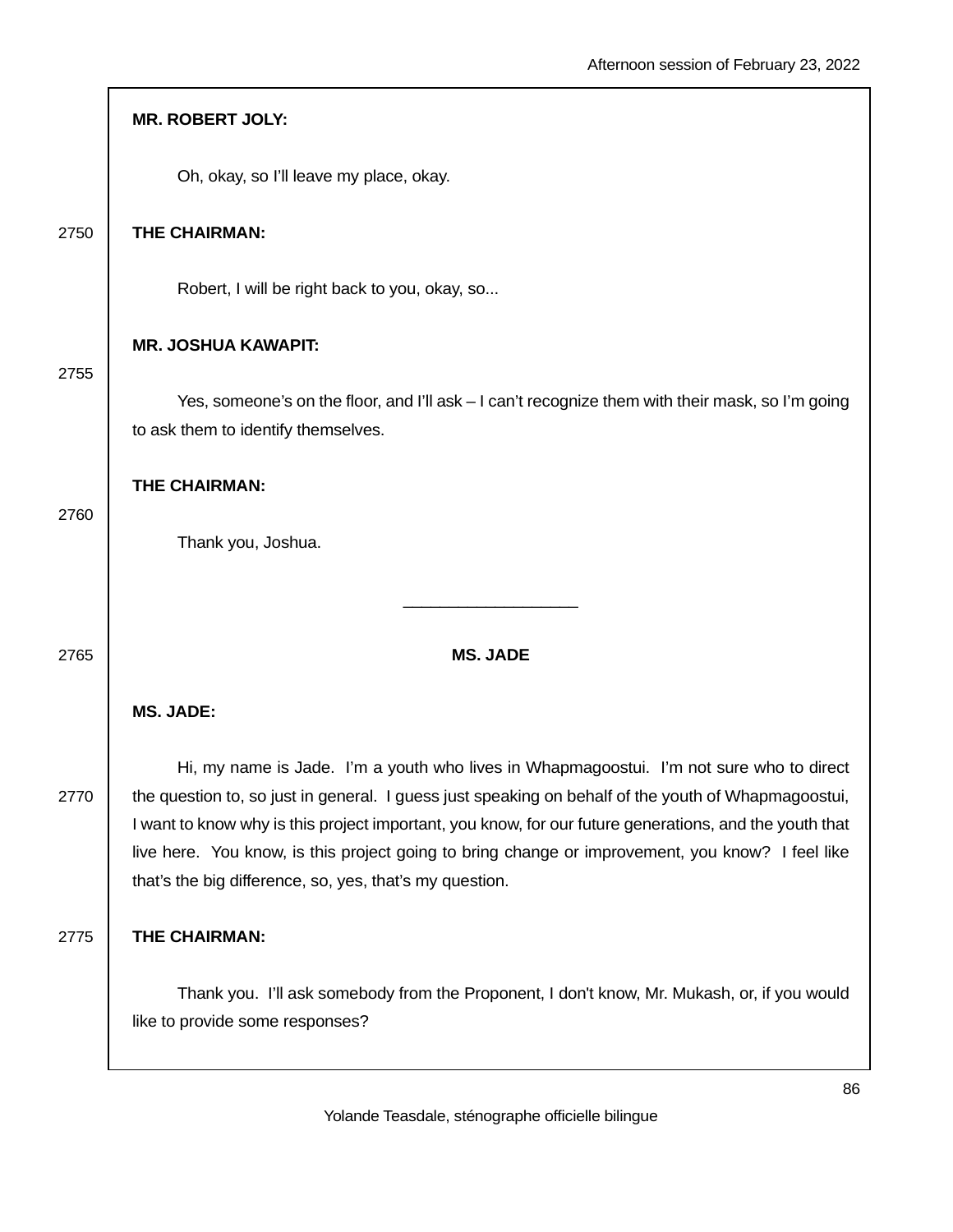### **MR. MATTHEW MUKASH:**

2780

 Alright. Well, thank you for the question. Yes, when we did the consultation last year, a lot of youth came to the workshops, and they asked a lot of questions, and one of the questions was exactly that: What is in it for the youth, you know, to support this project, and all of that?

2785 And, of course, you know, the youth are the next generation of leaders that will take over the community, and one of the important aspects of community growth is environmental impacts – not impact – economy, of course, the building of our economy, and in order to do that, we have to have people that are well trained to take over the jobs that exist within our community.

2790 And wind is only one of the projects that is being looked at, to build jobs, and also to promote training for the youth. What comes with that is the spin-offs from tourism, you know, we know that if the pandemic goes away, you know, and there's a story about this community who once fought to save its river, has an alternative, or a sustainable energy project. There will be a lot of people that will want to see it, so most likely we'll have a lot of opportunities in tourism.

2795

 Of course, that is in, you know, in accommodations, hotels, and all that, and that's only part of it. There are many opportunities for the youth in the future, in regards to, you know, the impacts of this project, and also, of course, it's a non – it's environmentally safe. We're not talking about damming a river, or promoting a mining project that, you know, that has impact on the water, and all 2800 of that.

 So, it's a sustainable project that has little impact on the land. It might have impact on the waterfowl and possibly on the caribou, or other animals, but very slightly. So, for the youth, I think it's very important for them to consider the potential economic impacts of the project, and also for 2805 **opportunity for a sustainable community growth. Okay. Thank you.** 

#### **THE CHAIRMAN:**

Miigwech, Mr. Mukash. You will not believe it, but I will ask Joshua to translate what you said 2810 in Cree.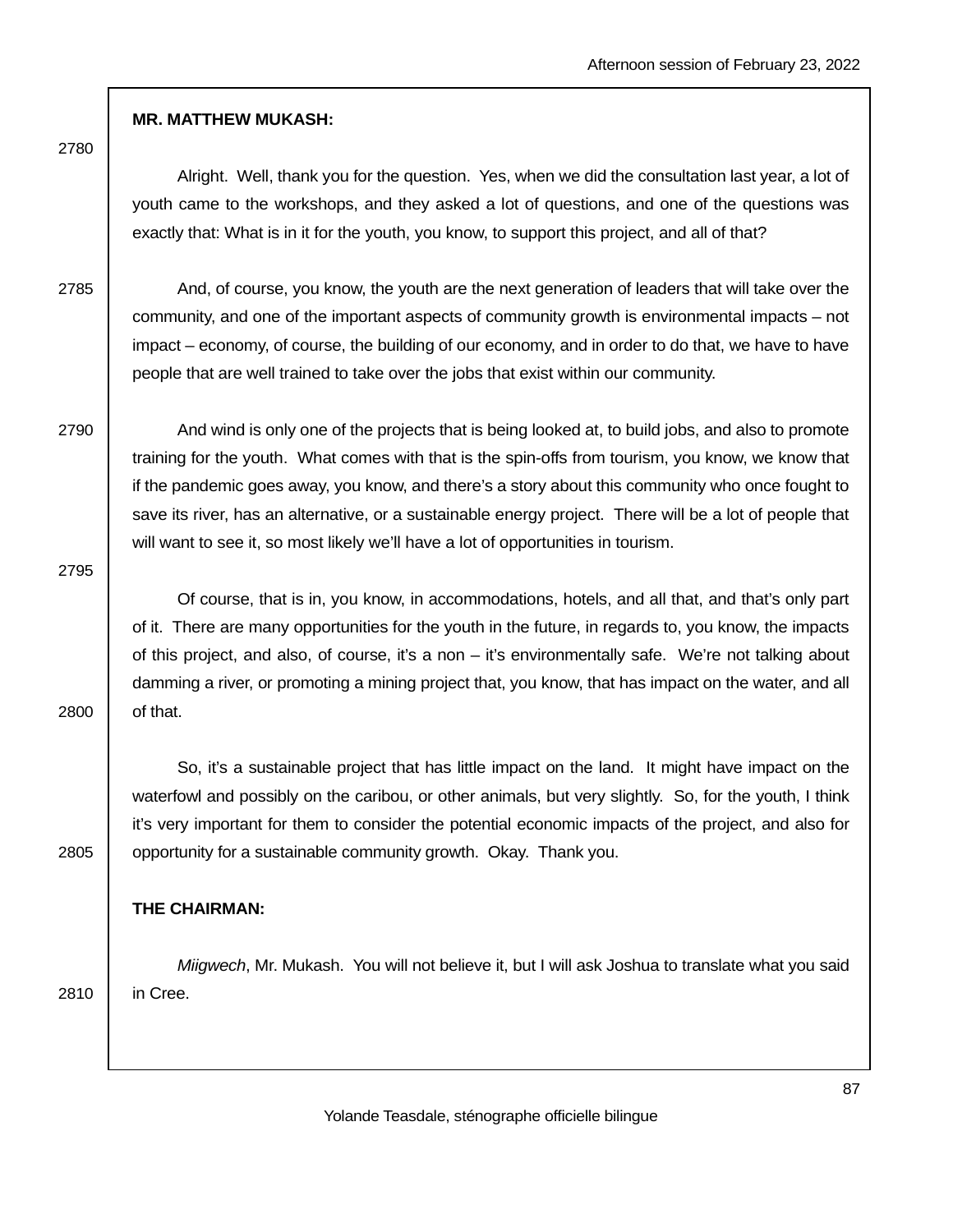|      | <b>MR. JOSHUA KAWAPIT:</b>                                                                                                                                                                                                                                                                                                                                                                                                |
|------|---------------------------------------------------------------------------------------------------------------------------------------------------------------------------------------------------------------------------------------------------------------------------------------------------------------------------------------------------------------------------------------------------------------------------|
| 2815 | Thank you, Mr. Chair. Okay, go ahead, Mr. Chair.                                                                                                                                                                                                                                                                                                                                                                          |
|      | THE CHAIRMAN:                                                                                                                                                                                                                                                                                                                                                                                                             |
|      | Okay. Thanks a lot again, Joshua. So, is there somebody else who would like to ask a<br>question? Sophie, help me. Do you see somebody? No?                                                                                                                                                                                                                                                                               |
| 2820 | <b>MR. SAM W. GULL:</b>                                                                                                                                                                                                                                                                                                                                                                                                   |
|      | Sam W. Gull here.                                                                                                                                                                                                                                                                                                                                                                                                         |
| 2825 |                                                                                                                                                                                                                                                                                                                                                                                                                           |
|      | <b>MR. SAM W. GULL</b>                                                                                                                                                                                                                                                                                                                                                                                                    |
|      | THE CHAIRMAN:                                                                                                                                                                                                                                                                                                                                                                                                             |
| 2830 | Okay, Mr. Gull.                                                                                                                                                                                                                                                                                                                                                                                                           |
|      | <b>MR. SAM W. GULL:</b>                                                                                                                                                                                                                                                                                                                                                                                                   |
| 2835 | I just want to respond to Jade, is her question, and I think it's a very good question for the<br>future of youth in Whapmagoostui. I was a youth once, and I always looked at what are the<br>opportunities.                                                                                                                                                                                                             |
| 2840 | I think for this project, you know, of course jobs is one of the key components that we want to<br>secure for local young people, because we're looking at a training programme where they could look<br>at a career opportunity in the field of energy, with a college in Gaspésie. So, I think there's an<br>opportunity there for a career building and development for young people, both Cree and the Inuit<br>side. |
|      |                                                                                                                                                                                                                                                                                                                                                                                                                           |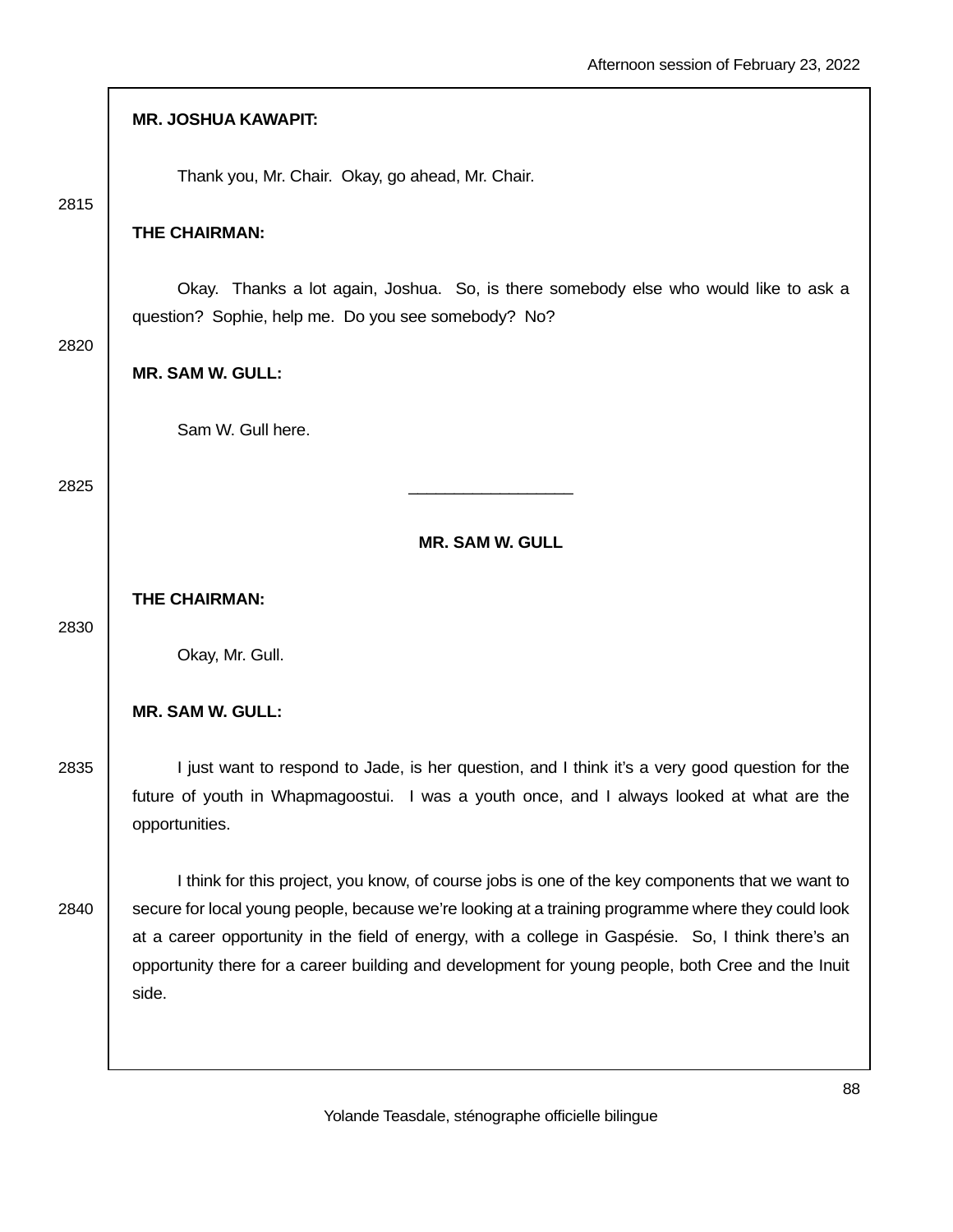2845 | In one of our sessions, the tourism director of the Cree Nation mentioned, did you guys ever think about industrial tourism? Because this could be a very good project for Whapmagoostui and Kuujjuaraapik for industrial tourism, for people from Radisson, or Montréal, to fly into the community to see the new energy project there, but then there could be spinoffs from that, for tourism, for restaurants, hotels, tourism, fishing, hunting, berry picking. So, there could be a big business  $2850$  around tourism, and that's what we call economic growth.

 I don't know what the unemployment rate is in Whapmagoostui, but I know for Waswanipi it's very high, and in most cases, in the Cree communities, the population of young people is growing so fast that our job market is not growing with the population, and we, our population is growing four 2855 times faster than Québec or Canada. So, the jobs are really needed in those communities, and one of the things we talked to already to the local economic development, is get ready to capitalize on these contracts, you know, for the road building, you know, for construction of the camps, you know, to support the workers, you know, if they need room and board, or lodging.

2860 So, contracts are also a big economic benefit for local workers. Some of them have businesses that they need to support. For the past two years, it didn't help any contractor to try to sustain its business, and one last thing that I think is, you know, I think Whapmagoostui and Kuujjuaraapik, in the future, you know, they don't need to depend on diesel, and this is something that Québec has announced, to eliminate diesel in the north, and this is one step forward. It's not a 2865 full solution, but it's a step forward, and you know, and we reduce the chances of polluting our drinking water.

 We heard what happened I think it was in Kuujjuaraapik, where they had a spill, and it was going down into their water system. So, we don't want that to happen in any community in the north. 2870 So, by finding new methods of creating renewable energy, sustainable renewable energy, I think will be better for the youth in the future, and there's going to be technology that's going to come, that's going to get better and better as the future develops, and we'll find these technologies that could help off-grid communities like Whapmagoostui and Kuujjuaraapik, to better manage, not just in the community, but also at their campsites, because today we still use a lot of generators to fuel our 2875 camps, you know, maybe a bit of solar, but it's still mainly generators and wood fire, but these are opportunities.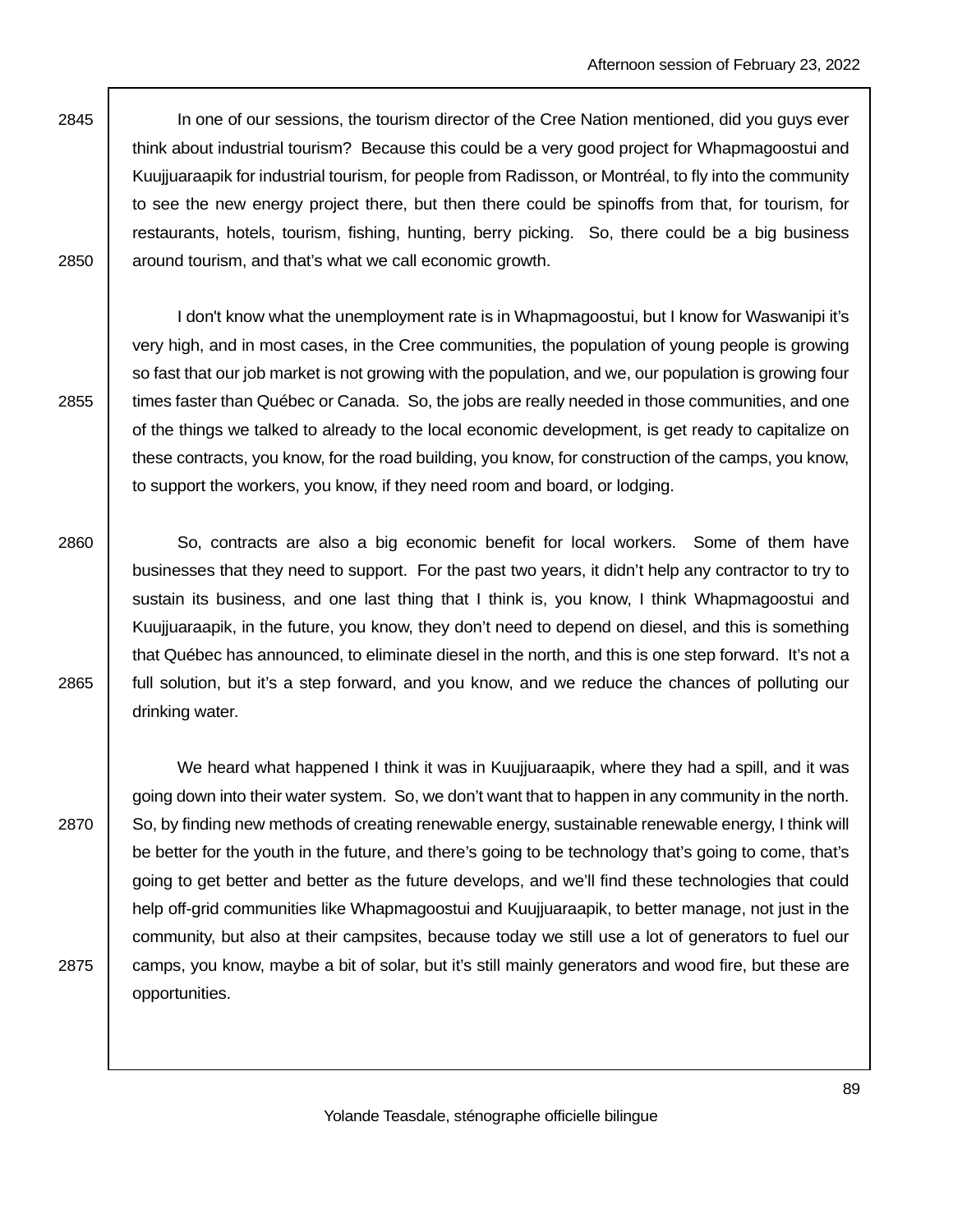I think that career training programme that we want to do with the college in Gaspésie could be a good opportunity for youth to expand their knowledge and their ideas of developing further in 2880 | their education, looking for different business ideas, participating in this training programme to become a technician. So, I see a wide variety of things that could spin off for the community, and to reduce the unemployment rate, and increase the employment rate, and the circular economy that happens within Kuujjuaraapik and Whapmagoostui.

2885 So, I think there's a lot of benefits. Maybe the economic development could look at how to measure that, and report back to the community, on how much spinoffs did happen from a project of this size, you know. Like, I know universities like to do that, so if you get a university involved, I know Laval is in Whapmagoostui already, so they could get involved in doing a study of such thing.

### 2890 **THE CHAIRMAN:**

Miigwech, Mr. Gull. Joshua?

### **MR. JOSHUA KAWAPIT:**

2895

Yes.

### **THE CHAIRMAN:**

2900 We need you.

### **MR. JOSHUA KAWAPIT:**

Okay, just give me a few seconds or minutes.

## 2905

# **THE CHAIRMAN:**

 Yes. A minute. While Joshua is getting ready, do you mind, I mean, I'm talking to all the participants, you know, if we keep going, and I guess there are only a few questions, and then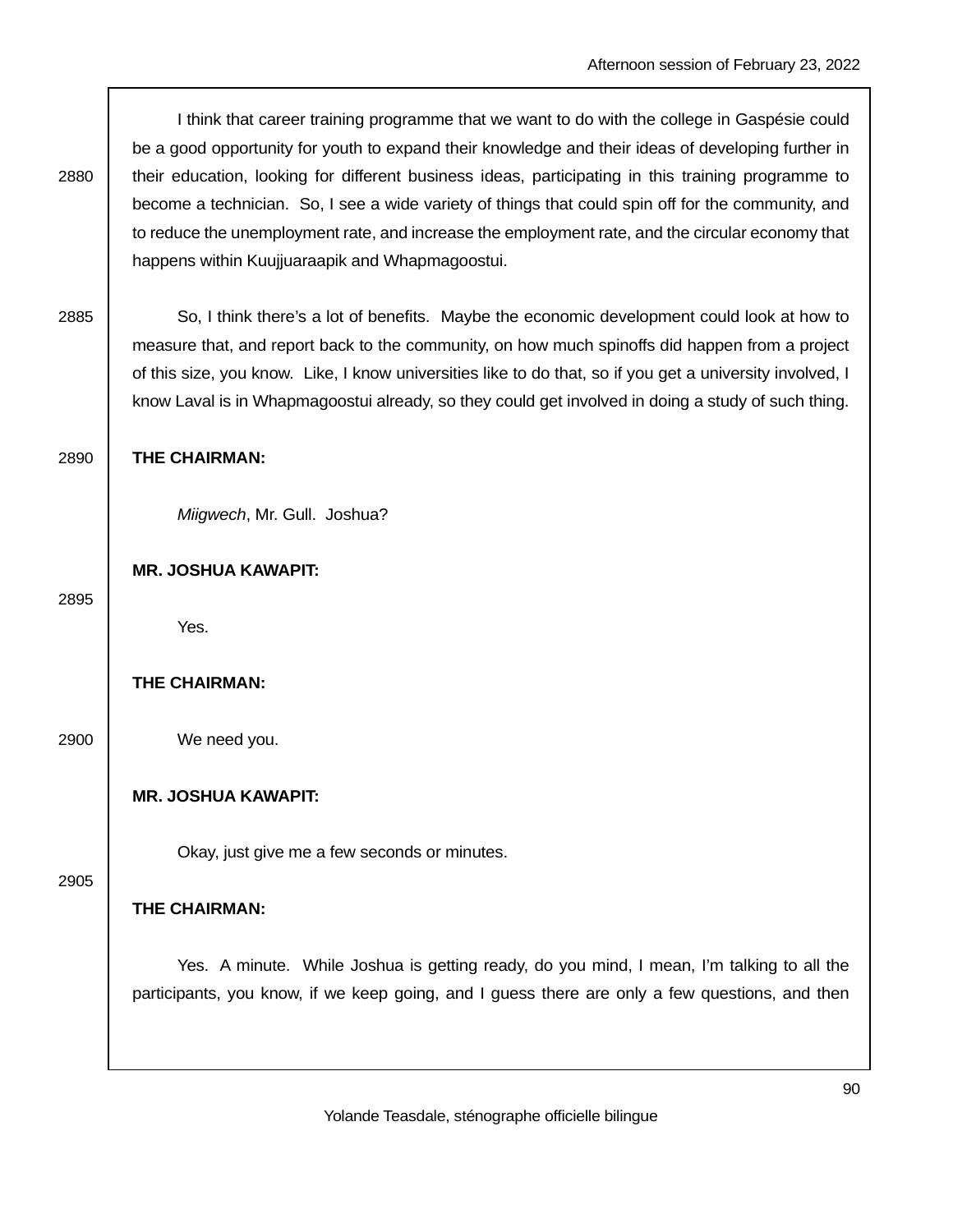| 2910 | maybe we can break, and if we believe that an evening session is needed, I'll be more than happy<br>to be back.                                                                                                                                                                                                                             |
|------|---------------------------------------------------------------------------------------------------------------------------------------------------------------------------------------------------------------------------------------------------------------------------------------------------------------------------------------------|
|      | <b>MR. JOSHUA KAWAPIT:</b>                                                                                                                                                                                                                                                                                                                  |
| 2915 | Mr. Chair?                                                                                                                                                                                                                                                                                                                                  |
|      | THE CHAIRMAN:                                                                                                                                                                                                                                                                                                                               |
| 2920 | Yes.                                                                                                                                                                                                                                                                                                                                        |
|      | <b>MR. JOSHUA KAWAPIT:</b>                                                                                                                                                                                                                                                                                                                  |
|      | You can go ahead.                                                                                                                                                                                                                                                                                                                           |
| 2925 |                                                                                                                                                                                                                                                                                                                                             |
|      | <b>MR. DANIEL BERROUARD</b>                                                                                                                                                                                                                                                                                                                 |
| 2930 | THE CHAIRMAN:                                                                                                                                                                                                                                                                                                                               |
|      | Okay, thank you again, Joshua. Mr. Berrouard, please.                                                                                                                                                                                                                                                                                       |
|      | <b>MR. DANIEL BERROUARD:</b>                                                                                                                                                                                                                                                                                                                |
| 2935 | Okay. It's a short question, probably a short answer. That's on the administrative point of<br>view, the Proponent mentioned that they will use an existing borrow pit. Who will operate, or who<br>operates the borrow pit, and who will obtain the permit about that, if the Proponent needs a permit<br>about that? That's the question. |
| 2940 |                                                                                                                                                                                                                                                                                                                                             |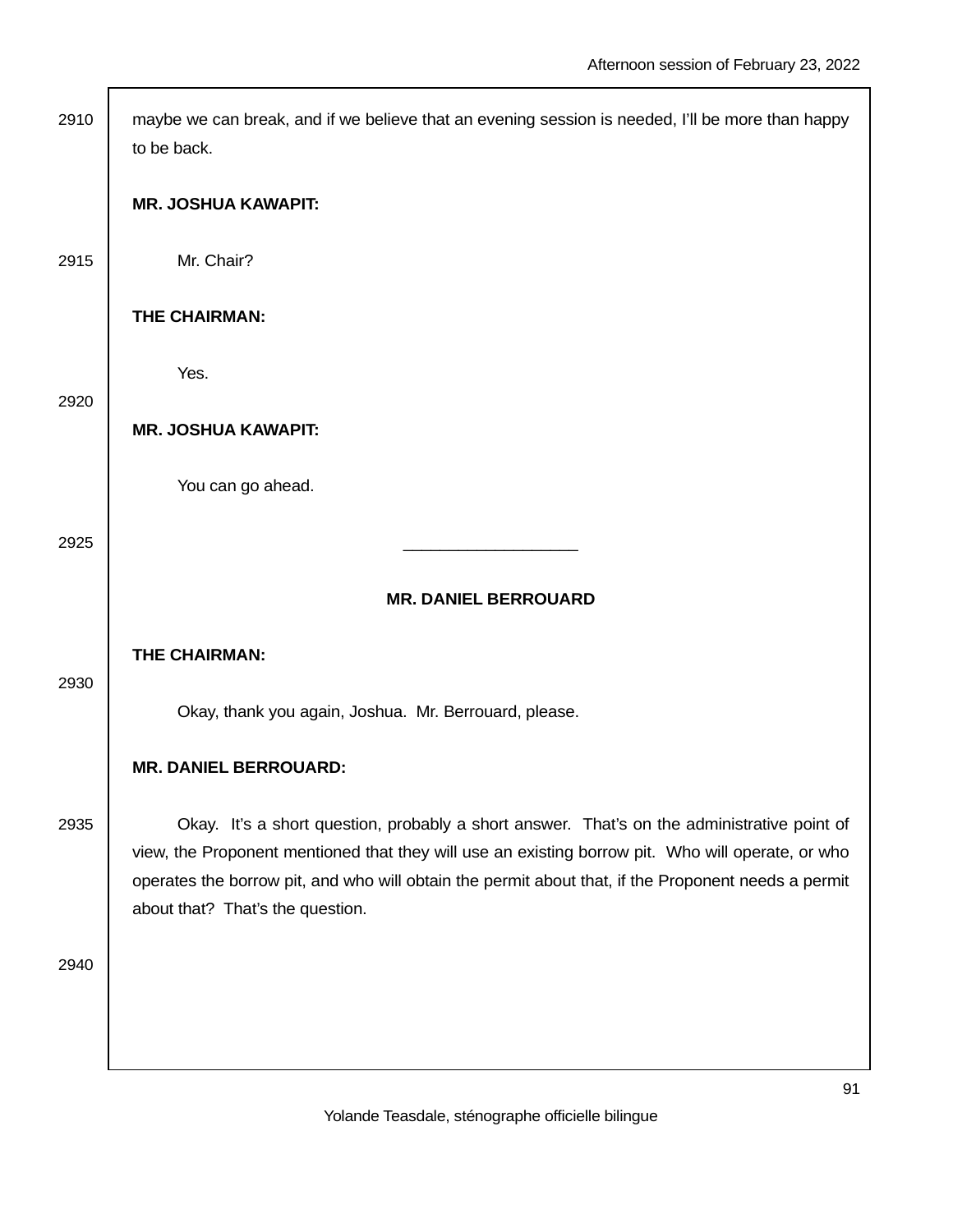## **THE CHAIRMAN:**

 Thank you, Mr. Berrouard. Mr. Schiettekatte, do you want to address the question, or somebody else from your group?

2945

# **MR. JEAN SCHIETTEKATTE:**

 Yes, I will address the question. The idea is to do the pit at the lower part of the road to go up, so we do the less movement of earth, and it will be probably NI that will request the permit, but  $2950$  with TCI, that is the company that is – will be the EPC general contractor. TCI is one of the largest contractors for Hydro-Québec also, so, and they have built a lot of the wind projects in Québec, so, but the idea is that we will do that with them, yes.

 We also understand that to start that process, that takes a couple of months. We need the 2955 authorization from the COMEX to go to the administrator and everything, to be able to start that process, yes.

### **MR. DANIEL BERROUARD:**

2960 Thank you.

## **THE CHAIRMAN:**

 Thank you. Do you have any additional questions, Mr. Berrouard, about the borrowing fee? 2965 No?

## **MR. DANIEL BERROUARD:**

No, it's okay. We understand that's an existing borrow pit, that's it?

2970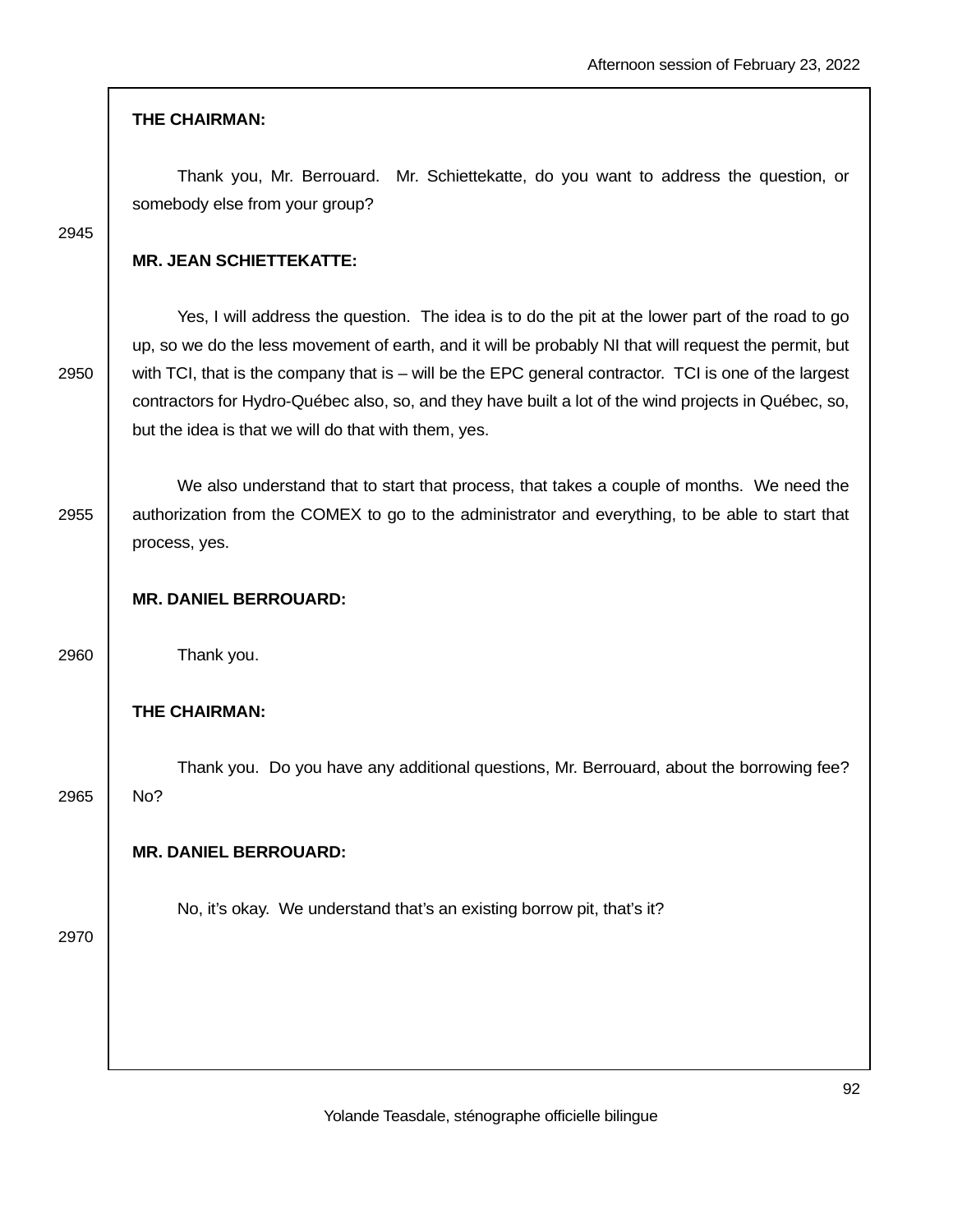|  | <b>MR. JEAN SCHIETTEKATTE:</b> |
|--|--------------------------------|
|--|--------------------------------|

 I don't know. No, it's not an existing, there is an existing site that we can use to start, if we don't have the permit, but it is a new site that is at the bottom of the thing that was indicated in the 2975  $\parallel$  answer that we gave to you last summer.

### **MR. DANIEL BERROUARD:**

Okay.

2980

## **THE CHAIRMAN:**

Okay, thank you. Joshua?

# 2985 **MR. JOSHUA KAWAPIT:**

 Yes. There was a whole lot of the acronyms I couldn't get. I'm not familiar with those abbreviations.

#### 2990 **THE CHAIRMAN:**

I cannot help you, unfortunately; I will go back to Mr. Schiettekatte, please.

#### **MR. JEAN SCHIETTEKATTE:**

2995

 Sorry, yes, not easy to translate. Basically, what we mean is that we need to request, like Mr. Berrouard said, a special permit to mine the material. So, we have a process to do about that, that site, so we – the terms were basically the process that the Chair described at the beginning of the presentation, but before we can request those permits, we need to wait the COMEX to finish 3000 | this process and to get the environment license, so we can proceed in that. We selected for sure the site that is the best to do that, with minimum impact on the road. It actually will be on the road, so, yes.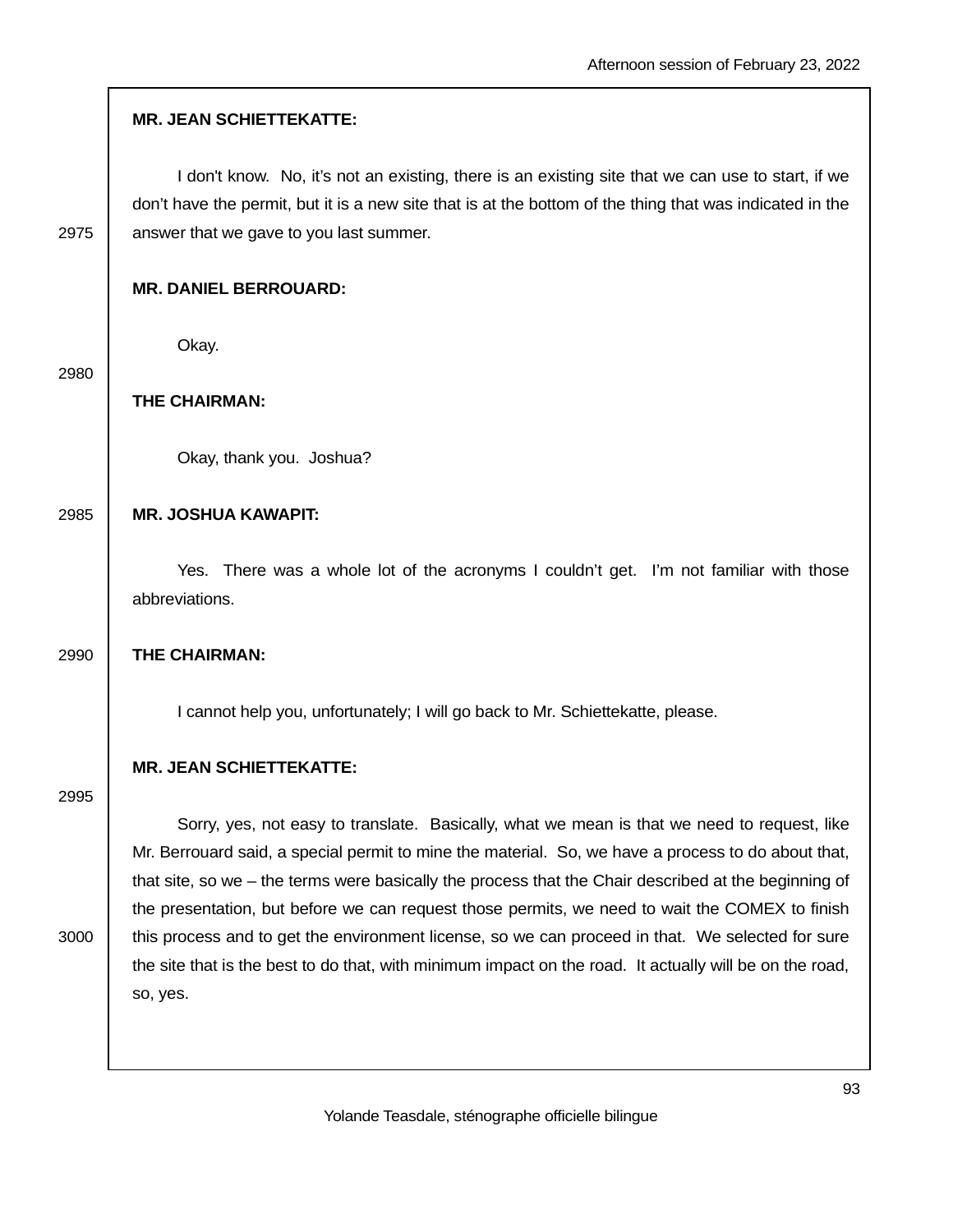| 3005 | <b>MR. JOSHUA KAWAPIT:</b>                                                                                                                                                                                                                                                          |
|------|-------------------------------------------------------------------------------------------------------------------------------------------------------------------------------------------------------------------------------------------------------------------------------------|
|      | Wonderful. Thank you.                                                                                                                                                                                                                                                               |
|      | THE CHAIRMAN:                                                                                                                                                                                                                                                                       |
| 3010 | Thank you, Mr. Schiettekatte. So, Joshua, we'll wait for you.                                                                                                                                                                                                                       |
|      | <b>MR. JOSHUA KAWAPIT:</b>                                                                                                                                                                                                                                                          |
|      | Thanks. You can go ahead, Mr. Chair.                                                                                                                                                                                                                                                |
| 3015 |                                                                                                                                                                                                                                                                                     |
|      | <b>MR. ROBERT JOLY</b>                                                                                                                                                                                                                                                              |
| 3020 | THE CHAIRMAN:                                                                                                                                                                                                                                                                       |
|      | Miigwech. Mr. Joly, please.                                                                                                                                                                                                                                                         |
|      | <b>MR. ROBERT JOLY:</b>                                                                                                                                                                                                                                                             |
| 3025 | Thank you. Just a few comments. Even if the Proponent has taken any, all means and ways<br>to avoid the impact of the project, or to mitigate the residuals impact, it may happen that someone                                                                                      |
| 3030 | or some people have complaints about the project, on many aspects of the project. So, what I<br>wanted to know is, have you thought about putting into place some means, or some process to<br>gather those complaints, and to answer any complaint that would come on the project. |
|      | THE CHAIRMAN:                                                                                                                                                                                                                                                                       |
| 3035 | Thank you. Again, who would like to address the question?                                                                                                                                                                                                                           |
|      |                                                                                                                                                                                                                                                                                     |

Г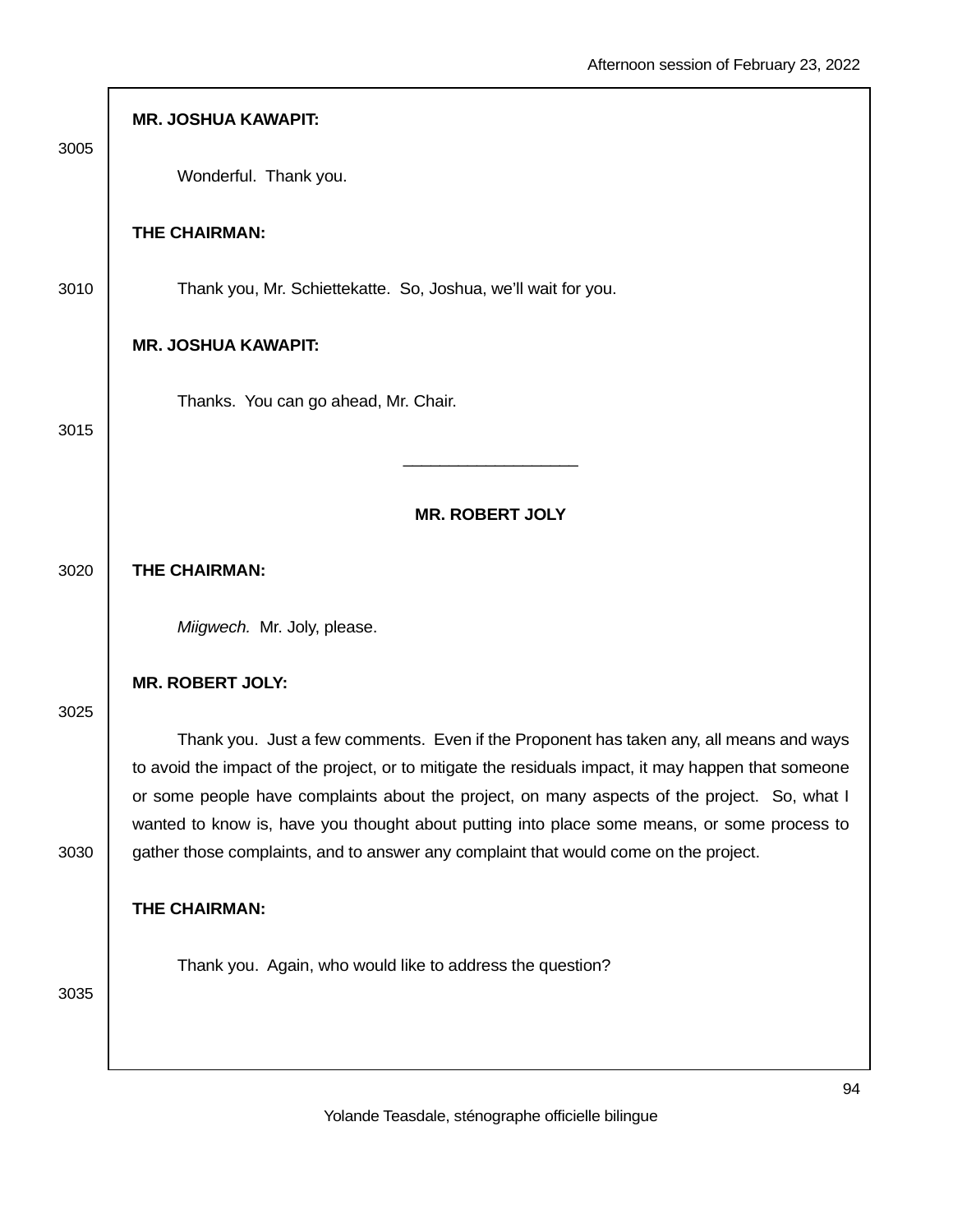|      | <b>MR. JEAN SCHIETTEKATTE:</b>                                                                                                                                                                                                                                                                                                                                                                                                                                                                                      |
|------|---------------------------------------------------------------------------------------------------------------------------------------------------------------------------------------------------------------------------------------------------------------------------------------------------------------------------------------------------------------------------------------------------------------------------------------------------------------------------------------------------------------------|
| 3040 | I can address it, but maybe Sam can complement it. What we have been discussing is to do<br>a community follow-up committee that will follow the project during its construction and, also, we will<br>document the process of the construction, so it can be used as a reference for $-$ on the history, or<br>if, like Sam said, a tourism project is done, so we could show what was done to do the work.                                                                                                        |
| 3045 | So, yes, that committee will be in contact with the community, and follow up the process during<br>the construction time, and answer if there's a complaint from people, but we try to limit, for example,<br>not to have trucks going up on the road, to do the mining at the closest point of the new road.                                                                                                                                                                                                       |
| 3050 | Maybe also one detail is that there'll be also dynamite used at the bottom of the turbine, to do<br>the foundation by itself. So, this will be more detailed in the request of the permit, but that is typical<br>to all the wind projects.                                                                                                                                                                                                                                                                         |
|      | THE CHAIRMAN:                                                                                                                                                                                                                                                                                                                                                                                                                                                                                                       |
| 3055 | Thank you. Mr. Gull, would you like to add something?                                                                                                                                                                                                                                                                                                                                                                                                                                                               |
|      | <b>MR. SAM W. GULL:</b>                                                                                                                                                                                                                                                                                                                                                                                                                                                                                             |
| 3060 | Yes. We had a discussion at one of the KWREC board meetings on this subject, and we<br>wanted to - on the Cree side, we have the Cree Trappers Association that have coordinators and<br>liaison officers, and we would like to have them participate, amongst other community members, to<br>create a committee jointly with the Inuit, in a query, to have that dialogue, or that discussion, you<br>know, during construction, during hunting season, you know, look at some of the issues that may<br>come out. |
| 3065 | So, we did think about that. We do want to create a liaison committee, to communicate that<br>to the board of KWREC so they could address some of these issues. And part of that was also to<br>look at – and that was the question Jade asked earlier, is that part of the mitigating of these issues<br>that may come out, is we could create - the local communities can create programmes. From the                                                                                                             |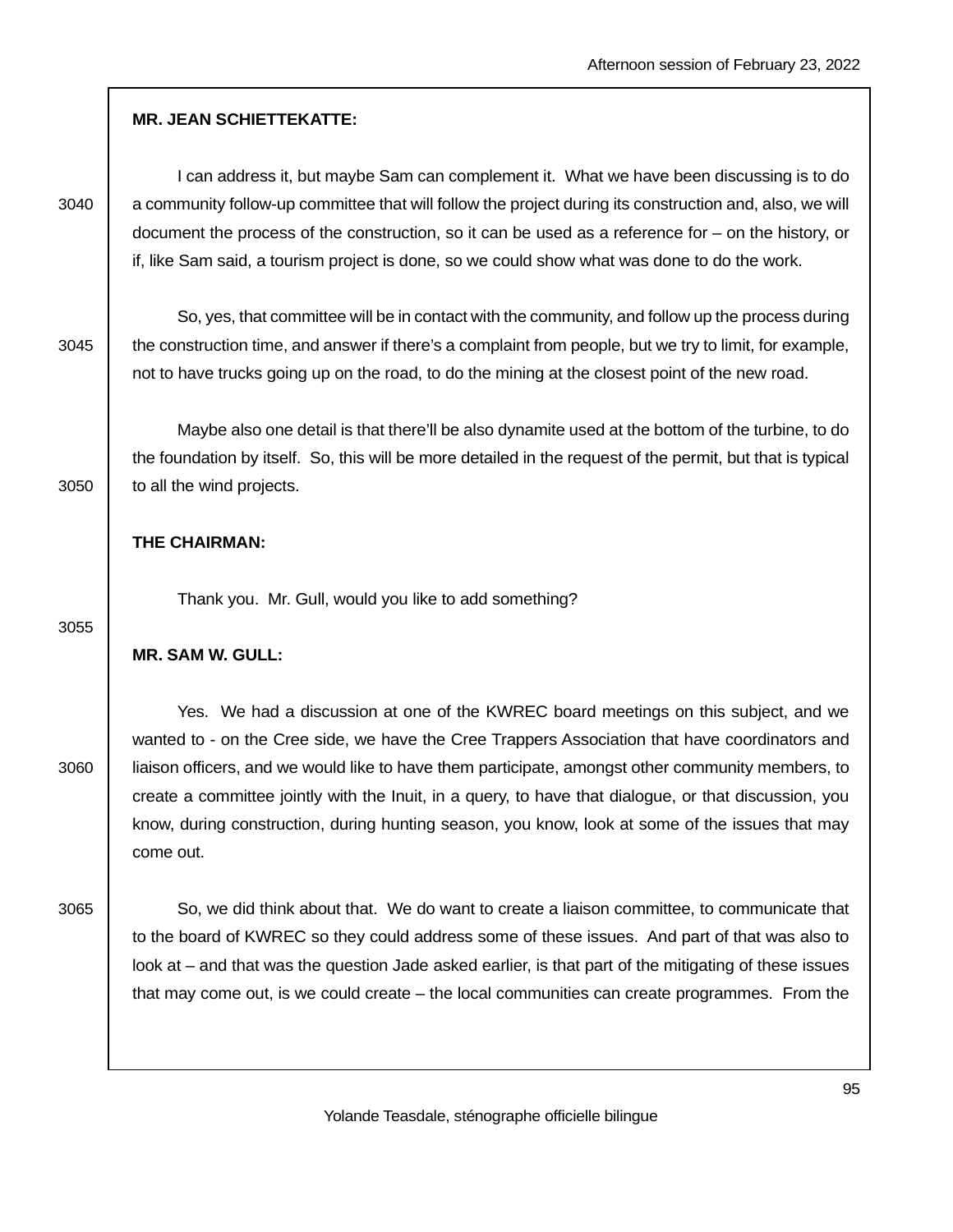| dividends that they're going to receive from the project, they could create programmes for the<br>hunters, and trappers, and youth.                                                                                                                                                                                                                                                                                                                                                                                                                                                                                                                                                            |
|------------------------------------------------------------------------------------------------------------------------------------------------------------------------------------------------------------------------------------------------------------------------------------------------------------------------------------------------------------------------------------------------------------------------------------------------------------------------------------------------------------------------------------------------------------------------------------------------------------------------------------------------------------------------------------------------|
| Whatever the issue may be, it will be up to the community to decide what is the priority on<br>these programmes they want to develop, because those dividends, the profit that they're going to<br>make, is going to go back to the community, and the community will decide how to mitigate those<br>issues, that the community faces, if it's hunting, if it's fishing, if it's something to do with traffic on<br>that road, you know, security issues, young people issues. There's a lot of issues among our young<br>people, and it could be a variety of helping getting firewood for trappers or elders. So, there's a<br>large variety of programmes that can be developed from this. |
| THE CHAIRMAN:                                                                                                                                                                                                                                                                                                                                                                                                                                                                                                                                                                                                                                                                                  |
| Thank you. Joshua, probably you heard your name again?                                                                                                                                                                                                                                                                                                                                                                                                                                                                                                                                                                                                                                         |
| <b>MR. JOSHUA KAWAPIT:</b>                                                                                                                                                                                                                                                                                                                                                                                                                                                                                                                                                                                                                                                                     |
| Yes. Just for the record, I believe there's no longer a Cree Trappers Association. Didn't they<br>change their name a couple of years ago, to Hunters and Trappers Association? It's no longer CTA?                                                                                                                                                                                                                                                                                                                                                                                                                                                                                            |
| <b>MR. SAM W. GULL:</b>                                                                                                                                                                                                                                                                                                                                                                                                                                                                                                                                                                                                                                                                        |
| It's possible. I'm not up to date to the name, but the organization still exists.                                                                                                                                                                                                                                                                                                                                                                                                                                                                                                                                                                                                              |
| THE CHAIRMAN:                                                                                                                                                                                                                                                                                                                                                                                                                                                                                                                                                                                                                                                                                  |
| Okay.                                                                                                                                                                                                                                                                                                                                                                                                                                                                                                                                                                                                                                                                                          |
| <b>MR. JOSHUA KAWAPIT:</b>                                                                                                                                                                                                                                                                                                                                                                                                                                                                                                                                                                                                                                                                     |
| So, just for your record, it's the Hunters and Trappers Association. In Whapmagoostui, it's<br>Whapmagoostui Hunters and Trappers Association, but people still use Cree Trappers Association.<br>So, just give me a few seconds to translate.                                                                                                                                                                                                                                                                                                                                                                                                                                                 |
|                                                                                                                                                                                                                                                                                                                                                                                                                                                                                                                                                                                                                                                                                                |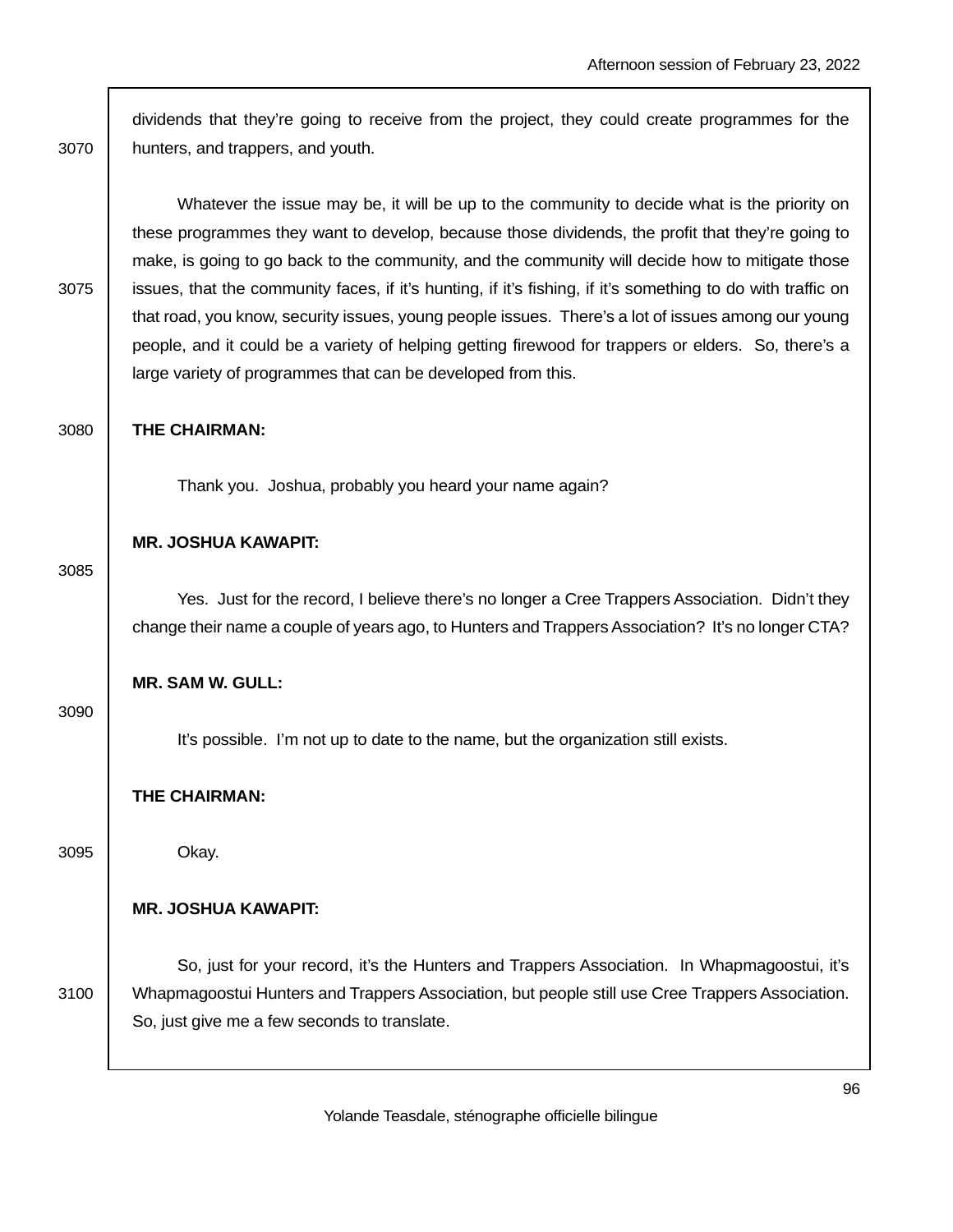|      | THE CHAIRMAN:                                                                                                                                                                      |
|------|------------------------------------------------------------------------------------------------------------------------------------------------------------------------------------|
| 3105 | By all means, Joshua.                                                                                                                                                              |
|      | <b>MR. JOSHUA KAWAPIT:</b>                                                                                                                                                         |
|      | You can go ahead, Mr. Chair.                                                                                                                                                       |
| 3110 | THE CHAIRMAN:                                                                                                                                                                      |
|      | Okay. Thank you again, Joshua. So, I don't know if we have participants who would like to<br>ask questions, or if the Proponent would like to add something, or the COMEX members? |
| 3115 | <b>MR. MATTHEW MUKASH:</b>                                                                                                                                                         |
|      | Yes.                                                                                                                                                                               |
| 3120 | <b>MR. MATTHEW MUKASH</b>                                                                                                                                                          |
|      |                                                                                                                                                                                    |
|      | THE CHAIRMAN:                                                                                                                                                                      |
| 3125 | Yes.                                                                                                                                                                               |
|      | <b>MR. MATTHEW MUKASH:</b>                                                                                                                                                         |
| 3130 | Matthew Mukash here.                                                                                                                                                               |
|      | THE CHAIRMAN:                                                                                                                                                                      |
|      | Yes, Matthew.                                                                                                                                                                      |
|      |                                                                                                                                                                                    |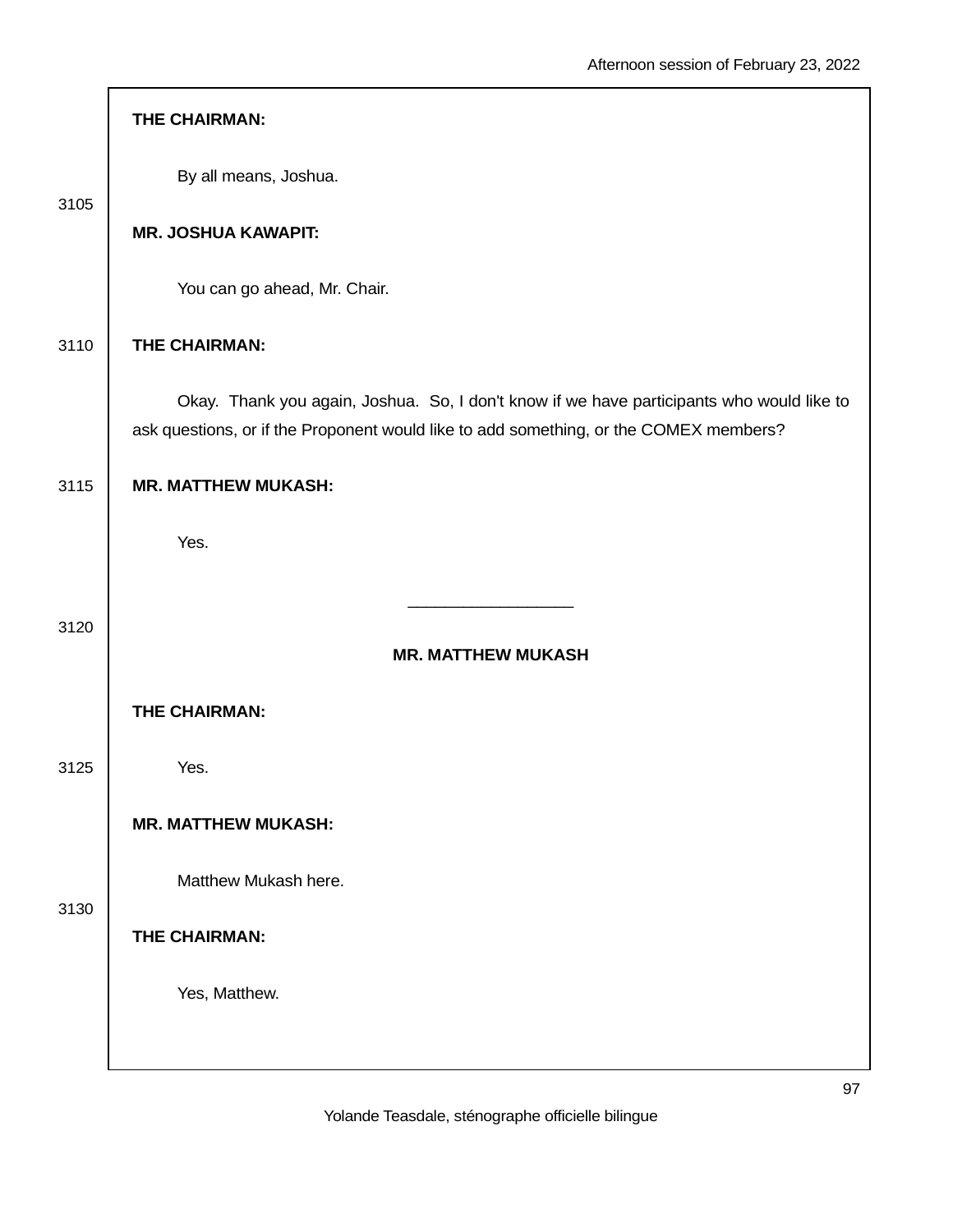## 3135 **MR. MATTHEW MUKASH:**

 Yes. Okay, I just want to make sure I'm on the screen. It seems like my camera is off, or it's not in focus. Yes. I just want to make a comment, basically to clarify, and make sure that people understand concerning the discussion on the battery, the battery. Originally, this was part of the  $3140$  plan that we have with our project, but as we spoke with Hydro-Québec, they told us that it was going to be theirs, they would own the battery, and they would deal with it, its operation, and all that.

 So, it's not – the battery is not part of our component, the wind component, okay? It's just that I wanted to make sure that everybody understands that. So, I just wanted to clarify that. The 3145  $\parallel$  other thing is, you know, it's – it is indeed a complex project, and like we said at the beginning, there were a lot of questions about the potential impacts on the hunters, and all of that, and those were answered, and the answers were posted in the website of KWREC, and also those questions were submitted to the COMEX.

3150 What we're going to do for – I just want to inform the community that what we're going to do from here on, is that we're going to continue to educate the people about the project. We were planning to have a podcast in Cree, and to have various people from the industry come and talk to us about the actual impacts of a wind project. So, that's going to be ongoing, until the project is approved. So, people will be informed about that, and they will have a chance to understand the 3155 potential impacts.

 Also, before the community makes a decision on the land use, we have to make sure that they understand well the project, and what happens if we don't approve the land use, and all that. So, it's important for people to understand it, so we're going to continue to educate the people. And 3160 | I do have a question to Hydro-Québec, still there, the representatives of Hydro-Québec?

# **MR. OLIVIER ARSENAULT:**

Yes, I'm still there.

3165

Yolande Teasdale, sténographe officielle bilingue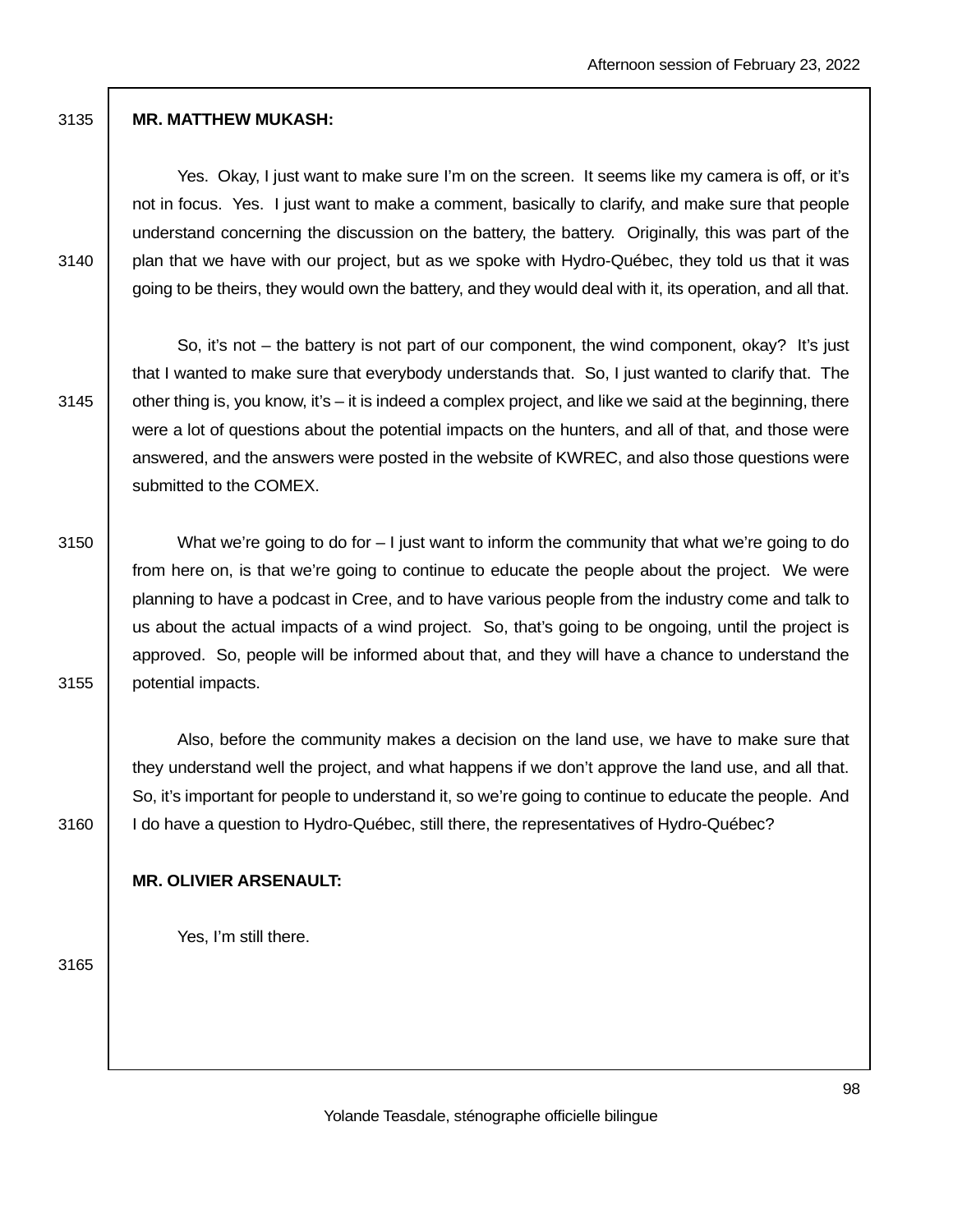## **MR. MATTHEW MUKASH:**

 Okay. Okay. I guess my question is, you know, we always look at the future when we do projects and, you know, we have Plan B, Plan A, Plan A and Plan B, and Plan C, and all that. 3170 Supposedly, the unlikely reason of an event that the project doesn't go through, okay? What are the alternatives for Hydro-Québec to do away with diesel? Because as you know the Premier of Québec announced that there will be no more construction of housing that involves heating systems with diesel, and so we know that it's coming. We do have to – they really want to do away with the greenhouse gas emissions, and all of that.

3175

 So, we know that there has been – there had been a discussion, I saw that in the newspapers, the discussion about the modular nuclear power plants. Is that something that Hydro-Québec has looked at as an alternative to, let's say, for the north case, you know, the people don't want wind energy, let's say? So, that's my question.

#### 3180

# **MR. OLIVIER ARSENAULT:**

So, the question is about the nuclear, small nuclear possibility in the north, that's it?

### 3185 **MR. MATTHEW MUKASH:**

 That, and also what would be the alternative let's say, if projects like ours don't go through in the north, what will be the alternative to do away with diesel?

# 3190 **MR. OLIVIER ARSENAULT:**

 Okay. So, first, regarding the nuclear, last time we received a question, and I'm an engineer, I'm not a director, but last time we received the question, our director said, regarding the nuclear, that is the only technical solution that we don't really want to analyze. So, this is not something we 3195 | have in mind on our side. So, if we are seeing that there is a problem with this project, what other technology is feasible?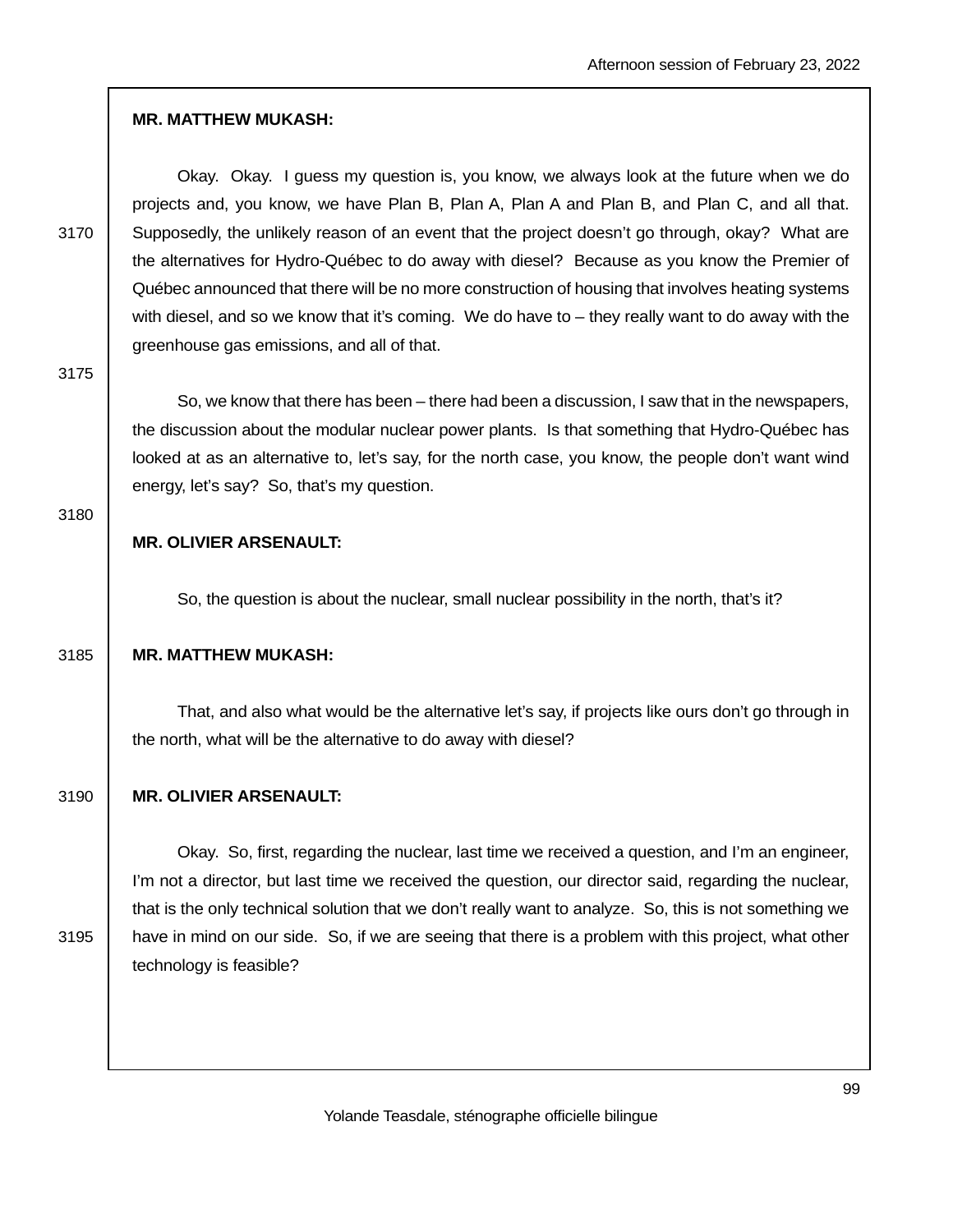| 3200 | I'll start by saying if there is a problem with this project, I will say that the better technology at<br>this moment, for your kind of community, is still the wind resources. So, from my point of view, if<br>there is a problem, we should try again with another way to do the project at the first time, and if it's<br>really not possible, from a point of view, maybe the solar could be the better option, the easiest one,<br>at least. But what we have to know with the solar, is it's very easy to put in place, but the impact is<br>not very high. You have to put in place a lot of solar to be able to get the energy. So, you will never<br>get the same economy of fuel with solar, than anything else. |
|------|-----------------------------------------------------------------------------------------------------------------------------------------------------------------------------------------------------------------------------------------------------------------------------------------------------------------------------------------------------------------------------------------------------------------------------------------------------------------------------------------------------------------------------------------------------------------------------------------------------------------------------------------------------------------------------------------------------------------------------|
| 3205 | So, there is not many, many other options, maybe hydrokinetic in the future, but I don't think<br>it's really for now. We need to study again.                                                                                                                                                                                                                                                                                                                                                                                                                                                                                                                                                                              |
|      | THE CHAIRMAN:                                                                                                                                                                                                                                                                                                                                                                                                                                                                                                                                                                                                                                                                                                               |
| 3210 | Mr. Mukash?                                                                                                                                                                                                                                                                                                                                                                                                                                                                                                                                                                                                                                                                                                                 |
|      | <b>MR. OLIVIER ARSENAULT:</b>                                                                                                                                                                                                                                                                                                                                                                                                                                                                                                                                                                                                                                                                                               |
| 3215 | I don't hear you.                                                                                                                                                                                                                                                                                                                                                                                                                                                                                                                                                                                                                                                                                                           |
|      | THE CHAIRMAN:                                                                                                                                                                                                                                                                                                                                                                                                                                                                                                                                                                                                                                                                                                               |
| 3220 | No?                                                                                                                                                                                                                                                                                                                                                                                                                                                                                                                                                                                                                                                                                                                         |
|      | <b>MR. MATTHEW MUKASH:</b>                                                                                                                                                                                                                                                                                                                                                                                                                                                                                                                                                                                                                                                                                                  |
|      | No, I'm good.                                                                                                                                                                                                                                                                                                                                                                                                                                                                                                                                                                                                                                                                                                               |
| 3225 | THE CHAIRMAN:                                                                                                                                                                                                                                                                                                                                                                                                                                                                                                                                                                                                                                                                                                               |
|      | You're good? Okay. So, Joshua, I hope you captured the essential to translate it, or is there<br>still a need to translate, or?                                                                                                                                                                                                                                                                                                                                                                                                                                                                                                                                                                                             |
|      |                                                                                                                                                                                                                                                                                                                                                                                                                                                                                                                                                                                                                                                                                                                             |

 $\overline{\phantom{a}}$ 

Yolande Teasdale, sténographe officielle bilingue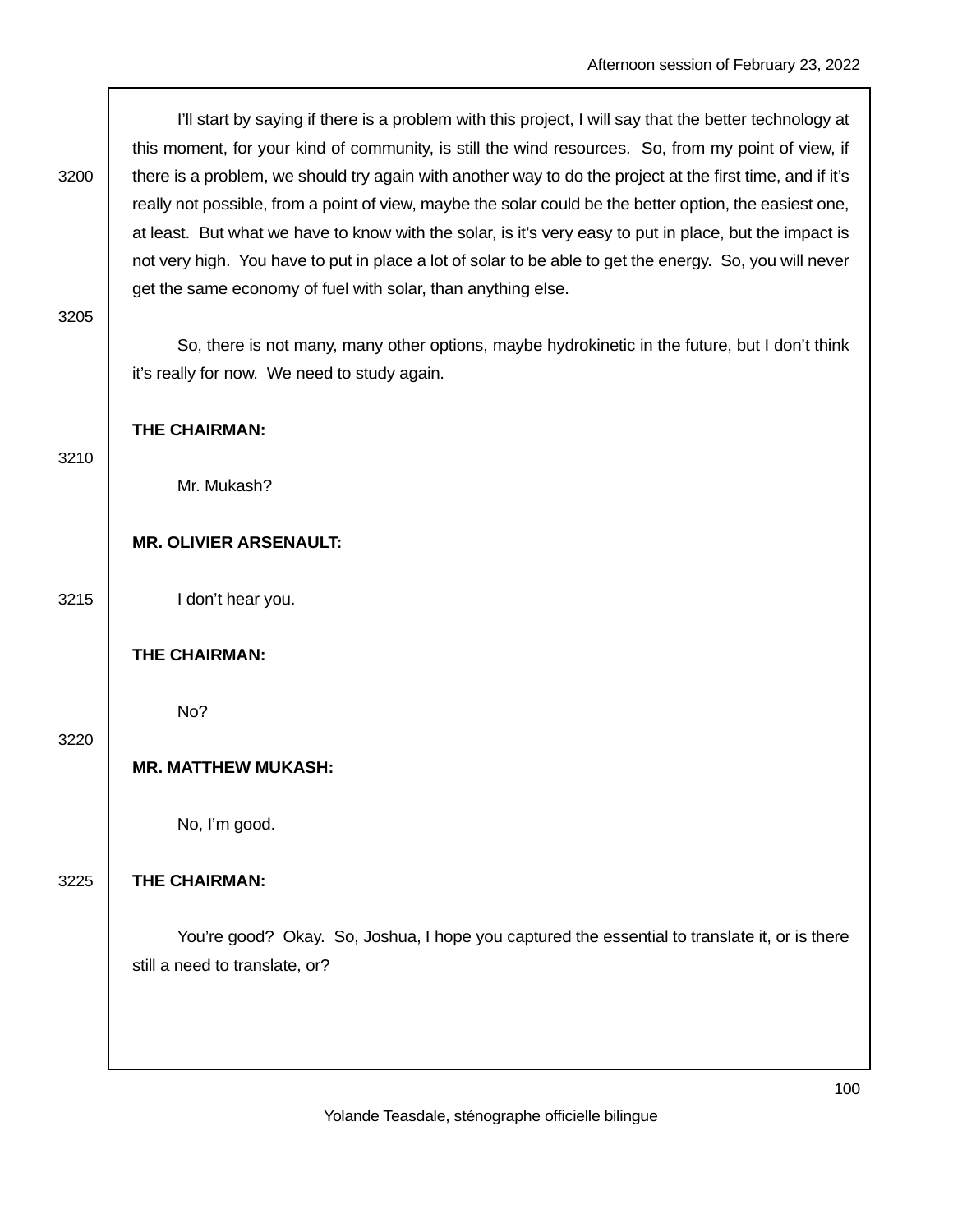| 3230 | <b>MR. JOSHUA KAWAPIT:</b>                                                                                                                                                                                                                                                                                                                                                                                                                            |
|------|-------------------------------------------------------------------------------------------------------------------------------------------------------------------------------------------------------------------------------------------------------------------------------------------------------------------------------------------------------------------------------------------------------------------------------------------------------|
|      | I'll translate.                                                                                                                                                                                                                                                                                                                                                                                                                                       |
| 3235 | THE CHAIRMAN:                                                                                                                                                                                                                                                                                                                                                                                                                                         |
|      | Okay, thank you, Joshua.                                                                                                                                                                                                                                                                                                                                                                                                                              |
|      | <b>MR. JOSHUA KAWAPIT:</b>                                                                                                                                                                                                                                                                                                                                                                                                                            |
| 3240 | Go ahead, Mr. Chair.                                                                                                                                                                                                                                                                                                                                                                                                                                  |
|      | THE CHAIRMAN:                                                                                                                                                                                                                                                                                                                                                                                                                                         |
| 3245 | So, thank you, Joshua. Joshua, you know what I'm thinking, is maybe we should take a 15-<br>minute break, and we'll see if, sometimes, you know, right after dinner, if there are people that would<br>like to participate in the hearings, because that's the only chance they will have. So, would you<br>mind to inform people on the radio that we will take a 15-minute break, and if they want to participate<br>it will be their chance after? |
| 3250 | <b>MR. JOSHUA KAWAPIT:</b>                                                                                                                                                                                                                                                                                                                                                                                                                            |
|      | Yes, that would be very much appreciated, because I'm losing my voice right now.                                                                                                                                                                                                                                                                                                                                                                      |
| 3255 | THE CHAIRMAN:                                                                                                                                                                                                                                                                                                                                                                                                                                         |
|      | Yes, I know.                                                                                                                                                                                                                                                                                                                                                                                                                                          |
|      | <b>MR. JOSHUA KAWAPIT:</b>                                                                                                                                                                                                                                                                                                                                                                                                                            |
| 3260 | So, we'll take a 15-minute break?                                                                                                                                                                                                                                                                                                                                                                                                                     |
|      |                                                                                                                                                                                                                                                                                                                                                                                                                                                       |
|      |                                                                                                                                                                                                                                                                                                                                                                                                                                                       |

I.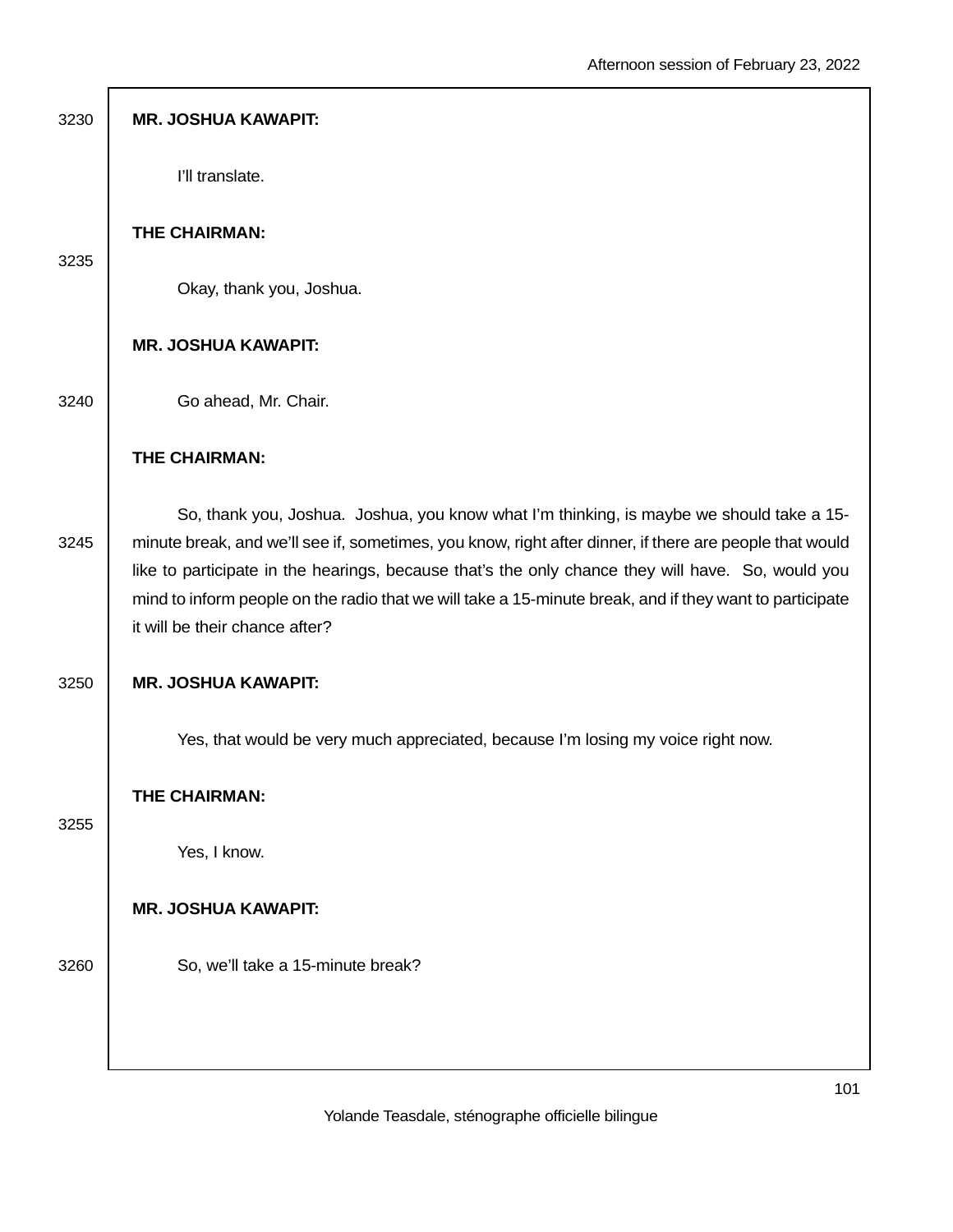|      | THE CHAIRMAN:                                                     |
|------|-------------------------------------------------------------------|
| 3265 | Fifteen minutes, and then we'll be right back, okay?              |
|      | <b>MR. JOSHUA KAWAPIT:</b>                                        |
|      | Wonderful. Thank you, Mr. Chair.                                  |
| 3270 | THE CHAIRMAN:                                                     |
|      | Thank you. So, it's 6:34, 34 plus 15, I'm looking at you, Sophie. |
| 3275 | THE EXECUTIVE SECRETARY:                                          |
|      | Well, round it up.                                                |
|      | THE CHAIRMAN:                                                     |
| 3280 | You're wise.                                                      |
|      | THE EXECUTIVE SECRETARY:                                          |
| 3285 | It'll be 50, okay?                                                |
|      | THE CHAIRMAN:                                                     |
|      | Okay, 6:50. I got you, hmm?                                       |
| 3290 | THE EXECUTIVE SECRETARY:                                          |
|      | Yes.                                                              |
|      |                                                                   |

Г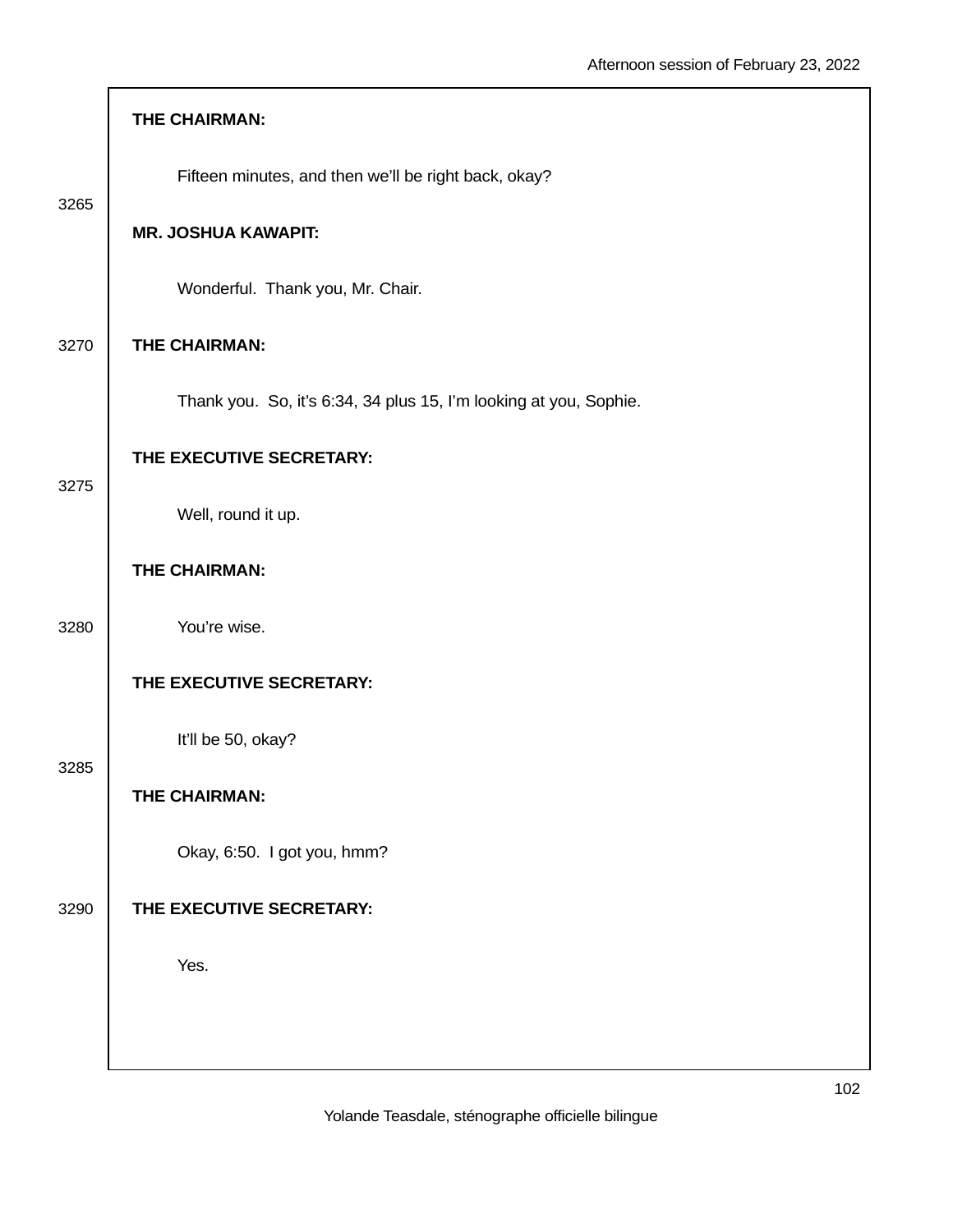| 3295 | <b>SHORT RECESS</b>                                                                                                                                                                 |
|------|-------------------------------------------------------------------------------------------------------------------------------------------------------------------------------------|
| 3300 | <b>RESUMPTION</b><br><b>QUESTION PERIOD</b>                                                                                                                                         |
|      | THE CHAIRMAN:                                                                                                                                                                       |
|      | Joshua?                                                                                                                                                                             |
| 3305 | <b>MR. JOSHUA KAWAPIT:</b>                                                                                                                                                          |
|      | Yes.                                                                                                                                                                                |
|      | THE CHAIRMAN:                                                                                                                                                                       |
| 3310 | Do you know if the elder is still in the room?                                                                                                                                      |
|      | <b>MR. JOSHUA KAWAPIT:</b>                                                                                                                                                          |
| 3315 | Yes, he is.                                                                                                                                                                         |
|      | THE CHAIRMAN:                                                                                                                                                                       |
| 3320 | Okay. I thought maybe we - I'd like to ask him for maybe some closing remarks, but not now,<br>you know, when we're done, you know, if he's still - if he wants to say a few words. |
|      | <b>MR. JOSHUA KAWAPIT:</b>                                                                                                                                                          |
| 3325 | Okay.                                                                                                                                                                               |
|      |                                                                                                                                                                                     |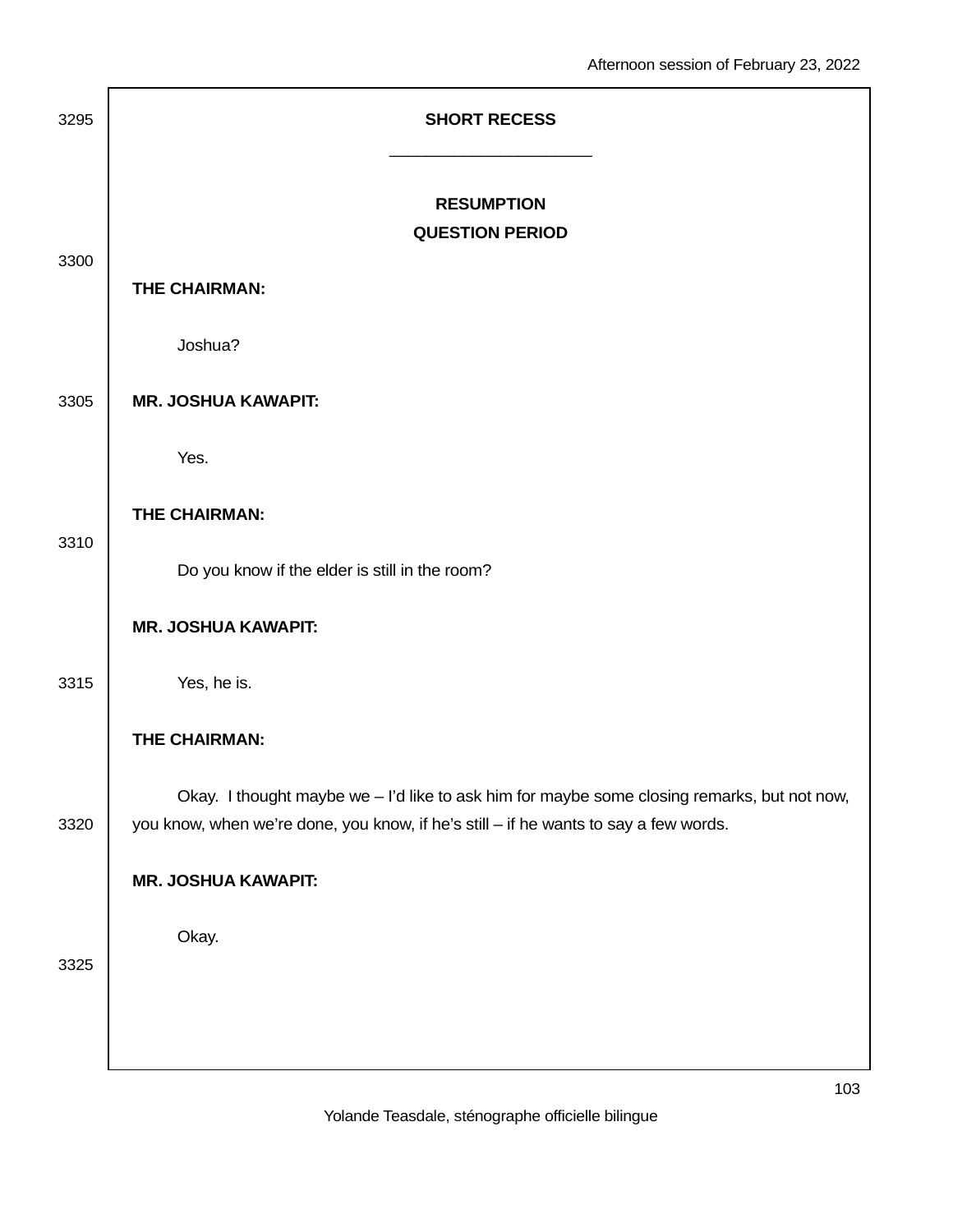| THE CHAIRMAN:                                                                                                                                                                                                                                      |
|----------------------------------------------------------------------------------------------------------------------------------------------------------------------------------------------------------------------------------------------------|
| Thank you.                                                                                                                                                                                                                                         |
| <b>MR. JOSHUA KAWAPIT:</b>                                                                                                                                                                                                                         |
| So, I asked him to do the                                                                                                                                                                                                                          |
| THE CHAIRMAN:                                                                                                                                                                                                                                      |
| Closing?                                                                                                                                                                                                                                           |
| <b>MR. JOSHUA KAWAPIT:</b>                                                                                                                                                                                                                         |
| Closing, and also to say a prayer.                                                                                                                                                                                                                 |
| THE CHAIRMAN:                                                                                                                                                                                                                                      |
| Okay. So, thank you. There is a question on Facebook, Facebook questions, and the question<br>is the following. I will read it aloud: How many turbines are we talking about? And what is the backup<br>plan if one or both are out of commission? |
| <b>MR. JOSHUA KAWAPIT:</b>                                                                                                                                                                                                                         |
| Just give me a second, Mr. Chair, and I will try to get back on the air.                                                                                                                                                                           |
| THE CHAIRMAN:                                                                                                                                                                                                                                      |
| Oh, I'm sorry.                                                                                                                                                                                                                                     |
| <b>MR. JOSHUA KAWAPIT:</b>                                                                                                                                                                                                                         |
| So, Mr. Chair, we're back on the air, so                                                                                                                                                                                                           |
|                                                                                                                                                                                                                                                    |

Г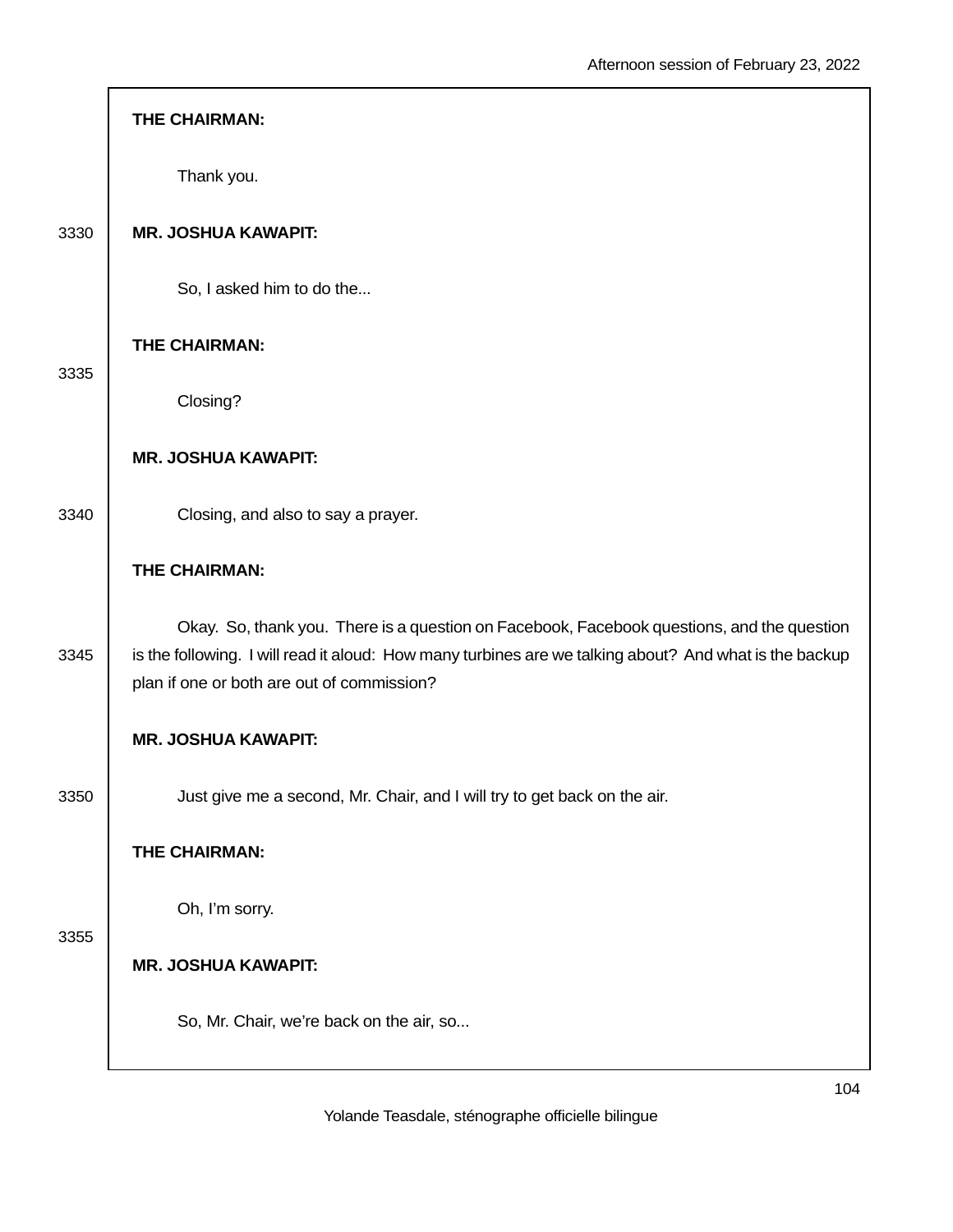|      | THE CHAIRMAN:                                                                                                                                                                                                                                      |
|------|----------------------------------------------------------------------------------------------------------------------------------------------------------------------------------------------------------------------------------------------------|
| 3360 | Okay, thank you. So, welcome back to everybody. We have the questions, in fact, Facebook<br>questions, and the question is the following: How many turbines are we talking about? What is the<br>backup plan if one or both are out of commission? |
| 3365 | So, Mr. Mukash, I don't know who would like to address those two questions?                                                                                                                                                                        |
|      | <b>MR. MATTHEW MUKASH:</b>                                                                                                                                                                                                                         |
| 3370 | I'll ask Jean Schiettekatte to answer that, please.                                                                                                                                                                                                |
|      | THE CHAIRMAN:                                                                                                                                                                                                                                      |
|      | Mr. Schiettekatte?                                                                                                                                                                                                                                 |
| 3375 | <b>MR. JEAN SCHIETTEKATTE:</b>                                                                                                                                                                                                                     |
|      | Yes, thanks, Luc. You have the name of the person who asked that question, for your records?                                                                                                                                                       |
|      | THE CHAIRMAN:                                                                                                                                                                                                                                      |
| 3380 | I will ask. Sophie, do you have the name, Sophie, of the person?                                                                                                                                                                                   |
|      | THE EXECUTIVE SECRETARY:                                                                                                                                                                                                                           |
| 3385 | Actually it was Joshua who sent me the question                                                                                                                                                                                                    |
|      | THE CHAIRMAN:                                                                                                                                                                                                                                      |
|      | Oh, okay.                                                                                                                                                                                                                                          |
| 3390 |                                                                                                                                                                                                                                                    |
|      |                                                                                                                                                                                                                                                    |

г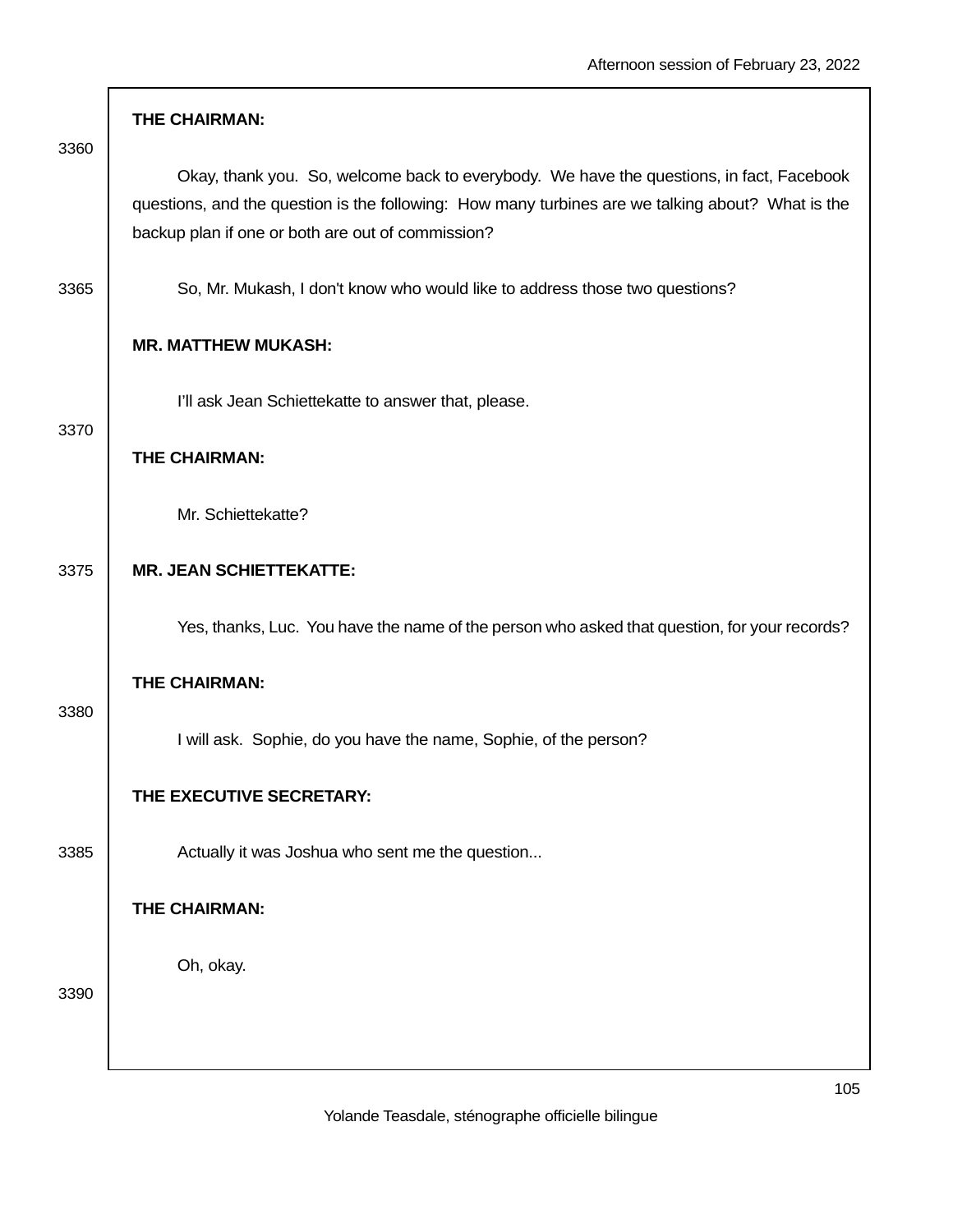|      | THE EXECUTIVE SECRETARY:                                                                                                                                                                                                                                                                                                                                                                                                                                                                                                                                                                                                                                                                                 |
|------|----------------------------------------------------------------------------------------------------------------------------------------------------------------------------------------------------------------------------------------------------------------------------------------------------------------------------------------------------------------------------------------------------------------------------------------------------------------------------------------------------------------------------------------------------------------------------------------------------------------------------------------------------------------------------------------------------------|
| 3395 | from someone, I think, so Joshua will have the answer                                                                                                                                                                                                                                                                                                                                                                                                                                                                                                                                                                                                                                                    |
|      | THE CHAIRMAN:                                                                                                                                                                                                                                                                                                                                                                                                                                                                                                                                                                                                                                                                                            |
|      | We will get                                                                                                                                                                                                                                                                                                                                                                                                                                                                                                                                                                                                                                                                                              |
| 3400 | THE EXECUTIVE SECRETARY:                                                                                                                                                                                                                                                                                                                                                                                                                                                                                                                                                                                                                                                                                 |
|      | And yes, that is a detail that $I - I$ was so excited to get a question that I forgot.                                                                                                                                                                                                                                                                                                                                                                                                                                                                                                                                                                                                                   |
| 3405 | <b>MR. JEAN SCHIETTEKATTE:</b>                                                                                                                                                                                                                                                                                                                                                                                                                                                                                                                                                                                                                                                                           |
| 3410 | But it's an easy question, I will answer it. You can find the name after. Basically, there is two<br>turbines, and actually, one turbine is almost sufficient to provide all the energy we need. We have<br>the second one as a backup, or just from some small time where we have peak load. If we don't<br>have the turbine, for a reason that is possible in some cases, for example if we do a large<br>maintenance or something like that, the Genset will take over and provide the electricity to the<br>community, or a combination of one turbine with the Genset. The battery can also provide the same<br>energy as the two turbines. So, there's various operation strategy to do that, yes. |
| 3415 | THE CHAIRMAN:                                                                                                                                                                                                                                                                                                                                                                                                                                                                                                                                                                                                                                                                                            |
|      | Okay. Thank you. Joshua, two things. The first one, will it be possible to get the name of the<br>participant who asked this question?                                                                                                                                                                                                                                                                                                                                                                                                                                                                                                                                                                   |
|      | <b>MR. JOSHUA KAWAPIT:</b>                                                                                                                                                                                                                                                                                                                                                                                                                                                                                                                                                                                                                                                                               |
| 3420 | Yes, that was Director General George E. Pachano that asked that question, so I forwarded it<br>to Sophie.                                                                                                                                                                                                                                                                                                                                                                                                                                                                                                                                                                                               |
|      |                                                                                                                                                                                                                                                                                                                                                                                                                                                                                                                                                                                                                                                                                                          |
|      | 10 <sub>0</sub>                                                                                                                                                                                                                                                                                                                                                                                                                                                                                                                                                                                                                                                                                          |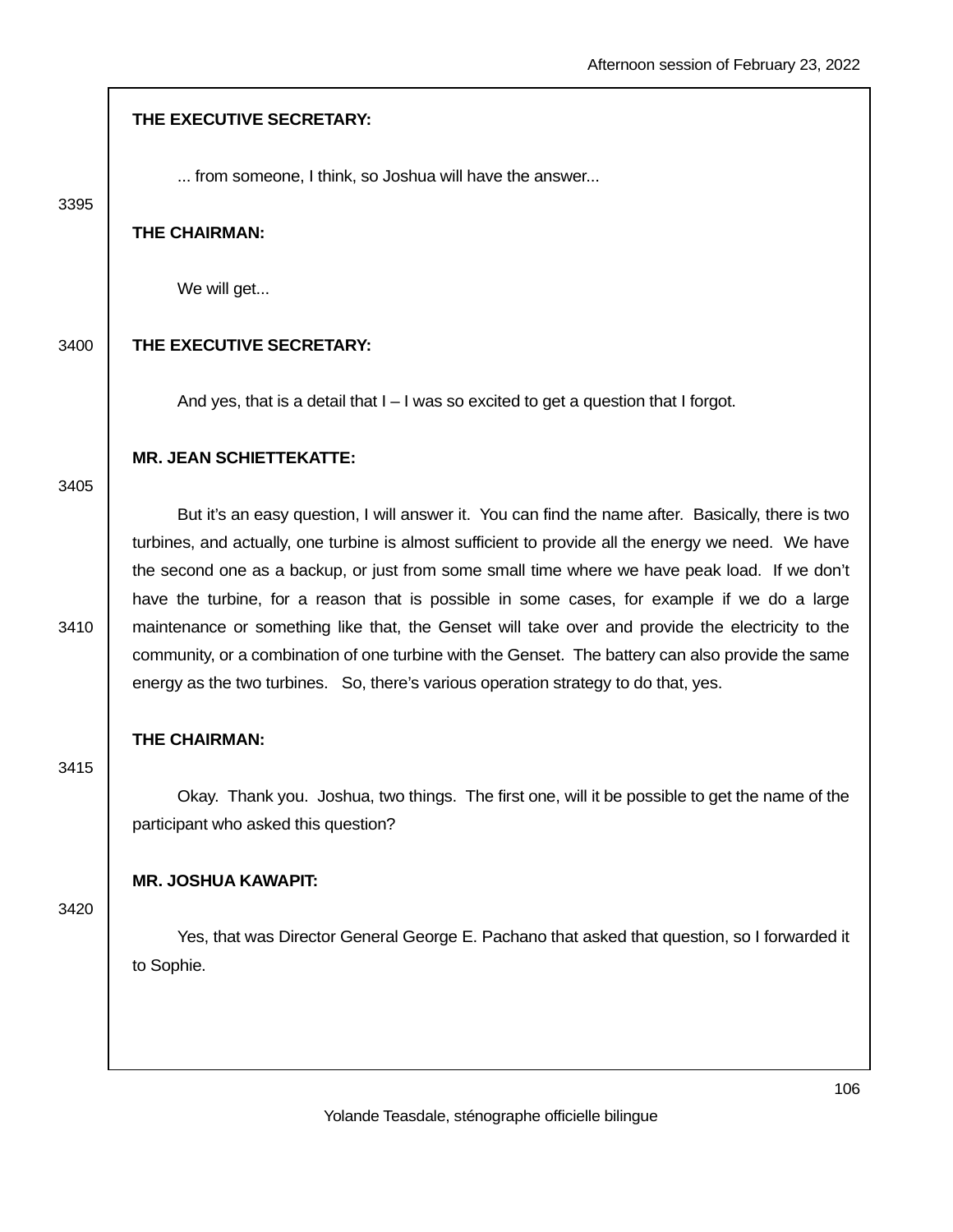| 3425 | THE CHAIRMAN:                                                                                                   |
|------|-----------------------------------------------------------------------------------------------------------------|
|      | Okay, perfect, and now, do you mind to translate for the people on the radio?                                   |
| 3430 | <b>MR. JOSHUA KAWAPIT:</b>                                                                                      |
|      | Yes, just give me a few minutes.                                                                                |
|      | THE CHAIRMAN:                                                                                                   |
| 3435 | Joshua, we don't have either the Mayor or the Chief back the room virtually, or?                                |
|      | <b>MR. JOSHUA KAWAPIT:</b>                                                                                      |
| 3440 | I don't know if the Mayor is virtually attending, but the Chief is not here. Sophie, do you have<br>him online? |
|      | THE CHAIRMAN:                                                                                                   |
| 3445 | No, it was just to know if they were                                                                            |
|      | THE EXECUTIVE SECRETARY:                                                                                        |
|      | No.                                                                                                             |
| 3450 | <b>MR. JOSHUA KAWAPIT:</b>                                                                                      |
|      | Okay. I haven't                                                                                                 |
| 3455 | THE CHAIRMAN:                                                                                                   |
|      | Okay, so                                                                                                        |
|      |                                                                                                                 |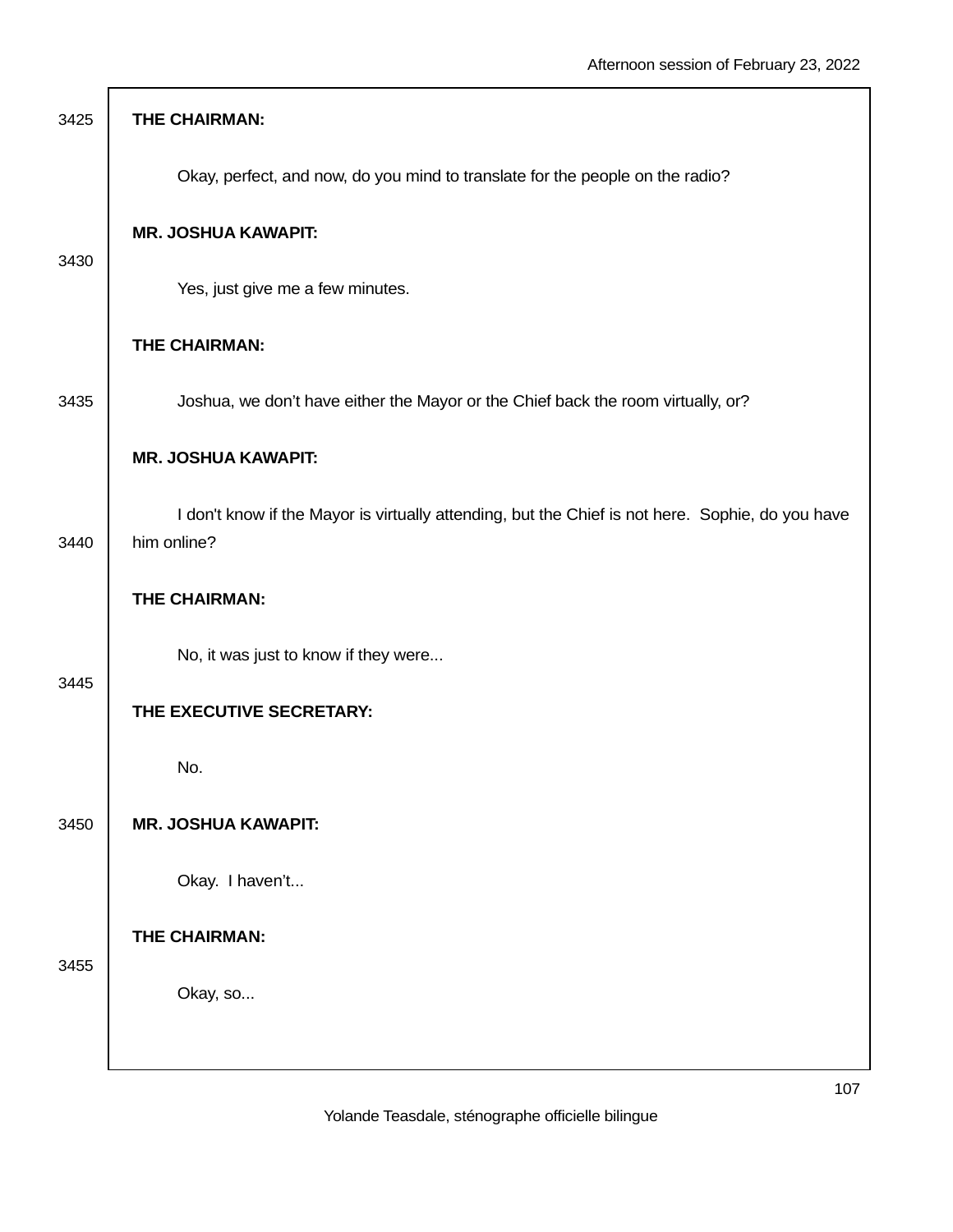|      | <b>MR. JOSHUA KAWAPIT:</b>                                                                                          |
|------|---------------------------------------------------------------------------------------------------------------------|
| 3460 | I didn't finish my translation.                                                                                     |
|      | THE CHAIRMAN:                                                                                                       |
| 3465 | You're finished with the translations? Okay. Thank you again, Joshua. So, do we have more<br>comments or questions? |
|      | <b>MR. JOSHUA KAWAPIT:</b>                                                                                          |
| 3470 | I didn't finish with the translation, just give me a second.                                                        |
|      | THE CHAIRMAN:                                                                                                       |
|      | Oh, I'm sorry, I thought you said you were done. Okay, sorry, Joshua.                                               |
| 3475 | <b>MR. JOSHUA KAWAPIT:</b>                                                                                          |
|      | So, go ahead, Mr. Chair.                                                                                            |
| 3480 | THE CHAIRMAN:                                                                                                       |
|      | Thank you. Thank you, Joshua. So, do we have more - any questions, any comments from<br>participants?               |
| 3485 | THE EXECUTIVE SECRETARY:                                                                                            |
|      | I have nothing on my side.                                                                                          |
|      | THE CHAIRMAN:                                                                                                       |
| 3490 | No? Okay.                                                                                                           |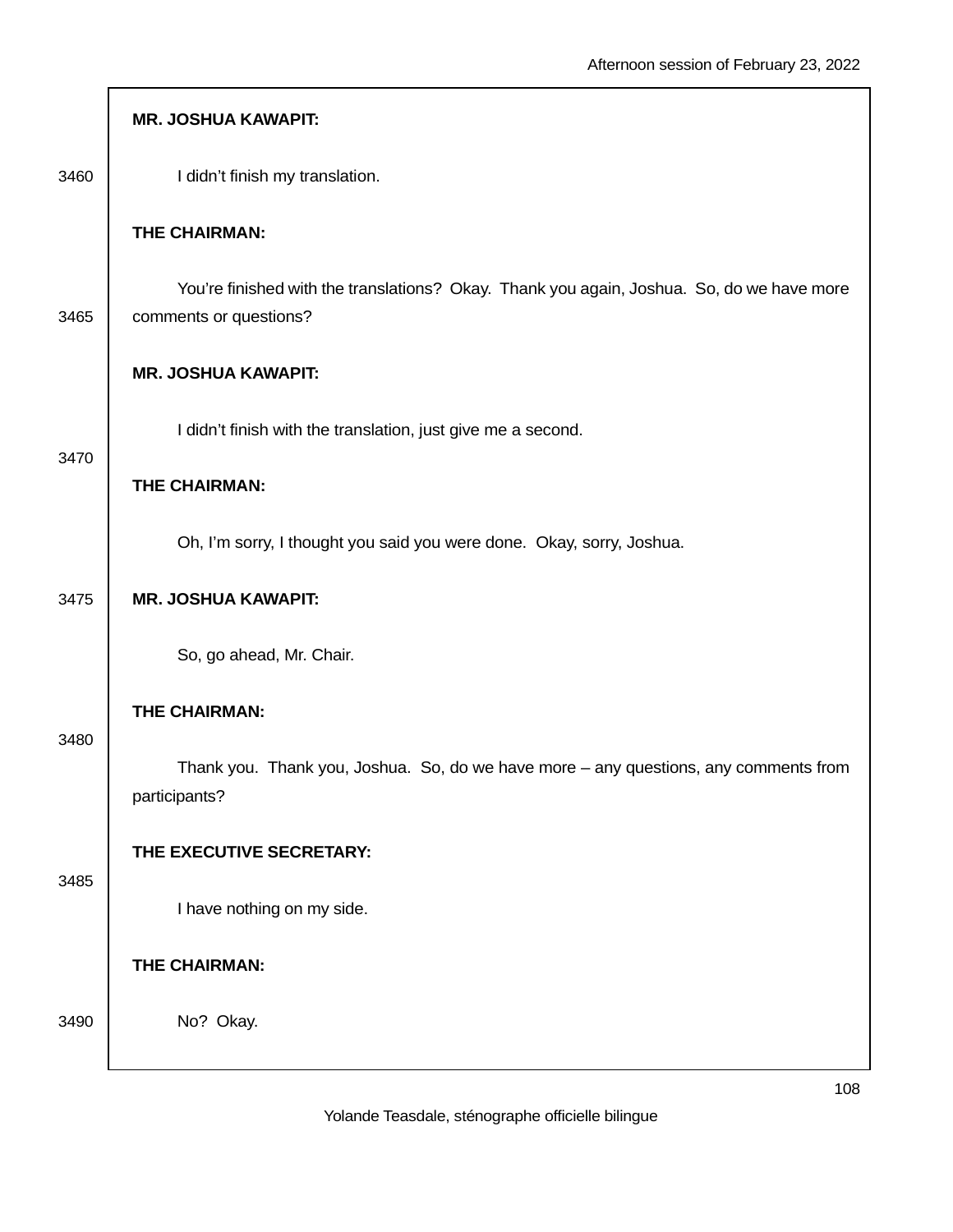# **CLOSING COMMENTS FROM THE CHAIRMAN**

 I think we have had a long day, you know, we have to recognize it, but also, you know, we have 3495 had a very excellent public hearing today, you know, a lot of fruitful and respectful discussions, and I would like to congratulate the people of Whapmagoostui and Kuujjuaraapik for their participation, and I would like also to thank my colleagues of the COMEX, and including, and especially Sophie and John Paul who worked very hard to make it possible.

- 3500 I would like also to thank the promoter, you know, the KWREC representatives, Hydro-Québec representatives, PESCA Environment, and also the people of the ministère de l'Environnement et de la Lutte contre les Changements climatiques, and of course, the representatives of the Cree Nation Government.
- 3505 I would like to say a special thanks to Joshua, and Joshua, I hope you will have still your voice tonight, you know, if you want to sing. You did a great job, you know, to help us to prepare for this public hearing, and also for interpretation.

 So, I would like to say thank you again to all of you. It was my pleasure to be the Chair for the 3510 day, and also, since the Elder is still with us, I would like to invite the Elder to say a few closing remarks, to make some closing remarks. Elder, please?

# **Mr. SAMSON PETAGUMSKUM**:

3515 [In Cree]

### **THE CHAIRMAN:**

Miigwech, Elder. And to all of you, I wish you a nice evening.

#### 3520

# **THE EXECUTIVE SECRETARY:**

Thank you, everyone.